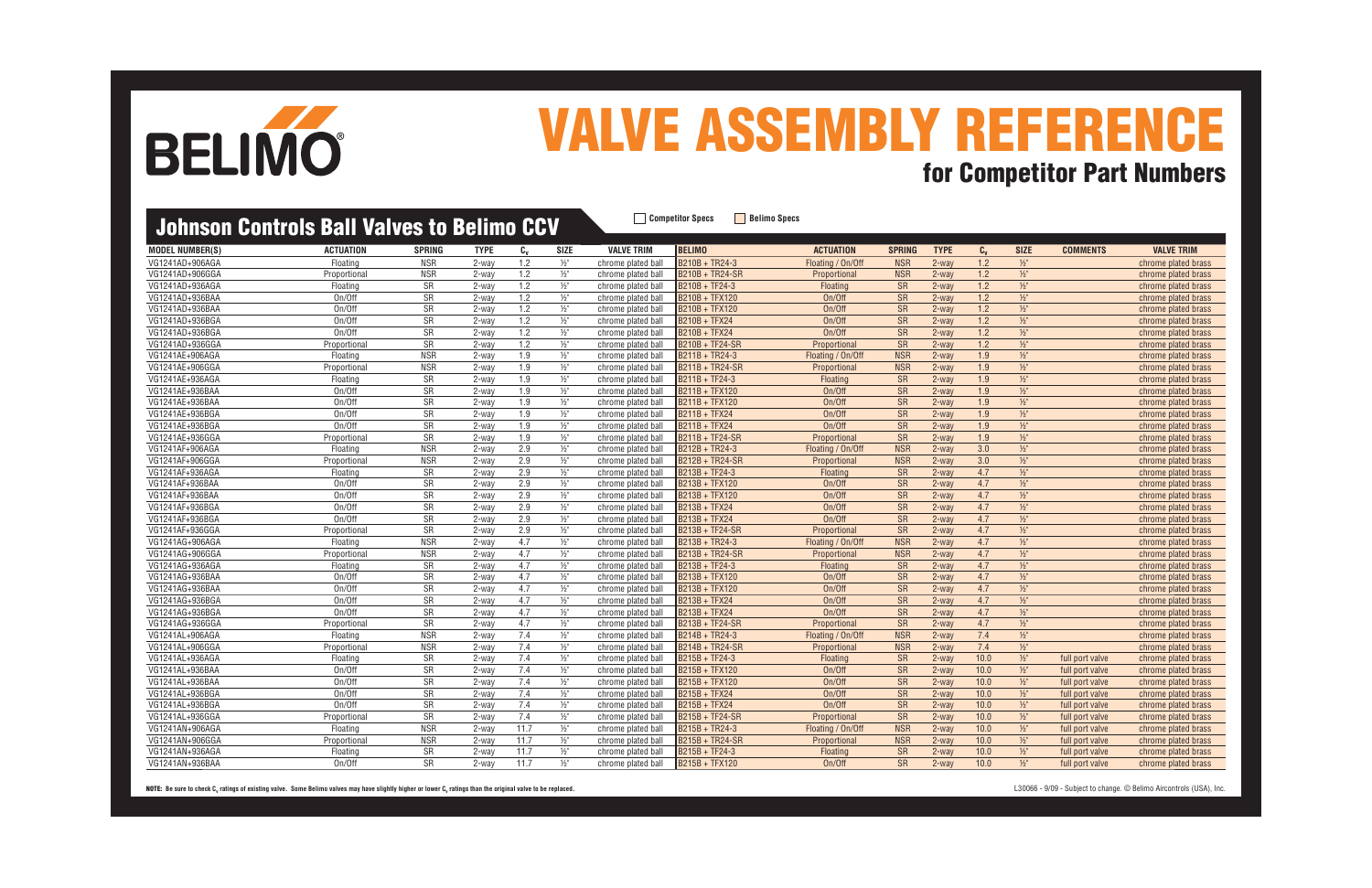MODEL NUMBER(S) ACTUATION SPRING TYPE C<sub>v</sub> SIZE VALVE TRIM |BELIMO ACTUATION SPRING TYPE C<sub>v</sub> SIZE COMMENTS VALVE TRIM VG1241AN+936BAA On/Off SR 2-way 11.7 ½" chrome plated ball B215B + TFX120 On/Off SR 2-way 10.0 ½" full port valve chrome plated brass VG1241AN+936BGA On/Off SR 2-way 11.7 ½" chrome plated ball B215B + TFX24 On/Off SR 2-way 10.0 ½" full port valve chrome plated brass VG1241AN+936BGA On/Off SR 2-way 11.7 ½" chrome plated ball B215B + TFX24 On/Off SR 2-way 10.0 ½" full port valve chrome plated brass VG1241AN+936GGA Proportional SR 2-way 11.7 ½" chrome plated ball B215B + TF24-SR Proportional SR 2-way 10.0 ½" full port valve chrome plated brass VG1241BC+936BAA On/Off SR 2-way 28.7 ¾" chrome plated ball B220B + TFX120 On/Off SR 2-way 24.0 ¾" full port valve chrome plated brass VG1241BC+936BGA On/Off SR 2-way 28.7 ¾" chrome plated ball B220B + TFX24 On/Off SR 2-way 24.0 ¾" full port valve chrome plated brass VG1241BG+906AGA Floating NSR 2-way 4.7 ¾" chrome plated ball B217B + TR24-3 Floating / On/Off NSR 2-way 4.7 ¾" chrome plated brass VG1241BG+906GGA Proportional NSR 2-way 4.7 ¾" chrome plated ball B217B + TR24-SR Proportional NSR 2-way 4.7 ¾" chrome plated brass VG1241BG+936AGA Floating SR 2-way 4.7 ¾" chrome plated ball B217B + TF24-3 Floating SR 2-way 4.7 ¾" chrome plated brass VG1241BG+936BAA On/Off SR 2-way 4.7 ¾" chrome plated ball B217B + TFX120 On/Off SR 2-way 4.7 ¾" chrome plated brass VG1241BG+936BAA On/Off SR 2-way 4.7 ¾" chrome plated ball B217B + TFX120 On/Off SR 2-way 4.7 ¾" chrome plated brass VG1241BG+936BGA On/Off SR 2-way 4.7 ¾" chrome plated ball B217B + TFX24 On/Off SR 2-way 4.7 ¾" chrome plated brass VG1241BG+936BGA On/Off SR 2-way 4.7 ¾" chrome plated ball B217B + TFX24 On/Off SR 2-way 4.7 ¾" chrome plated brass VG1241BG+936GGA Proportional SR 2-way 4.7 ¾" chrome plated ball B217B + TF24-SR Proportional SR 2-way 4.7 ¾" chrome plated brass VG1241BL+906AGA Floating NSR 2-way 7.4 ¾" chrome plated ball B218B + TR24-3 Floating / On/Off NSR 2-way 7.4 ¾" chrome plated brass VG1241BL+906GGA Proportional NSR 2-way 7.4 ¾" chrome plated ball B218B + TR24-SR Proportional NSR 2-way 7.4 ¾" chrome plated brass VG1241BL+936AGA Floating SR 2-way 7.4 ¾" chrome plated ball B218B + TF24-3 Floating SR 2-way 7.4 ¾" chrome plated brass VG1241BL+936BAA On/Off SR 2-way 7.4 ¾" chrome plated ball B218B + TFX120 On/Off SR 2-way 7.4 ¾" chrome plated brass VG1241BL+936BAA On/Off SR 2-way 7.4 ¾" chrome plated ball B218B + TFX120 On/Off SR 2-way 7.4 ¾" chrome plated brass VG1241BL+936BGA On/Off SR 2-way 7.4 ¾" chrome plated ball B218B + TFX24 On/Off SR 2-way 7.4 ¾" chrome plated brass VG1241BL+936BGA On/Off SR 2-way 7.4 ¾" chrome plated ball B218B + TFX24 On/Off SR 2-way 7.4 ¾" chrome plated brass VG1241BL+936GGA Proportional SR 2-way 7.4 ¾" chrome plated ball B218B + TF24-SR Proportional SR 2-way 7.4 ¾" chrome plated brass VG1241BN+906AGA Floating NSR 2-way 11.7 ¾" chrome plated ball B219B + TR24-3 Floating / On/Off NSR 2-way 10.0 ¾" chrome plated brass VG1241BN+906GGA Proportional NSR 2-way 11.7 ¾" chrome plated ball B219B + TR24-SR Proportional NSR 2-way 10.0 ¾" chrome plated brass VG1241BN+936AGA Floating SR 2-way 11.7 ¾" chrome plated ball B219B + TF24-3 Floating SR 2-way 10.0 ¾" chrome plated brass VG1241BN+936BAA On/Off SR 2-way 11.7 ¾" chrome plated ball B219B + TFX120 On/Off SR 2-way 10.0 ¾" chrome plated brass VG1241BN+936BAA On/Off SR 2-way 11.7 ¾" chrome plated ball B219B + TFX120 On/Off SR 2-way 10.0 ¾" chrome plated brass VG1241BN+936BGA On/Off SR 2-way 11.7 ¾" chrome plated ball B219B + TFX24 On/Off SR 2-way 10.0 ¾" chrome plated brass VG1241BN+936BGA On/Off SR 2-way 11.7 ¾" chrome plated ball B219B + TFX24 On/Off SR 2-way 10.0 ¾" chrome plated brass VG1241BN+936GGA Proportional SR 2-way 11.7 ¾" chrome plated ball B219B + TF24-SR Proportional SR 2-way 10.0 ¾" chrome plated brass VG1241CL+906AGA Floating NSR 2-way 7.4 1" chrome plated ball B222 + LRB24-3 Floating / On/Off NSR 2-way 7.4 1" stainless steel VG1241CL+906GGA Proportional NSR 2-way 7.4 1" chrome plated ball <mark>IB222 + LRB24-SR Proportional NSR 2-way 7.4 1" stainless steel</mark> VG1241CL+936AGA Floating SR 2-way 7.4 1" chrome plated ball B222 + LF24-3 Floating SR 2-way 7.4 1" stainless steel VG1241CL+936BAA On/Off SR 2-way 7.4 1" chrome plated ball B222 + LF120 On/Off SR 2-way 7.4 1" stainless steel VG1241CL+936BAA On/Off SR 2-way 7.4 1" chrome plated ball B222 + LF120 On/Off SR 2-way 7.4 1" stainless steel VG1241CL+936BGA On/Off SR 2-way 7.4 1" chrome plated ball B222 + LF24 On/Off SR 2-way 7.4 1" stainless steel VG1241CL+936BGA On/Off SR 2-way 7.4 1" chrome plated ball B222 + LF24 On/Off SR 2-way 7.4 1" stainless steel VG1241CL+936GGA Proportional SR 2-way 7.4 1" chrome plated ball <mark>B222 + LF24-SR Proportional SR 2-way 7.4 stainless steel</mark> VG1241CN+906AGA Floating NSR 2-way 11.7 1" chrome plated ball B223 + LRB24-3 Floating / On/Off NSR 2-way 10.0 1" stainless steel VG1241CN+906GGA Proportional NSR 2-way 11.7 1" chrome plated ball B223 + LRB24-SR Proportional NSR 2-way 10.0 1" stainless steel VG1241CN+936AGA Floating SR 2-way 11.7 1" chrome plated ball B223 + LF24-3 Floating SR 2-way 10.0 1" stainless steel VG1241CN+936BAA On/Off SR 2-way 11.7 1" chrome plated ball B223 + LF120 On/Off SR 2-way 10.0 1" stainless steel VG1241CN+936BAA On/Off SR 2-way 11.7 1" chrome plated ball B223 + LF120 On/Off SR 2-way 10.0 1" stainless steel VG1241CN+936BGA On/Off SR 2-way 11.7 1" chrome plated ball B223 + LF24 On/Off SR 2-way 10.0 1" stainless steel VG1241CN+936BGA On/Off SR 2-way 11.7 1" chrome plated ball B223 + LF24 On/Off SR 2-way 10.0 1" stainless steel VG1241CN+936GGA Proportional SR 2-way 11.7 1" chrome plated ball <mark>IB223 + LF24-SR Proportional SR 2-way 10.0 1" stainless steel</mark> VG1241CP+906AGA Floating NSR 2-way 18.7 1" chrome plated ball B224 + LRB24-3 Floating / On/Off NSR 2-way 19.0 1" stainless steel VG1241CP+906GGA Proportional NSR 2-way 18.7 1" chrome plated ball B224 + LRB24-SR Proportional NSR 2-way 19.0 1" stainless steel VG1241CP+936AGA Floating SR 2-way 18.7 1" chrome plated ball B225 + LF24-3 Floating SR 2-way 30.0 1" full port valve stainless steel VG1241CP+936BAA On/Off SR 2-way 18.7 1" chrome plated ball B225 + LF120 On/Off SR 2-way 30.0 1" full port valve stainless steel VG1241CP+936BAA On/Off SR 2-way 18.7 1" chrome plated ball B225 + LF120 On/Off SR 2-way 30.0 1" full port valve stainless steel VG1241CP+936BGA On/Off SR 2-way 18.7 1" chrome plated ball B225 + LF24 On/Off SR 2-way 30.0 1" full port valve stainless steel VG1241CP+936BGA On/Off SR 2-way 18.7 1" chrome plated ball B225 + LF24 On/Off SR 2-way 30.0 1" full port valve stainless steel

| <b>SIZE</b>                        | COMMENTS                           | <b>VALVE TRIM</b>                          |
|------------------------------------|------------------------------------|--------------------------------------------|
| $\frac{1}{2}$ "                    | full port valve                    | chrome plated brass                        |
| $1/2$ "                            | full port valve                    | chrome plated brass                        |
| $1/2$ "                            | full port valve                    | chrome plated brass                        |
| $\frac{1}{2}$ "                    | full port valve                    | chrome plated brass                        |
| $\frac{3}{4}$ "                    |                                    |                                            |
| $\frac{3}{4}$ "                    | full port valve<br>full port valve | chrome plated brass<br>chrome plated brass |
|                                    |                                    |                                            |
| $\frac{3}{4}$ "<br>$\frac{3}{4}$ " |                                    | chrome plated brass                        |
| $\frac{3}{4}$ "                    |                                    | chrome plated brass                        |
|                                    |                                    | chrome plated brass                        |
| $\frac{3}{4}$ "<br>$\frac{3}{4}$ " |                                    | chrome plated brass                        |
|                                    |                                    | chrome plated brass                        |
| $\frac{3}{4}$ "                    |                                    | chrome plated brass                        |
| $\frac{3}{4}$ "                    |                                    | chrome plated brass                        |
| $\frac{3}{4}$ "                    |                                    | chrome plated brass                        |
| $\frac{3}{4}$ "                    |                                    | chrome plated brass                        |
| $\frac{3}{4}$ "                    |                                    | chrome plated brass                        |
| $\frac{3}{4}$ "                    |                                    | chrome plated brass                        |
| $\frac{3}{4}$ "                    |                                    | chrome plated brass                        |
| $\frac{3}{4}$ "                    |                                    | chrome plated brass                        |
| $\frac{3}{4}$ "                    |                                    | chrome plated brass                        |
| $\frac{3}{4}$ "                    |                                    | chrome plated brass                        |
| $\frac{3}{4}$ "                    |                                    | chrome plated brass                        |
| $\frac{3}{4}$ "                    |                                    | chrome plated brass                        |
| $\frac{3}{4}$ "                    |                                    | chrome plated brass                        |
| $\frac{3}{4}$ "                    |                                    | chrome plated brass                        |
| $\frac{3}{4}$ "                    |                                    | chrome plated brass                        |
| $\frac{3}{4}$ "                    |                                    | chrome plated brass                        |
| $\frac{3}{4}$ "                    |                                    | chrome plated brass                        |
| $\frac{3}{4}$ "                    |                                    | chrome plated brass                        |
| $\frac{3}{4}$ "                    |                                    | chrome plated brass                        |
| 1"                                 |                                    | stainless steel                            |
| 1"                                 |                                    | stainless steel                            |
| 1 <sup>0</sup>                     |                                    | stainless steel                            |
| $1^{\circ}$                        |                                    | stainless steel                            |
| 1 <sup>0</sup>                     |                                    | stainless steel                            |
| $1^{\circ}$                        |                                    | stainless steel                            |
| 1 <sup>°</sup>                     |                                    | stainless steel                            |
| $\overline{1}$                     |                                    | stainless steel                            |
| $1^{\circ}$                        |                                    | stainless steel                            |
| 1"                                 |                                    | stainless steel                            |
| $1^{\circ}$                        |                                    | stainless steel                            |
| $1^{\circ}$                        |                                    | stainless steel                            |
| $1^{\circ}$                        |                                    | stainless steel                            |
| $\overline{1}$                     |                                    | stainless steel                            |
| $\overline{1}$                     |                                    | stainless steel                            |
| $1^{\circ}$                        |                                    | stainless steel                            |
| $\overline{1}$                     |                                    | stainless steel                            |
| $\overline{1}$                     |                                    | stainless steel                            |
| $\overline{1}$                     | full port valve                    | stainless steel                            |
| $1^{\circ}$                        | full port valve                    | stainless steel                            |
| $1^{\circ}$                        | full port valve                    | stainless steel                            |
| $\overline{1}$ "                   | full port valve                    | stainless steel                            |
| $\overline{1}$ "                   |                                    | stainless steel                            |
|                                    | full port valve                    |                                            |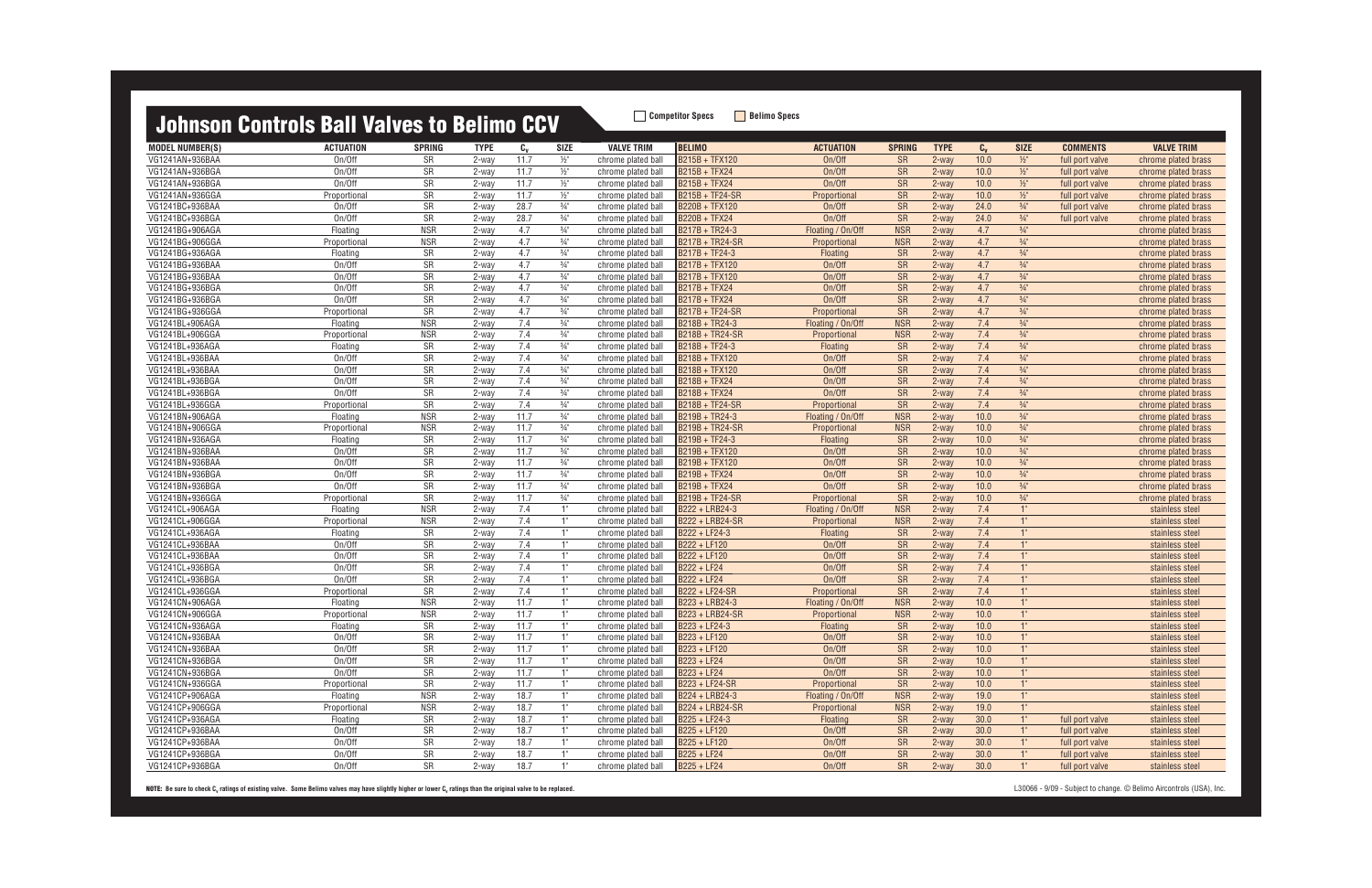| omrodi voliti olo      |                  | <u>TMITUU TU</u> | .           |         |                |                    |                        |                   |               |             |         |                |                 |                   |
|------------------------|------------------|------------------|-------------|---------|----------------|--------------------|------------------------|-------------------|---------------|-------------|---------|----------------|-----------------|-------------------|
| <b>MODEL NUMBER(S)</b> | <b>ACTUATION</b> | <b>SPRING</b>    | <b>TYPE</b> | $c_{v}$ | <b>SIZE</b>    | <b>VALVE TRIM</b>  | <b>BELIMO</b>          | <b>ACTUATION</b>  | <b>SPRING</b> | <b>TYPE</b> | $c_{v}$ | <b>SIZE</b>    | <b>COMMENTS</b> | <b>VALVE TRIM</b> |
| VG1241CP+936GGA        | Proportional     | <b>SR</b>        | 2-way       | 18.7    | 1"             | chrome plated ball | B225 + LF24-SR         | Proportional      | <b>SR</b>     | $2$ -way    | 30.0    | $1^{\circ}$    | full port valve | stainless steel   |
| VG1241DN+906AGA        | Floating         | <b>NSR</b>       | 2-way       | 11.7    | $1\frac{1}{4}$ | chrome plated ball | B229 + LRB24-3         | Floating / On/Off | <b>NSR</b>    | $2-wav$     | 10.0    | $1\frac{1}{4}$ |                 | stainless steel   |
| VG1241DN+906GGA        | Proportional     | <b>NSR</b>       | 2-way       | 11.7    | $2\frac{1}{4}$ | chrome plated ball | <b>B229 + LRB24-SR</b> | Proportional      | <b>NSR</b>    | $2 -$ way   | 10.0    | $1\frac{1}{4}$ |                 | stainless steel   |
| VG1241DN+936AGA        | Floating         | <b>SR</b>        | 2-way       | 11.7    | $1\frac{1}{4}$ | chrome plated ball | B229 + LF24-3          | Floating          | <b>SR</b>     | $2-wav$     | 10.0    | $1\frac{1}{4}$ |                 | stainless steel   |
| VG1241DN+936BAA        | On/Off           | <b>SR</b>        | 2-way       | 11.7    | $1\frac{1}{4}$ | chrome plated ball | B229 + LF120           | On/Off            | <b>SR</b>     | $2$ -way    | 10.0    | $1\frac{1}{4}$ |                 | stainless steel   |
| VG1241DN+936BAA        | On/Off           | SR               | 2-way       | 11.7    | $1\frac{1}{4}$ | chrome plated ball | B229 + LF120           | On/Off            | SR            | 2-way       | 10.0    | $1\frac{1}{4}$ |                 | stainless steel   |
| VG1241DN+936BGA        | On/Off           | SR               | 2-way       | 11.7    | $1\frac{1}{4}$ | chrome plated ball | B229 + LF24            | On/Off            | SR            | $2-wav$     | 10.0    | $1\frac{1}{4}$ |                 | stainless steel   |
| VG1241DN+936BGA        | On/Off           | <b>SR</b>        | 2-way       | 11.7    | $1\frac{1}{4}$ | chrome plated ball | B229 + LF24            | On/Off            | <b>SR</b>     | $2-wav$     | 10.0    | $1\frac{1}{4}$ |                 | stainless steel   |
| VG1241DN+936GGA        | Proportional     | SR               | 2-way       | 11.7    | $1\frac{1}{4}$ | chrome plated ball | B229 + LF24-SR         | Proportional      | <b>SR</b>     | $2$ -way    | 10.0    | $1\frac{1}{4}$ |                 | stainless steel   |
| VG1241DP+906AGA        | Floating         | <b>NSR</b>       | 2-way       | 18.7    | $1\frac{1}{4}$ | chrome plated ball | B230 + LRB24-3         | Floating / On/Off | <b>NSR</b>    | 2-way       | 19.0    | $1\frac{1}{4}$ |                 | stainless steel   |
| VG1241DP+906GGA        | Proportiona      | <b>NSR</b>       | 2-way       | 18.7    | $1\frac{1}{4}$ | chrome plated ball | B230 + LRB24-SR        | Proportional      | <b>NSR</b>    | $2$ -way    | 19.0    | $1\frac{1}{4}$ |                 | stainless steel   |
| VG1241DP+936AGA        | Floating         | SR               | 2-way       | 18.7    | $1\frac{1}{4}$ | chrome plated ball | B230 + LF24-3          | <b>Floating</b>   | SR            | $2$ -way    | 19.0    | $1\frac{1}{4}$ |                 | stainless steel   |
| VG1241DP+936BAA        | On/Off           | SR               | 2-way       | 18.7    | $1\frac{1}{4}$ | chrome plated ball | B230 + LF120           | On/Off            | <b>SR</b>     | $2$ -way    | 19.0    | $1\frac{1}{4}$ |                 | stainless steel   |
| VG1241DP+936BAA        | On/Off           | SR               | 2-way       | 18.7    | $1\frac{1}{4}$ | chrome plated ball | B230 + LF120           | On/Off            | <b>SR</b>     | $2-wav$     | 19.0    | $1\frac{1}{4}$ |                 | stainless steel   |
| VG1241DP+936BGA        | On/Off           | <b>SR</b>        | 2-way       | 18.7    | $1\frac{1}{4}$ | chrome plated ball | B230 + LF24            | On/Off            | <b>SR</b>     | $2$ -way    | 19.0    | $1\frac{1}{4}$ |                 | stainless steel   |
| VG1241DP+936BGA        | On/Off           | <b>SR</b>        | 2-way       | 18.7    | $1\frac{1}{4}$ | chrome plated ball | B230 + LF24            | On/Off            | SR            | $2$ -way    | 19.0    | $1\frac{1}{4}$ |                 | stainless steel   |
| VG1241DP+936GGA        | Proportional     | SR               | 2-way       | 18.7    | $1\frac{1}{4}$ | chrome plated ball | B230 + LF24-SR         | Proportional      | <b>SR</b>     | $2$ -way    | 19.0    | $1\frac{1}{4}$ |                 | stainless steel   |
| VG1241DR+906AGA        | Floating         | <b>NSR</b>       | 2-way       | 29.2    | $1\frac{1}{4}$ | chrome plated ball | B231 + ARB24-3         | Floating / On/Off | <b>NSR</b>    | $2-wav$     | 25.0    | $1\frac{1}{4}$ |                 | stainless steel   |
| VG1241DR+936BAA        | On/Off           | SR               | 2-way       | 29.2    | $1\frac{1}{4}$ | chrome plated ball | B231 + AF120           | On/Off            | SR            | $2-wav$     | 25.0    | $1\frac{1}{4}$ |                 | stainless steel   |
| VG1241DR+936BGA        | On/Off           | SR               | 2-way       | 29.2    | $1\frac{1}{4}$ | chrome plated ball | B231 + AF24            | On/Off            | SR            | 2-way       | 25.0    | $1\frac{1}{4}$ |                 | stainless steel   |
| VG1241EP+906AGA        | Floating         | <b>NSR</b>       | 2-way       | 18.7    | $1\frac{1}{2}$ | chrome plated ball | B238 + ARB24-3         | Floating / On/Off | <b>NSR</b>    | 2-way       | 19.0    | $1\frac{1}{2}$ |                 | stainless steel   |
| VG1241EP+906HGA        | Proportional     | <b>NSR</b>       | 2-way       | 18.7    | $1\frac{1}{2}$ | chrome plated ball | <b>B238 + ARB24-SR</b> | Proportional      | <b>NSR</b>    | $2-wav$     | 19.0    | $1\frac{1}{2}$ |                 | stainless steel   |
| VG1241EP+936AGA        | Floating         | SR               | 2-way       | 18.7    | $1\frac{1}{2}$ | chrome plated ball | <b>B238 + AF24-MFT</b> | Floating          | SR            | $2$ -way    | 19.0    | $1\frac{1}{2}$ |                 | stainless steel   |
| VG1241EP+936BAA        | On/Off           | <b>SR</b>        | 2-way       | 18.7    | $1\frac{1}{2}$ | chrome plated ball | B238 + AF120           | On/Off            | <b>SR</b>     | $2$ -way    | 19.0    | $1\frac{1}{2}$ |                 | stainless steel   |
| VG1241EP+936BAA        | On/Off           | SR               | 2-way       | 18.7    | $1\frac{1}{2}$ | chrome plated ball | B238 + AF24            | On/Off            | <b>SR</b>     | $2$ -way    | 19.0    | $1\frac{1}{2}$ |                 | stainless steel   |
| VG1241EP+936BGA        | On/Off           | SR               | 2-way       | 18.7    | $1\frac{1}{2}$ | chrome plated ball | B238 + AF24            | On/Off            | <b>SR</b>     | $2$ -way    | 19.0    | $1\frac{1}{2}$ |                 | stainless steel   |
| VG1241EP+936GGA        | Proportional     | <b>SR</b>        | 2-way       | 18.7    | $1\frac{1}{2}$ | chrome plated ball | B238 + AF24-SR         | Proportional      | <b>SR</b>     | $2$ -way    | 19.0    | $1\frac{1}{2}$ |                 | stainless steel   |
| VG1241ER+906AGA        | Floating         | <b>NSR</b>       | 2-way       | 29.2    | $1\frac{1}{2}$ | chrome plated ball | B239 + ARB24-3         | Floating / On/Off | <b>NSR</b>    | 2-way       | 29.0    | $1\frac{1}{2}$ |                 | stainless steel   |
| VG1241ER+906GGA        | Proportional     | <b>NSR</b>       | 2-way       | 29.2    | $1\frac{1}{2}$ | chrome plated ball | <b>B239 + ARB24-SR</b> | Proportional      | <b>NSR</b>    | 2-way       | 29.0    | $1\frac{1}{2}$ |                 | stainless steel   |
| VG1241ER+936AGA        | Floating         | <b>SR</b>        | 2-way       | 29.2    | $1\frac{1}{2}$ | chrome plated ball | B239 + AF24-MFT        | Floating          | <b>SR</b>     | $2-wav$     | 29.0    | $1\frac{1}{2}$ |                 | stainless steel   |
| VG1241ER+936BAA        | On/Off           | <b>SR</b>        | 2-way       | 29.2    | $1\frac{1}{2}$ | chrome plated ball | B239 + AF120           | On/Off            | <b>SR</b>     | $2$ -way    | 29.0    | $1\frac{1}{2}$ |                 | stainless steel   |
| VG1241ER+936BAA        | On/Off           | SR               | 2-way       | 29.2    | $1\frac{1}{2}$ | chrome plated ball | B239 + AF120           | On/Off            | <b>SR</b>     | 2-way       | 29.0    | $1\frac{1}{2}$ |                 | stainless steel   |
| VG1241ER+936BGA        | On/Off           | SR               | 2-way       | 29.2    | $1\frac{1}{2}$ | chrome plated ball | B239 + AF24            | On/Off            | SR            | $2-wav$     | 29.0    | $1\frac{1}{2}$ |                 | stainless steel   |
| VG1241ER+936BGA        | On/Off           | SR               | 2-way       | 29.2    | $1\frac{1}{2}$ | chrome plated ball | B239 + AF24            | On/Off            | SR            | $2-wav$     | 29.0    | $1\frac{1}{2}$ |                 | stainless steel   |
| VG1241ER+936GGA        | Proportional     | <b>SR</b>        | 2-way       | 29.2    | $1\frac{1}{2}$ | chrome plated ball | B239 + AF24-SR         | Proportional      | <b>SR</b>     | $2$ -way    | 29.0    | $1\frac{1}{2}$ |                 | stainless steel   |
| VG1241ES+906AGA        | Floating         | <b>NSR</b>       | 2-way       | 46.8    | $1\frac{1}{2}$ | chrome plated ball | B240 + ARB24-3         | Floating / On/Off | <b>NSR</b>    | 2-way       | 37.0    | $1\frac{1}{2}$ | full port valve | stainless steel   |
| VG1241ES+906GGA        | Proportiona      | <b>NSR</b>       | 2-way       | 46.8    | $1\frac{1}{2}$ | chrome plated ball | B240 + ARB24-SR        | Proportional      | <b>NSR</b>    | $2-wav$     | 37.0    | $1\frac{1}{2}$ | full port valve | stainless steel   |
| VG1241ES+936AGA        | Floating         | <b>SR</b>        | 2-way       | 46.8    | $1\frac{1}{2}$ | chrome plated ball | <b>B240 + AF24-MFT</b> | <b>Floating</b>   | <b>SR</b>     | $2$ -way    | 37.0    | $1\frac{1}{2}$ | full port valve | stainless steel   |
| VG1241ES+936BAA        | On/Off           | SR               | 2-way       | 46.8    | $1\frac{1}{2}$ | chrome plated ball | B240 + AF120           | On/Off            | <b>SR</b>     | $2-way$     | 37.0    | $1\frac{1}{2}$ | full port valve | stainless steel   |
| VG1241ES+936BGA        | On/Off           | SR               | 2-way       | 46.8    | $1\frac{1}{2}$ | chrome plated ball | B240 + AF24            | On/Off            | <b>SR</b>     | $2-way$     | 37.0    | $1\frac{1}{2}$ | full port valve | stainless steel   |
| VG1241ES+936GGA        | Proportional     | <b>SR</b>        | 2-way       | 46.8    | $1\frac{1}{2}$ | chrome plated ball | B240 + AF24-SR         | Proportional      | <b>SR</b>     | $2$ -way    | 37.0    | $1\frac{1}{2}$ | full port valve | stainless steel   |
| VG1241FR+909AGA        | Floating         | NSR              | 2-way       | 29.2    | $2^{\circ}$    | chrome plated ball | B248 + ARB24-3         | Floating / On/Off | <b>NSR</b>    | 2-way       | 29.0    | $2^{\circ}$    |                 | stainless steel   |
| VG1241FR+909GGA        | Proportional     | <b>NSR</b>       | 2-way       | 29.2    | $2^{\circ}$    | chrome plated ball | B248 + ARB24-SR        | Proportional      | <b>NSR</b>    | 2-way       | 29.0    | $2^{\circ}$    |                 | stainless steel   |
| VG1241FR+926AGA        | Floating         | SR               | 2-way       | 29.2    | $2^{\circ}$    | chrome plated ball | B248 + AF24-MFT        | Floating          | <b>SR</b>     | 2-way       | 29.0    | $2^{\circ}$    |                 | stainless steel   |
| VG1241FR+926BAA        | On/Off           | SR               | 2-way       | 29.2    | $2^{\circ}$    | chrome plated ball | B248 + AF120           | On/Off            | SR            | 2-way       | 29.0    | $2"$           |                 | stainless steel   |
| VG1241FR+926BAA        | On/Off           | SR               | 2-way       | 29.2    | $2^{\circ}$    | chrome plated ball | B248 + AF120           | On/Off            | SR            | 2-way       | 29.0    | $2"$           |                 | stainless steel   |
| VG1241FR+926BGA        | On/Off           | SR               | 2-way       | 29.2    | $2^{\circ}$    | chrome plated ball | B248 + AF24            | On/Off            | SR            | 2-way       | 29.0    | $2^{\circ}$    |                 | stainless steel   |
| VG1241FR+926BGA        | On/Off           | SR               | 2-way       | 29.2    | $2^{\circ}$    | chrome plated ball | B248 + AF24            | On/Off            | <b>SR</b>     | 2-way       | 29.0    | $2"$           |                 | stainless steel   |
| VG1241FR+926GGA        | Proportional     | SR               | 2-way       | 29.2    | $2^{\circ}$    | chrome plated ball | B248 + AF24-SR         | Proportional      | SR            | 2-way       | 29.0    | $2"$           |                 | stainless steel   |
| VG1241FS+909AGA        | Floating         | <b>NSR</b>       | 2-way       | 46.8    | $2^{\circ}$    | chrome plated ball | B249 + ARB24-3         | Floating / On/Off | <b>NSR</b>    | 2-way       | 46.0    | $2^{\circ}$    |                 | stainless steel   |
| VG1241FS+909GGA        | Proportional     | <b>NSR</b>       | 2-way       | 46.8    | $2^{\circ}$    | chrome plated ball | B249 + ARB24-SR        | Proportional      | <b>NSR</b>    | 2-way       | 46.0    | $2^{\circ}$    |                 | stainless steel   |
| VG1241FS+926AGA        | Floating         | SR               | 2-way       | 46.8    | $2^{\circ}$    | chrome plated ball | B249 + AF24-MFT        | Floating          | <b>SR</b>     | 2-way       | 46.0    | $2^{\circ}$    |                 | stainless steel   |
| VG1241FS+926BAA        | On/Off           | SR               | 2-way       | 46.8    | $2^{\circ}$    | chrome plated ball | B249 + AF120           | On/Off            | SR            | 2-way       | 46.0    | $2^{\circ}$    |                 | stainless steel   |
|                        |                  |                  |             |         |                |                    |                        |                   |               |             |         |                |                 |                   |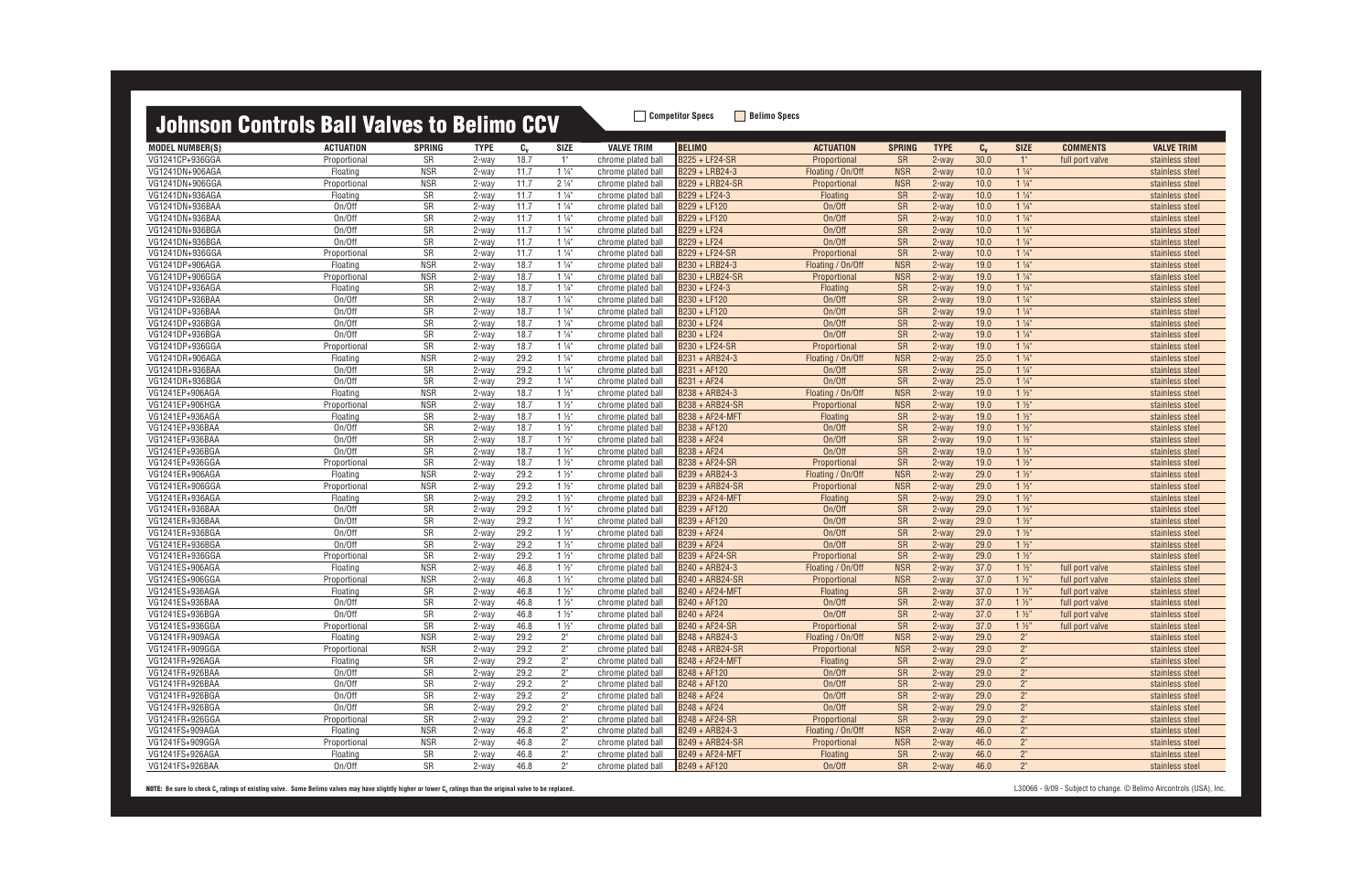| <u>Julius II adii iyo ball taligo to bolililo ad t</u> |                  |               |             |         |                 |                    |                       |                   |               |             |         |                 |                 |                     |
|--------------------------------------------------------|------------------|---------------|-------------|---------|-----------------|--------------------|-----------------------|-------------------|---------------|-------------|---------|-----------------|-----------------|---------------------|
| MODEL NUMBER(S)                                        | <b>ACTUATION</b> | <b>SPRING</b> | <b>TYPE</b> | $c_{v}$ | SIZE            | <b>VALVE TRIM</b>  | <b>BELIMO</b>         | <b>ACTUATION</b>  | <b>SPRING</b> | <b>TYPE</b> | $C_{V}$ | <b>SIZE</b>     | <b>COMMENTS</b> | <b>VALVE TRIM</b>   |
| VG1241FS+926BAA                                        | On/Off           | <b>SR</b>     | 2-way       | 46.8    | $2^{\circ}$     | chrome plated ball | B249 + AF120          | On/Off            | <b>SR</b>     | 2-way       | 46.0    | $2^{\circ}$     |                 | stainless steel     |
| VG1241FS+926BGA                                        | On/Off           | <b>SR</b>     | 2-way       | 46.8    | $2^{\circ}$     | chrome plated ball | B249 + AF24           | On/Off            | <b>SR</b>     | 2-way       | 46.0    | $2^{\circ}$     |                 | stainless steel     |
| VG1241FS+926BGA                                        | On/Off           | <b>SR</b>     | 2-way       | 46.8    | 2"              | chrome plated ball | B249 + AF24           | On/Off            | <b>SR</b>     | 2-way       | 46.0    | $2^{\circ}$     |                 | stainless steel     |
| VG1241FS+926GGA                                        | Proportional     | <b>SR</b>     | 2-way       | 46.8    | 2"              | chrome plated ball | B249 + AF24-SR        | Proportional      | <b>SR</b>     | 2-way       | 46.0    | $2^{\circ}$     |                 | stainless steel     |
| VG1241FT+909AGA                                        | Floating         | <b>NSR</b>    | 2-way       | 73.7    | $2^{\circ}$     | chrome plated ball | B250 + ARB24-3        | Floating / On/Off | <b>NSR</b>    | 2-way       | 57.0    | $2^{\circ}$     | full port valve | stainless steel     |
| VG1241FT+909GGA                                        | Proportional     | <b>NSR</b>    | 2-way       | 73.7    | 2"              | chrome plated ball | B250 + ARB24-SR       | Proportional      | <b>NSR</b>    | 2-way       | 57.0    | $2^{\circ}$     | full port valve | stainless steel     |
| VG1241FT+926AGA                                        | Floating         | <b>SR</b>     | 2-way       | 73.7    | $2"$            | chrome plated ball | B252 + AF24-MFT       | Floating          | <b>SR</b>     | 2-way       | 83.0    | $2^{\circ}$     |                 | stainless steel     |
| VG1241FT+926BAA                                        | On/Off           | <b>SR</b>     | 2-way       | 73.7    | $2^{\circ}$     | chrome plated ball | B252 + AF120          | On/Off            | <b>SR</b>     | 2-way       | 83.0    | $2^{\circ}$     |                 | stainless steel     |
| VG1241FT+926BAA                                        | On/Off           | <b>SR</b>     | 2-way       | 73.7    | $2^{\circ}$     | chrome plated ball | B252 + AF120          | On/Off            | <b>SR</b>     | 2-way       | 83.0    | $2^{\circ}$     |                 | stainless steel     |
| VG1241FT+926BGA                                        | On/Off           | <b>SR</b>     | 2-way       | 73.7    | $2^{\circ}$     | chrome plated ball | $B252 + AF24$         | On/Off            | <b>SR</b>     | 2-way       | 83.0    | $2^{\circ}$     |                 | stainless steel     |
| VG1241FT+926BGA                                        | On/Off           | <b>SR</b>     | 2-way       | 73.7    | $2^{\circ}$     | chrome plated ball | B252 + AF24           | On/Off            | <b>SR</b>     | 2-way       | 83.0    | $2^{\circ}$     |                 | stainless steel     |
| VG1241FT+926GGA                                        | Proportional     | <b>SR</b>     | 2-way       | 73.7    | $2^{\circ}$     | chrome plated ball | B252 + AF24-SR        | Proportional      | <b>SR</b>     | 2-way       | 83.0    | $2^{\circ}$     |                 | stainless steel     |
| VG1243BC+906AGA                                        | Floating         | <b>NSR</b>    | 2-way       | 28.7    | 1"              | chrome plated ball | B225 + LRB24-3        | Floating / On/Off | <b>NSR</b>    | 2-way       | 30.0    | $1^{\circ}$     | full port valve | chrome plated brass |
| VG1243BC+906GGA                                        | Proportional     | <b>NSR</b>    | 2-way       | 28.7    | $\frac{3}{4}$   | chrome plated ball | B220B + LRB24-SR      | Proportional      | <b>NSR</b>    | 2-way       | 24.0    | $\frac{3}{4}$ " | full port valve | chrome plated brass |
| VG1243BC+936AGA                                        | Floating         | SR            | 2-way       | 28.7    | $3/4$ "         | chrome plated ball | B220B + TF24-3        | <b>Floating</b>   | <b>SR</b>     | 2-way       | 24.0    | $\frac{3}{4}$ " | full port valve | chrome plated brass |
| VG1243BC+936BAA                                        | On/Off           | SR            | 2-way       | 28.7    | $3/4$ "         | chrome plated ball | B220B + TFX120        | On/Off            | <b>SR</b>     | 2-way       | 24.0    | $\frac{3}{4}$ " | full port valve | chrome plated brass |
| VG1243BC+936BGA                                        | On/Off           | SR            | 2-way       | 28.7    | $3/4$ "         | chrome plated ball | B220B + TFX24         | On/Off            | <b>SR</b>     | 2-way       | 24.0    | $\frac{3}{4}$ " | full port valve | chrome plated brass |
| VG1243BC+936GGA                                        | Proportional     | <b>SR</b>     | 2-way       | 28.7    | $3/4$ "         | chrome plated ball | B220B + TF24-SR       | Proportional      | <b>SR</b>     | 2-way       | 24.0    | $\frac{3}{4}$ " | full port valve | chrome plated brass |
| VG1243BC+936GGA                                        | Proportional     | <b>SR</b>     | 3-way       | 28.7    | $3/4$ "         | chrome plated ball | B220B + TF24-SR       | Proportional      | <b>SR</b>     | 2-way       | 24.0    | $\frac{3}{4}$ " | full port valve | chrome plated brass |
| VG1243CC+916GGA                                        | Proportional     | <b>SR</b>     | 2-way       | 48.7    | 1"              | chrome plated ball | B229 + LF24-SR        | Proportional      | <b>SR</b>     | 2-way       | 10.0    | $1\frac{1}{4}$  |                 | stainless steel     |
| VG1243CC+916HGA                                        | Proportional     | <b>NSR</b>    | 2-way       | 48.7    | 1"              | chrome plated ball | B229 + LRB24-SR       | Proportional      | <b>NSR</b>    | 2-way       | 11.0    | $2\frac{1}{4}$  |                 | stainless steel     |
| VG1243CC+926AGA                                        | Floating         | <b>SR</b>     | 2-way       | 48.7    | 1"              | chrome plated ball | B229 + LF24-3         | <b>Floating</b>   | <b>SR</b>     | 2-way       | 10.0    | $1\frac{1}{4}$  |                 | stainless steel     |
| VG1243DC+916AGA                                        | Floating         | <b>NSR</b>    | 2-way       | 82.6    | $1\frac{1}{4}$  | chrome plated ball | B232 + ARB24-3        | Floating / On/Off | <b>NSR</b>    | 2-way       | 37.0    | $2\frac{1}{4}$  | full port valve | stainless steel     |
| VG1243DC+916GGA                                        | Proportional     | <b>NSR</b>    | 2-way       | 82.6    | $1\frac{1}{4}$  | chrome plated ball | B232 + ARB24-SR       | Proportional      | <b>NSR</b>    | 2-way       | 37.0    | $3\frac{1}{4}$  | full port valve | stainless steel     |
| VG1243DC+926AGA                                        | Floating         | SR            | 2-way       | 82.6    | $1\frac{1}{4}$  | chrome plated ball | B232 + AF24-MFT       | Floating          | <b>SR</b>     | 2-way       | 37.0    | $4\frac{1}{4}$  | full port valve | stainless steel     |
| VG1243DC+926GGA                                        | Proportional     | SR            | 3-way       | 82.6    | $1\frac{1}{4}$  | chrome plated ball | B232 + AF24-SR        | Proportional      | <b>SR</b>     | 2-way       | 37.0    | $8\frac{1}{4}$  | full port valve | stainless steel     |
| VG1243DR+916GGA                                        | Proportional     | <b>NSR</b>    | 2-way       | 29.2    | $1\frac{1}{4}$  | chrome plated ball | B231 + ARB24-SR       | Proportional      | <b>NSR</b>    | 2-way       | 25.0    | $1\frac{1}{4}$  | full port valve | stainless steel     |
| VG1243DR+936AGA                                        | Floating         | <b>SR</b>     | 2-way       | 29.2    | $1\frac{1}{4}$  | chrome plated ball | B232 + AF24-MFT       | Floating          | <b>SR</b>     | 2-way       | 37.0    | $1\frac{1}{4}$  | full port valve | stainless steel     |
| VG1243DR+936BAA                                        | On/Off           | <b>SR</b>     | 2-way       | 29.2    | $1\frac{1}{4}$  | chrome plated ball | B232 + AF120          | On/Off            | <b>SR</b>     | 2-way       | 37.0    | $1\frac{1}{4}$  | full port valve | stainless steel     |
| VG1243DR+936BGA                                        | On/Off           | SR            | 2-way       | 29.2    | $1\frac{1}{4}$  | chrome plated ball | B232 + AF24           | On/Off            | <b>SR</b>     | 2-way       | 37.0    | $1\frac{1}{4}$  | full port valve | stainless steel     |
| VG1243DR+936GGA                                        | Proportional     | SR            | 2-way       | 29.2    | $1\frac{1}{4}$  | chrome plated ball | B232 + AF24-SR        | Proportional      | <b>SR</b>     | $2$ -way    | 37.0    | $1\frac{1}{4}$  | full port valve | stainless steel     |
| VG1243DR+936GGA                                        | Proportional     | <b>SR</b>     | 3-way       | 29.2    | $1\frac{1}{4}$  | chrome plated ball | B330 + AF24-SR        | Proportional      | <b>SR</b>     | 3-way       | 19.0    | $1\frac{1}{4}$  |                 | stainless steel     |
| VG1245AD+906AGA                                        | Floating         | <b>NSR</b>    | 2-way       | 1.2     | $\frac{1}{2}$   | stainless steel    | B210 + TR24-3         | Floating / On/Off | <b>NSR</b>    | 2-way       | 1.2     | $\frac{1}{2}$   |                 | stainless steel     |
| VG1245AD+906AGA                                        | Floating         | <b>NSR</b>    | 2-way       | 1.2     | $\frac{1}{2}$ " | stainless steel    | B210 + TR24-3         | Floating / On/Off | <b>NSR</b>    | $2$ -way    | 1.2     | $\frac{1}{2}$   |                 | stainless steel     |
| VG1245AD+906GGA                                        | Proportional     | <b>SR</b>     | 2-way       | 1.2     | $1/2$ "         | stainless steel    | B210 + TF24-SR        | Proportional      | <b>SR</b>     | 2-way       | 1.2     | $\frac{1}{2}$   |                 | stainless steel     |
| VG1245AD+906GGA                                        | Proportional     | <b>NSR</b>    | 2-way       | 1.2     | $1/2$ "         | stainless steel    | B210 + TR24-SR        | Proportional      | <b>NSR</b>    | 2-way       | 1.2     | $1/2$ "         |                 | stainless steel     |
| VG1245AD+936AGA                                        | Floating         | SR            | 2-way       | 1.2     | $1/2$ "         | stainless steel    | B210 + TF24-3         | Floating          | <b>SR</b>     | 2-way       | 1.2     | $1/2$ "         |                 | stainless steel     |
| VG1245AD+936BGA                                        | On/Off           | SR            | 2-way       | 1.2     | $1/2$ "         | stainless steel    | B210 + TFX24          | On/Off            | <b>SR</b>     | 2-way       | 1.2     | $\frac{1}{2}$   |                 | stainless steel     |
| VG1245AE+906AGA                                        | Floating         | <b>NSR</b>    | 2-way       | 1.9     | $1/2$ "         | stainless steel    | B211 + TR24-3         | Floating / On/Off | <b>NSR</b>    | 2-way       | 1.9     | $1/2$ "         |                 | stainless steel     |
| VG1245AE+906AGA                                        | Floating         | <b>NSR</b>    | 2-way       | 1.9     | $1/2$ "         | stainless steel    | B311 + TR24-3         | Floating / On/Off | <b>NSR</b>    | 2-way       | 1.9     | $1/2$ "         |                 | stainless steel     |
| VG1245AE+906GGA                                        | Proportional     | <b>SR</b>     | 2-way       | 1.9     | $\frac{1}{2}$ " | stainless steel    | B211 + TF24-SR        | Proportional      | <b>SR</b>     | $2$ -way    | 1.9     | $\frac{1}{2}$   |                 | stainless steel     |
| VG1245AE+906GGA                                        | Proportional     | <b>NSR</b>    | 2-way       | 1.9     | $\frac{1}{2}$   | stainless steel    | <b>B211 + TR24-SR</b> | Proportional      | <b>NSR</b>    | 2-way       | 1.9     | $1/2$ "         |                 | stainless steel     |
| VG1245AE+936AGA                                        | Floating         | <b>SR</b>     | 2-way       | 1.9     | $\frac{1}{2}$   | stainless steel    | B211 + TF24-3         | Floating          | <b>SR</b>     | 2-way       | 1.9     | $\frac{1}{2}$   |                 | stainless steel     |
| VG1245AE+936BGA                                        | On/Off           | SR            | 2-way       | 1.9     | $\frac{1}{2}$   | stainless steel    | <b>B211 + TFX24</b>   | On/Off            | <b>SR</b>     | 2-way       | 1.9     | $1/2$ "         |                 | stainless steel     |
| VG1245AF+906AGA                                        | Floating         | <b>NSR</b>    | 2-way       | 2.9     | $\frac{1}{2}$   | stainless steel    | B213 + TR24-3         | Floating / On/Off | <b>NSR</b>    | 2-way       | 4.7     | $\frac{1}{2}$   |                 | stainless steel     |
| VG1245AF+906AGA                                        | Floating         | NSR           | 2-way       | 2.9     | $\frac{1}{2}$   | stainless steel    | B313 + TR24-3         | Floating / On/Off | <b>NSR</b>    | 2-way       | 4.7     | $\frac{1}{2}$   |                 | stainless steel     |
| VG1245AF+906GGA                                        | Proportional     | <b>SR</b>     | 2-way       | 2.9     | $\frac{1}{2}$   | stainless steel    | B213 + TF24-SR        | Proportional      | <b>SR</b>     | 2-way       | 4.7     | $\frac{1}{2}$   |                 | stainless steel     |
| VG1245AF+906GGA                                        | Proportional     | <b>NSR</b>    | 2-way       | 2.9     | $\frac{1}{2}$   | stainless steel    | B213 + TR24-SR        | Proportional      | <b>NSR</b>    | 2-way       | 4.7     | $\frac{1}{2}$   |                 | stainless steel     |
| VG1245AF+936AGA                                        | Floating         | <b>SR</b>     | 2-way       | 2.9     | $1/2$ "         | stainless steel    | B213 + TF24-3         | Floating          | <b>SR</b>     | 2-way       | 4.7     | $\frac{1}{2}$   |                 | stainless steel     |
| VG1245AF+936BGA                                        | On/Off           | SR            | 2-way       | 2.9     | $\frac{1}{2}$   | stainless steel    | B213 + TFX24          | On/Off            | <b>SR</b>     | 2-way       | 4.7     | $\frac{1}{2}$   |                 | stainless steel     |
| VG1245AG+906AGA                                        | Floating         | <b>NSR</b>    | 2-way       | 4.7     | $1/2$ "         | stainless steel    | B213 + TR24-3         | Floating / On/Off | <b>NSR</b>    | 2-way       | 4.7     | $1/2$ "         |                 | stainless steel     |
| VG1245AG+906AGA                                        | Floating         | <b>NSR</b>    | 2-way       | 4.7     | $1/2$ "         | stainless steel    | B313 + TR24-3         | Floating / On/Off | <b>NSR</b>    | 2-way       | 4.7     | $\frac{1}{2}$   |                 | stainless steel     |
| VG1245AG+906GGA                                        | Proportional     | SR            | 2-way       | 4.7     | $\frac{1}{2}$ " | stainless steel    | B213 + TF24-SR        | Proportional      | <b>SR</b>     | 2-way       | 4.7     | $\frac{1}{2}$   |                 | stainless steel     |
|                                                        |                  |               |             |         |                 |                    |                       |                   |               |             |         |                 |                 |                     |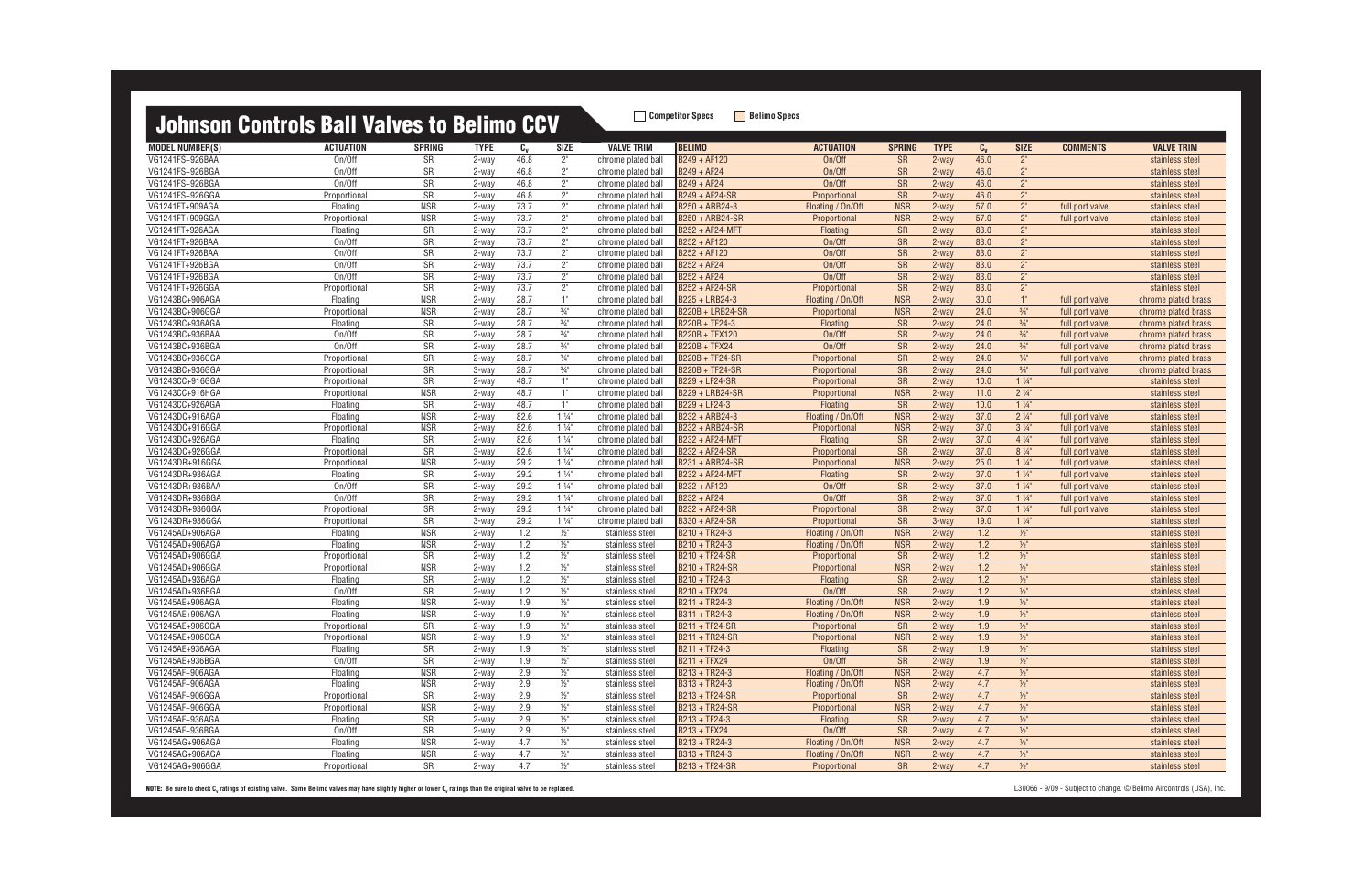MODEL NUMBER(S) ACTUATION SPRING TYPE C<sub>v</sub> SIZE VALVE TRIM |BELIMO ACTUATION SPRING TYPE C<sub>v</sub> SIZE COMMENTS VALVE TRIM VG1245AG+906GGA Proportional NSR 2-way 4.7 ½" stainless steel B213 + TR24-SR Proportional NSR 2-way 4.7 ½" stainless steel VG1245AG+936AGA Floating SR 2-way 4.7 ½" stainless steel B213 + TF24-3 Floating SR 2-way 4.7 ½" stainless steel VG1245AG+936BGA On/Off SR 2-way 4.7 ½" stainless steel B213 + TFX24 On/Off SR 2-way 4.7 ½" stainless steel VG1245AL+906AGA Floating NSR 2-way 7.4 ½" stainless steel B215 + TR24-3 Floating / On/Off NSR 2-way 10.0 ½" full port valve stainless steel VG1245AL+906AGA Floating NSR 2-way 7.4 ½" stainless steel B315 + TR24-3 Floating NSR 2-way 10.0 ½" full port valve stainless steel VG1245AL+906GGA Proportional SR 2-way 7.4 ½" stainless steel B215 + TF24-SR Proportional SR 2-way 10.0 ½" full port valve stainless steel VG1245AL+906GGA Proportional NSR 2-way 7.4 ½" stainless steel B215 + TR24-SR Proportional NSR 2-way 10.0 ½" full port valve stainless steel VG1245AL+936AGA Floating SR 2-way 7.4 ½" stainless steel B215 + TF24-3 Floating SR 2-way 10.0 ½" full port valve stainless steel VG1245AL+936BGA On/Off SR 2-way 7.4 ½" stainless steel B215 + TFX24 On/Off SR 2-way 10.0 ½" full port valve stainless steel VG1245AN+906AGA Floating NSR 2-way 11.7 ½" stainless steel B215 + TR24-3 Floating / On/Off NSR 2-way 10.0 ½" full port valve stainless steel VG1245AN+906AGA Floating NSR 2-way 11.7 ½" stainless steel B315 + TR24-3 Floating NSR 2-way 10.0 ½" full port valve stainless steel VG1245AN+906GGA Proportional SR 2-way 11.7 ½" stainless steel B215 + TF24-SR Proportional SR 2-way 10.0 ½" full port valve stainless steel VG1245AN+906GGA Proportional NSR 2-way 11.7 ½" stainless steel B215 + TR24-SR Proportional NSR 2-way 10.0 ½" full port valve stainless steel VG1245AN+936AGA Floating SR 2-way 11.7 ½" stainless steel B215 + TF24-3 Floating SR 2-way 10.0 ½" full port valve stainless steel VG1245AN+936BGA On/Off SR 2-way 11.7 ½" stainless steel B215 + TFX24 On/Off SR 2-way 10.0 ½" full port valve stainless steel VG1245BC+906AGA Floating NSR 2-way 28.7 ¾" stainless steel B220 + TR24-3 Floating / On/Off NSR 2-way 24.0 ¾" full port valve stainless steel VG1245BC+906AGA Floating NSR 2-way 28.7 ¾" stainless steel B320 + TR24-3 Floating / On/Off NSR 2-way 24.0 ¾" full port valve stainless steel VG1245BC+906GGA Proportional SR 2-way 28.7 ¾" stainless steel B220 + TF24-SR Proportional SR 2-way 24.0 ¾" full port valve stainless steel VG1245BC+906GGA Proportional NSR 2-way 28.7 ¾" stainless steel B220 + TR24-SR Proportional NSR 2-way 24.0 ¾" full port valve stainless steel VG1245BC+936AGA Floating SR 2-way 28.7 ¾" stainless steel B220 + TF24-3 Floating SR 2-way 24.0 ¾" full port valve stainless steel VG1245BC+936BGA On/Off SR 2-way 28.7 ¾" stainless steel B220 + TFX24 On/Off SR 2-way 24.0 ¾" full port valve stainless steel VG1245BG+906AGA Floating NSR 2-way 4.7 ¾" stainless steel B217 + TR24-3 Floating / On/Off NSR 2-way 4.7 ¾" stainless steel VG1245BG+906AGA Floating NSR 2-way 4.7 ¾" stainless steel B317 + TR24-3 Floating / On/Off NSR 2-way 4.7 ¾" stainless steel VG1245BG+906GGA Proportional SR 2-way 4.7 ¾" stainless steel B217 + TF24-SR Proportional SR 2-way 4.7 ¾" stainless steel VG1245BG+906GGA Proportional NSR 2-way 4.7 ¾" stainless steel B217 + TR24-SR Proportional NSR 2-way 4.7 ¾" stainless steel VG1245BG+936AGA Floating SR 2-way 4.7 ¾" stainless steel B217 + TF24-3 Floating SR 2-way 4.7 ¾" stainless steel VG1245BG+936BGA On/Off SR 2-way 4.7 ¾" stainless steel B217 + TFX24 On/Off SR 2-way 4.7 ¾" stainless steel VG1245BL+906AGA Floating NSR 2-way 7.4 ¾" stainless steel B218 + TR24-3 Floating / On/Off NSR 2-way 7.4 ¾" stainless steel VG1245BL+906AGA Floating NSR 2-way 7.4 ¾" stainless steel B318 + TR24-3 Floating / On/Off NSR 2-way 7.4 ¾" stainless steel VG1245BL+906GGA Proportional SR 2-way 7.4 ¾" stainless steel B218 + TF24-SR Proportional SR 2-way 7.4 ¾" stainless steel VG1245BL+906GGA Proportional NSR 2-way 7.4 ¾" stainless steel B218 + TR24-SR Proportional NSR 2-way 7.4 ¾" stainless steel VG1245BL+936AGA Floating SR 2-way 7.4 ¾" stainless steel B218 + TF24-3 Floating SR 2-way 7.4 ¾" stainless steel VG1245BL+936BGA On/Off SR 2-way 7.4 ¾" stainless steel B218 + TFX24 On/Off SR 2-way 7.4 ¾" stainless steel VG1245BN+906AGA Floating NSR 2-way 11.7 ¾" stainless steel B219 + TR24-3 Floating / On/Off NSR 2-way 10.0 ¾" stainless steel VG1245BN+906AGA Floating NSR 2-way 11.7 ¾" stainless steel B319 + TR24-3 Floating / On/Off NSR 2-way 10.0 ¾" stainless steel VG1245BN+906GGA Proportional SR 2-way 11.7 ¾" stainless steel B219 + TF24-SR Proportional SR 2-way 10.0 ¾" stainless steel VG1245BN+906GGA Proportional NSR 2-way 11.7 ¾" stainless steel B219 + TR24-SR Proportional NSR 2-way 10.0 ¾" stainless steel VG1245BN+936AGA Floating SR 2-way 11.7 ¾" stainless steel B219 + TF24-3 Floating SR 2-way 10.0 ¾" stainless steel VG1245BN+936BGA On/Off SR 2-way 11.7 ¾" stainless steel B219 + TFX24 On/Off SR 2-way 10.0 ¾" stainless steel VG1841AD+906AGA Floating NSR 3-way 1.2 ½" chrome plated ball B310B + TR24-3 Floating / On/Off NSR 3-way 1.2 ½" chrome plated brass VG1841AD+906GGA Proportional NSR 3-way 1.2 ½" chrome plated ball B310B + TR24-SR Proportional NSR 3-way 1.2 ½" chrome plated brass VG1841AD+936AGA Floating SR 3-way 1.2 ½" chrome plated ball B310B + TF24-3 Floating SR 3-way 1.2 ½" chrome plated brass VG1841AD+936BAA On/Off SR 3-way 1.2 ½" chrome plated ball B310B + TFX120 On/Off SR 3-way 1.2 ½" chrome plated brass VG1841AD+936BGA On/Off SR 3-way 1.2 ½" chrome plated ball B310B + TFX24 On/Off SR 3-way 1.2 ½" chrome plated brass VG1841AD+936GGA Proportional SR 3-way 1.2 ½" chrome plated ball B310B + TF24-SR Proportional SR 3-way 1.2 ½" chrome plated brass VG1841AE+906AGA Floating NSR 3-way 1.9 ½" chrome plated ball B311B + TR24-3 Floating / On/Off NSR 3-way 1.9 ½" chrome plated brass VG1841AE+906GGA Proportional NSR 3-way 1.9 ½" chrome plated ball B311B + TR24-SR Proportional NSR 3-way 1.9 ½" chrome plated brass VG1841AE+936AGA Floating SR 3-way 1.9 ½" chrome plated ball B311B + TF24-3 Floating SR 3-way 1.9 ½" chrome plated brass VG1841AE+936BAA On/Off SR 3-way 1.9 ½" chrome plated ball B311B + TFX120 On/Off SR 3-way 1.9 ½" chrome plated brass VG1841AE+936BGA On/Off SR 3-way 1.9 ½" chrome plated ball B311B + TFX24 On/Off SR 3-way 1.9 ½" chrome plated brass VG1841AE+936GGA Proportional SR 3-way 1.9 ½" chrome plated ball B311B + TF24-SR Proportional SR 3-way 1.9 ½" chrome plated brass VG1841AF+906AGA Floating NSR 3-way 2.9 ½" chrome plated ball B312B + TR24-3 Floating / On/Off NSR 3-way 3.0 ½" chrome plated brass VG1841AF+906GGA Proportional NSR 3-way 2.9 ½" chrome plated ball B312B + TR24-SR Proportional NSR 3-way 3.0 ½" chrome plated brass

| <b>SIZE</b>                        | <b>COMMENTS</b>                    | <b>VALVE TRIM</b>                  |
|------------------------------------|------------------------------------|------------------------------------|
| $\frac{1}{2}$ "                    |                                    | stainless steel                    |
| $\frac{1}{2}$ "                    |                                    | stainless steel                    |
| $\frac{1}{2}$ "                    |                                    | stainless steel                    |
| $\frac{1}{2}$ "                    | full port valve                    | stainless steel                    |
| $\frac{1}{2}$                      | full port valve                    | stainless steel                    |
| $\frac{1}{2}$ "                    | full port valve                    | stainless steel                    |
| $1/2$ "                            | full port valve                    | stainless steel                    |
| $1/2$ "                            | full port valve                    | stainless steel                    |
| $\frac{1}{2}$ "                    | full port valve                    | stainless steel                    |
| $\frac{1}{2}$<br>$\frac{1}{2}$ "   | full port valve                    | stainless steel                    |
|                                    | full port valve                    | stainless steel                    |
| $\frac{1}{2}$ "<br>$\frac{1}{2}$ " | full port valve                    | stainless steel                    |
| $\frac{1}{2}$ "                    | full port valve                    | stainless steel                    |
| $\frac{1}{2}$ "                    | full port valve<br>full port valve | stainless steel<br>stainless steel |
| $\frac{3}{4}$ "                    | full port valve                    | stainless steel                    |
| $\frac{3}{4}$ "                    | full port valve                    | stainless steel                    |
| $\frac{3}{4}$ "                    | full port valve                    | stainless steel                    |
| $\frac{3}{4}$ "                    | full port valve                    | stainless steel                    |
| $\frac{3}{4}$ "                    | full port valve                    | stainless steel                    |
| $\frac{3}{4}$ "                    | full port valve                    | stainless steel                    |
| $\frac{3}{4}$ "                    |                                    | stainless steel                    |
| $\frac{3}{4}$ "                    |                                    | stainless steel                    |
| $\frac{3}{4}$ "                    |                                    | stainless steel                    |
| $\frac{3}{4}$ "                    |                                    | stainless steel                    |
| $\frac{3}{4}$ "                    |                                    | stainless steel                    |
| $\frac{3}{4}$ "                    |                                    | stainless steel                    |
| $\frac{3}{4}$ "                    |                                    | stainless steel                    |
| $\frac{3}{4}$ "                    |                                    | stainless steel                    |
| $\frac{3}{4}$ "                    |                                    | stainless steel                    |
| $\frac{3}{4}$ "                    |                                    | stainless steel                    |
| $\frac{3}{4}$ "                    |                                    | stainless steel                    |
| $\frac{3}{4}$ "                    |                                    | stainless steel                    |
| $\frac{3}{4}$ "                    |                                    | stainless steel                    |
| $\frac{3}{4}$ "                    |                                    | stainless steel                    |
| $\frac{3}{4}$ "                    |                                    | stainless steel                    |
| $\frac{3}{4}$ "                    |                                    | stainless steel                    |
| $\frac{3}{4}$ "                    |                                    | stainless steel                    |
| $\frac{3}{4}$ "                    |                                    | stainless steel                    |
| $\frac{1}{2}$ "                    |                                    | chrome plated brass                |
| $\frac{1}{2}$                      |                                    | chrome plated brass                |
| $\frac{1}{2}$ "                    |                                    | chrome plated brass                |
| $\frac{1}{2}$                      |                                    | chrome plated brass                |
| $\frac{1}{2}$                      |                                    | chrome plated brass                |
| $\frac{1}{2}$                      |                                    | chrome plated brass                |
| $1/2$ "                            |                                    | chrome plated brass                |
| $\frac{1}{2}$                      |                                    | chrome plated brass                |
| $\frac{1}{2}$                      |                                    | chrome plated brass                |
| $\frac{1}{2}$                      |                                    | chrome plated brass                |
| $1/2$ "                            |                                    | chrome plated brass                |
| $\frac{1}{2}$                      |                                    | chrome plated brass                |
| $\frac{1}{2}$                      |                                    | chrome plated brass                |
| $1/2$ "                            |                                    | chrome plated brass                |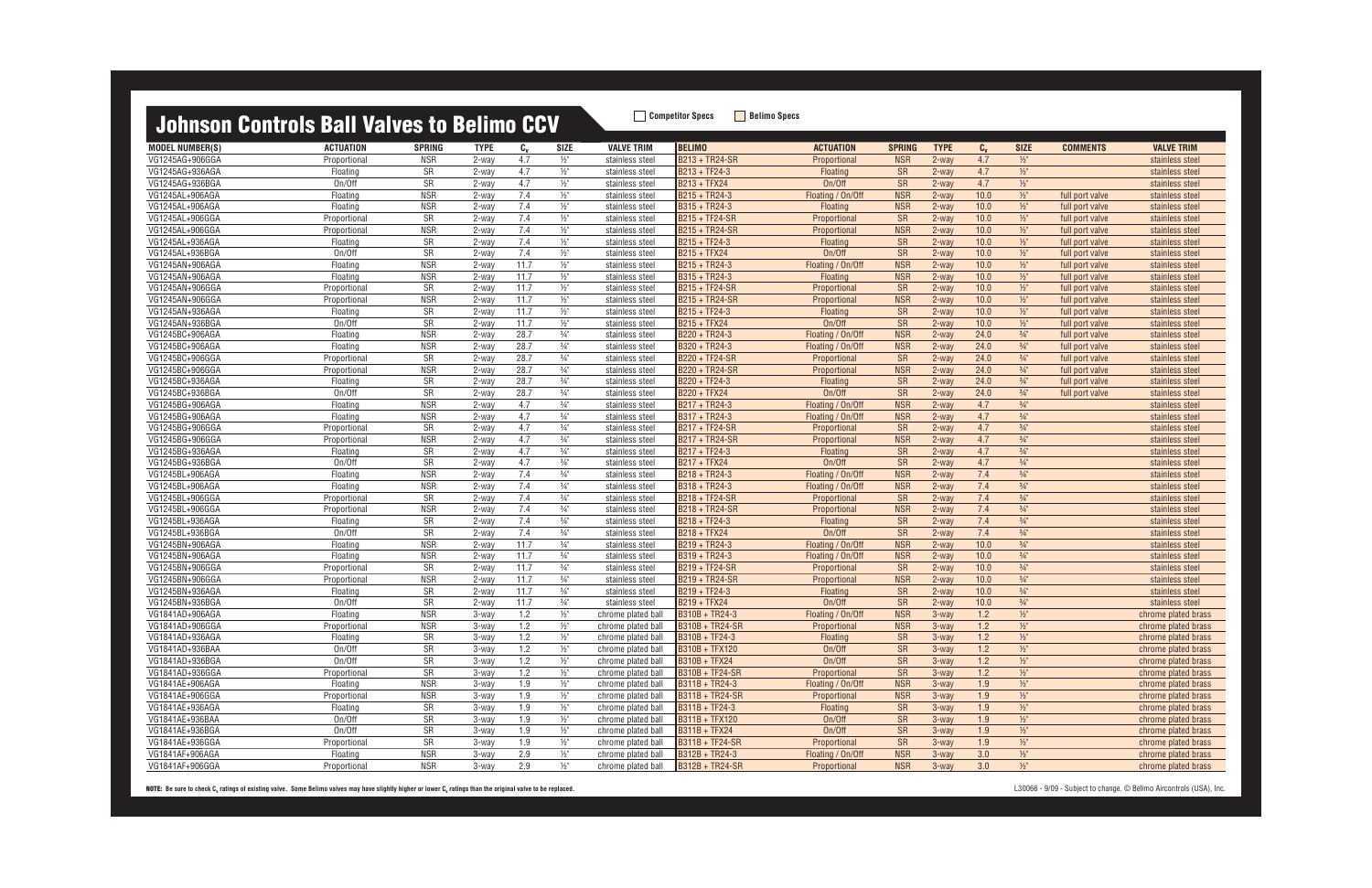| <u>Juliisuli vulkiuls ball valvus tu bullillu uuv</u> |                          |                        |                |            |                 |                                          |                                                                                                              |                                   |                  |                |               |                                    |                 |                                    |
|-------------------------------------------------------|--------------------------|------------------------|----------------|------------|-----------------|------------------------------------------|--------------------------------------------------------------------------------------------------------------|-----------------------------------|------------------|----------------|---------------|------------------------------------|-----------------|------------------------------------|
| <b>MODEL NUMBER(S)</b>                                | <b>ACTUATION</b>         | <b>SPRING</b>          | <b>TYPE</b>    | $c_{v}$    | <b>SIZE</b>     | <b>VALVE TRIM</b>                        | <b>BELIMO</b>                                                                                                | <b>ACTUATION</b>                  | <b>SPRING</b>    | <b>TYPE</b>    | $C_{V}$       | <b>SIZE</b>                        | <b>COMMENTS</b> | <b>VALVE TRIM</b>                  |
| VG1841AF+936AGA                                       | Floating                 | SR                     | 3-way          | 2.9        | $1/2$ "         | chrome plated ball                       | B312B + TF24-3                                                                                               | Floating                          | <b>SR</b>        | 3-way          | 3.0           | $\frac{1}{2}$                      |                 | chrome plated brass                |
| VG1841AF+936BAA                                       | On/Off                   | SR                     | 3-way          | 2.9        | $\frac{1}{2}$   | chrome plated ball                       | B312B + TFX120                                                                                               | On/Off                            | <b>SR</b>        | 3-way          | 3.0           | $1/2$ "                            |                 | chrome plated brass                |
| VG1841AF+936BGA                                       | On/Off                   | SR                     | 3-way          | 2.9        | $\frac{1}{2}$   | chrome plated ball                       | B312B + TFX24                                                                                                | On/Off                            | <b>SR</b>        | $3-way$        | 3.0           | $\frac{1}{2}$                      |                 | chrome plated brass                |
| VG1841AF+936GGA                                       | Proportional             | SR                     | 3-way          | 2.9        | $\frac{1}{2}$   | chrome plated ball                       | <b>B312B + TF24-SR</b>                                                                                       | Proportional                      | <b>SR</b>        | 3-way          | 3.0           | $\frac{1}{2}$                      |                 | chrome plated brass                |
| VG1841AG+906AGA                                       | Floating                 | <b>NSR</b>             | 3-way          | 4.7        | $\frac{1}{2}$   | chrome plated ball                       | B313B + TR24-3                                                                                               | Floating / On/Off                 | <b>NSR</b>       | 3-way          | 4.7           | $\frac{1}{2}$                      |                 | chrome plated brass                |
| VG1841AG+906GGA                                       | Proportional             | <b>NSR</b>             | 3-way          | 4.7        | $\frac{1}{2}$   | chrome plated ball                       | B313B + TR24-SR                                                                                              | Proportional                      | <b>NSR</b>       | $3-way$        | 4.7           | $\frac{1}{2}$                      |                 | chrome plated brass                |
| VG1841AG+936AGA                                       | Floating                 | SR                     | 3-way          | 4.7        | $\frac{1}{2}$   | chrome plated ball                       | B313B + TF24-3                                                                                               | Floating                          | <b>SR</b>        | 3-way          | 4.7           | $\frac{1}{2}$                      |                 | chrome plated brass                |
| VG1841AG+936BAA                                       | On/Off                   | <b>SR</b>              | 3-way          | 4.7        | $\frac{1}{2}$   | chrome plated ball                       | <b>B313B + TFX120</b>                                                                                        | On/Off                            | <b>SR</b>        | 3-way          | 4.7           | $1/2$ "                            |                 | chrome plated brass                |
| VG1841AG+936BGA                                       | On/Off                   | SR                     | 3-way          | 4.7        | $1/2$ "         | chrome plated ball                       | <b>B313B + TFX24</b>                                                                                         | On/Off                            | <b>SR</b>        | 3-way          | 4.7           | $1/2$ "                            |                 | chrome plated brass                |
| VG1841AG+936GGA                                       | Proportional             | SR                     | 3-way          | 4.7        | $\frac{1}{2}$   | chrome plated ball                       | <b>B313B + TF24-SR</b>                                                                                       | Proportional                      | <b>SR</b>        | 3-way          | 4.7           | $1/2$ "                            |                 | chrome plated brass                |
| VG1841AL+906AGA                                       | Floating                 | <b>NSR</b>             | 3-way          | 7.4        | $\frac{1}{2}$   | chrome plated ball                       | B315B + TR24-3                                                                                               | Floating / On/Off                 | <b>NSR</b>       | 3-way          | 10.0          | $\frac{1}{2}$                      | full port valve | chrome plated brass                |
| VG1841AL+906GGA                                       | Proportional             | <b>NSR</b>             | 3-way          | 7.4        | $\frac{1}{2}$ " | chrome plated ball                       | B315B + TR24-SR                                                                                              | Proportional                      | <b>NSR</b>       | $3-wav$        | 10.0          | $\frac{1}{2}$                      | full port valve | chrome plated brass                |
| VG1841AL+936AGA                                       | Floating                 | SR                     | 3-way          | 7.4        | $\frac{1}{2}$   | chrome plated ball                       | B315B + TF24-3                                                                                               | <b>Floating</b>                   | <b>SR</b>        | $3-way$        | 10.0          | $1/2$ "                            | full port valve | chrome plated brass                |
| VG1841AL+936BAA                                       | On/Off                   | SR                     | 3-way          | 7.4        | $1/2$ "         | chrome plated ball                       | <b>B315B + TFX120</b>                                                                                        | On/Off                            | <b>SR</b>        | $3-wav$        | 10.0          | $1/2$ "                            | full port valve | chrome plated brass                |
| VG1841AL+936BGA                                       | On/Off                   | $\overline{\text{SR}}$ | 3-way          | 7.4        | $\frac{1}{2}$   | chrome plated ball                       | <b>B315B + TFX24</b>                                                                                         | On/Off                            | <b>SR</b>        | $3-wav$        | 10.0          | $\frac{1}{2}$                      | full port valve | chrome plated brass                |
| VG1841AL+936GGA                                       | Proportional             | SR                     | 3-way          | 7.4        | $\frac{1}{2}$   | chrome plated ball                       | B315B + TF24-SR                                                                                              | Proportional                      | <b>SR</b>        | $3-wav$        | 10.0          | $\frac{1}{2}$                      | full port valve | chrome plated brass                |
| VG1841AN+906AGA                                       | Floating                 | <b>NSR</b>             | 3-way          | 11.7       | $\frac{1}{2}$   | chrome plated ball                       | B315B + TR24-3                                                                                               | Floating / On/Off                 | <b>NSR</b>       | $3-way$        | 10.0          | $\frac{1}{2}$                      | full port valve | chrome plated brass                |
| VG1841AN+906GGA                                       | Proportional             | <b>NSR</b>             | 3-way          | 11.7       | $1/2$ "         | chrome plated ball                       | <b>B315B + TR24-SR</b>                                                                                       | Proportional                      | <b>NSR</b>       | 3-way          | 10.0          | $1/2$ "                            | full port valve | chrome plated brass                |
| VG1841AN+936AGA                                       | Floating                 | SR                     | 3-way          | 11.7       | $1/2$ "         | chrome plated ball                       | B315B + TF24-3                                                                                               | Floating                          | SR               | 3-way          | 10.0          | $\frac{1}{2}$                      | full port valve | chrome plated brass                |
| VG1841AN+936BAA                                       | On/Off                   | SR                     | 3-way          | 11.7       | $\frac{1}{2}$   | chrome plated ball                       | B315B + TFX120                                                                                               | On/Off                            | <b>SR</b>        | $3-wav$        | 10.0          | $\frac{1}{2}$                      | full port valve | chrome plated brass                |
| VG1841AN+936BGA                                       | On/Off                   | SR                     | 3-way          | 11.7       | $\frac{1}{2}$   | chrome plated ball                       | <b>B315B + TFX24</b>                                                                                         | On/Off                            | <b>SR</b>        | $3-wav$        | 10.0          | $\frac{1}{2}$                      | full port valve | chrome plated brass                |
| VG1841AN+936GGA                                       | Proportional             | SR                     | 3-way          | 11.7       | $1/2$ "         | chrome plated ball                       | <b>B315B + TF24-SR</b>                                                                                       | Proportional                      | <b>SR</b>        | 3-way          | 10.0          | $1/2$ "                            | full port valve | chrome plated brass                |
| VG1841BG+906AGA                                       | Floating                 | <b>NSR</b>             | 3-way          | 4.7        | $\frac{3}{4}$ " | chrome plated ball                       | B317B + LRB24-3                                                                                              | Floating / On/Off                 | <b>NSR</b>       | $3-wav$        | 4.7           | $\frac{3}{4}$ "                    |                 | chrome plated brass                |
| VG1841BG+906GGA                                       | Proportional             | <b>NSR</b>             | 3-way          | 4.7        | $\frac{3}{4}$ " | chrome plated ball                       | <b>B317B + LRB24-SR</b>                                                                                      | Proportional                      | <b>NSR</b>       | 3-way          | 4.7           | $\frac{3}{4}$ "                    |                 | chrome plated brass                |
| VG1841BG+936AGA                                       | Floating                 | SR                     | 3-way          | 4.7        | $\frac{3}{4}$ " | chrome plated ball                       | B317B + TF24-3                                                                                               | <b>Floating</b>                   | <b>SR</b>        | $3-way$        | 4.7           | $\frac{3}{4}$ "                    |                 | chrome plated brass                |
| VG1841BG+936BAA                                       | On/Off                   | SR                     | 3-way          | 4.7        | $\frac{3}{4}$ " | chrome plated ball                       | <b>B317B + TFX120</b>                                                                                        | On/Off                            | <b>SR</b>        | 3-way          | 4.7           | $\frac{3}{4}$ "                    |                 | chrome plated brass                |
| VG1841BG+936BGA                                       | On/Off                   | SR                     | 3-way          | 4.7        | $\frac{3}{4}$ " | chrome plated ball                       | <b>B317B + TFX24</b>                                                                                         | On/Off                            | <b>SR</b>        | $3-way$        | 4.7           | $\frac{3}{4}$ "                    |                 | chrome plated brass                |
| VG1841BG+936GGA                                       | Proportional             | SR                     | $3-wav$        | 4.7        | $\frac{3}{4}$ " | chrome plated ball                       | <b>B317B + TF24-SR</b>                                                                                       | Proportional                      | <b>SR</b>        | $3-way$        | 4.7           | $\frac{3}{4}$ "                    |                 | chrome plated brass                |
| VG1841BL+906AGA                                       | Floating                 | <b>NSR</b>             | 3-way          | 7.4        | $\frac{3}{4}$ " | chrome plated ball                       | B318B + LRB24-3                                                                                              | Floating / On/Off                 | <b>NSR</b>       | $3-wav$        | 7.4           | $\frac{3}{4}$ "                    |                 | chrome plated brass                |
| VG1841BL+906GGA                                       | Proportional             | <b>NSR</b>             | 3-way          | 7.4        | $\frac{3}{4}$ " | chrome plated ball                       | <b>B318B + LRB24-SR</b>                                                                                      | Proportional                      | <b>NSR</b>       | 3-way          | 7.4           | $\frac{3}{4}$ "                    |                 | chrome plated brass                |
| VG1841BL+936AGA                                       | Floating                 | SR                     | 3-way          | 7.4        | $\frac{3}{4}$ " | chrome plated ball                       | B318B + TF24-3                                                                                               | Floating                          | <b>SR</b>        | $3-wav$        | 7.4           | $\frac{3}{4}$ "                    |                 | chrome plated brass                |
| VG1841BL+936BAA                                       | On/Off                   | SR                     | 3-way          | 7.4        | $\frac{3}{4}$ " | chrome plated ball                       | B318B + TFX120                                                                                               | On/Off                            | <b>SR</b>        | $3-way$        | 7.4           | $\frac{3}{4}$ "                    |                 | chrome plated brass                |
| VG1841BL+936BGA                                       | On/Off                   | SR                     | 3-way          | 7.4        | $\frac{3}{4}$ " | chrome plated ball                       | B318B + TFX24                                                                                                | On/Off                            | <b>SR</b>        | 3-way          | 7.4           | $\frac{3}{4}$ "                    |                 | chrome plated brass                |
| VG1841BL+936GGA                                       | Proportional             | <b>SR</b>              | 3-way          | 7.4        | $\frac{3}{4}$ " | chrome plated ball                       | B318B + TF24-SR                                                                                              | Proportional                      | <b>SR</b>        | 3-way          | 7.4           | $\frac{3}{4}$ "                    |                 | chrome plated brass                |
| VG1841BN+906AGA                                       | Floating                 | <b>NSR</b>             | 3-way          | 11.7       | $\frac{3}{4}$ " | chrome plated ball                       | B320B + LRB24-3                                                                                              | Floating / On/Off                 | <b>NSR</b>       | 3-way          | 24.0          | $\frac{3}{4}$ "                    | full port valve | chrome plated brass                |
| VG1841BN+906GGA                                       | Proportional             |                        | 3-way          | 11.7       | $\frac{3}{4}$ " | chrome plated ball                       | Call 1-800-543-9038 for sizing options; a large C <sub>v</sub> difference exists on our assembly and theirs. |                                   |                  |                |               |                                    |                 |                                    |
| VG1841BN+936AGA                                       | Floating                 |                        | 3-way          | 11.7       | $\frac{3}{4}$ " | chrome plated ball                       | Call 1-800-543-9038 for sizing options; a large C <sub>v</sub> difference exists on our assembly and theirs. |                                   |                  |                |               |                                    |                 |                                    |
| VG1841BN+936BAA                                       | On/Off                   |                        | 3-way          | 11.7       | $\frac{3}{4}$ " | chrome plated ball                       | Call 1-800-543-9038 for sizing options; a large C <sub>v</sub> difference exists on our assembly and theirs. |                                   |                  |                |               |                                    |                 |                                    |
| VG1841BN+936BGA                                       | On/Off                   |                        | 3-way          | 11.7       | $\frac{3}{4}$ " | chrome plated ball                       | Call 1-800-543-9038 for sizing options; a large $C_v$ difference exists on our assembly and theirs.          |                                   |                  |                |               |                                    |                 |                                    |
| VG1841BN+936GGA                                       | Proportional             |                        | 3-way          | 11.7       | $\frac{3}{4}$ " | chrome plated ball                       | Call 1-800-543-9038 for sizing options; a large $C_v$ difference exists on our assembly and theirs.          |                                   |                  |                |               |                                    |                 |                                    |
| VG1841BN+906GGA                                       | Proportional             | <b>SR</b>              | 3-way          | 11.7       | $\frac{3}{4}$ " | chrome plated ball                       | <b>B320B + TF24-SR</b>                                                                                       | Proportional                      | <b>SR</b>        | $3$ -way       | 24            | $\frac{3}{4}$ "                    |                 | chrome plated brass                |
| VG1841BN+936AGA                                       | Floating                 | <b>NSR</b>             | 3-way          | 11.7       | $\frac{3}{4}$ " | chrome plated ball                       | B320B + LRB24-3                                                                                              | Floating                          | <b>NSR</b>       | 3-way          | 24            | $\frac{3}{4}$ "                    |                 | chrome plated brass                |
| VG1841BN+936BAA                                       | On/Off                   | <b>NSR</b>             | 3-way          | 11.7       | $\frac{3}{4}$ " | chrome plated ball                       | B320B + LRB24-3                                                                                              | On/Off                            | <b>NSR</b>       | 3-way          | 24            | $\frac{3}{4}$ "                    |                 | chrome plated brass                |
| VG1841BN+936BGA                                       | On/Off                   | <b>NSR</b>             | 3-way          | 11.7       | $\frac{3}{4}$ " | chrome plated ball                       | B320B + LRB24-3                                                                                              | On/Off                            | <b>NSR</b>       | 3-way          | 24            | $\frac{3}{4}$ "<br>$\frac{3}{4}$ " |                 | chrome plated brass                |
| VG1841BN+936GGA                                       | Proportional             | <b>NSR</b>             | 3-way          | 11.7       | $\frac{3}{4}$ " | chrome plated ball                       | B320B + LRB24-SR                                                                                             | Proportional                      | <b>NSR</b>       | 3-way          | 24            |                                    |                 | chrome plated brass                |
| VG1841CL+906AGA                                       | Floating                 | <b>NSR</b>             | 3-way          | 7.4        | 1"              | chrome plated ball                       | B322 + LRB24-3                                                                                               | Floating / On/Off                 | <b>NSR</b>       | 3-way          | 7.4           | $1^{\circ}$                        |                 | stainless steel                    |
| VG1841CL+906GGA                                       | Proportional             | <b>NSR</b>             | 3-way          | 7.4        | 1"              | chrome plated ball                       | B322 + LRB24-SR<br>B322 + LF24-3                                                                             | Proportional                      | <b>NSR</b>       | 3-way          | 7.4           | $1^{\circ}$<br>$1^{\circ}$         |                 | stainless steel                    |
| VG1841CL+936AGA                                       | Floating                 | SR                     | $3-way$        | 7.4<br>7.4 | 1"              | chrome plated ball                       |                                                                                                              | Floating                          | <b>SR</b>        | 3-way          | 7.4           | $1^{\circ}$                        |                 | stainless steel                    |
| VG1841CL+936BAA                                       | On/Off                   | SR                     | 3-way          |            | 1"<br>1"        | chrome plated ball                       | B322 + LF120                                                                                                 | On/Off                            | <b>SR</b>        | 3-way          | 7.4           | 1"                                 |                 | stainless steel                    |
| VG1841CL+936BGA<br>VG1841CL+936GGA                    | On/Off                   | SR                     | 3-way          | 7.4<br>7.4 |                 | chrome plated ball                       | B322 + LF24                                                                                                  | On/Off                            | <b>SR</b>        | 3-way          | 7.4           | $1^{\circ}$                        |                 | stainless steel                    |
| VG1841CN+906AGA                                       | Proportional<br>Floating | SR<br><b>NSR</b>       | 3-way<br>3-way | 11.7       | 1"<br>1"        | chrome plated ball<br>chrome plated ball | <b>B322 + LF24-SR</b><br>B323 + LRB24-3                                                                      | Proportional<br>Floating / On/Off | SR<br><b>NSR</b> | 3-way<br>3-way | 7.4<br>$10.0$ | 1"                                 |                 | stainless steel<br>stainless steel |
| VG1841CN+906GGA                                       |                          | <b>NSR</b>             |                | 11.7       | 1"              |                                          | B323 + LRB24-SR                                                                                              |                                   | <b>NSR</b>       |                | 10.0          | 1"                                 |                 | stainless steel                    |
|                                                       | Proportional             |                        | 3-way          |            |                 | chrome plated ball                       |                                                                                                              | Proportional                      |                  | 3-way          |               |                                    |                 |                                    |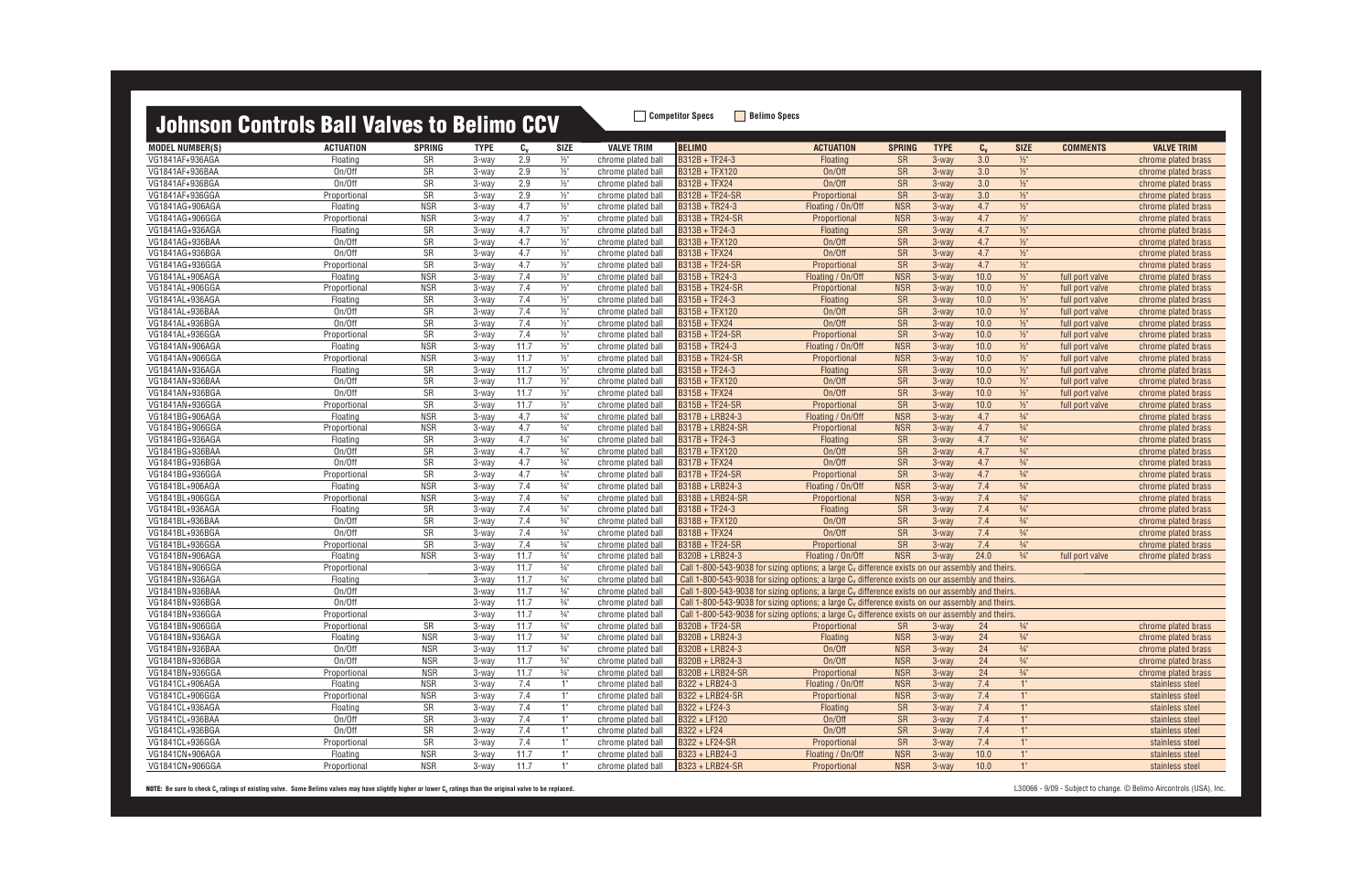MODEL NUMBER(S) ACTUATION SPRING TYPE C<sub>v</sub> SIZE VALVE TRIM |BELIMO ACTUATION SPRING TYPE C<sub>v</sub> SIZE COMMENTS VALVE TRIM VG1841CN+936AGA Floating SR 3-way 11.7 1" chrome plated ball B323 + LF24-3 Floating SR 3-way 10.0 1" stainless steel VG1841CN+936BAA On/Off SR 3-way 11.7 1" chrome plated ball B323 + LF120 On/Off SR 3-way 10.0 1" stainless steel VG1841CN+936BGA On/Off SR 3-way 11.7 1" chrome plated ball B323 + LF24 On/Off SR 3-way 10.0 1" stainless steel VG1841CN+936GGA Proportional SR 3-way 11.7 1" chrome plated ball <mark>B323 + LF24-SR Proportional SR 3-way 10.0 1" stainless stee</mark> VG1841CP+906GGA Proportional NSR 3-way 18.7 1" chrome plated ball B325 + LRB24-SR Proportional NSR 3-way 30.0 1" full port valve stainless steel VG1841CP+936AGA Floating SR 3-way 18.7 1" chrome plated ball B325 + LF24-3 Floating SR 3-way 30.0 1" full port valve stainless steel VG1841CP+936BAA On/Off SR 3-way 18.7 1" chrome plated ball B325 + LF120 On/Off SR 3-way 30.0 1" full port valve stainless steel VG1841CP+936BGA On/Off SR 3-way 18.7 1" chrome plated ball B325 + LF24 On/Off SR 3-way 30.0 1" full port valve stainless steel VG1841CP+936GGA Proportional SR 3-way 18.7 1" chrome plated ball B325 + LF24-SR Proportional SR 3-way 30.0 1" full port valve stainless steel VG1841DN+906AGA Floating NSR 3-way 11.7 1 ¼" chrome plated ball B329 + ARB24-3 Floating / On/Off NSR 3-way 10.0 1 ¼" stainless steel VG1841DN+906GGA Proportional NSR 3-way 11.7 1 14" chrome plated ball <mark>IB329 + ARB24-SR Proportional NSR 3-way 10.0 1 14" stainless steel</mark> VG1841DN+936AGA Floating SR 3-way 11.7 1 ¼" chrome plated ball B329 + AF24-MFT Floating SR 3-way 10.0 1 ¼" stainless steel VG1841DN+936BAA On/Off SR 3-way 11.7 1 ¼" chrome plated ball B329 + AF120 On/Off SR 3-way 10.0 1 ¼" stainless steel VG1841DN+936BGA On/Off SR 3-way 11.7 1 ¼" chrome plated ball B329 + AF24 On/Off SR 3-way 10.0 1 ¼" stainless steel VG1841DN+936GGA Proportional SR 3-way 11.7 1 14" chrome plated ball <mark>B329 + AF24-SR Proportional SR 3-way 10.0 1 14" stainless steel</mark> VG1841DP+906AGA Floating NSR 3-way 18.7 1 ¼" chrome plated ball B330 + ARB24-3 Floating / On/Off NSR 3-way 19.0 1 ¼" stainless steel VG1841DP+906GGA Proportional NSR 3-way 18.7 1 ¼" chrome plated ball B330 + ARB24-SR Proportional NSR 3-way 19.0 1 ¼" stainless steel VG1841DP+936AGA Floating SR 3-way 18.7 1 ¼" chrome plated ball B330 + AF24-MFT Floating SR 3-way 19.0 1 ¼" stainless steel VG1841DP+936BAA On/Off SR 3-way 18.7 1 ¼" chrome plated ball B330 + AF120 On/Off SR 3-way 19.0 1 ¼" stainless steel VG1841DP+936BGA On/Off SR 3-way 18.7 1 ¼" chrome plated ball B330 + AF24 On/Off SR 3-way 19.0 1 ¼" stainless steel VG1841DP+936GGA Proportional SR 3-way 18.7 1 14" chrome plated ball <mark>IB330 + AF24-SR Proportional SR 3-way 19.0 1 14" stainless steel</mark> VG1841DR+906AGA Floating NSR 3-way 29.2 1 ¼" chrome plated ball B331 + ARB24-3 Floating / On/Off NSR 3-way 25.0 1 ¼" stainless steel VG1841DR+936AGA Floating SR 3-way 29.2 1 ¼" chrome plated ball B331 + AF24-MFT Floating SR 3-way 25.0 1 ¼" stainless steel VG1841DR+936BAA On/Off SR 3-way 29.2 1 ¼" chrome plated ball B331 + AF120 On/Off SR 3-way 25.0 1 ¼" stainless steel VG1841DR+936BGA On/Off SR 3-way 29.2 1 ¼" chrome plated ball B331 + AF24 On/Off SR 3-way 25.0 1 ¼" stainless steel VG1841EP+906AGA Floating NSR 3-way 18.7 1 ½" chrome plated ball B338 + ARB24-3 Floating / On/Off NSR 3-way 19.0 1 ½" stainless steel VG1841EP+906HGA Proportional NSR 3-way 18.7 1 ½" chrome plated ball B338 + ARB24-SR Proportional NSR 3-way 19.0 1 ½" stainless steel VG1841EP+936BAA On/Off SR 3-way 18.7 1 ½" chrome plated ball B338 + AF24-SR On/Off SR 3-way 19.0 1 ½" stainless steel VG1841EP+936BGA On/Off SR 3-way 18.7 1 ½" chrome plated ball B338 + AF120 On/Off SR 3-way 19.0 1 ½" stainless steel VG1841EP+936GGA Proportional SR 3-way 18.7 1 ½" chrome plated ball B338 + AF24-SR Proportional SR 3-way 19.0 1 ½" stainless steel VG1841ER+906AGA Floating NSR 3-way 29.2 1 ½" chrome plated ball B339 + ARB24-3 Floating / On/Off NSR 3-way 29.0 1 ½" stainless steel VG1841ER+906GGA Proportional NSR 3-way 29.2 1 ½" chrome plated ball B339 + ARB24-SR Proportional NSR 3-way 29.0 1 ½" stainless steel VG1841ER+936AGA Floating SR 3-way 29.2 1 ½" chrome plated ball B339 + AF24-MFT Floating SR 3-way 29.0 1 ½" stainless steel VG1841ER+936BAA On/Off SR 3-way 29.2 1 ½" chrome plated ball B339 + AF120 On/Off SR 3-way 29.0 1 ½" stainless steel VG1841ER+936BGA On/Off SR 3-way 29.2 1 ½" chrome plated ball B339 + AF24 On/Off SR 3-way 29.0 1 ½" stainless steel VG1841ER+936GGA Proportional SR 3-way 29.2 1 ½" chrome plated ball <mark>B339 + AF24-SR Proportional SR 3-way 29.0 1 ½" </mark> VG1841ES+906AGA Floating NSR 3-way 46.8 1 ½" chrome plated ball B341 + ARB24-3 Floating / On/Off NSR 3-way 46.0 1 ½" stainless steel VG1841ES+906GGA Proportional NSR 3-way 46.8 1 ½" chrome plated ball [B341 + ARB24-SR Proportional NSR 3-way 46.0 1 ½" stainless steel VG1841ES+936AGA Floating SR 3-way 46.8 1 ½" chrome plated ball B341 + AF24-MFT Floating SR 3-way 46.0 1 ½" stainless steel VG1841ES+936BAA On/Off SR 3-way 46.8 1 ½" chrome plated ball B341 + AF120 On/Off SR 3-way 46.0 1 ½" stainless steel VG1841ES+936BGA On/Off SR 3-way 46.8 1 ½" chrome plated ball B341 + AF24 On/Off SR 3-way 46.0 1 ½" stainless steel VG1841ES+936GGA Proportional SR 3-way 46.8 1 ½" chrome plated ball <mark>B341 + AF24-SR Proportional SR 3-way 46.0 1 ½" stain</mark> VG1841FR+909AGA Floating NSR 3-way 29.2 2" chrome plated ball B347 + ARB24-3 Floating / On/Off NSR 3-way 29.0 2" stainless steel VG1841FR+909GGA Proportional NSR 3-way 29.2 2" chrome plated ball B347 + ARB24-SR Proportional NSR 3-way 29.0 2" stainless steel VG1841FR+926AGA Floating SR 3-way 29.2 2" chrome plated ball B347 + AF24-MFT Floating SR 3-way 29.0 2" stainless steel VG1841FR+926BAA On/Off SR 3-way 29.2 2" chrome plated ball B347 + AF120 On/Off SR 3-way 29.0 2" stainless steel VG1841FR+926BGA On/Off SR 3-way 29.2 2" chrome plated ball B347 + AF24 On/Off SR 3-way 29.0 2" stainless steel VG1841FR+926GGA Proportional SR 3-way 29.2 2" chrome plated ball <mark>B347 + AF24-SR Proportional SR 3-way 29.0 2" </mark> VG1841FS+909AGA Floating NSR 3-way 46.8 2" chrome plated ball B349 + ARB24-3 Floating / On/Off NSR 3-way 46.0 2" stainless steel VG1841FS+909GGA Proportional NSR 3-way 46.8 2" chrome plated ball B349 + ARB24-SR Proportional NSR 3-way 46.0 2" stainless steel VG1841FS+926AGA Floating SR 3-way 46.8 2" chrome plated ball B349 + AF24-MFT Floating SR 3-way 46.0 2" stainless steel VG1841FS+926BAA On/Off SR 3-way 46.8 2" chrome plated ball B349 + AF120 On/Off SR 3-way 46.0 2" stainless steel VG1841FS+926BGA On/Off SR 3-way 46.8 2" chrome plated ball B349 + AF24 On/Off SR 3-way 46.0 2" stainless steel

| <b>SIZE</b>                   | <b>COMMENTS</b> | <b>VALVE TRIM</b>                  |
|-------------------------------|-----------------|------------------------------------|
| 1"                            |                 | stainless steel                    |
| $1^{\circ}$                   |                 | stainless steel                    |
| $1^{\circ}$                   |                 | stainless steel                    |
| 1"                            |                 | stainless steel                    |
| 1"                            | full port valve | stainless steel                    |
| $1^{\circ}$                   | full port valve | stainless steel                    |
| 1"                            | full port valve | stainless steel                    |
| 1 <sup>0</sup>                | full port valve | stainless steel                    |
| 1 <sup>n</sup>                | full port valve | stainless steel                    |
| $1\frac{1}{4}$                |                 | stainless steel                    |
| $1\frac{1}{4}$                |                 | stainless steel                    |
| $1\frac{1}{4}$                |                 | stainless steel                    |
| $1\frac{1}{4}$                |                 | stainless steel                    |
| $1\frac{1}{4}$                |                 | stainless steel                    |
| $1\frac{1}{4}$                |                 | stainless steel                    |
| $1\frac{1}{4}$                |                 | stainless steel                    |
| $1\frac{1}{4}$                |                 | stainless steel                    |
| $1\frac{1}{4}$                |                 | stainless steel                    |
| $1\frac{1}{4}$                |                 | stainless steel                    |
| $1\frac{1}{4}$                |                 | stainless steel                    |
| $1\frac{1}{4}$                |                 | stainless steel                    |
| $1\frac{1}{4}$                |                 | stainless steel                    |
| $1\frac{1}{4}$                |                 | stainless steel                    |
| $1\frac{1}{4}$                |                 | stainless steel                    |
| $1\frac{1}{4}$                |                 | stainless steel                    |
| $1\frac{1}{2}$                |                 | stainless steel                    |
| $1\frac{1}{2}$                |                 | stainless steel                    |
| $1\frac{1}{2}$                |                 | stainless steel                    |
| $1\frac{1}{2}$                |                 | stainless steel                    |
| $1\frac{1}{2}$                |                 | stainless steel                    |
| $1\frac{1}{2}$                |                 | stainless steel                    |
| $1\frac{1}{2}$                |                 | stainless steel                    |
| $1\frac{1}{2}$                |                 | stainless steel                    |
| $1\frac{1}{2}$                |                 | stainless steel                    |
| $1\frac{1}{2}$                |                 | stainless steel                    |
| $1\frac{1}{2}$                |                 | stainless steel                    |
| $1\frac{1}{2}$                |                 |                                    |
| $1\frac{1}{2}$                |                 | stainless steel<br>stainless steel |
| $1\frac{1}{2}$                |                 | stainless steel                    |
| $1\frac{1}{2}$                |                 |                                    |
| $1\frac{1}{2}$                |                 | stainless steel                    |
| $1\frac{1}{2}$                |                 | stainless steel                    |
|                               |                 | stainless steel                    |
| $2^{\circ}$<br>2 <sup>1</sup> |                 | stainless steel                    |
| 2 <sup>''</sup>               |                 | stainless steel                    |
|                               |                 | stainless steel                    |
| $2^{\circ}$                   |                 | stainless steel                    |
| 2 <sup>''</sup>               |                 | stainless steel                    |
| 2 <sup>''</sup>               |                 | stainless steel                    |
| 2 <sup>1</sup>                |                 | stainless steel                    |
| $2^{\circ}$                   |                 | stainless steel                    |
| $2^{\circ}$                   |                 | stainless steel                    |
| 2 <sup>1</sup>                |                 | stainless steel                    |
| 2 <sup>''</sup>               |                 | stainless steel                    |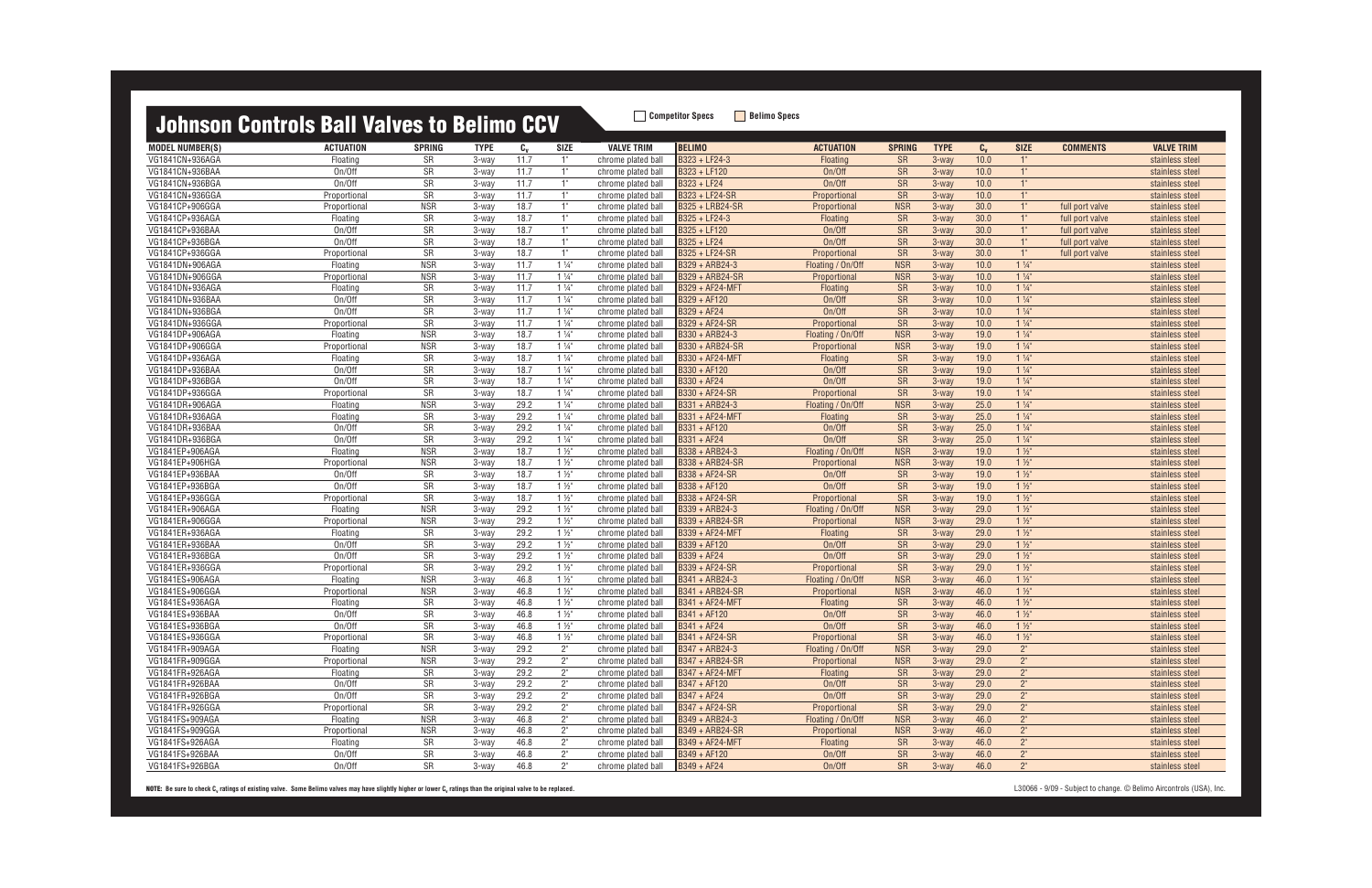| <b>MODEL NUMBER(S)</b>             | <b>ACTUATION</b>         | <b>SPRING</b>    | <b>TYPE</b>    | $c_{v}$    | <b>SIZE</b>                      | <b>VALVE TRIM</b>                  | <b>BELIMO</b>                                | <b>ACTUATION</b>                | <b>SPRING</b>           | <b>TYPE</b>        | $C_{V}$    | <b>SIZE</b>     | <b>COMMENTS</b>                    | <b>VALVE TRIM</b>                  |
|------------------------------------|--------------------------|------------------|----------------|------------|----------------------------------|------------------------------------|----------------------------------------------|---------------------------------|-------------------------|--------------------|------------|-----------------|------------------------------------|------------------------------------|
| VG1841FS+926GGA                    | Proportional             | SR               | 3-way          | 46.8       | 2"                               | chrome plated ball                 | <b>B349 + AF24-SR</b>                        | Proportional                    | <b>SR</b>               | $3-way$            | 46.0       | 2 <sup>n</sup>  |                                    | stainless steel                    |
| VG1841FT+909AGA                    | Floating                 | <b>NSR</b>       | 3-way          | 73.7       | 2"                               | chrome plated ball                 | B350 + ARB24-3                               | Floating / On/Off               | <b>NSR</b>              | 3-way              | 57.0       | 2 <sup>n</sup>  |                                    | stainless steel                    |
| VG1841FT+909GGA                    | Proportional             | <b>NSR</b>       | 3-way          | 73.7       | $2^{\circ}$                      | chrome plated ball                 | <b>B351 + ARB24-SR</b>                       | Proportional                    | <b>NSR</b>              | $3-way$            | 68.0       | 2"              |                                    | stainless steel                    |
| VG1841FT+909GGA                    | Proportional             | <b>NSR</b>       | 3-way          | 73.7       | 2"                               | chrome plated ball                 | B352 + ARB24-SR                              | Proportional                    | <b>NSR</b>              | $3-way$            | 83.0       | 2"              |                                    | stainless steel                    |
| VG1841FT+926AGA                    | Floating                 | SR               | 3-way          | 73.7       | $2^{\circ}$                      | chrome plated ball                 | B352 + AF24-MFT                              | Floating                        | <b>SR</b>               | $3-way$            | 83.0       | 2 <sup>n</sup>  |                                    | stainless steel                    |
| VG1841FT+926BAA                    | On/Off                   | SR               | 3-way          | 73.7       | 2"                               | chrome plated ball                 | B352 + AF120                                 | On/Off                          | <b>SR</b>               | $3-wav$            | 83.0       | 2"              |                                    | stainless steel                    |
| VG1841FT+926BGA                    | On/Off                   | SR               | 3-way          | 73.7       | $2^{\circ}$                      | chrome plated ball                 | B352 + AF24                                  | On/Off                          | <b>SR</b>               | $3-wav$            | 83.0       | 2 <sup>n</sup>  |                                    | stainless steel                    |
| VG1841FT+926GGA                    | Proportional             | SR               | 3-way          | 73.7       | 2"                               | chrome plated ball                 | B352 + AF24-SR                               | Proportional                    | <b>SR</b>               | $3-wav$            | 83.0       | $2^{\circ}$     |                                    | stainless steel                    |
| VG1843BC+906GGA                    | Proportional             | <b>NSR</b>       | 3-way          | 28.7       | $\frac{3}{4}$ "                  | chrome plated ball                 | B320B + LRB24-SR                             | Proportional                    | <b>NSR</b>              | $3-way$            | 24.0       | $\frac{3}{4}$ " | full port valve                    | chrome plated brass                |
| VG1843BC+936AGA                    | Floating                 | SR               | 3-way          | 28.7       | $\frac{3}{4}$ "                  | chrome plated ball                 | B320B + TF24-3                               | <b>Floating</b>                 | <b>SR</b>               | $3-wav$            | 24.0       | $\frac{3}{4}$ " | full port valve                    | chrome plated brass                |
| VG1843BC+936BAA                    | On/Off                   | SR               | 3-way          | 28.7       | $\frac{3}{4}$ "                  | chrome plated ball                 | <b>B320B + TFX120</b>                        | On/Off                          | SR                      | $3-wav$            | 24.0       | $\frac{3}{4}$ " | full port valve                    | chrome plated brass                |
| VG1843BC+936BGA                    | On/Off                   | SR               | 3-way          | 28.7       | $3/4"$                           | chrome plated ball                 | <b>B320B + TFX24</b>                         | On/Off                          | <b>SR</b>               | $3-wav$            | 24.0       | $\frac{3}{4}$ " | full port valve                    | chrome plated brass                |
| VG1843CC+936BAA                    | On/Off                   | SR               | 3-way          | 48.7       | 1"                               | chrome plated ball                 | B329 + LF120                                 | On/Off                          | <b>SR</b>               | 3-way              | 10.0       | $1\frac{1}{4}$  |                                    | stainless steel                    |
| VG1843CC+936BGA                    | On/Off                   | SR               | 3-way          | 48.7       | 1"                               | chrome plated ball                 | B329 + LF24                                  | On/Off                          | <b>SR</b>               | $3-way$            | 10.0       | $1\frac{1}{4}$  |                                    | stainless steel                    |
| VG1843DR+916GGA                    | Proportional             | <b>NSR</b>       | 3-way          | 29.2       | $1\frac{1}{4}$                   | chrome plated ball                 | B331 + LRB24-SR                              | Proportional                    | <b>NSR</b>              | $3-wav$            | 25.0       | $1\frac{1}{4}$  |                                    | stainless steel                    |
| VG1845AD+906GGA                    | Proportional             | SR               | 3-way          | 1.2        | $1/2$ "                          | stainless steel                    | B310 + TF24-SR                               | Proportional                    | <b>SR</b>               | 3-way              | 1.2        | $1/2$ "         |                                    | stainless steel                    |
| VG1845AD+906GGA                    | Proportional             | <b>NSR</b>       | 3-way          | 1.2        | $\frac{1}{2}$                    | stainless steel                    | B310 + TR24-SR                               | Proportional                    | <b>NSR</b>              | 3-way              | 1.2        | $\frac{1}{2}$   |                                    | stainless steel                    |
| VG1845AD+936AGA                    | Floating                 | SR               | 3-way          | 1.2        | $\frac{1}{2}$                    | stainless steel                    | B310 + TF24-3                                | Floating                        | <b>SR</b>               | $3-wav$            | 1.2        | $1/2$ "         |                                    | stainless steel                    |
| VG1845AD+936BGA                    | On/Off                   | SR               | 3-way          | 1.2        | $\frac{1}{2}$ "                  | stainless steel                    | <b>B310 + TFX24</b>                          | On/Off                          | <b>SR</b>               | $3-wav$            | 1.2        | $1/2$ "         |                                    | stainless steel                    |
| VG1845AE+906GGA                    | Proportional             | SR               | 3-way          | 1.9        | $\frac{1}{2}$                    | stainless steel                    | <b>B311 + TF24-SR</b>                        | Proportional                    | <b>SR</b>               | $3-way$            | 1.9        | $1/2$ "         |                                    |                                    |
| VG1845AE+906GGA                    | Proportional             | <b>NSR</b>       | 3-way          | 1.9        | $\frac{1}{2}$                    | stainless steel                    | <b>B311 + TR24-SR</b>                        | Proportional                    | <b>NSR</b>              | $3-wav$            | 1.9        | $\frac{1}{2}$   |                                    | stainless steel<br>stainless steel |
| VG1845AE+936AGA                    | Floating                 | SR               | 3-way          | 1.9        | $\frac{1}{2}$ "                  | stainless steel                    | B311 + TF24-3                                | Floating                        | <b>SR</b>               | $3$ -way           | 1.9        | $1/2$ "         |                                    | stainless steel                    |
| VG1845AE+936BGA                    | On/Off                   | SR               |                | 1.9        | $\frac{1}{2}$ "                  |                                    | <b>B311 + TFX24</b>                          | On/Off                          |                         |                    | 1.9        | $\frac{1}{2}$   |                                    |                                    |
|                                    |                          |                  | 3-way          |            |                                  | stainless steel                    |                                              |                                 | <b>SR</b>               | $3-wav$            |            | $1/2$ "         |                                    | stainless steel                    |
| VG1845AF+906GGA<br>VG1845AF+906GGA | Proportional             | SR<br><b>NSR</b> | 3-way          | 2.9<br>2.9 | $\frac{1}{2}$<br>$1/2$ "         | stainless steel                    | B313 + TF24-SR<br>B313 + TR24-SR             | Proportional                    | <b>SR</b><br><b>NSR</b> | $3-wav$<br>$3-way$ | 4.7<br>4.7 | $1/2$ "         |                                    | stainless steel                    |
| VG1845AF+936AGA                    | Proportional             | SR               | 3-way<br>3-way | 2.9        | $\frac{1}{2}$                    | stainless steel                    | B313 + TF24-3                                | Proportional<br>Floating        |                         | 3-way              |            | $1/2$ "         |                                    | stainless steel                    |
| VG1845AF+936BGA                    | Floating<br>On/Off       | SR               |                | 2.9        |                                  | stainless steel                    | <b>B313 + TFX24</b>                          | On/Off                          | <b>SR</b>               |                    | 4.7<br>4.7 | $1/2$ "         |                                    | stainless steel                    |
| VG1845AG+906GGA                    | Proportional             | <b>SR</b>        | 3-way<br>3-way | 4.7        | $1/2$ "<br>$\frac{1}{2}$         | stainless steel                    | <b>B313 + TF24-SR</b>                        | Proportional                    | <b>SR</b><br><b>SR</b>  | $3-wav$<br>3-way   | 4.7        | $1/2$ "         |                                    | stainless steel                    |
| VG1845AG+906GGA                    |                          | <b>NSR</b>       | 3-way          | 4.7        | $\frac{1}{2}$                    | stainless steel                    | <b>B313 + TR24-SR</b>                        |                                 | <b>NSR</b>              | $3-way$            | 4.7        | $1/2$ "         |                                    | stainless steel                    |
| VG1845AG+936AGA                    | Proportional<br>Floatino | SR               | 3-way          | 4.7        | $\frac{1}{2}$                    | stainless steel                    | B313 + TF24-3                                | Proportional<br>Floating        | <b>SR</b>               | $3-wav$            | 4.7        | $1/2$ "         |                                    | stainless steel                    |
| VG1845AG+936BGA                    | On/Off                   | SR               |                | 4.7        |                                  | stainless steel                    | <b>B313 + TFX24</b>                          | On/Off                          |                         | 3-way              | 4.7        | $1/2$ "         |                                    | stainless steel                    |
| VG1845AL+906GGA                    |                          | SR               | 3-way<br>3-way | 7.4        | $1/2$ "<br>$\frac{1}{2}$         | stainless steel                    | <b>B315 + TF24-SR</b>                        |                                 | <b>SR</b><br><b>SR</b>  | $3-way$            | 10.0       | $1/2$ "         |                                    | stainless steel                    |
| VG1845AL+906GGA                    | Proportional             | <b>NSR</b>       | 3-way          | 7.4        | $\frac{1}{2}$                    | stainless steel                    | <b>B315 + TR24-SR</b>                        | Proportional                    | <b>NSR</b>              | $3-way$            | 10.0       | $1/2$ "         | full port valve                    | stainless steel                    |
| VG1845AL+936AGA                    | Proportional             | SR               |                | 7.4        | $\frac{1}{2}$                    | stainless steel                    | B315 + TF24-3                                | Proportional                    |                         |                    | 10.0       | $1/2$ "         | full port valve                    | stainless steel                    |
| VG1845AL+936BGA                    | Floating<br>On/Off       | SR               | 3-way          | 7.4        |                                  | stainless steel                    |                                              | <b>Floating</b><br>On/Off       | <b>SR</b>               | $3-wav$<br>$3-way$ | 10.0       | $1/2$ "         | full port valve                    | stainless steel                    |
| VG1845AN+906GGA                    |                          | SR               | 3-way<br>3-way | 11.7       | $\frac{1}{2}$ "<br>$\frac{1}{2}$ | stainless steel                    | <b>B315 + TFX24</b><br><b>B315 + TF24-SR</b> |                                 | <b>SR</b><br><b>SR</b>  | $3-way$            | 10.0       | $\frac{1}{2}$   | full port valve                    | stainless steel                    |
| VG1845AN+906GGA                    | Proportional             | <b>NSR</b>       |                | 11.7       | $\frac{1}{2}$                    | stainless steel                    | <b>B315 + TR24-SR</b>                        | Proportional                    | <b>NSR</b>              | $3-wav$            | 10.0       | $1/2$ "         | full port valve                    | stainless steel                    |
| VG1845AN+936AGA                    | Proportional<br>Floating | SR               | 3-way<br>3-way | 11.7       | $1/2$ "                          | stainless steel<br>stainless steel | B315 + TF24-3                                | Proportional<br><b>Floating</b> | <b>SR</b>               | $3-wav$            | 10.0       | $\frac{1}{2}$   | full port valve<br>full port valve | stainless steel                    |
| VG1845AN+936BGA                    | On/Off                   | <b>SR</b>        | 3-way          | 11.7       | $\frac{1}{2}$                    |                                    | <b>B315 + TFX24</b>                          | On/Off                          |                         | 3-way              | 10.0       | $\frac{1}{2}$   |                                    | stainless steel<br>stainless steel |
| VG1845BC+906GGA                    |                          | <b>SR</b>        | 3-way          | 28.7       | $\frac{3}{4}$ "                  | stainless steel                    | <b>B320 + TF24-SR</b>                        |                                 | <b>SR</b><br><b>SR</b>  |                    | 24.0       | $\frac{3}{4}$ " | full port valve                    |                                    |
|                                    | Proportional             |                  |                |            | $\frac{3}{4}$ "                  | stainless steel                    |                                              | Proportiona                     |                         | $3-wav$            |            | $\frac{3}{4}$ " | full port valve                    | stainless steel                    |
| VG1845BC+906GGA                    | Proportional             | <b>NSR</b>       | 3-way          | 28.7       |                                  | stainless steel                    | B320 + TR24-SR                               | Proportional                    | <b>NSR</b>              | $3$ -way           | 24.0       |                 | full port valve                    | stainless steel                    |
| VG1845BC+936AGA                    | Floating                 | SR               | 3-way          | 28.7       | $\frac{3}{4}$                    | stainless steel                    | B320 + TF24-3                                | <b>Floating</b>                 | SR <sub>1</sub>         | 3-way              | 24.0       | $\frac{3}{4}$   | full port valve                    | stainless steel                    |
| VG1845BC+936BGA                    | On/Off                   | SR               | 3-way          | 28.7       | $\frac{3}{4}$ "                  | stainless steel                    | B320 + TFX24                                 | On/Off                          | <b>SR</b>               | 3-way              | 24.0       | $\frac{3}{4}$ " | full port valve                    | stainless steel                    |
| VG1845BG+906GGA                    | Proportional             | SR               | 3-way          | 4.7        | $\frac{3}{4}$ "                  | stainless steel                    | <b>B317 + TF24-SR</b>                        | Proportional                    | <b>SR</b>               | 3-way              | 4.7        | $\frac{3}{4}$ " |                                    | stainless steel                    |
| VG1845BG+906GGA                    | Proportional             | <b>NSR</b>       | 3-way          | 4.7        | $\frac{3}{4}$ "                  | stainless steel                    | <b>B317 + TR24-SR</b>                        | Proportional                    | <b>NSR</b>              | 3-way              | 4.7        | $\frac{3}{4}$ " |                                    | stainless steel                    |
| VG1845BG+936AGA                    | Floating                 | SR               | 3-way          | 4.7        | $3/4$ "                          | stainless steel                    | B317 + TF24-3                                | Floating                        | <b>SR</b>               | 3-way              | 4.7        | $\frac{3}{4}$ " |                                    | stainless steel                    |
| VG1845BG+936BGA                    | On/Off                   | SR               | 3-way          | 4.7        | $\frac{3}{4}$ "                  | stainless steel                    | <b>B317 + TFX24</b>                          | On/Off                          | <b>SR</b>               | $3-wav$            | 4.7        | $\frac{3}{4}$ " |                                    | stainless steel                    |
| VG1845BL+906GGA                    | Proportional             | SR               | 3-way          | 7.4        | $\frac{3}{4}$ "                  | stainless steel                    | <b>B318 + TF24-SR</b>                        | Proportional                    | <b>SR</b>               | 3-way              | 7.4        | $\frac{3}{4}$ " |                                    | stainless steel                    |
| VG1845BL+906GGA                    | Proportional             | <b>NSR</b>       | 3-way          | 7.4        | $\frac{3}{4}$ "                  | stainless steel                    | B318 + TR24-SR                               | Proportional                    | <b>NSR</b>              | 3-way              | 7.4        | $\frac{3}{4}$ " |                                    | stainless steel                    |
| VG1845BL+936AGA                    | Floating                 | SR               | 3-way          | 7.4        | $\frac{3}{4}$ "                  | stainless steel                    | B318 + TF24-3                                | Floating                        | <b>SR</b>               | 3-way              | 7.4        | $\frac{3}{4}$ " |                                    | stainless steel                    |
| VG1845BL+936BGA                    | On/Off                   | SR               | 3-way          | 7.4        | $\frac{3}{4}$ "                  | stainless steel                    | <b>B318 + TFX24</b>                          | On/Off                          | <b>SR</b>               | 3-way              | 7.4        | $\frac{3}{4}$ " |                                    | stainless steel                    |
| VG1845BN+906GGA                    | Proportional             | SR               | 3-way          | 11.7       | $\frac{3}{4}$ "                  | stainless steel                    | B320 + TF24-SR                               | Proportional                    | SR                      | 3-way              | 24         | $\frac{3}{4}$ " | full port valve                    | stainless steel                    |
| VG1845BN+906GGA                    | Proportional             | <b>NSR</b>       | 3-way          | 11.7       | $\frac{3}{4}$ "                  | stainless steel                    | B320 + TR24-SR                               | Proportional                    | <b>NSR</b>              | 3-way              | 24         | $\frac{3}{4}$ " | full port valve                    | stainless steel                    |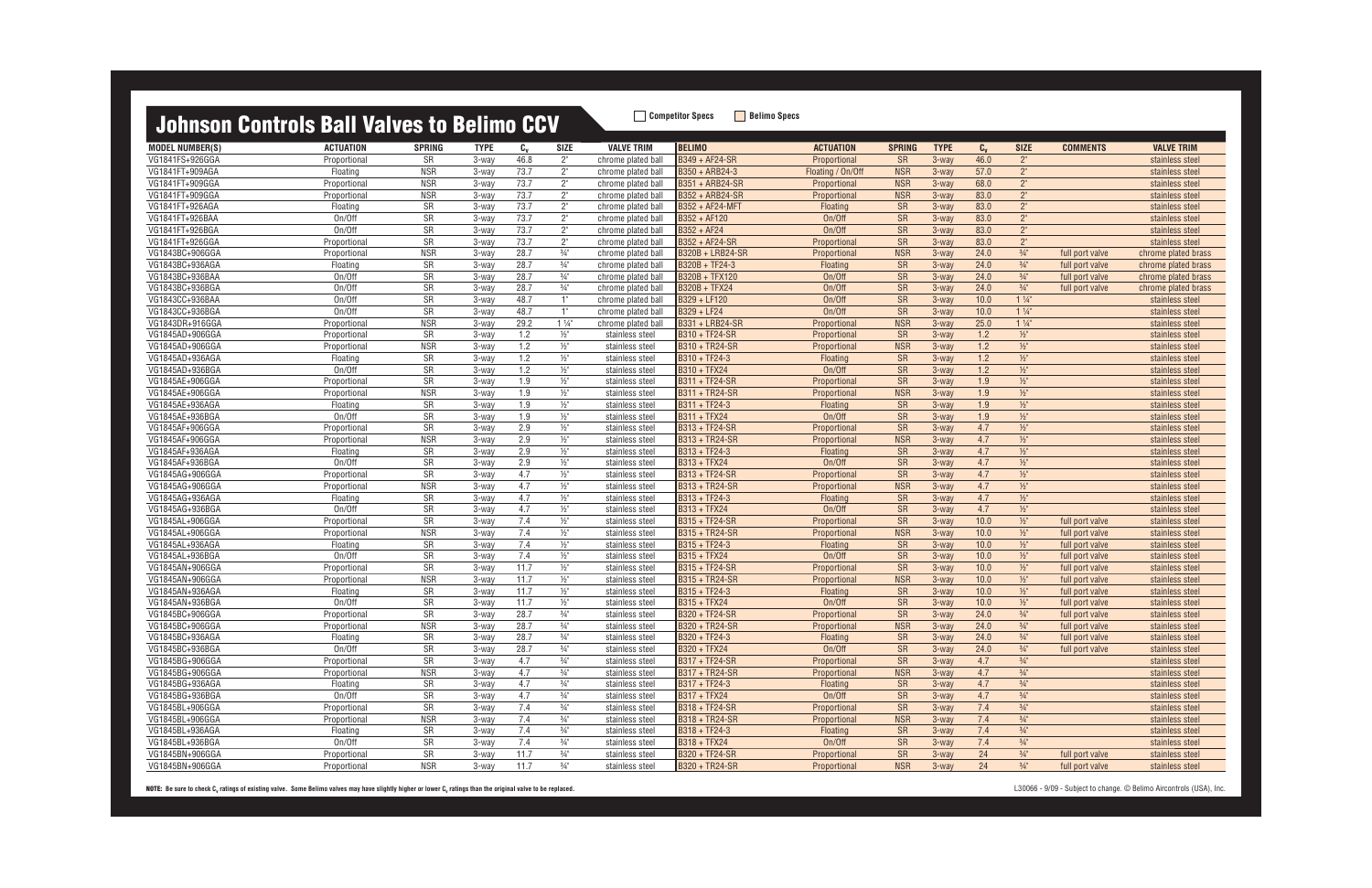| <u>UUINIJUN UUNLIUIJ DAN VAIVUJ LU DUINIIU UUV</u> |                              |                          |                   |              |                 |                                    |                                        |                              |                        |                |                 |                                   |                 |                                    |
|----------------------------------------------------|------------------------------|--------------------------|-------------------|--------------|-----------------|------------------------------------|----------------------------------------|------------------------------|------------------------|----------------|-----------------|-----------------------------------|-----------------|------------------------------------|
| <b>MODEL NUMBER(S)</b>                             | <b>ACTUATION</b>             | <b>SPRING</b>            | <b>TYPE</b>       | $c_{v}$      | <b>SIZE</b>     | <b>VALVE TRIM</b>                  | <b>BELIMO</b>                          | <b>ACTUATION</b>             | <b>SPRING</b>          | <b>TYPE</b>    | $C_{v}$         | <b>SIZE</b>                       | <b>COMMENTS</b> | <b>VALVE TRIM</b>                  |
| VG1845BN+936AGA                                    | Floating                     | SR                       | 3-way             | 11.7         | $\frac{3}{4}$ " | stainless steel                    | B320 + TF243                           | Floating                     | <b>SR</b>              | 3-way          | 24              | $\frac{3}{4}$ "                   | full port valve | stainless steel                    |
| VG1845BN+936BGA                                    | On/Off                       | <b>SR</b>                | 3-way             | 11.7         | $\frac{3}{4}$ " | stainless steel                    | <b>B320 + TFX24</b>                    | On/Off                       | <b>SR</b>              | 3-way          | 24              | $\frac{3}{4}$ "                   | full port valve | stainless steel                    |
| VG1243EC+924AGA                                    | Floating                     | <b>NSR</b>               | 2-way             | 143.4        | 2"              | stainless steel                    | Call 1-800-543-9038 for sizing options |                              |                        |                |                 |                                   |                 |                                    |
| VG1243EC+924HGA                                    | Proportional                 | <b>NSR</b>               | 2-way             | 143.4        | 2"              | stainless steel                    | Call 1-800-543-9038 for sizing options |                              |                        |                |                 |                                   |                 |                                    |
| VG1241DR+906AGC                                    | Floating                     | <b>NSR</b>               | 2-way             | 29.2         | $1\frac{1}{2}$  | stainless steel                    | B239 + ARB24-3                         | Floating                     | <b>NSR</b>             | $2$ -way       | 29              | $1 - \frac{1}{2}$                 |                 | stainless steel                    |
| VG1241EP+906AGC                                    | Floating                     | <b>NSR</b>               | 2-way             | 18.7         | $1\frac{1}{2}$  | stainless steel                    | B238 + ARB24-3                         | Floating                     | <b>NSR</b>             | $2$ -way       | 19              | $1\frac{1}{2}$                    |                 | stainless steel                    |
| VG1241ER+906AGC                                    | Floating                     | <b>NSR</b>               | 2-way             | 29.2         | $1\frac{1}{2}$  | stainless steel                    | B239 + ARB24-3                         | <b>Floating</b>              | <b>NSR</b>             | $2-wav$        | 29              | $1\frac{1}{2}$                    |                 | stainless steel                    |
| VG1241ES+906AGC                                    | Floating                     | <b>NSR</b>               | 2-way             | 46.8         | $1\frac{1}{2}$  | stainless steel                    | B240 + ARB24-3                         | Floating                     | <b>NSR</b>             | $2-wav$        | 37              | $1\frac{1}{2}$                    |                 | stainless steel                    |
| VG1241FR+906AGC                                    | Floating                     | <b>NSR</b>               | 2-way             | 29.2         | 2"              | stainless steel                    | B248 + ARB24-3                         | Floating                     | <b>NSR</b>             | $2-wav$        | 29              | 2 <sup>n</sup>                    |                 | stainless steel                    |
| VG1241FS+906AGC                                    | Floating                     | <b>NSR</b>               | 2-way             | 46.8         | 2"              | stainless steel                    | B249 + ARB24-3                         | Floating                     | <b>NSR</b>             | $2$ -way       | 46              | 2 <sup>''</sup>                   |                 | stainless steel                    |
| VG1241FT+906AGC                                    | Floating                     | <b>NSR</b>               | 2-way             | 73.7         | 2"              | stainless steel                    | B252 + ARB24-3                         | Floating                     | <b>NSR</b>             | $2-wav$        | 85              | 2 <sup>n</sup>                    |                 | stainless steel                    |
| VG1241DR+906GGC                                    | Proportional                 | <b>NSR</b>               | 2-way             | 29.2         | $1\frac{1}{2}$  | stainless steel                    | B239 + ARB24-SR                        | Proportional                 | <b>NSR</b>             | $2-wav$        | 29              | $1\frac{1}{2}$                    |                 | stainless steel                    |
| VG1241EP+906GGC                                    | Proportional                 | <b>NSR</b>               | 2-way             | 18.7         | $1\frac{1}{2}$  | stainless steel                    | B238 + ARB24-SR                        | Proportional                 | <b>NSR</b>             | $2$ -way       | 49              | $1\frac{1}{2}$                    |                 | stainless steel                    |
| VG1241ER+906GGC                                    | Proportional                 | <b>NSR</b>               | 2-way             | 29.2         | $1\frac{1}{2}$  | stainless steel                    | B239 + ARB24-SR                        | Proportional                 | <b>NSR</b>             | $2-wav$        | 29              | $1\frac{1}{2}$                    |                 | stainless steel                    |
| VG1241ES+906GGC                                    | Proportional                 | <b>NSR</b>               | 2-way             | 46.8         | $1\frac{1}{2}$  | stainless steel                    | B249 + ARB24-SR                        | Proportional                 | <b>NSR</b>             | 2-way          | $46\,$          | $1\frac{1}{2}$                    |                 | stainless steel                    |
| VG1241FR+906GGC                                    | Proportional                 | <b>NSR</b>               | 2-way             | 29.2         | 2"              | stainless steel                    | B248 + ARB24-SR                        | Proportional                 | <b>NSR</b>             | $2-wav$        | 29              | 2 <sup>n</sup>                    |                 | stainless steel                    |
| VG1241FS+906GGC                                    | Proportional                 | <b>NSR</b>               | 2-way             | 46.8         | 2"              | stainless steel                    | B249 + ARB24-SR                        | Proportional                 | <b>NSR</b>             | $2$ -way       | 46              | 2 <sup>n</sup>                    |                 | stainless steel                    |
| VG1241FT+906GGC                                    | Proportional                 | <b>NSR</b>               | 2-way             | 73.7         | $2^{\circ}$     | stainless steel                    | B252 + ARB24-SR                        | Proportional                 | <b>NSR</b>             | $2-wav$        | 85              | 2 <sup>n</sup>                    |                 | stainless steel                    |
| VG1841CP+906AGA                                    | Floating                     | <b>NSR</b>               | 3-way             | 11.7         | 1"              | stainless steel                    | B323 + LRB24-3                         | Floating                     | <b>NSR</b>             | $3-wav$        | 10              | 1"                                |                 | stainless steel                    |
| VG1841CP+906GGA                                    | Proportional                 | <b>NSR</b>               | 3-way             | 11.7         | 1"              | stainless steel                    | B323 + LRB24-SR                        | Proportional                 | <b>NSR</b>             | 3-way          | 10              | 1"                                |                 | stainless steel                    |
| VG1241DR+906AGC                                    | Floating                     | <b>NSR</b>               | 3-way             | 29.2         | $1\frac{1}{2}$  | stainless steel                    | B339 + ARB24-3                         | <b>Floating</b>              | <b>NSR</b>             | $3$ -way       | 29              | $1\frac{1}{2}$                    |                 | stainless steel                    |
| VG1241EP+906AGC                                    | Floating                     | <b>NSR</b>               | 3-way             | 18.7         | $1\frac{1}{2}$  | stainless steel                    | B338 + ARB24-3                         | <b>Floating</b>              | <b>NSR</b>             | $3-wav$        | 19              | $1\frac{1}{2}$                    |                 | stainless steel                    |
| VG1241ER+906AGC                                    | Floating                     | <b>NSR</b>               | 3-way             | 29.2         | $1\frac{1}{2}$  | stainless steel                    | B339 + ARB24-3                         | Floating                     | <b>NSR</b>             | $3-wav$        | 29              | $1\frac{1}{2}$                    |                 | stainless steel                    |
| VG1241ES+906AGC                                    | Floating                     | <b>NSR</b>               | 3-way             | 46.8         | $1\frac{1}{2}$  | stainless steel                    | B341 + ARB24-3                         | Floating / On/Off            | <b>NSR</b>             | $3-wav$        | 46              | $1\frac{1}{2}$                    |                 | stainless steel                    |
| VG1241FR+906AGC                                    | Floating                     | <b>NSR</b>               | 3-way             | 29.2         | $2^{\circ}$     | stainless steel                    | B347 + ARB24-3                         | <b>Floating</b>              | <b>NSR</b>             | $3-wav$        | 29              | 2 <sup>''</sup>                   |                 | stainless steel                    |
| VG1241FS+906AGC                                    | Floating                     | <b>NSR</b>               | 3-way             | 46.8         | $2^{\circ}$     | stainless steel                    | B349 + ARB24-3                         | <b>Floating</b>              | <b>NSR</b>             | 3-way          | 46              | 2 <sup>n</sup>                    |                 | stainless steel                    |
| VG1241FT+906AGC                                    | Floating                     | <b>NSR</b>               | 3-way             | 73.7         | $2"$            | stainless steel                    | B352 + ARB24-3                         | Floating                     | <b>NSR</b>             | $3-wav$        | 83              | $2^{\circ}$                       |                 | stainless steel                    |
| VG1241DR+906GGC                                    | Proportional                 | <b>NSR</b>               | 3-way             | 29.2         | $1\frac{1}{2}$  | stainless steel                    | B339 + ARB24-SR                        | Proportional                 | <b>NSR</b>             | 3-way          | 29              | $1\frac{1}{2}$                    |                 | stainless steel                    |
| VG1241EP+906GGC                                    | Proportional                 | <b>NSR</b>               | 3-way             | 18.7         | $1\frac{1}{2}$  | stainless steel                    | B338 + ARB24-SR                        | Proportional                 | <b>NSR</b>             | $3-wav$        | $19$            | $1\frac{1}{2}$                    |                 | stainless steel                    |
| VG1241ER+906GGC                                    | Proportional                 | <b>NSR</b>               | 3-way             | 29.2         | $1\frac{1}{2}$  | stainless steel                    | B339 + ARB24-SR                        | Proportional                 | <b>NSR</b>             | $3-wav$        | 29              | $1\frac{1}{2}$                    |                 | stainless steel                    |
| VG1241ES+906GGC                                    | Proportional                 | <b>NSR</b>               | 3-way             | 46.8         | $1\frac{1}{2}$  | stainless steel                    | B341 + ARB24-SR                        | Proportional                 | <b>NSR</b>             | $3-wav$        | 46              | $1\frac{1}{2}$                    |                 | stainless steel                    |
| VG1241FR+906GGC                                    | Proportional                 | <b>NSR</b>               | 3-way             | 29.2         | $2^{\circ}$     | stainless steel                    | B348 + ARB24-SR                        | Proportional                 | <b>NSR</b>             | 3-way          | 29              | 2 <sup>''</sup>                   |                 | stainless steel                    |
| VG1241FS+906GGC                                    | Proportional                 | <b>NSR</b><br><b>NSR</b> | 3-way             | 46.8<br>73.7 | 2"              | stainless steel                    | B349 + ARB24-SR                        | Proportional                 | <b>NSR</b>             | 3-way          | 46              | 2 <sup>n</sup><br>2 <sup>''</sup> |                 | stainless steel                    |
| VG1241FT+906GGC<br>VG1241FR+926GGC                 | Proportional                 | <b>SR</b>                | 3-way             | 29.2         | 2"<br>2"        | stainless steel                    | B352 + ARB24-SR<br>B348 + AF24-SR      | Proportional                 | <b>NSR</b>             | 3-way<br>3-way | 83<br>29        | 2 <sup>''</sup>                   |                 | stainless steel                    |
| VG1241FS+926GGC                                    | Proportional<br>Proportional | <b>SR</b>                | 2-way<br>$2$ -way | 46.8         | $2^{\circ}$     | stainless steel<br>stainless steel | <b>B349 + AF24-SR</b>                  | Proportional<br>Proportional | <b>SR</b><br><b>SR</b> | $3$ -way       | 46              | 2 <sup>''</sup>                   |                 | stainless steel<br>stainless steel |
| VG1241FT+926GGC                                    | Proportional                 | SR                       | 2-way             | 73.7         | $2^{\circ}$     | stainless steel                    | B352 + AF24-SR                         | Proportional                 | <b>SR</b>              | 3-way          | 83              | 2 <sup>n</sup>                    |                 | stainless steel                    |
| VG1841CP+936BGA                                    | On/Off                       | <b>SR</b>                | 3-way             | 18.7         | 1"              | stainless steel                    | B325 + LF24                            | On/Off                       | <b>SR</b>              | $3-wav$        | 30              | 1"                                |                 | stainless steel                    |
| VG1841CP+936BAA (120v)                             | On/Off                       | <b>SR</b>                | 3-way             | 18.7         | 1"              | stainless steel                    | B325 + LF24                            | On/Off                       | <b>SR</b>              | 3-way          | 30 <sup>°</sup> | 1"                                |                 | stainless steel                    |
| VG1841AL+936BGA                                    | On/Off                       | <b>SR</b>                | $3-way$           | 7.4          | $\frac{1}{2}$   | stainless steel                    | B315 + LF24                            | On/Off                       | <b>SR</b>              | $3$ -way       | 10              | $1/2$ "                           |                 | stainless steel                    |
| VG1841AL+936BAA (120v)                             | On/Off                       | <b>SR</b>                | 3-wav             | 7.4          | $\frac{1}{2}$ " | stainless steel                    | <b>B315 + LF24</b>                     | On/Off                       | <b>SR</b>              | 3-way          | 10 <sup>1</sup> | $\frac{1}{2}$                     |                 | stainless steel                    |
| VG1841AL+936AGA                                    | Floating                     | SR                       | 3-way             | 7.4          | $\frac{1}{2}$ " | stainless steel                    | B315 + TF24-3                          | Floating                     | <b>SR</b>              | 3-way          | 10              | $\frac{1}{2}$                     |                 | stainless steel                    |
| VG1841CP+936GGA                                    | Proportional                 | SR                       | 3-way             | 7.4          | $\frac{1}{2}$   | stainless steel                    | <b>B315 + TF24-SR</b>                  | Proportional                 | <b>SR</b>              | 3-way          | 10 <sup>°</sup> | $1/2$ "                           |                 | stainless steel                    |
| VG1841AL+936BGA                                    | On/Off                       | SR                       | 3-way             | 11.7         | $\frac{3}{4}$ " | stainless steel                    | B320 + TFX24                           | On-off                       | <b>SR</b>              | 3-way          | 24              | $\frac{3}{4}$ "                   |                 | stainless steel                    |
| VG1841AL+936GGA                                    | Proportional                 | SR                       | 3-way             | 11.7         | $\frac{3}{4}$ " | stainless steel                    | <b>B320 + TF24-SR</b>                  | Proportional                 | <b>SR</b>              | 3-way          | 24              | $\frac{3}{4}$ "                   |                 | stainless steel                    |
| VG1841BN+936AGA                                    | On/Off                       | SR                       | 3-way             | 11.7         | $\frac{3}{4}$ " | stainless steel                    | B320 + LF24                            | On/Off                       | <b>SR</b>              | $3-wav$        | 24              | $\frac{3}{4}$ "                   |                 | stainless steel                    |
| VG1841BN+936GGA                                    | Proportional                 | SR                       | 3-way             | 11.7         | $\frac{3}{4}$ " | stainless steel                    | B320 + LF24-SR                         | Proportional                 | <b>SR</b>              | $3$ -way       | 24              | $\frac{3}{4}$ "                   |                 | stainless steel                    |
| VG1841CP+936AGA                                    | On/Off                       | SR                       | 3-way             | 18.7         | 1"              | stainless steel                    | B325 + LF24                            | On/Off                       | <b>SR</b>              | 3-way          | 30 <sup>°</sup> | 1"                                |                 | stainless steel                    |
| VG1841CP+936GGA                                    | Proportional                 | SR                       | 3-way             | 18.7         | $1^{\circ}$     | stainless steel                    | B325 + LF24-SR                         | Proportional                 | <b>SR</b>              | 3-way          | 30 <sup>°</sup> | 1"                                |                 | stainless steel                    |
| VG1243EC+924AGA                                    | On/Off                       | <b>NSR</b>               | 2-way             | 143.4        | $1\frac{1}{2}$  | stainless steel                    | Call 1-800-543-9038 for sizing options |                              |                        |                |                 |                                   |                 |                                    |
| VG1243EC+924HGA                                    | Proportional                 | <b>NSR</b>               | 2-way             | 143.4        | $1\frac{1}{2}$  | stainless steel                    | Call 1-800-543-9038 for sizing options |                              |                        |                |                 |                                   |                 |                                    |
| VG1845AL+906AGA                                    | On/Off                       | <b>NSR</b>               | 3-way             | 7.4          | $\frac{1}{2}$ " | stainless steel                    | B318 + TR24-3                          | Floating / On/Off            | <b>NSR</b>             | 3-way          | 7.4             | $\frac{1}{2}$                     |                 | stainless steel                    |
| VG1845AL+906GGA                                    | Proportional                 | <b>NSR</b>               | 3-way             | 7.4          | $\frac{1}{2}$   | stainless steel                    | B318 + TR24-SR                         | Proportional                 | <b>NSR</b>             | $3-way$        | 8.4             | $\frac{1}{2}$                     |                 | stainless steel                    |
|                                                    |                              |                          |                   |              |                 |                                    |                                        |                              |                        |                |                 |                                   |                 |                                    |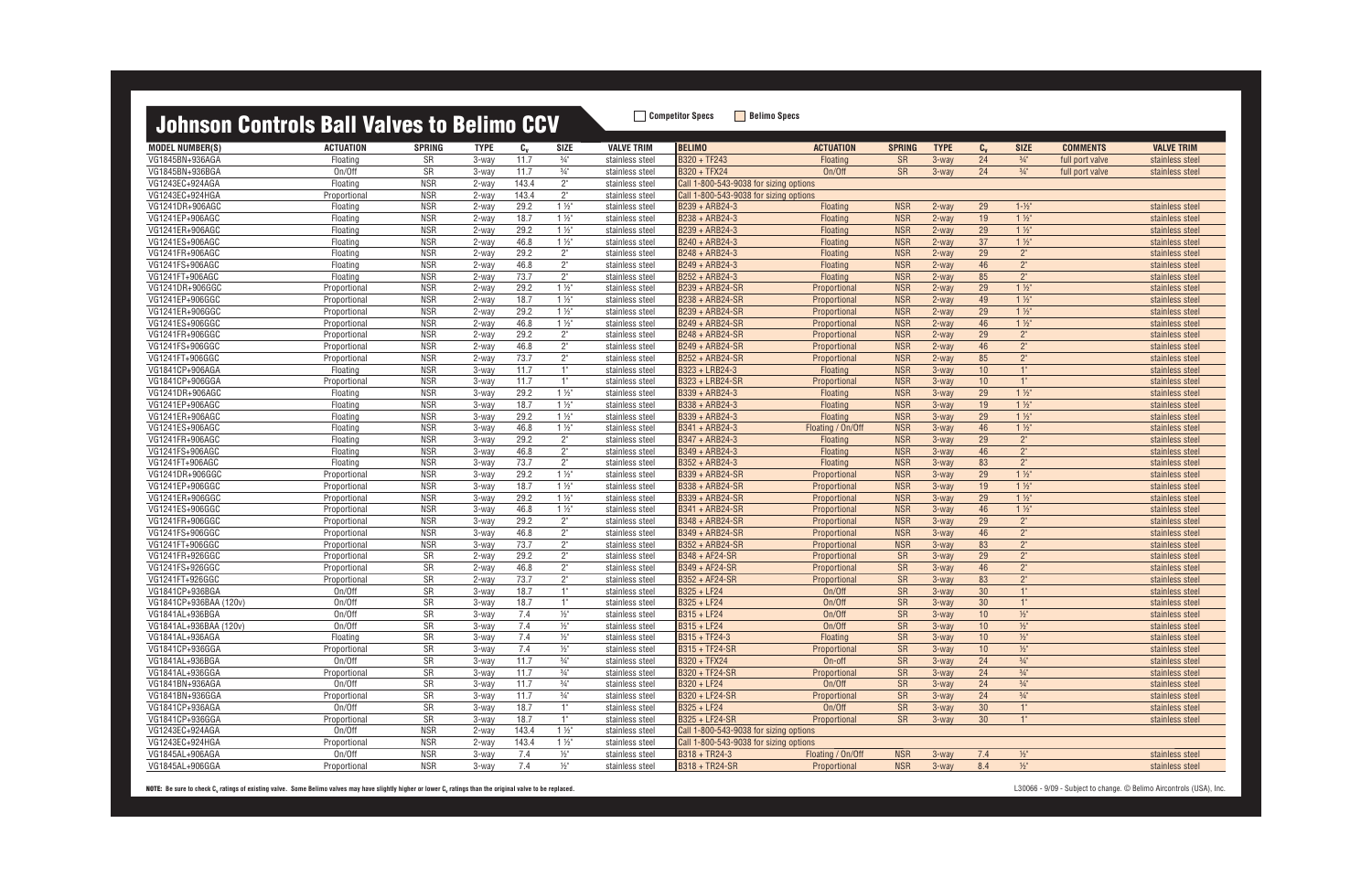| TURNEY THE THEFT IS THE THEFT OF THE THEFT OF THE THEFT OF THE THEFT OF THE THEFT OF THE THE THE THE |                  |            |             |      |                 |                   |                       |                     |               |             |                 |                 |                 |                   |
|------------------------------------------------------------------------------------------------------|------------------|------------|-------------|------|-----------------|-------------------|-----------------------|---------------------|---------------|-------------|-----------------|-----------------|-----------------|-------------------|
| <b>MODEL NUMBER(S)</b>                                                                               | <b>ACTUATION</b> | SPRING     | <b>TYPE</b> | Cv   | <b>SIZE</b>     | <b>VALVE TRIM</b> | <b>BELIMO</b>         | <b>ACTUATION</b>    | <b>SPRING</b> | <b>TYPE</b> | $C_{v}$         | <b>SIZE</b>     | <b>COMMENTS</b> | <b>VALVE TRIM</b> |
| VG1845CP+906AGA                                                                                      | On/Off           | <b>NSR</b> | 3-wav       | 18.7 |                 | stainless steel   | $BS25 + LF24$         | On/Off              | <b>NSR</b>    | $3$ -way    | 30              |                 |                 | stainless steel   |
| VG1845CP+906GGA                                                                                      | Proportional     | <b>NSR</b> | 3-wav       | 18.7 |                 | stainless steel   | B325 + LF24-SR        | Proportional        | <b>NSR</b>    | 3-way       | 30              |                 |                 | stainless steel   |
| VG1845BN+906AGA                                                                                      | On/Of            | <b>NSR</b> | 3-wav       | 11.7 | $\frac{3}{4}$ " | stainless steel   | B320 + LRB24-3        | On/Off              | <b>NSR</b>    | 3-way       | 24              | $\frac{3}{4}$ " |                 | stainless steel   |
| VG1845BN+906GGA                                                                                      | Proportional     | <b>NSR</b> | 3-wav       | 11.7 | $\frac{3}{4}$ " | stainless steel   | B320 + LRB24-SR       | Proportional        | <b>NSR</b>    | $3$ -way    | 24              | $3/4$ "         |                 | stainless steel   |
| VG1845AL+936BGA                                                                                      | On/Of            | <b>SR</b>  | 3-wav       | 7.4  | $\frac{1}{2}$ " | stainless steel   | $BS15 + LF24$         | On/Off              | <b>SR</b>     | $3$ -way    | 10              | $\frac{1}{2}$   |                 | stainless steel   |
| VG1845AL+936BAA (120v)                                                                               | On/Off           | <b>SR</b>  | 3-wav       | 7.4  | $\frac{1}{2}$ " | stainless steel   | B315 + LF24           | On/Off              | <b>SR</b>     | $3$ -way    | 10              | $\frac{1}{2}$   |                 | stainless steel   |
| VG1845BN+936BGA                                                                                      | On/Off           | <b>SR</b>  | 3-wav       | 11.7 | $\frac{3}{4}$ " | stainless steel   | B320 + LF24           | On/Off              | <b>SR</b>     | $3$ -way    | 24              | $\frac{3}{4}$ " |                 | stainless steel   |
| VG1845BN+936BAA (120v)                                                                               | On/Off           | <b>SR</b>  | 3-wav       | 11.7 | $\frac{3}{4}$ " | stainless steel   | B320 + LF24           | On/Off              | <b>SR</b>     | 3-way       | 24              | $\frac{3}{4}$ " |                 | stainless steel   |
| VG1845CP+936BGA                                                                                      | On/Of            | <b>SR</b>  | 3-wav       | 18.7 |                 | stainless steel   | $BS25 + LF24$         | On/Off              | <b>SR</b>     | 3-way       | 30              |                 |                 | stainless steel   |
| VG1845CP+936BAA (120v)                                                                               | On/Off           | <b>SR</b>  | 3-wav       | 18.7 |                 | stainless steel   | IB325 + LF24          | On/Off              | <b>SR</b>     | $3$ -way    | 30              |                 |                 | stainless steel   |
| VG1845AL+936AGA                                                                                      | On/Off           | <b>SR</b>  | 3-wav       | 7.4  | $\frac{1}{2}$   | stainless steel   | $BS15 + LF24$         | On/Off              | <b>SR</b>     | $3$ -way    | 10 <sup>°</sup> | $\frac{1}{2}$   |                 | stainless steel   |
| VG1845AL+936GGA                                                                                      | Proportional     | <b>SR</b>  | 3-wav       | 7.4  | $\frac{1}{2}$   | stainless steel   | IB315 + LF24-SR       | Proportional        | <b>SR</b>     | $3$ -way    | 10 <sup>°</sup> | $\frac{1}{2}$   |                 | stainless steel   |
| VG1845BN+936AGA                                                                                      | On/Off           | <b>SR</b>  | 3-wav       | 11.7 | $\frac{3}{4}$ " | stainless steel   | B320 + LF24           | On/Off              | <b>SR</b>     | $3$ -way    | 24              | $3/4$ "         |                 | stainless steel   |
| VG1845BN+936GGA                                                                                      | Proportional     | <b>SR</b>  | 3-wav       | 11.7 | $\frac{3}{4}$ " | stainless steel   | B320 + LF24-SR        | <b>Proportional</b> | <b>SR</b>     | 3-way       | 24              | $3/4$ "         |                 | stainless steel   |
| VG1845CP+936AGA                                                                                      | On/Of            | <b>SR</b>  | 3-wav       | 18.7 |                 | stainless steel   | $BS25 + LF24$         | On/Off              | <b>SR</b>     | $3$ -way    | 30              |                 |                 | stainless steel   |
| VG1845CP+936GGA                                                                                      | Proportional     | <b>SR</b>  | 3-wav       | 18.7 |                 | stainless steel   | <b>B325 + LF24-SR</b> | <b>Proportional</b> | <b>SR</b>     | $3$ -way    | 30              |                 |                 | stainless steel   |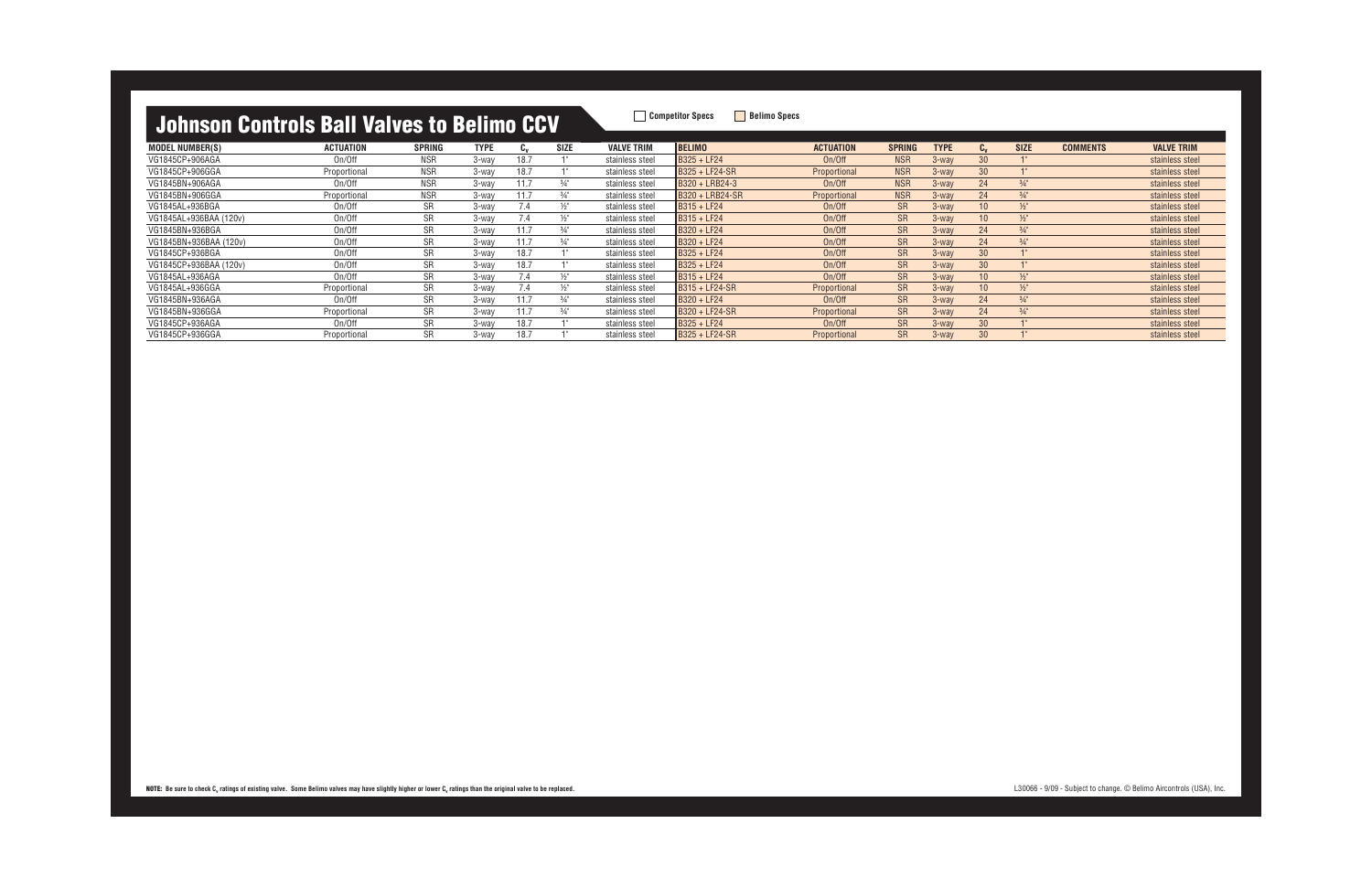### **Honeywell Ball Valves to Belimo CCV** Belimo COV

| <b>MODEL NUMBER(S)</b> | <b>ACTUATION</b>                                   | <b>SPRING</b>    | <b>TYPE</b> | $c_{v}$        | SIZE                             | <b>VALVE TRIM</b> | <b>BELIMO</b>          | <b>ACTUATION</b>              | <b>SPRING</b>   | <b>TYPE</b>       | $C_{V}$       | <b>SIZE</b>              | <b>COMMENTS</b>          | <b>VALVE TRIM</b>   |
|------------------------|----------------------------------------------------|------------------|-------------|----------------|----------------------------------|-------------------|------------------------|-------------------------------|-----------------|-------------------|---------------|--------------------------|--------------------------|---------------------|
| VBN2AB3POA             | Floating                                           | <b>NSR</b>       | 2-way       | 0.38           | $\frac{1}{2}$                    | Ni-Brass          | B208B + TR24-3         | Floating / On/Off             | <b>NSR</b>      | 2-way             | 0.46          | $1/2$ "                  |                          | chrome plated brass |
| VBN2AB3POA             | Floating                                           | <b>NSR</b>       | 2-way       | 0.38           | $\frac{1}{2}$                    | Ni-Brass          | B208B + TR24-3         | Floating / On/Off             | <b>NSR</b>      | 2-way             | 0.46          | $1/2$ "                  |                          | chrome plated brass |
| VBN2AB3POB             | Proportional                                       | <b>NSR</b>       | 2-way       | 0.38           | $\frac{1}{2}$                    | Ni-Brass          | B208B + TR24-SR        | Proportional                  | <b>NSR</b>      | 2-way             | 0.46          | $1/2$ "                  |                          | chrome plated brass |
| VBN2AB3POB             | Proportional                                       | <b>NSR</b>       | 2-way       | 0.38           | $\frac{1}{2}$                    | Ni-Brass          | B208B + TR24-SR        | Proportional                  | <b>NSR</b>      | 2-way             | 0.46          | $\frac{1}{2}$            |                          | chrome plated brass |
| VBN2AB3POC             | On/Off                                             | SR               | 2-way       | 0.38           | $\frac{1}{2}$                    | Ni-Brass          | B208B + TFX24          | On/Off                        | <b>SR</b>       | 2-way             | 0.46          | $1/2$ "                  |                          | chrome plated brass |
| VBN2AB3POD             | Floating / Proportional                            | SR               | 2-way       | 0.38           | $1/2$ "                          | Ni-Brass          | B208B + TF24-3         | Floating                      | <b>SR</b>       | 2-way             | 0.46          | $1/2$ "                  |                          | chrome plated brass |
| VBN2AB3POD             | Floating / Proportional                            | SR               | 2-way       | 0.38           | $\frac{1}{2}$                    | Ni-Brass          | B208B + TF24-SR        | Proportional                  | SR              | 2-way             | 0.46          | $1/2$ "                  |                          | chrome plated brass |
| VBN2AB3POD             | Floating / Proportional                            | SR               | 2-way       | 0.38           | $1/2$ "                          | Ni-Brass          | B208B + TF24-SR        | Proportional                  | <b>SR</b>       | 2-way             | 0.46          | $1/2$ "                  |                          | chrome plated brass |
| VBN2AB3POD             | Floating / Proportional                            | SR               | 2-way       | 0.38           | $1/2$ "                          | Ni-Brass          | $B208B + TF24-3$       | Floating                      | <b>SR</b>       | 2-way             | 0.46          | $1/2$ "                  |                          | chrome plated brass |
| VBN2AB3SOA             | Floating                                           | <b>NSR</b>       | 2-way       | 0.38           | $1/2$ "                          | stainless steel   | B208 + TR24-3          | Floating / On/Off             | <b>NSR</b>      | 2-way             | 0.46          | $1/2$ "                  |                          | stainless steel     |
| VBN2AB3SOA             | Floating                                           | <b>NSR</b>       | 2-way       | 0.38           | $\frac{1}{2}$                    | stainless steel   | B208 + TR24-3          | Floating / On/Off             | <b>NSR</b>      | 2-way             | 0.46          | $1/2$ "                  |                          | stainless steel     |
| VBN2AB3SOC             | On/Off                                             | <b>SR</b>        | 2-way       | 0.38           | $1/2$ "                          | stainless steel   | B208 + TFX24           | On/Off                        | <b>SR</b>       | 2-way             | 0.46          | $1/2$ "                  |                          | stainless steel     |
| VBN2AB3SOD             | Floating / Proportional                            | SR               | 2-way       | 0.38           | $\frac{1}{2}$                    | stainless steel   | B208 + TF24-3          | Floating                      | <b>SR</b>       | 2-way             | 0.46          | $1/2$ "                  |                          | stainless steel     |
| VBN2AB3SOD             | Floating / Proportional                            | SR               | 2-way       | 0.38           | $\frac{1}{2}$                    | stainless steel   | B208 + TF24-SR         | Proportional                  | <b>SR</b>       | 2-way             | 0.46          | $1/2$ "                  |                          | stainless steel     |
| VBN2ABPOC              | On/Off                                             | SR               | 2-way       | 0.38           | $\frac{1}{2}$                    | Ni-Brass          | B208B + TFX24          | On/Off                        | SR              | 2-way             | 0.46          | $\frac{1}{2}$            |                          | chrome plated brass |
| VBN2AD3POA             | Floating                                           | <b>NSR</b>       | 2-way       | 0.68           | $\frac{1}{2}$                    | Ni-Brass          | B209B + TR24-3         | Floating / On/Off             | <b>NSR</b>      | 2-way             | 0.8           | $1/2$ "                  |                          | chrome plated brass |
| VBN2AD3POB             | Proportional                                       | <b>NSR</b>       | 2-way       | 0.68           | $\frac{1}{2}$                    | Ni-Brass          | B209B + TR24-SR        | Proportional                  | <b>NSR</b>      | 2-way             | 0.8           | $1/2$ "                  |                          | chrome plated brass |
| VBN2AD3POB             | Proportional                                       | <b>NSR</b>       | 2-way       | 0.68           | $\frac{1}{2}$                    | Ni-Brass          | B209B + TR24-SR        | Proportional                  | <b>NSR</b>      | $2$ -way          | 0.8           | $\frac{1}{2}$            |                          | chrome plated brass |
| VBN2AD3POD             |                                                    | SR               |             | 0.68           |                                  | Ni-Brass          | B209B + TF24-3         |                               |                 |                   | 0.8           |                          |                          |                     |
| VBN2AD3POD             | Floating / Proportional<br>Floating / Proportional | SR               | 2-way       | 0.68           | $\frac{1}{2}$<br>$\frac{1}{2}$ " | Ni-Brass          | B209B + TF24-3         | Floating                      | <b>SR</b><br>SR | $2$ -way<br>2-way | 0.8           | $\frac{1}{2}$<br>$1/2$ " |                          | chrome plated brass |
| VBN2AD3POD             |                                                    | SR               | 2-way       | 0.68           | $1/2$ "                          | Ni-Brass          | B209B + TF24-3         | Floating<br>Floating          | SR              |                   | 0.8           | $1/2$ "                  |                          | chrome plated brass |
|                        | Floating / Proportional                            |                  | 2-way       | 0.68           |                                  |                   | B209B + TF24-3         |                               |                 | 2-way             |               |                          |                          | chrome plated brass |
| VBN2AD3POD             | Floating / Proportional                            | SR<br><b>NSR</b> | 2-way       |                | $\frac{1}{2}$                    | Ni-Brass          |                        | Floating<br>Floating / On/Off | SR              | 2-way             | 0.8           | $1/2$ "                  |                          | chrome plated brass |
| VBN2AD3SOA             | Floating                                           |                  | 2-way       | 0.68           | $1/2$ "                          | stainless steel   | B209 + TR24-3          |                               | <b>NSR</b>      | 2-way             | 0.8           | $1/2$ "                  |                          | stainless steel     |
| VBN2AD3SOD             | Floating / Proportional                            | SR               | 2-way       | 0.68           | $1/2$ "                          | stainless steel   | B209 + TF24-3          | Floating                      | SR              | 2-way             | 0.8           | $1/2$ "                  |                          | stainless steel     |
| VBN2AD3SOD             | Floating / Proportional                            | <b>SR</b>        | 2-way       | 0.68           | $1/2$ "                          | stainless steel   | B209 + TF24-3          | Floating                      | <b>SR</b>       | 2-way             | 0.8           | $1/2$ "                  |                          | stainless steel     |
| VBN2ADPOC              | On/Off                                             | SR               | 2-way       | 0.68           | $\frac{1}{2}$                    | Ni-Brass          | <b>B209B + TFX24</b>   | On/Off                        | <b>SR</b>       | 2-way             | 0.8           | $1/2$ "                  |                          | chrome plated brass |
| VBN2ADPOC              | On/Off                                             | SR               | 2-way       | 0.68           | $1/2$ "                          | Ni-Brass          | B209B + TFX24          | On/Off                        | <b>SR</b>       | 2-way             | 0.8           | $1/2$ "                  |                          | chrome plated brass |
| VBN2ADSOC              | On/Off                                             | SR               | 2-way       | 0.68           | $1/2$ "                          | stainless steel   | <b>B209 + TFX24</b>    | On/Off                        | <b>SR</b>       | 2-way             | 0.8           | $\frac{1}{2}$            |                          | stainless steel     |
| VBN2AE3POA             | Floating                                           | <b>NSR</b>       | 2-way       | 1.3            | $\frac{1}{2}$ "                  | Ni-Brass          | B210B + TR24-3         | Floating / On/Off             | <b>NSR</b>      | 2-way             | $1.2$         | $1/2$ "                  |                          | chrome plated brass |
| VBN2AE3POA             | Floating                                           | <b>NSR</b>       | 2-way       | 1.3            | $\frac{1}{2}$                    | Ni-Brass          | B210B + TR24-3         | Floating / On/Off             | <b>NSR</b>      | 2-way             | 1.2           | $1/2$ "                  |                          | chrome plated brass |
| VBN2AE3POB             | Proportional                                       | <b>NSR</b>       | 2-way       | 1.3            | $\frac{1}{2}$                    | Ni-Brass          | B210B + TR24-SR        | Proportional                  | <b>NSR</b>      | 2-way             | 1.2           | $1/2$ "                  | add $500\Omega$ resistor | chrome plated brass |
| VBN2AE3POB             | Proportional                                       | <b>NSR</b>       | 2-way       | 1.3            | $1/2$ "                          | Ni-Brass          | B210B + TR24-SR        | Proportional                  | <b>NSR</b>      | 2-way             | 1.2           | $1/2$ "                  |                          | chrome plated brass |
| VBN2AE3POC             | Proportional                                       | SR               | 2-way       | 1.3            | $\frac{1}{2}$ "                  | Ni-Brass          | B210B + TFX24          | On/Off                        | <b>SR</b>       | 2-way             | 1.2           | $1/2$ "                  |                          | chrome plated brass |
| VBN2AE3POD             | Floating / Proportional                            | SR               | 2-way       | 0.68           | $\frac{1}{2}$                    | Ni-Brass          | B210B + TF24-3         | Floating                      | <b>SR</b>       | 2-way             | 1.2           | $1/2$ "                  |                          | chrome plated brass |
| VBN2AE3POD             | Floating / Proportional                            | SR               | 2-way       | 1.3            | $\frac{1}{2}$                    | Ni-Brass          | B210B + TF24-3         | Floating                      | <b>SR</b>       | 2-way             | 1.2           | $1/2$ "                  |                          | chrome plated brass |
| VBN2AE3POD             | Floating / Proportional                            | SR               | 2-way       | 13             | $1/2$ "                          | Ni-Brass          | B210B + TF24-SR        | Proportional                  | SR              | 2-way             | 1.2           | $1/2$ "                  |                          | chrome plated brass |
| VBN2AE3POD             | Floating / Proportional                            | SR               | 2-way       | 0.68           | $1/2$ "                          | Ni-Brass          | B210B + TF24-3         | Floating                      | SR              | 2-way             | $1.2$         | $1/2$ "                  |                          | chrome plated brass |
| VBN2AE3SOA             | Floating                                           | NSR              | 2-way       | 1.3            | $\frac{1}{2}$ "                  | stainless steel   | B210 + TR24-3          | Floating / On/Off             | <b>NSR</b>      | 2-way             | $1.2$         | $1/2$ "                  |                          | stainless steel     |
| VBN2AE3SOA             | Floating                                           | <b>NSR</b>       | 2-way       | 1.3            | $\frac{1}{2}$                    | stainless steel   | B210 + TR24-3          | Floating / On/Off             | <b>NSR</b>      | 2-way             | 1.2           | $1/2$ "                  |                          | stainless steel     |
| VBN2AE3SOD             | Floating / Proportional                            | <b>SR</b>        | 2-way       | 0.68           | $\frac{1}{2}$                    | stainless steel   | B210 + TF24-3          | Floating                      | <b>SR</b>       | $2$ -way          | 1.2           | $1/2$ "                  |                          | stainless steel     |
| VBN2AE3SOD             | Floating / Proportional                            | <b>SR</b>        | 2-way       | 1.3            | $\frac{1}{2}$                    | stainless steel   | B210 + TF24-3          | Floating                      | <b>SR</b>       | $2$ -way          | 1.2           | $1/2$ "                  |                          | stainless steel     |
| VBN2AE3SOD             | Floating / Proportional                            | SR               | 2-way       | 13             | $\frac{1}{2}$                    | stainless steel   | B210 + IF24-SR         | Proportional                  | <b>SR</b>       | 2-way             | $1.2^{\circ}$ | $\frac{1}{2}$            |                          | stainless steel     |
| VBN2AEPOC              | On/Off                                             | SR               | 2-way       | 1.3            | $\frac{1}{2}$                    | Ni-Brass          | <b>B210B + TFX24</b>   | On/Off                        | <b>SR</b>       | 2-way             | 1.2           | $1/2$ "                  |                          | chrome plated brass |
| VBN2AESOC              | On/Off                                             | SR               | 2-way       | 1.3            | $\frac{1}{2}$                    | stainless steel   | B210 + TFX24           | On/Off                        | <b>SR</b>       | 2-way             | 1.2           | $\frac{1}{2}$            |                          | stainless steel     |
| VBN2AF3POB             | Proportional                                       | <b>NSR</b>       | 2-way       | $\overline{2}$ | $\frac{1}{2}$                    | Ni-Brass          | B211B + TR24-SR        | Proportional                  | <b>NSR</b>      | 2-way             | 1.9           | $1/2$ "                  |                          | chrome plated brass |
| VBN2AF3POB             | Proportional                                       | <b>NSR</b>       | 2-way       | $\overline{2}$ | $1/2$ "                          | Ni-Brass          | B211B + TR24-SR        | Proportional                  | <b>NSR</b>      | 2-way             | 1.9           | $1/2$ "                  |                          | chrome plated brass |
| VBN2AF3POC             | On/Off                                             | SR               | 2-way       | $\overline{2}$ | $1/2$ "                          | Ni-Brass          | B211B + TFX120         | On/Off                        | SR              | 2-way             | 1.9           | $1/2$ "                  |                          | chrome plated brass |
| VBN2AF3POC             | On/Off                                             | SR               | 2-way       | $\overline{2}$ | $\frac{1}{2}$                    | Ni-Brass          | B211B + TFX24          | On/Off                        | <b>SR</b>       | 2-way             | 1.9           | $1/2$ "                  |                          | chrome plated brass |
| VBN2AF3POD             | Floating / Proportional                            | SR               | 2-way       | $\overline{2}$ | $1/2$ "                          | Ni-Brass          | B211B + TF24-3         | Floating                      | <b>SR</b>       | 2-way             | 1.9           | $1/2$ "                  |                          | chrome plated brass |
| VBN2AF3POD             | Floating / Proportional                            | SR               | 2-way       | $\overline{2}$ | $1/2$ "                          | Ni-Brass          | <b>B211B + TF24-SR</b> | Proportional                  | SR              | 2-way             | 1.9           | $1/2$ "                  |                          | chrome plated brass |
| VBN2AF3POD             | Floating / Proportional                            | SR               | 2-way       | 1.3            | $1/2$ "                          | Ni-Brass          | B211B + TF24-3         | Floating                      | SR              | 2-way             | 1.9           | $1/2"$                   |                          | chrome plated brass |
| VBN2AF3POD             | Floating / Proportional                            | SR               | 2-way       | 1.3            | $\frac{1}{2}$                    | Ni-Brass          | B211B + TF24-SR        | Proportional                  | SR              | 2-way             | 1.9           | $1/2$ "                  |                          | chrome plated brass |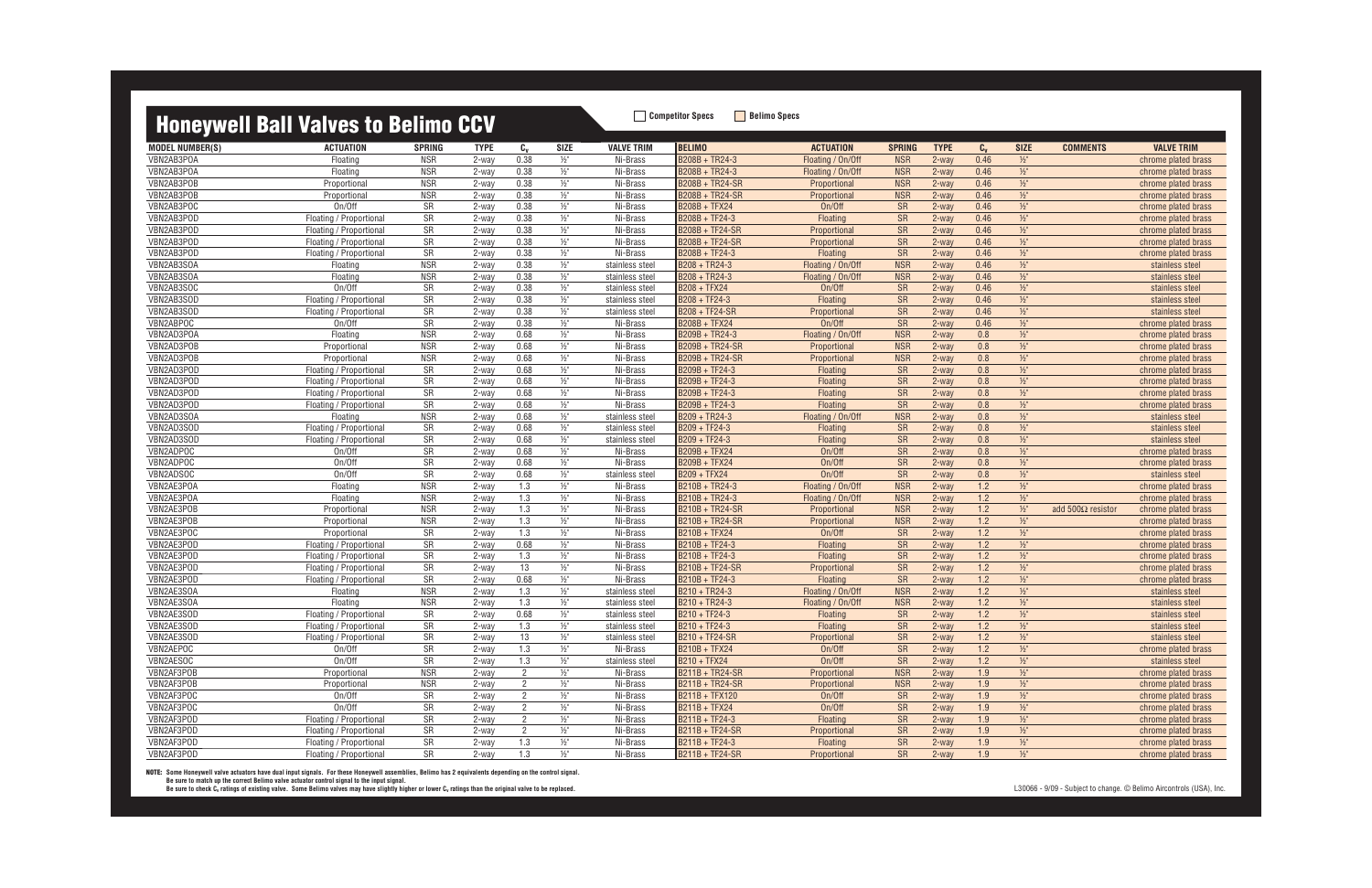### **Honeywell Ball Valves to Belimo CCV** Belimo COV

| <b>MODEL NUMBER(S)</b> | <b>ACTUATION</b>        | <b>SPRING</b> | <b>TYPE</b> | $c_{v}$        | <b>SIZE</b>     | <b>VALVE TRIM</b> | <b>BELIMO</b>         | <b>ACTUATION</b>  | <b>SPRING</b>          | <b>TYPE</b> | $C_{v}$ | <b>SIZE</b>   | <b>COMMENTS</b>          | <b>VALVE TRIM</b>   |
|------------------------|-------------------------|---------------|-------------|----------------|-----------------|-------------------|-----------------------|-------------------|------------------------|-------------|---------|---------------|--------------------------|---------------------|
| VBN2AF3SOC             | On/Off                  | SR            | 2-way       | 2              | $\frac{1}{2}$ " | stainless steel   | B211 + TFX120         | On/Off            | <b>SR</b>              | 2-way       | 1.9     | $1/2$ "       |                          | stainless steel     |
| VBN2AF3SOD             | Floating / Proportional | SR            | 2-way       | $\overline{2}$ | $1/2$ "         | stainless steel   | B211 + TF24-3         | Floating          | SR                     | 2-way       | 1.9     | $1/2$ "       |                          | stainless steel     |
| VBN2AF3SOD             | Floating / Proportional | SR            | 2-way       | $\overline{2}$ | $1/2$ "         | stainless steel   | <b>B211 + TF24-SR</b> | Proportional      | SR                     | 2-way       | 1.9     | $1/2$ "       |                          | stainless steel     |
| VBN2AG3POA             | Floating                | <b>NSR</b>    | 2-way       | 2.6            | $\frac{1}{2}$ " | Ni-Brass          | B212B + TR24-3        | Floating / On/Off | <b>NSR</b>             | 2-way       | 3.0     | $1/2$ "       |                          | chrome plated brass |
| VBN2AG3POA             | Floating                | <b>NSR</b>    | 2-way       | 2.6            | $\frac{1}{2}$ " | Ni-Brass          | B212B + TR24-3        | Floating / On/Off | <b>NSR</b>             | 2-way       | 3.0     | $\frac{1}{2}$ |                          | chrome plated brass |
| VBN2AG3POB             | Proportional            | <b>NSR</b>    | 2-way       | 2.6            | $1/2$ "         | Ni-Brass          | B212B + TR24-SR       | Proportional      | <b>NSR</b>             | 2-way       | 3.0     | $1/2$ "       | add $500\Omega$ resistor | chrome plated brass |
| VBN2AG3POD             | Floating / Proportional | SR            | 2-way       | 2.6            | $1/2$ "         | Ni-Brass          | B212B + TF24-3        | Floating          | SR                     | 2-way       | 3.0     | $1/2$ "       |                          | chrome plated brass |
| VBN2AG3POD             | Floating / Proportional | SR            | 2-way       | 2.6            | $1/2$ "         | Ni-Brass          | B212B + TF24-SR       | Proportional      | SR                     | 2-way       | 3.0     | $1/2$ "       |                          | chrome plated brass |
| VBN2AG3POD             | Floating / Proportional | SR            | 2-way       | 2.6            | $1/2$ "         | Ni-Brass          | B212B + TF24-SR       | Proportional      | SR                     | 2-way       | 3.0     | $\frac{1}{2}$ |                          | chrome plated brass |
| VBN2AG3POD             | Floating / Proportional | SR            | 2-way       | 2.6            | $\frac{1}{2}$   | Ni-Brass          | B212B + TF24-3        | Floating          | SR                     | 2-way       | 3.0     | $1/2$ "       |                          | chrome plated brass |
| VBN2AG3SOA             | Floating                | <b>NSR</b>    | 2-way       | 2.6            | $\frac{1}{2}$ " | stainless steel   | B212 + TR24-3         | Floating / On/Off | <b>NSR</b>             | 2-way       | 3.0     | $1/2$ "       |                          | stainless steel     |
| VBN2AG3SOB             | Proportional            | <b>NSR</b>    | 2-way       | 2.6            | $1/2$ "         | stainless steel   | B212 + TR24-SR        | Proportional      | <b>NSR</b>             | 2-way       | 3.0     | $1/2$ "       | add $500\Omega$ resistor | stainless steel     |
| VBN2AG3SOD             | Floating / Proportional | SR            | 2-way       | 2.6            | $1/2$ "         | stainless steel   | B212 + TF24-SR        | Proportional      | SR                     | 2-way       | 3.0     | $1/2$ "       |                          | stainless steel     |
| VBN2AG3SOD             | Floating / Proportional | SR            | 2-way       | 2.6            | $\frac{1}{2}$   | stainless steel   | B212 + TF24-3         | Floating          | SR                     | 2-way       | 3.0     | $1/2$ "       |                          | stainless steel     |
| VBN2AH3POA             | Floating                | <b>NSR</b>    | 2-way       | 4.7            | $1/2$ "         | Ni-Brass          | B213B + TF24-3        | Floating          | SR                     | 2-way       | 4.7     | $1/2$ "       |                          | chrome plated brass |
| VBN2AH3POA             | Floating                | <b>NSR</b>    | 2-way       | 4.7            | $1/2$ "         | Ni-Brass          | B213B + TR24-3        | Floating / On/Off | <b>NSR</b>             | 2-way       | 4.7     | $\frac{1}{2}$ |                          | chrome plated brass |
| VBN2AH3POA             | Proportional            | <b>NSR</b>    | 2-way       | 4.7            | $1/2$ "         | Ni-Brass          | B213B + TR24-SR       | Proportional      | <b>NSR</b>             | 2-way       | 4.7     | $1/2$ "       |                          | chrome plated brass |
| VBN2AH3POB             | Proportional            | <b>NSR</b>    | 2-way       | 4.7            | $\frac{1}{2}$   | Ni-Brass          | B213B + TR24-3        | Floating / On/Off | <b>NSR</b>             | 2-way       | 4.7     | $1/2$ "       |                          | chrome plated brass |
| VBN2AH3POC             | On/Off                  | SR            | 2-way       | 4.7            | $1/2$ "         | Ni-Brass          | B213B + TFX24         | On/Off            | SR                     | 2-way       | 4.7     | $1/2"$        |                          | chrome plated brass |
| VBN2AH3POC             | On/Off                  | SR            | 2-way       | 4.7            | $1/2$ "         | Ni-Brass          | B213B + TFX24         | On/Off            | SR                     | 2-way       | 4.7     | $1/2$ "       |                          | chrome plated brass |
| VBN2AH3POD             | Floating / Proportional | SR            | 2-way       | 4.7            | $1/2$ "         | Ni-Brass          | B213B + TF24-3        | Floating          | SR                     | 2-way       | 4.7     | $1/2$ "       |                          | chrome plated brass |
| VBN2AH3POD             | Floating / Proportional | SR            | 2-way       | 4.7            | $1/2$ "         | Ni-Brass          | B213B + TF24-SR       | Proportional      | SR                     | 2-way       | 4.7     | $\frac{1}{2}$ |                          | chrome plated brass |
| VBN2AH3POD             | Floating / Proportional | SR            | 2-way       | 4.7            | $\frac{1}{2}$ " | Ni-Brass          | B213B + TF24-3        | Floating          | SR                     | 2-way       | 4.7     | $1/2$ "       |                          | chrome plated brass |
| VBN2AH3POD             | Floating / Proportional | SR            | 2-way       | 4.7            | $1/2$ "         | Ni-Brass          | B213B + TF24-SR       | Proportional      | <b>SR</b>              | 2-way       | 3.7     | $1/2$ "       |                          | chrome plated brass |
| VBN2AH3SOA             | Floating                | <b>NSR</b>    | 2-way       | 4.7            | $1/2$ "         | stainless steel   | B213 + TF24-3         | Floating          | SR                     | 2-way       | 4.7     | $1/2$ "       |                          | stainless steel     |
| VBN2AH3SOC             | On/Off                  | SR            | 2-way       | 4.7            | $\frac{1}{2}$   | stainless steel   | B213 + TFX24          | On/Off            | SR                     | 2-way       | 4.7     | $1/2$ "       |                          | stainless steel     |
| VBN2AH3SOD             | Floating / Proportional | SR            | 2-way       | 4.7            | $\frac{1}{2}$ " | stainless steel   | B213 + TF24-3         | Floating          | SR                     | 2-way       | 4.7     | $1/2$ "       |                          | stainless steel     |
| VBN2AH3SOD             | Floating / Proportional | SR            | 2-way       | 4.7            | $1/2$ "         | stainless steel   | B213 + TF24-SR        | Proportional      | $\overline{\text{SR}}$ | 2-way       | 4.7     | $1/2$ "       |                          | stainless steel     |
| VBN2AJ3POA             | Floating                | <b>NSR</b>    | 2-way       | 8              | $1/2$ "         | Ni-Brass          | B214B + TR24-3        | Floating / On/Off | <b>NSR</b>             | 2-way       | 7.4     | $1/2$ "       |                          | chrome plated brass |
| VBN2AJ3POA             | Floating                | <b>NSR</b>    | 2-way       | 8              | $1/2$ "         | Ni-Brass          | B214B + TR24-3        | Floating / On/Off | <b>NSR</b>             | 2-way       | 7.4     | $1/2$ "       |                          | chrome plated brass |
| VBN2AJ3POC             | On/Off                  | SR            | 2-way       | 8              | $1/2$ "         | Ni-Brass          | B214B + TFX24         | On/Off            | SR                     | 2-way       | 7.4     | $1/2$ "       |                          | chrome plated brass |
| VBN2AJ3POC             | On/Off                  | SR            | 2-way       | 8              | $1/2$ "         | Ni-Brass          | B214B + TFX24         | On/Off            | SR                     | 2-way       | 7.4     | $1/2"$        |                          | chrome plated brass |
| VBN2AJ3POD             | Floating / Proportional | SR            | 2-way       | 8              | $1/2$ "         | Ni-Brass          | B214B + TF24-3        | Floating          | SR                     | 2-way       | 7.4     | $1/2$ "       |                          | chrome plated brass |
| VBN2AJ3POD             | Floating / Proportional | SR            | 2-way       | 8              | $\frac{1}{2}$   | Ni-Brass          | B214B + TF24-3        | Floating          | <b>SR</b>              | 2-way       | 7.4     | $1/2$ "       |                          | chrome plated brass |
| VBN2AJ3POD             | Floating / Proportional | SR            | 2-way       | 8              | $\frac{1}{2}$ " | Ni-Brass          | B214B + TF24-SR       | Proportional      | SR                     | 2-way       | 7.4     | $\frac{1}{2}$ |                          | chrome plated brass |
| VBN2AJ3POD             | Floating / Proportional | SR            | 2-way       | 8              | $\frac{1}{2}$ " | Ni-Brass          | B214B + TF24-SR       | Proportional      | SR                     | 2-way       | 7.4     | $1/2$ "       |                          | chrome plated brass |
| VBN2AJ3SOA             | Floating                | <b>NSR</b>    | 2-way       | 8              | $\frac{1}{2}$ " | stainless steel   | B214 + TR24-3         | Floating / On/Off | <b>NSR</b>             | $2-wav$     | 7.4     | $\frac{1}{2}$ |                          | stainless steel     |
| VBN2AJ3SOC             | On/Off                  | SR            | 2-way       | 8              | $\frac{1}{2}$ " | stainless steel   | <b>B214 + TFX24</b>   | On/Off            | SR                     | 2-way       | 7.4     | $1/2$ "       |                          | stainless steel     |
| VBN2AJ3SOD             | Floating / Proportional | SR            | 2-way       | 8              | $\frac{1}{2}$   | stainless steel   | B214 + TF24-3         | Floating          | <b>SR</b>              | 2-way       | 7.4     | $1/2$ "       |                          | stainless steel     |
| VBN2AJ3SOD             | Floating / Proportional | SR            | 2-way       | 8              | $\frac{1}{2}$   | stainless steel   | B214 + TF24-SR        | Proportional      | <b>SR</b>              | 2-way       | 7.4     | $1/2$ "       |                          | stainless steel     |
| VBN2AK3POA             | Floating                | <b>NSR</b>    | 2-way       | 11.7           | $\frac{1}{2}$   | Ni-Brass          | B215B + TF24-3        | <b>Floating</b>   | <b>SR</b>              | 2-way       | 10.0    | $1/2$ "       |                          | chrome plated brass |
| VBN2AK3POA             | Floating                | <b>NSR</b>    | 2-way       | 11.7           | $1/2$ "         | Ni-Brass          | B215B + TR24-3        | Floating / On/Off | <b>NSR</b>             | 2-way       | 10.0    | $1/2$         |                          | chrome plated brass |
| VBN2AK3POB             | Proportional            | <b>NSR</b>    | 2-way       | 11.7           | $1/2$ "         | Ni-Brass          | B215B + TR24-3        | Floating / On/Off | <b>NSR</b>             | 2-way       | 10.0    | $1/2$ "       |                          | chrome plated brass |
| VBN2AK3POB             | Proportional            | <b>NSR</b>    | 2-way       | 11.7           | $1/2$ "         | Ni-Brass          | B215B + TR24-SR       | Proportional      | <b>NSR</b>             | 2-way       | 10.0    | $1/2$ "       | add $500\Omega$ resistor | chrome plated brass |
| VBN2AK3POC             | On/Off                  | SR            | 2-way       | 11.7           | $1/2$ "         | Ni-Brass          | B215B + TFX24         | On/Off            | SR                     | 2-way       | 10.0    | $1/2$ "       |                          | chrome plated brass |
| VBN2AK3POC             | On/Off                  | SR            | 2-way       | 11.7           | $1/2$ "         | Ni-Brass          | B215B + TFX24         | On/Off            | SR                     | 2-way       | 10.0    | $\frac{1}{2}$ |                          | chrome plated brass |
| VBN2AK3POD             | Floating / Proportional | SR            | 2-way       | 11.7           | $1/2$ "         | Ni-Brass          | B215B + TF24-3        | Floating          | SR                     | 2-way       | 10.0    | $1/2$ "       |                          | chrome plated brass |
| VBN2AK3POD             | Floating / Proportional | SR            | 2-way       | 11.7           | $1/2$ "         | Ni-Brass          | B215B + TFX120        | On/Off            | SR                     | 2-way       | 10.0    | $1/2$ "       |                          | chrome plated brass |
| VBN2AK3POD             | Floating / Proportional | SR            | 2-way       | 11.7           | $1/2$ "         | Ni-Brass          | B215B + TF24-3        | Floating          | SR                     | 2-way       | 10.0    | $1/2$ "       |                          | chrome plated brass |
| VBN2AK3POD             | Floating / Proportional | SR            | 2-way       | 11.7           | $1/2$ "         | Ni-Brass          | B215B + TF24-SR       | Proportional      | SR                     | 2-way       | 10.0    | $1/2$ "       |                          | chrome plated brass |
| VBN2AK3SOA             | Floating                | <b>NSR</b>    | 2-way       | 11.7           | $1/2$ "         | stainless steel   | B215 + TF24-3         | Floating          | SR                     | 2-way       | 10.0    | $1/2$ "       |                          | stainless steel     |
| VBN2AK3SOB             | Proportional            | <b>NSR</b>    | 2-way       | 11.7           | $\frac{1}{2}$   | stainless steel   | B215 + TR24-3         | Floating / On/Off | <b>NSR</b>             | 2-way       | 10.0    | $\frac{1}{2}$ |                          | stainless steel     |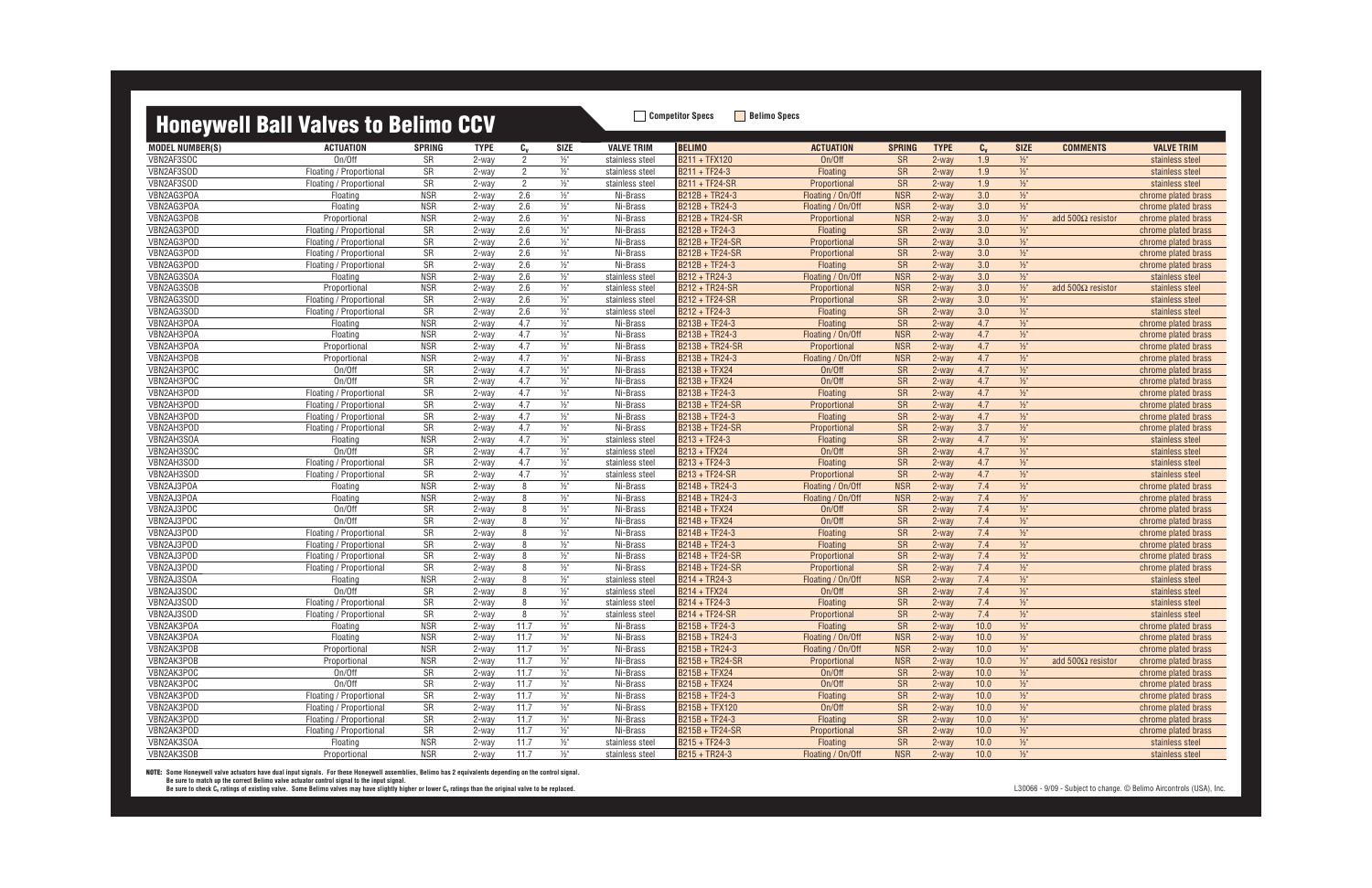### **Honeywell Ball Valves to Belimo CCV** Belimo COV

| <b>MODEL NUMBER(S)</b>   | <b>ACTUATION</b>               | <b>SPRING</b>    | <b>TYPE</b> | $c_{v}$    | <b>SIZE</b>     | <b>VALVE TRIM</b> | <b>BELIMO</b>                    | <b>ACTUATION</b>       | <b>SPRING</b>          | <b>TYPE</b>    | $C_{\rm v}$  | <b>SIZE</b>                      | <b>COMMENTS</b>          | <b>VALVE TRIM</b>   |
|--------------------------|--------------------------------|------------------|-------------|------------|-----------------|-------------------|----------------------------------|------------------------|------------------------|----------------|--------------|----------------------------------|--------------------------|---------------------|
| VBN2AK3SOC               | On/Off                         | SR               | 2-way       | 11.7       | $\frac{1}{2}$ " | stainless steel   | B215 + TFX24                     | On/Off                 | <b>SR</b>              | 2-way          | 10.0         | $1/2$ "                          |                          | stainless steel     |
| VBN2AK3SOD               | Floating / Proportional        | SR               | 2-way       | 11.7       | $\frac{1}{2}$ " | stainless steel   | B215 + TF24-3                    | Floating               | <b>SR</b>              | 2-way          | 10.0         | $\frac{1}{2}$                    |                          | stainless steel     |
| VBN2AK3SOD               | Floating / Proportional        | SR               | 2-way       | 11.7       | $\frac{1}{2}$   | stainless steel   | <b>B215 + TF24-SR</b>            | Proportional           | <b>SR</b>              | $2$ -way       | 10.0         | $1/2$ "                          |                          | stainless steel     |
| VBN2BB3POA               | Floating                       | NSR              | 2-way       | 0.31       | $\frac{3}{4}$ " | stainless steel   | B207 + TR24-3                    | Floating               | <b>NSR</b>             | 2-way          | 0.3          | $\frac{3}{4}$ "                  |                          | stainless steel     |
| VBN2BB3POB               | Proportional                   | <b>NSR</b>       | 2-way       | 0.31       | $\frac{3}{4}$ " | stainless steel   | B207 + TR24-SR                   | Proportional           | <b>NSR</b>             | 2-way          | 0.3          | $\frac{3}{4}$ "                  |                          | stainless steel     |
| VBN2BB3POC               | On/Off                         | SR               | 2-way       | 0.31       | $\frac{3}{4}$ " | stainless steel   | <b>B207 + TFX24</b>              | On/Off                 | SR                     | 2-way          | 0.3          | $\frac{3}{4}$ "                  |                          | stainless steel     |
| VBN2BB3POD               | Floating / Proportional        | SR               | 2-way       | 0.31       | $\frac{3}{4}$ " | stainless steel   | <b>B207 + TF24-SR</b>            | Floating/Proportional  | SR                     | 2-way          | 0.3          | $\frac{3}{4}$ "                  |                          | stainless steel     |
| VBN2BD3POA               | Floating                       | <b>NSR</b>       | 2-way       | 0.63       | $\frac{3}{4}$ " | stainless steel   | B209 + TR24-3                    | Floating               | <b>NSR</b>             | 2-way          | 0.8          | $\frac{3}{4}$ "                  |                          | stainless steel     |
| VBN2BD3POB               | Proportional                   | <b>NSR</b>       | 2-way       | 0.63       | $\frac{3}{4}$ " | stainless steel   | <b>B209 + TR24-SR</b>            | Proportional           | <b>NSR</b>             | 2-way          | 0.8          | $\frac{3}{4}$ "                  |                          | stainless steel     |
| VBN2BD3POC               | On/Off                         | SR               | 2-way       | 0.63       | $\frac{3}{4}$ " | stainless steel   | B209 + TFX24                     | On/Off                 | <b>SR</b>              | 2-way          | 0.8          | $\frac{3}{4}$ "                  |                          | stainless steel     |
| VBN2BD3POD               | Floating / Proportional        | SR               | 2-way       | 0.63       | $\frac{3}{4}$ " | stainless steel   | B209 + TF24-SR                   | Floating/Proportional  | <b>SR</b>              | 2-way          | 0.8          | $\frac{3}{4}$ "                  |                          | stainless steel     |
| VBN2BE3POA               | Floating                       | <b>NSR</b>       | 2-way       | 1.2        | $\frac{3}{4}$ " | stainless steel   | B210 + TR24-3                    | Floating               | <b>NSR</b>             | 2-way          | 1.2          | $\frac{3}{4}$                    |                          | stainless steel     |
| VBN2BE3POB               | Proportional                   | <b>NSR</b>       | 2-way       | 1.2        | $3/4"$          | stainless steel   | B210 + TR24-SR                   | Proportional           | <b>NSR</b>             | 2-way          | 1.2          | $\frac{3}{4}$ "                  |                          | stainless steel     |
| VBN2BE3POC               | On/Off                         | SR               | 2-way       | 1.2        | $\frac{3}{4}$ " | stainless steel   | B210 + TFX24                     | On/Off                 | <b>SR</b>              | $2$ -way       | 1.2          | $\frac{3}{4}$ "                  |                          | stainless steel     |
| VBN2BE3POD               | Floating / Proportional        | SR               | 2-way       | 1.2        | $\frac{3}{4}$ " | stainless steel   | B210 + TF24-SR                   | Floating/Proportional  | SR                     | $2$ -way       | 1.2          | $\frac{3}{4}$ "                  |                          | stainless steel     |
| VBN2BG3POA               | Floating                       | <b>NSR</b>       | 2-way       | 2.5        | $\frac{3}{4}$ " | stainless steel   | B212 + TR24-3                    | Floating               | <b>NSR</b>             | 2-way          | $\mathbf{3}$ | $\frac{3}{4}$ "                  |                          | stainless steel     |
| VBN2BG3POB               | Proportional                   | <b>NSR</b>       | 2-way       | 2.5        | $3/4$ "         | stainless steel   | <b>B212 + TR24-SR</b>            | Proportional           | <b>NSR</b>             | 2-way          | $\mathbf{3}$ | $\frac{3}{4}$ "                  |                          | stainless steel     |
| VBN2BG3POC               | On/Off                         | SR               | 2-way       | 2.5        | $\frac{3}{4}$ " | stainless steel   | <b>B212 + TFX24</b>              | On/Off                 | <b>SR</b>              | 2-way          | 3            | $\frac{3}{4}$ "                  |                          | stainless steel     |
| VBN2BG3POD               | Floating / Proportional        | SR               | 2-way       | 2.5        | $\frac{3}{4}$ " | stainless steel   | <b>B212 + TF24-SR</b>            | Floating/Proportional  | SR                     | 2-way          | $\mathbf{3}$ | $\frac{3}{4}$ "                  |                          | stainless steel     |
| VBN2BH3POA               | Floating                       | <b>NSR</b>       | 2-way       | 4.3        | $\frac{3}{4}$ " | Ni-Brass          | B217B + TR24-3                   | Floating / On/Off      | <b>NSR</b>             | 2-way          | 4.7          | $\frac{3}{4}$ "                  |                          | chrome plated brass |
| VBN2BH3POA               | Floating                       | <b>NSR</b>       | 2-way       | 4.3        | $\frac{3}{4}$ " | Ni-Brass          | B217B + TR24-3                   | Floating / On/Off      | <b>NSR</b>             | 2-way          | 4.7          | $\frac{3}{4}$ "                  |                          | chrome plated brass |
| VBN2BH3POB               | Proportional                   | <b>NSR</b>       | 2-way       | 4.3        | $\frac{3}{4}$ " | Ni-Brass          | <b>B217B + TR24-SR</b>           | Proportional           | <b>NSR</b>             | 2-way          | 4.7          | $\frac{3}{4}$ "                  |                          | chrome plated brass |
| VBN2BH3POB               | Proportional                   | <b>NSR</b>       | 2-way       | 4.3        | $\frac{3}{4}$ " | Ni-Brass          | <b>B217B + TR24-SR</b>           | Proportional           | <b>NSR</b>             | 2-way          | 4.7          | $\frac{3}{4}$ "                  | add $500\Omega$ resistor | chrome plated brass |
| VBN2BH3POC               | On/Off                         | SR               | 2-way       | 4.3        | $3/4"$          | Ni-Brass          | <b>B217B + TFX24</b>             | On/Off                 | <b>SR</b>              | 2-way          | 4.7          | $\frac{3}{4}$ "                  |                          | chrome plated brass |
| VBN2BH3POD               | Floating / Proportional        | SR               | 2-way       | 4.3        | $\frac{3}{4}$ " | Ni-Brass          | B217B + TF24-3                   | Floating               | <b>SR</b>              | $2$ -way       | 4.7          | $\frac{3}{4}$ "                  |                          | chrome plated brass |
| VBN2BH3POD               | Floating / Proportional        | SR               | 2-way       | 4.3        | $\frac{3}{4}$ " | Ni-Brass          | B217B + TF24-SR                  | Proportional           | <b>SR</b>              | $2$ -way       | 4.7          | $\frac{3}{4}$ "                  |                          | chrome plated brass |
| VBN2BH3POD               | Floating / Proportional        | SR               | 2-way       | 4.3        | $\frac{3}{4}$ " | Ni-Brass          | B217B + TF24-3                   | Floating               | SR                     | 2-way          | 4.7          | $\frac{3}{4}$ "                  |                          | chrome plated brass |
| VBN2BH3POD               | Floating / Proportional        | SR               | 2-way       | 4.3        | $\frac{3}{4}$ " | Ni-Brass          | B217B + TF24-SR                  | Proportional           | <b>SR</b>              | 2-way          | 4.7          | $\frac{3}{4}$                    |                          | chrome plated brass |
| VBN2BH3SOA               | Floating                       | <b>NSR</b>       | 2-way       | 4.3        | $\frac{3}{4}$ " | stainless steel   | B217 + TR24-3                    | Floating / On/Off      | <b>NSR</b>             | 2-way          | 4.7          | $\frac{3}{4}$ "                  |                          | stainless steel     |
| VBN2BH3SOB               |                                | <b>NSR</b>       |             | 4.3        | $\frac{3}{4}$ " |                   | B217 + TR24-SR                   | Proportional           | <b>NSR</b>             |                | 4.7          | $\frac{3}{4}$ "                  | add $500\Omega$ resistor |                     |
| VBN2BH3SOC               | Proportional<br>On/Off         | SR               | 2-way       |            | $\frac{3}{4}$ " | stainless steel   | B217 + TFX24                     | On/Off                 |                        | 2-way<br>2-way | 4.7          | $\frac{3}{4}$ "                  |                          | stainless steel     |
| VBN2BH3SOD               | Floating / Proportional        | SR               | 2-way       | 4.3<br>4.3 | $3/4"$          | stainless steel   | B217 + TF24-3                    |                        | <b>SR</b><br><b>SR</b> | 2-way          | 4.7          | $\frac{3}{4}$ "                  |                          | stainless steel     |
|                          |                                |                  | 2-way       |            | $\frac{3}{4}$ " | stainless steel   |                                  | Floating               |                        |                |              | $\frac{3}{4}$ "                  |                          | stainless steel     |
| VBN2BH3SOD               | Floating / Proportional        | SR               | 2-way       | 4.3        |                 | stainless steel   | <b>B217 + TF24-SR</b>            | Proportional<br>On/Off | <b>SR</b>              | 2-way          | 4.7          |                                  |                          | stainless steel     |
| VBN2BHPOC                | On/Off                         | SR<br><b>NSR</b> | 2-way       | 4.3<br>7.4 | $\frac{3}{4}$ " | Ni-Brass          | <b>B217B + TFX24</b>             |                        | SR                     | 2-way          | 4.7<br>7.4   | $\frac{3}{4}$ "<br>$\frac{3}{4}$ |                          | chrome plated brass |
| VBN2BJ3POA<br>VBN2BJ3POA | Floating                       | <b>NSR</b>       | 2-way       | 7.4        | $\frac{3}{4}$ " | Ni-Brass          | B218B + TR24-3<br>B218B + TR24-3 | Floating / On/Off      | <b>NSR</b>             | 2-way          | 7.4          |                                  |                          | chrome plated brass |
|                          | Floating                       |                  | 2-way       |            | $\frac{3}{4}$ " | Ni-Brass          |                                  | Floating / On/Off      | <b>NSR</b>             | 2-way          |              | $\frac{3}{4}$ "                  |                          | chrome plated brass |
| VBN2BJ3POB               | Proportional                   | <b>NSR</b>       | 2-way       | 7.4        | $\frac{3}{4}$ " | Ni-Brass          | B218B + TR24-SR                  | Proportional           | <b>NSR</b>             | 2-way          | 7.4          | $\frac{3}{4}$ "                  |                          | chrome plated brass |
| VBN2BJ3POB               | Proportional                   | <b>NSR</b>       | 2-way       | 7.4        | $\frac{3}{4}$ " | Ni-Brass          | B218B + TR24-SR                  | Proportional           | <b>NSR</b>             | 2-way          | 7.4          | $\frac{3}{4}$ "                  |                          | chrome plated brass |
| VBN2BJ3POC               | On/Off                         | SR               | 2-way       | 7.4        | $\frac{3}{4}$ " | Ni-Brass          | <b>B218B + TFX24</b>             | On/Off                 | <b>SR</b>              | 2-way          | 7.4          | $\frac{3}{4}$ "                  |                          | chrome plated brass |
| VBN2BJ3POC               | On/Off                         | SR               | 2-way       | 7.4        | $\frac{3}{4}$ " | stainless steel   | <b>B218 + TFX24</b>              | On/Off                 | <b>SR</b>              | 2-way          | 7.4          | $\frac{3}{4}$ "                  |                          | stainless steel     |
| VBN2BJ3POD               | Floating / Proportional        | <b>SR</b>        | 2-way       | 7.4        | $\frac{3}{4}$ " | Ni-Brass          | B218B + TF24-3                   | Floating               | <b>SR</b>              | 2-way          | 7.4          | $\frac{3}{4}$ "                  |                          | chrome plated brass |
| VBN2BJ3POD               | <b>Floating / Proportional</b> | SR               | 2-way       | 7.4        | $\frac{3}{4}$ " | Ni-Brass          | B218B + TF24-SR                  | Proportional           | <b>SR</b>              | 2-way          | 7.4          | $3/4$ "                          |                          | chrome plated brass |
| VBN2BJ3POD               | Floating / Proportional        | SR               | 2-way       | 7.4        | $\frac{3}{4}$ " | Ni-Brass          | B218B + TF24-3                   | Floating               | SR                     | 2-way          | 7.4          | $\frac{3}{4}$ "                  |                          | chrome plated brass |
| VBN2BJ3POD               | Floating / Proportional        | SR               | 2-way       | 7.4        | $3/4$ "         | Ni-Brass          | B218B + TF24-SR                  | Proportional           | <b>SR</b>              | 2-way          | 7.4          | $\frac{3}{4}$ "                  |                          | chrome plated brass |
| VBN2BJ3SOA               | Floating                       | <b>NSR</b>       | 2-way       | 7.4        | $\frac{3}{4}$ " | stainless steel   | B218 + TR24-3                    | Floating / On/Off      | <b>NSR</b>             | 2-way          | 7.4          | $3/4$ "                          |                          | stainless steel     |
| VBN2BJ3SOB               | Proportional                   | <b>NSR</b>       | 2-way       | 7.4        | $3/4$ "         | stainless steel   | B218 + TR24-SR                   | Proportional           | <b>NSR</b>             | 2-way          | 7.4          | $\frac{3}{4}$ "                  |                          | stainless steel     |
| VBN2BJ3SOC               | On/Off                         | SR               | 2-way       | 7.4        | $3/4$ "         | stainless steel   | B218 + TFX24                     | On/Off                 | SR                     | 2-way          | 7.4          | $\frac{3}{4}$ "                  |                          | stainless steel     |
| VBN2BJ3SOD               | Floating / Proportional        | SR               | 2-way       | 7.4        | $3/4$ "         | stainless steel   | B218 + TF24-3                    | Floating               | SR                     | 2-way          | 7.4          | $\frac{3}{4}$ "                  |                          | stainless steel     |
| VBN2BJ3SOD               | Floating / Proportional        | SR               | 2-way       | 7.4        | $\frac{3}{4}$ " | stainless steel   | B218 + TF24-SR                   | Proportional           | SR                     | 2-way          | 7.4          | $3/4$ "                          |                          | stainless steel     |
| VBN2BK3PC                | On/Off                         | SR               | 2-way       | 10.1       | $\frac{3}{4}$ " | Ni-Brass          | B219B + TFX24                    | On/Off                 | SR                     | 2-way          | 10.0         | $\frac{3}{4}$ "                  |                          | chrome plated brass |
| VBN2BK3POA               | Floating                       | <b>NSR</b>       | 2-way       | 10.1       | $3/4$ "         | Ni-Brass          | B219B + TR24-3                   | Floating / On/Off      | <b>NSR</b>             | 2-way          | 10.0         | $3/4$ "                          |                          | chrome plated brass |
| VBN2BK3POA               | Floating                       | <b>NSR</b>       | 2-way       | 10.1       | $\frac{3}{4}$ " | Ni-Brass          | B219B + TR24-3                   | Floating / On/Off      | <b>NSR</b>             | 2-way          | $10.0$       | $\frac{3}{4}$ "                  |                          | chrome plated brass |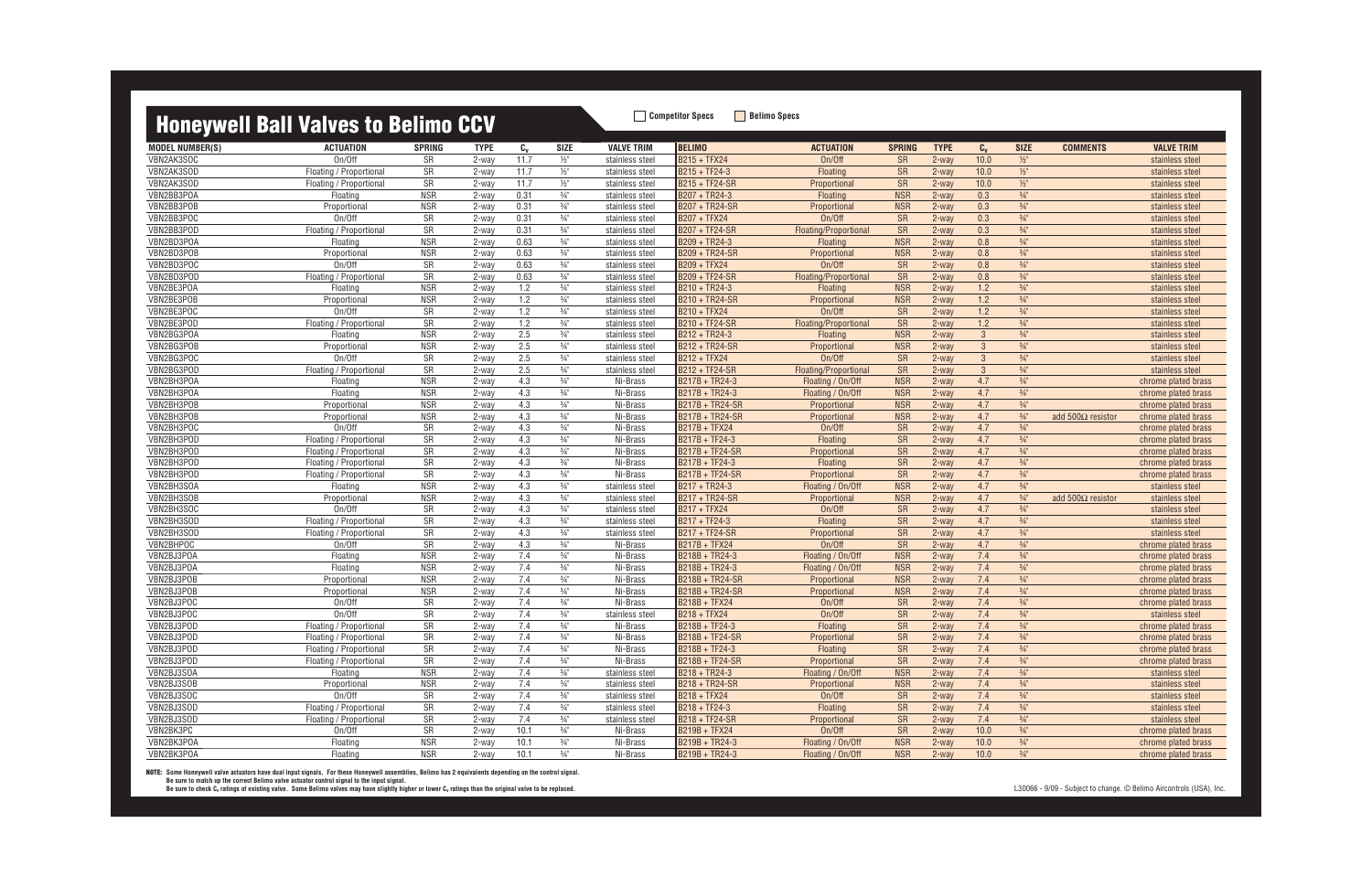### **Honeywell Rall Valves to Relimo CCV Competitor Specs Belimo Specs**

| $c_{v}$<br><b>BELIMO</b><br><b>SIZE</b><br><b>MODEL NUMBER(S)</b><br><b>ACTUATION</b><br><b>TYPE</b><br><b>SIZE</b><br><b>VALVE TRIM</b><br><b>ACTUATION</b><br><b>SPRING</b><br><b>TYPE</b><br>$C_{V}$<br><b>COMMENTS</b><br><b>VALVE TRIM</b><br><b>SPRING</b><br>$\frac{3}{4}$ "<br>B219B + TR24-SR<br>VBN2BK3POB<br>Proportional<br><b>NSR</b><br>10.1<br><b>NSR</b><br>2-way<br>10.0<br>$\frac{3}{4}$ "<br>add $500\Omega$ resistor<br>2-way<br>Ni-Brass<br>Proportional<br>chrome plated brass<br>VBN2BK3POB<br><b>NSR</b><br>10.1<br>$\frac{3}{4}$ "<br>B219B + TR24-SR<br><b>NSR</b><br>10.0<br>$\frac{3}{4}$ "<br>Proportional<br>2-way<br>Ni-Brass<br>2-way<br>chrome plated brass<br>Proportional<br>SR<br>SR<br>$\frac{3}{4}$ "<br>VBN2BK3POC<br>On/Off<br>10.1<br>$\frac{3}{4}$ "<br>B219B + TFX24<br>On/Off<br>10.0<br>2-way<br>Ni-Brass<br>2-way<br>chrome plated brass<br>$\frac{3}{4}$ "<br>SR<br>$\frac{3}{4}$ "<br>SR<br>VBN2BK3POD<br>10.1<br>Ni-Brass<br>B219B + TF24-3<br>Floating<br>10.0<br>chrome plated brass<br>Floating / Proportional<br>2-way<br>2-way<br>SR<br>10.1<br>$\frac{3}{4}$ "<br>B219B + TF24-SR<br>SR<br>$\frac{3}{4}$ "<br>VBN2BK3POD<br>10.0<br>Floating / Proportional<br>2-way<br>Ni-Brass<br>Proportional<br>$2-way$<br>chrome plated brass<br>SR<br>SR<br>VBN2BK3POD<br>10.1<br>$\frac{3}{4}$ "<br>B219B + TF24-3<br>10.0<br>$\frac{3}{4}$ "<br>Ni-Brass<br>Floating<br>$2-way$<br>chrome plated brass<br>Floating / Proportional<br>2-way<br>SR<br>$\frac{3}{4}$ "<br>SR<br>VBN2BK3POD<br>10.1<br>10.0<br>$\frac{3}{4}$ "<br>Floating / Proportional<br>2-way<br>Ni-Brass<br>B219B + TF24-SR<br>Proportional<br>2-way<br>chrome plated brass<br><b>NSR</b><br>$\frac{3}{4}$ "<br><b>NSR</b><br>$\frac{3}{4}$ "<br>VBN2BK3SOA<br>Floating<br>10.1<br>B219 + TR24-3<br>10.0<br>2-way<br>stainless steel<br>Floating / On/Off<br>2-way<br>stainless steel<br>$\frac{3}{4}$ "<br>VBN2BK3SOB<br><b>NSR</b><br>10.1<br>B219 + TR24-SR<br><b>NSR</b><br>10.0<br>$\frac{3}{4}$ "<br>add 500 $\Omega$ resistor<br>Proportional<br>2-way<br>stainless steel<br>Proportional<br>$2-way$<br>stainless steel<br>On/Off<br>SR<br>$\frac{3}{4}$ "<br>VBN2BK3SOC<br>10.1<br>B219 + TFX24<br>On/Off<br><b>SR</b><br>10.0<br>$\frac{3}{4}$ "<br>$2-way$<br>2-way<br>stainless steel<br>stainless steel<br>SR<br>$\frac{3}{4}$ "<br>SR<br>$\frac{3}{4}$ "<br>VBN2BK3SOD<br>Floating / Proportional<br>10.1<br>B219 + TF24-3<br>2-way<br>10.0<br>2-way<br>Floating<br>stainless steel<br>stainless steel<br>SR<br>VBN2BK3SOD<br>10.1<br>$\frac{3}{4}$ "<br>B219 + TF24-SR<br>SR<br>$\frac{3}{4}$ "<br>10.0<br>Floating / Proportional<br>2-way<br>stainless steel<br>Proportional<br>2-way<br>stainless steel<br><b>NSR</b><br>29<br>$\frac{3}{4}$ "<br>B220B + TR24-3<br><b>NSR</b><br>24.0<br>$\frac{3}{4}$ "<br>VBN2BM3POA<br>Floating<br>2-way<br>Ni-Brass<br>Floating / On/Off<br>$2-way$<br>chrome plated brass<br>29<br>$\frac{3}{4}$ "<br><b>NSR</b><br>$\frac{3}{4}$ "<br>VBN2BM3POA<br>Floating<br><b>NSR</b><br>B220B + LRB24-3<br>24.0<br>2-way<br>Ni-Brass<br>Floating / On/Off<br>$2-way$<br>chrome plated brass<br>29<br>$\frac{3}{4}$ "<br>$\frac{3}{4}$ "<br>VBN2BM3POB<br><b>NSR</b><br><b>NSR</b><br>24.0<br>Proportional<br>2-way<br>Ni-Brass<br>B220B + LRB24-SR<br>2-way<br>chrome plated brass<br>Proportional<br>29<br>$\frac{3}{4}$ "<br>VBN2BM3POB<br><b>NSR</b><br>B220B + TR24-SR<br><b>NSR</b><br>24.0<br>$\frac{3}{4}$ "<br>add 500 $\Omega$ resistor<br>Proportional<br>2-way<br>Ni-Brass<br>Proportional<br>2-way<br>chrome plated brass<br>VBN2BM3POC<br>SR<br>29<br>On/Off<br>$\frac{3}{4}$ "<br>B220B + TFX24<br>On/Off<br><b>SR</b><br>24.0<br>$\frac{3}{4}$ "<br>2-way<br>Ni-Brass<br>2-way<br>chrome plated brass<br>SR<br>29<br>$\frac{3}{4}$ "<br>SR<br>24.0<br>$\frac{3}{4}$ "<br>VBN2BM3POC<br>On/Off<br>B220B + TFX24<br>On/Off<br>2-way<br>Ni-Brass<br>$2-way$<br>chrome plated brass<br>SR<br>29<br>$\frac{3}{4}$<br>$\frac{3}{4}$<br>VBN2BM3POD<br>$B220B + TF24-3$<br>SR<br>24.0<br>Ni-Brass<br>Floating<br>chrome plated brass<br>Floating / Proportional<br>2-way<br>2-way<br>SR<br>29<br>B220B + TF24-SR<br>SR<br>VBN2BM3POD<br>$\frac{3}{4}$ "<br>24.0<br>$\frac{3}{4}$ "<br>Floating / Proportional<br>2-way<br>Ni-Brass<br>Proportional<br>$2-way$<br>chrome plated brass<br>SR<br>SR<br>VBN2BM3POD<br>29<br>$\frac{3}{4}$ "<br>B220 + TF24-3<br>24.0<br>$\frac{3}{4}$ "<br>Floating / Proportional<br>Floating<br>$2-way$<br>2-way<br>stainless steel<br>stainless steel<br>SR<br>29<br>$\frac{3}{4}$ "<br>SR<br>$\frac{3}{4}$ "<br>VBN2BM3POD<br>B220 + TF24-SR<br>24.0<br>Floating / Proportional<br>2-way<br>Proportional<br>$2-way$<br>stainless steel<br>stainless steel<br>VBN2BM3SOA<br><b>NSR</b><br>29<br>$\frac{3}{4}$ "<br>B220 + LRB24-3<br><b>NSR</b><br>$\frac{3}{4}$ "<br>Floating<br>24.0<br>2-way<br>stainless steel<br>Floating / On/Off<br>2-way<br>stainless steel<br>29<br>$\frac{3}{4}$ "<br><b>NSR</b><br>24.0<br>$\frac{3}{4}$ "<br>VBN2BM3SOB<br><b>NSR</b><br>B220 + LRB24-SR<br>Proportional<br>2-way<br>stainless steel<br>Proportional<br>$2-way$<br>stainless steel<br>$\frac{3}{4}$ "<br>24.0<br>$\frac{3}{4}$ "<br>VBN2BM3SOC<br>On/Off<br>SR<br>29<br>B220 + TFX24<br>On/Off<br><b>SR</b><br>$2-way$<br>2-way<br>stainless steel<br>stainless steel<br>SR<br>29<br>$\frac{3}{4}$ "<br>SR<br>24.0<br>$\frac{3}{4}$ "<br>VBN2BM3SOD<br>2-way<br>B220 + TF24-3<br>2-way<br>Floating / Proportional<br>Floating<br>stainless steel<br>stainless steel<br>SR<br>$\frac{3}{4}$ "<br>$\frac{3}{4}$ "<br>29<br>B220 + TF24-SR<br>SR<br>24.0<br>VBN2BM3SOD<br>Floating / Proportional<br>2-way<br>stainless steel<br>Proportional<br>2-way<br>stainless steel<br><b>NSR</b><br>4.4<br><b>NSR</b><br>1"<br>VBN2CH3POA<br>1"<br>B222 + LRB24-3<br>$7.4$<br>Floating<br>2-way<br>Floating / On/Off<br>$2-way$<br>stainless steel<br>stainless steel<br><b>NSR</b><br>$1"$<br><b>NSR</b><br>VBN2CH3POA<br>Floating<br>9<br>B223 + LRB24-3<br>10.0<br>1"<br>2-way<br>Floating / On/Off<br>$2-way$<br>stainless steel<br>stainless steel<br>4.4<br>7.4<br>VBN2CH3POB<br><b>NSR</b><br>1"<br>B222 + LRB24-SR<br><b>NSR</b><br>2-way<br>1"<br>add $500\Omega$ resistor<br>2-way<br>Proportional<br>stainless steel<br>Proportional<br>stainless steel<br>1"<br>10.0<br>VBN2CH3POB<br><b>NSR</b><br>9<br>B223 + LRB24-SR<br><b>NSR</b><br>$1^{\circ}$<br>Proportional<br>2-way<br>stainless steel<br>Proportional<br>2-way<br>add $500\Omega$ resistor<br>stainless steel<br>VBN2CH3POC<br>SR<br>4.4<br>SR<br>On/Off<br>1"<br>B222 + LF24<br>On/Off<br>7.4<br>1"<br>Ni-Brass<br>2-way<br>chrome plated brass<br>2-way<br>SR<br>SR<br>VBN2CH3POC<br>On/Off<br>9<br>1"<br>B223 + LF24<br>On/Off<br>10.0<br>1"<br>2-way<br>2-way<br>stainless steel<br>stainless steel<br>SR<br>4.4<br>1"<br>B222 + LF24-3<br>SR<br>1"<br>VBN2CH3POD<br>7.4<br>Floating / Proportional<br>2-way<br>stainless steel<br>Floating<br>$2-way$<br>stainless steel<br>SR<br>VBN2CH3POD<br>4.4<br>1"<br>B222 + LF24-SR<br><b>SR</b><br>7.4<br>Floating / Proportional<br>Proportional<br>$2-way$<br>1"<br>2-way<br>stainless steel<br>stainless steel<br>SR<br>VBN2CH3POD<br><b>SR</b><br>Floating / Proportional<br>9<br>1"<br>B223 + LF24-3<br>Floating<br>10.0<br>1"<br>2-way<br>stainless steel<br>$2-way$<br>stainless steel<br>SR<br>1"<br>SR<br>9<br>B223 + LF24-SR<br>10.0<br>VBN2CH3POD<br>Floating / Proportional<br>2-way<br>Proportional<br>2-way<br>1"<br>stainless steel<br>stainless steel<br>1"<br>VBN2CL3POA<br><b>NSR</b><br>15.3<br>1"<br>B224 + LRB24-3<br><b>NSR</b><br>19.0<br>Floating<br>stainless steel<br>Floating / On/Off<br>2-way<br>2-way<br>stainless steel<br>VBN2CL3POA<br>Floating<br><b>NSR</b><br>44<br>1"<br>Call 1-800-543-9038 for sizing options<br>2-way<br>stainless steel<br>1"<br>VBN2CL3POB<br><b>NSR</b><br>44<br>Proportional<br>2-way<br>stainless steel<br>Call 1-800-543-9038 for sizing options<br>SR<br>15.3<br>1"<br>On/Off<br>B224 + LF24<br>On/Off<br><b>SR</b><br>VBN2CL3POC<br>2-way<br>2-way<br>19.0<br>1"<br>stainless steel<br>stainless steel<br>On/Off<br>SR<br>44<br>1"<br>VBN2CL3POC<br>2-way<br>Call 1-800-543-9038 for sizing options<br>stainless steel<br>SR<br>15.3<br>VBN2CL3POD<br>1"<br>B224 + LF24-3<br><b>SR</b><br>2-way<br>19.0<br>$1^{\circ}$<br>Floating / Proportional<br>2-way<br>Floating<br>stainless steel<br>stainless steel<br>SR<br>19.0<br>$1^{\circ}$<br>VBN2CL3POD<br>SR<br>15.3<br>1"<br>B224 + LF24-SR<br>2-way<br>Floating / Proportional<br>2-way<br>stainless steel<br>Proportional<br>stainless steel<br>SR<br>VBN2CL3POD<br>44<br>1"<br>Floating / Proportional<br>stainless steel<br>Call 1-800-543-9038 for sizing options<br>2-way<br>VBN2CM3POA<br>26<br>SR<br><b>NSR</b><br>1"<br>Floating<br>30.0<br>Floating<br>B225 + LF24-3<br>2-way<br>1"<br>stainless steel<br>2-way<br>stainless steel<br>VBN2CM3POB<br>26<br><b>NSR</b><br>1"<br>B225 + LF24-SR<br><b>SR</b><br>30.0<br>1"<br>Proportional<br>$2$ -way<br>2-way<br>stainless steel<br>Proportional<br>stainless steel<br>SR<br>26<br>VBN2CM3POC<br>On/Off<br>1"<br>B225 + LF24<br>On/Off<br><b>SR</b><br>30.0<br>1"<br>2-way<br>stainless steel<br>2-way<br>stainless steel<br>SR<br>26<br>VBN2CM3POD<br>1"<br>B225 + LF24-3<br><b>SR</b><br>$1^{\circ}$<br>Floating / Proportional<br>stainless steel<br>Floating<br>30.0<br>stainless steel<br>2-way<br>2-way<br>VBN2CM3POD<br>SR<br>26<br>B225 + LF24-SR<br>Floating / Proportional<br>1"<br><b>SR</b><br>30.0<br>$1^{\circ}$<br>2-way<br>stainless steel<br>Proportional<br>2-way<br>stainless steel<br>VBN2CN3POA<br>54<br>1"<br>Floating<br>NSR<br>stainless steel<br>Call 1-800-543-9038 for sizing options<br>2-way<br>Call 1-800-543-9038 for sizing options |            | HONGWON DAIL VAIVOS tO DUNNIO OUV |            |       |    |    |                 |  |  |  |  |
|-----------------------------------------------------------------------------------------------------------------------------------------------------------------------------------------------------------------------------------------------------------------------------------------------------------------------------------------------------------------------------------------------------------------------------------------------------------------------------------------------------------------------------------------------------------------------------------------------------------------------------------------------------------------------------------------------------------------------------------------------------------------------------------------------------------------------------------------------------------------------------------------------------------------------------------------------------------------------------------------------------------------------------------------------------------------------------------------------------------------------------------------------------------------------------------------------------------------------------------------------------------------------------------------------------------------------------------------------------------------------------------------------------------------------------------------------------------------------------------------------------------------------------------------------------------------------------------------------------------------------------------------------------------------------------------------------------------------------------------------------------------------------------------------------------------------------------------------------------------------------------------------------------------------------------------------------------------------------------------------------------------------------------------------------------------------------------------------------------------------------------------------------------------------------------------------------------------------------------------------------------------------------------------------------------------------------------------------------------------------------------------------------------------------------------------------------------------------------------------------------------------------------------------------------------------------------------------------------------------------------------------------------------------------------------------------------------------------------------------------------------------------------------------------------------------------------------------------------------------------------------------------------------------------------------------------------------------------------------------------------------------------------------------------------------------------------------------------------------------------------------------------------------------------------------------------------------------------------------------------------------------------------------------------------------------------------------------------------------------------------------------------------------------------------------------------------------------------------------------------------------------------------------------------------------------------------------------------------------------------------------------------------------------------------------------------------------------------------------------------------------------------------------------------------------------------------------------------------------------------------------------------------------------------------------------------------------------------------------------------------------------------------------------------------------------------------------------------------------------------------------------------------------------------------------------------------------------------------------------------------------------------------------------------------------------------------------------------------------------------------------------------------------------------------------------------------------------------------------------------------------------------------------------------------------------------------------------------------------------------------------------------------------------------------------------------------------------------------------------------------------------------------------------------------------------------------------------------------------------------------------------------------------------------------------------------------------------------------------------------------------------------------------------------------------------------------------------------------------------------------------------------------------------------------------------------------------------------------------------------------------------------------------------------------------------------------------------------------------------------------------------------------------------------------------------------------------------------------------------------------------------------------------------------------------------------------------------------------------------------------------------------------------------------------------------------------------------------------------------------------------------------------------------------------------------------------------------------------------------------------------------------------------------------------------------------------------------------------------------------------------------------------------------------------------------------------------------------------------------------------------------------------------------------------------------------------------------------------------------------------------------------------------------------------------------------------------------------------------------------------------------------------------------------------------------------------------------------------------------------------------------------------------------------------------------------------------------------------------------------------------------------------------------------------------------------------------------------------------------------------------------------------------------------------------------------------------------------------------------------------------------------------------------------------------------------------------------------------------------------------------------------------------------------------------------------------------------------------------------------------------------------------------------------------------------------------------------------------------------------------------------------------------------------------------------------------------------------------------------------------------------------------------------------------------------------------------------------------------------------------------------------------------------------------------------------------------------------------------------------------------------------------------------------------------------------------------------------------------------------------------------------------------------------------------------------------------------------------------------------------------------------------------------------------------------------------------------------------------------------------------------------------------------------------------------------------------------------------------------------------------------------------------------------------------------------------------------------------------------------------------------------------------------------------------------------------------------------------------------------------------------------------------------------------------------------------------------------------------------------------------------------------------------------------------------------------------------------------------------------------------------------------------------------------------------------------------------------------------------------------------------------------------------------------------------------------------------------------------------------------------------------------------------------------------------------------------------------------------------------------------------------------------------------------------------------------------------------------------------------------------------------------------------------------------------------------------------------------------------------------------------------------------------------------------------------------------------------------------------------------------------------------------------------------------------------------------------------------------------------------------------------------------------------------------------------------------------------------------------------------------------------------------------------------------------------------------------------------------------------------------------------------------------------------------------------------------------------------------------|------------|-----------------------------------|------------|-------|----|----|-----------------|--|--|--|--|
|                                                                                                                                                                                                                                                                                                                                                                                                                                                                                                                                                                                                                                                                                                                                                                                                                                                                                                                                                                                                                                                                                                                                                                                                                                                                                                                                                                                                                                                                                                                                                                                                                                                                                                                                                                                                                                                                                                                                                                                                                                                                                                                                                                                                                                                                                                                                                                                                                                                                                                                                                                                                                                                                                                                                                                                                                                                                                                                                                                                                                                                                                                                                                                                                                                                                                                                                                                                                                                                                                                                                                                                                                                                                                                                                                                                                                                                                                                                                                                                                                                                                                                                                                                                                                                                                                                                                                                                                                                                                                                                                                                                                                                                                                                                                                                                                                                                                                                                                                                                                                                                                                                                                                                                                                                                                                                                                                                                                                                                                                                                                                                                                                                                                                                                                                                                                                                                                                                                                                                                                                                                                                                                                                                                                                                                                                                                                                                                                                                                                                                                                                                                                                                                                                                                                                                                                                                                                                                                                                                                                                                                                                                                                                                                                                                                                                                                                                                                                                                                                                                                                                                                                                                                                                                                                                                                                                                                                                                                                                                                                                                                                                                                                                                                                                                                                                                                                                                                                                                                                                                                                                                                                                                                                                                                                                                                                                                                                                                                                                                                                                                                                                                                                                                                                                                                                                                                                                                                                                                                                                                                                                                                                                                                                                                                                                                                                                                                           |            |                                   |            |       |    |    |                 |  |  |  |  |
|                                                                                                                                                                                                                                                                                                                                                                                                                                                                                                                                                                                                                                                                                                                                                                                                                                                                                                                                                                                                                                                                                                                                                                                                                                                                                                                                                                                                                                                                                                                                                                                                                                                                                                                                                                                                                                                                                                                                                                                                                                                                                                                                                                                                                                                                                                                                                                                                                                                                                                                                                                                                                                                                                                                                                                                                                                                                                                                                                                                                                                                                                                                                                                                                                                                                                                                                                                                                                                                                                                                                                                                                                                                                                                                                                                                                                                                                                                                                                                                                                                                                                                                                                                                                                                                                                                                                                                                                                                                                                                                                                                                                                                                                                                                                                                                                                                                                                                                                                                                                                                                                                                                                                                                                                                                                                                                                                                                                                                                                                                                                                                                                                                                                                                                                                                                                                                                                                                                                                                                                                                                                                                                                                                                                                                                                                                                                                                                                                                                                                                                                                                                                                                                                                                                                                                                                                                                                                                                                                                                                                                                                                                                                                                                                                                                                                                                                                                                                                                                                                                                                                                                                                                                                                                                                                                                                                                                                                                                                                                                                                                                                                                                                                                                                                                                                                                                                                                                                                                                                                                                                                                                                                                                                                                                                                                                                                                                                                                                                                                                                                                                                                                                                                                                                                                                                                                                                                                                                                                                                                                                                                                                                                                                                                                                                                                                                                                                           |            |                                   |            |       |    |    |                 |  |  |  |  |
|                                                                                                                                                                                                                                                                                                                                                                                                                                                                                                                                                                                                                                                                                                                                                                                                                                                                                                                                                                                                                                                                                                                                                                                                                                                                                                                                                                                                                                                                                                                                                                                                                                                                                                                                                                                                                                                                                                                                                                                                                                                                                                                                                                                                                                                                                                                                                                                                                                                                                                                                                                                                                                                                                                                                                                                                                                                                                                                                                                                                                                                                                                                                                                                                                                                                                                                                                                                                                                                                                                                                                                                                                                                                                                                                                                                                                                                                                                                                                                                                                                                                                                                                                                                                                                                                                                                                                                                                                                                                                                                                                                                                                                                                                                                                                                                                                                                                                                                                                                                                                                                                                                                                                                                                                                                                                                                                                                                                                                                                                                                                                                                                                                                                                                                                                                                                                                                                                                                                                                                                                                                                                                                                                                                                                                                                                                                                                                                                                                                                                                                                                                                                                                                                                                                                                                                                                                                                                                                                                                                                                                                                                                                                                                                                                                                                                                                                                                                                                                                                                                                                                                                                                                                                                                                                                                                                                                                                                                                                                                                                                                                                                                                                                                                                                                                                                                                                                                                                                                                                                                                                                                                                                                                                                                                                                                                                                                                                                                                                                                                                                                                                                                                                                                                                                                                                                                                                                                                                                                                                                                                                                                                                                                                                                                                                                                                                                                                           |            |                                   |            |       |    |    |                 |  |  |  |  |
|                                                                                                                                                                                                                                                                                                                                                                                                                                                                                                                                                                                                                                                                                                                                                                                                                                                                                                                                                                                                                                                                                                                                                                                                                                                                                                                                                                                                                                                                                                                                                                                                                                                                                                                                                                                                                                                                                                                                                                                                                                                                                                                                                                                                                                                                                                                                                                                                                                                                                                                                                                                                                                                                                                                                                                                                                                                                                                                                                                                                                                                                                                                                                                                                                                                                                                                                                                                                                                                                                                                                                                                                                                                                                                                                                                                                                                                                                                                                                                                                                                                                                                                                                                                                                                                                                                                                                                                                                                                                                                                                                                                                                                                                                                                                                                                                                                                                                                                                                                                                                                                                                                                                                                                                                                                                                                                                                                                                                                                                                                                                                                                                                                                                                                                                                                                                                                                                                                                                                                                                                                                                                                                                                                                                                                                                                                                                                                                                                                                                                                                                                                                                                                                                                                                                                                                                                                                                                                                                                                                                                                                                                                                                                                                                                                                                                                                                                                                                                                                                                                                                                                                                                                                                                                                                                                                                                                                                                                                                                                                                                                                                                                                                                                                                                                                                                                                                                                                                                                                                                                                                                                                                                                                                                                                                                                                                                                                                                                                                                                                                                                                                                                                                                                                                                                                                                                                                                                                                                                                                                                                                                                                                                                                                                                                                                                                                                                                           |            |                                   |            |       |    |    |                 |  |  |  |  |
|                                                                                                                                                                                                                                                                                                                                                                                                                                                                                                                                                                                                                                                                                                                                                                                                                                                                                                                                                                                                                                                                                                                                                                                                                                                                                                                                                                                                                                                                                                                                                                                                                                                                                                                                                                                                                                                                                                                                                                                                                                                                                                                                                                                                                                                                                                                                                                                                                                                                                                                                                                                                                                                                                                                                                                                                                                                                                                                                                                                                                                                                                                                                                                                                                                                                                                                                                                                                                                                                                                                                                                                                                                                                                                                                                                                                                                                                                                                                                                                                                                                                                                                                                                                                                                                                                                                                                                                                                                                                                                                                                                                                                                                                                                                                                                                                                                                                                                                                                                                                                                                                                                                                                                                                                                                                                                                                                                                                                                                                                                                                                                                                                                                                                                                                                                                                                                                                                                                                                                                                                                                                                                                                                                                                                                                                                                                                                                                                                                                                                                                                                                                                                                                                                                                                                                                                                                                                                                                                                                                                                                                                                                                                                                                                                                                                                                                                                                                                                                                                                                                                                                                                                                                                                                                                                                                                                                                                                                                                                                                                                                                                                                                                                                                                                                                                                                                                                                                                                                                                                                                                                                                                                                                                                                                                                                                                                                                                                                                                                                                                                                                                                                                                                                                                                                                                                                                                                                                                                                                                                                                                                                                                                                                                                                                                                                                                                                                           |            |                                   |            |       |    |    |                 |  |  |  |  |
|                                                                                                                                                                                                                                                                                                                                                                                                                                                                                                                                                                                                                                                                                                                                                                                                                                                                                                                                                                                                                                                                                                                                                                                                                                                                                                                                                                                                                                                                                                                                                                                                                                                                                                                                                                                                                                                                                                                                                                                                                                                                                                                                                                                                                                                                                                                                                                                                                                                                                                                                                                                                                                                                                                                                                                                                                                                                                                                                                                                                                                                                                                                                                                                                                                                                                                                                                                                                                                                                                                                                                                                                                                                                                                                                                                                                                                                                                                                                                                                                                                                                                                                                                                                                                                                                                                                                                                                                                                                                                                                                                                                                                                                                                                                                                                                                                                                                                                                                                                                                                                                                                                                                                                                                                                                                                                                                                                                                                                                                                                                                                                                                                                                                                                                                                                                                                                                                                                                                                                                                                                                                                                                                                                                                                                                                                                                                                                                                                                                                                                                                                                                                                                                                                                                                                                                                                                                                                                                                                                                                                                                                                                                                                                                                                                                                                                                                                                                                                                                                                                                                                                                                                                                                                                                                                                                                                                                                                                                                                                                                                                                                                                                                                                                                                                                                                                                                                                                                                                                                                                                                                                                                                                                                                                                                                                                                                                                                                                                                                                                                                                                                                                                                                                                                                                                                                                                                                                                                                                                                                                                                                                                                                                                                                                                                                                                                                                                           |            |                                   |            |       |    |    |                 |  |  |  |  |
|                                                                                                                                                                                                                                                                                                                                                                                                                                                                                                                                                                                                                                                                                                                                                                                                                                                                                                                                                                                                                                                                                                                                                                                                                                                                                                                                                                                                                                                                                                                                                                                                                                                                                                                                                                                                                                                                                                                                                                                                                                                                                                                                                                                                                                                                                                                                                                                                                                                                                                                                                                                                                                                                                                                                                                                                                                                                                                                                                                                                                                                                                                                                                                                                                                                                                                                                                                                                                                                                                                                                                                                                                                                                                                                                                                                                                                                                                                                                                                                                                                                                                                                                                                                                                                                                                                                                                                                                                                                                                                                                                                                                                                                                                                                                                                                                                                                                                                                                                                                                                                                                                                                                                                                                                                                                                                                                                                                                                                                                                                                                                                                                                                                                                                                                                                                                                                                                                                                                                                                                                                                                                                                                                                                                                                                                                                                                                                                                                                                                                                                                                                                                                                                                                                                                                                                                                                                                                                                                                                                                                                                                                                                                                                                                                                                                                                                                                                                                                                                                                                                                                                                                                                                                                                                                                                                                                                                                                                                                                                                                                                                                                                                                                                                                                                                                                                                                                                                                                                                                                                                                                                                                                                                                                                                                                                                                                                                                                                                                                                                                                                                                                                                                                                                                                                                                                                                                                                                                                                                                                                                                                                                                                                                                                                                                                                                                                                                           |            |                                   |            |       |    |    |                 |  |  |  |  |
|                                                                                                                                                                                                                                                                                                                                                                                                                                                                                                                                                                                                                                                                                                                                                                                                                                                                                                                                                                                                                                                                                                                                                                                                                                                                                                                                                                                                                                                                                                                                                                                                                                                                                                                                                                                                                                                                                                                                                                                                                                                                                                                                                                                                                                                                                                                                                                                                                                                                                                                                                                                                                                                                                                                                                                                                                                                                                                                                                                                                                                                                                                                                                                                                                                                                                                                                                                                                                                                                                                                                                                                                                                                                                                                                                                                                                                                                                                                                                                                                                                                                                                                                                                                                                                                                                                                                                                                                                                                                                                                                                                                                                                                                                                                                                                                                                                                                                                                                                                                                                                                                                                                                                                                                                                                                                                                                                                                                                                                                                                                                                                                                                                                                                                                                                                                                                                                                                                                                                                                                                                                                                                                                                                                                                                                                                                                                                                                                                                                                                                                                                                                                                                                                                                                                                                                                                                                                                                                                                                                                                                                                                                                                                                                                                                                                                                                                                                                                                                                                                                                                                                                                                                                                                                                                                                                                                                                                                                                                                                                                                                                                                                                                                                                                                                                                                                                                                                                                                                                                                                                                                                                                                                                                                                                                                                                                                                                                                                                                                                                                                                                                                                                                                                                                                                                                                                                                                                                                                                                                                                                                                                                                                                                                                                                                                                                                                                                           |            |                                   |            |       |    |    |                 |  |  |  |  |
|                                                                                                                                                                                                                                                                                                                                                                                                                                                                                                                                                                                                                                                                                                                                                                                                                                                                                                                                                                                                                                                                                                                                                                                                                                                                                                                                                                                                                                                                                                                                                                                                                                                                                                                                                                                                                                                                                                                                                                                                                                                                                                                                                                                                                                                                                                                                                                                                                                                                                                                                                                                                                                                                                                                                                                                                                                                                                                                                                                                                                                                                                                                                                                                                                                                                                                                                                                                                                                                                                                                                                                                                                                                                                                                                                                                                                                                                                                                                                                                                                                                                                                                                                                                                                                                                                                                                                                                                                                                                                                                                                                                                                                                                                                                                                                                                                                                                                                                                                                                                                                                                                                                                                                                                                                                                                                                                                                                                                                                                                                                                                                                                                                                                                                                                                                                                                                                                                                                                                                                                                                                                                                                                                                                                                                                                                                                                                                                                                                                                                                                                                                                                                                                                                                                                                                                                                                                                                                                                                                                                                                                                                                                                                                                                                                                                                                                                                                                                                                                                                                                                                                                                                                                                                                                                                                                                                                                                                                                                                                                                                                                                                                                                                                                                                                                                                                                                                                                                                                                                                                                                                                                                                                                                                                                                                                                                                                                                                                                                                                                                                                                                                                                                                                                                                                                                                                                                                                                                                                                                                                                                                                                                                                                                                                                                                                                                                                                           |            |                                   |            |       |    |    |                 |  |  |  |  |
|                                                                                                                                                                                                                                                                                                                                                                                                                                                                                                                                                                                                                                                                                                                                                                                                                                                                                                                                                                                                                                                                                                                                                                                                                                                                                                                                                                                                                                                                                                                                                                                                                                                                                                                                                                                                                                                                                                                                                                                                                                                                                                                                                                                                                                                                                                                                                                                                                                                                                                                                                                                                                                                                                                                                                                                                                                                                                                                                                                                                                                                                                                                                                                                                                                                                                                                                                                                                                                                                                                                                                                                                                                                                                                                                                                                                                                                                                                                                                                                                                                                                                                                                                                                                                                                                                                                                                                                                                                                                                                                                                                                                                                                                                                                                                                                                                                                                                                                                                                                                                                                                                                                                                                                                                                                                                                                                                                                                                                                                                                                                                                                                                                                                                                                                                                                                                                                                                                                                                                                                                                                                                                                                                                                                                                                                                                                                                                                                                                                                                                                                                                                                                                                                                                                                                                                                                                                                                                                                                                                                                                                                                                                                                                                                                                                                                                                                                                                                                                                                                                                                                                                                                                                                                                                                                                                                                                                                                                                                                                                                                                                                                                                                                                                                                                                                                                                                                                                                                                                                                                                                                                                                                                                                                                                                                                                                                                                                                                                                                                                                                                                                                                                                                                                                                                                                                                                                                                                                                                                                                                                                                                                                                                                                                                                                                                                                                                                           |            |                                   |            |       |    |    |                 |  |  |  |  |
|                                                                                                                                                                                                                                                                                                                                                                                                                                                                                                                                                                                                                                                                                                                                                                                                                                                                                                                                                                                                                                                                                                                                                                                                                                                                                                                                                                                                                                                                                                                                                                                                                                                                                                                                                                                                                                                                                                                                                                                                                                                                                                                                                                                                                                                                                                                                                                                                                                                                                                                                                                                                                                                                                                                                                                                                                                                                                                                                                                                                                                                                                                                                                                                                                                                                                                                                                                                                                                                                                                                                                                                                                                                                                                                                                                                                                                                                                                                                                                                                                                                                                                                                                                                                                                                                                                                                                                                                                                                                                                                                                                                                                                                                                                                                                                                                                                                                                                                                                                                                                                                                                                                                                                                                                                                                                                                                                                                                                                                                                                                                                                                                                                                                                                                                                                                                                                                                                                                                                                                                                                                                                                                                                                                                                                                                                                                                                                                                                                                                                                                                                                                                                                                                                                                                                                                                                                                                                                                                                                                                                                                                                                                                                                                                                                                                                                                                                                                                                                                                                                                                                                                                                                                                                                                                                                                                                                                                                                                                                                                                                                                                                                                                                                                                                                                                                                                                                                                                                                                                                                                                                                                                                                                                                                                                                                                                                                                                                                                                                                                                                                                                                                                                                                                                                                                                                                                                                                                                                                                                                                                                                                                                                                                                                                                                                                                                                                                           |            |                                   |            |       |    |    |                 |  |  |  |  |
|                                                                                                                                                                                                                                                                                                                                                                                                                                                                                                                                                                                                                                                                                                                                                                                                                                                                                                                                                                                                                                                                                                                                                                                                                                                                                                                                                                                                                                                                                                                                                                                                                                                                                                                                                                                                                                                                                                                                                                                                                                                                                                                                                                                                                                                                                                                                                                                                                                                                                                                                                                                                                                                                                                                                                                                                                                                                                                                                                                                                                                                                                                                                                                                                                                                                                                                                                                                                                                                                                                                                                                                                                                                                                                                                                                                                                                                                                                                                                                                                                                                                                                                                                                                                                                                                                                                                                                                                                                                                                                                                                                                                                                                                                                                                                                                                                                                                                                                                                                                                                                                                                                                                                                                                                                                                                                                                                                                                                                                                                                                                                                                                                                                                                                                                                                                                                                                                                                                                                                                                                                                                                                                                                                                                                                                                                                                                                                                                                                                                                                                                                                                                                                                                                                                                                                                                                                                                                                                                                                                                                                                                                                                                                                                                                                                                                                                                                                                                                                                                                                                                                                                                                                                                                                                                                                                                                                                                                                                                                                                                                                                                                                                                                                                                                                                                                                                                                                                                                                                                                                                                                                                                                                                                                                                                                                                                                                                                                                                                                                                                                                                                                                                                                                                                                                                                                                                                                                                                                                                                                                                                                                                                                                                                                                                                                                                                                                                           |            |                                   |            |       |    |    |                 |  |  |  |  |
|                                                                                                                                                                                                                                                                                                                                                                                                                                                                                                                                                                                                                                                                                                                                                                                                                                                                                                                                                                                                                                                                                                                                                                                                                                                                                                                                                                                                                                                                                                                                                                                                                                                                                                                                                                                                                                                                                                                                                                                                                                                                                                                                                                                                                                                                                                                                                                                                                                                                                                                                                                                                                                                                                                                                                                                                                                                                                                                                                                                                                                                                                                                                                                                                                                                                                                                                                                                                                                                                                                                                                                                                                                                                                                                                                                                                                                                                                                                                                                                                                                                                                                                                                                                                                                                                                                                                                                                                                                                                                                                                                                                                                                                                                                                                                                                                                                                                                                                                                                                                                                                                                                                                                                                                                                                                                                                                                                                                                                                                                                                                                                                                                                                                                                                                                                                                                                                                                                                                                                                                                                                                                                                                                                                                                                                                                                                                                                                                                                                                                                                                                                                                                                                                                                                                                                                                                                                                                                                                                                                                                                                                                                                                                                                                                                                                                                                                                                                                                                                                                                                                                                                                                                                                                                                                                                                                                                                                                                                                                                                                                                                                                                                                                                                                                                                                                                                                                                                                                                                                                                                                                                                                                                                                                                                                                                                                                                                                                                                                                                                                                                                                                                                                                                                                                                                                                                                                                                                                                                                                                                                                                                                                                                                                                                                                                                                                                                                           |            |                                   |            |       |    |    |                 |  |  |  |  |
|                                                                                                                                                                                                                                                                                                                                                                                                                                                                                                                                                                                                                                                                                                                                                                                                                                                                                                                                                                                                                                                                                                                                                                                                                                                                                                                                                                                                                                                                                                                                                                                                                                                                                                                                                                                                                                                                                                                                                                                                                                                                                                                                                                                                                                                                                                                                                                                                                                                                                                                                                                                                                                                                                                                                                                                                                                                                                                                                                                                                                                                                                                                                                                                                                                                                                                                                                                                                                                                                                                                                                                                                                                                                                                                                                                                                                                                                                                                                                                                                                                                                                                                                                                                                                                                                                                                                                                                                                                                                                                                                                                                                                                                                                                                                                                                                                                                                                                                                                                                                                                                                                                                                                                                                                                                                                                                                                                                                                                                                                                                                                                                                                                                                                                                                                                                                                                                                                                                                                                                                                                                                                                                                                                                                                                                                                                                                                                                                                                                                                                                                                                                                                                                                                                                                                                                                                                                                                                                                                                                                                                                                                                                                                                                                                                                                                                                                                                                                                                                                                                                                                                                                                                                                                                                                                                                                                                                                                                                                                                                                                                                                                                                                                                                                                                                                                                                                                                                                                                                                                                                                                                                                                                                                                                                                                                                                                                                                                                                                                                                                                                                                                                                                                                                                                                                                                                                                                                                                                                                                                                                                                                                                                                                                                                                                                                                                                                                           |            |                                   |            |       |    |    |                 |  |  |  |  |
|                                                                                                                                                                                                                                                                                                                                                                                                                                                                                                                                                                                                                                                                                                                                                                                                                                                                                                                                                                                                                                                                                                                                                                                                                                                                                                                                                                                                                                                                                                                                                                                                                                                                                                                                                                                                                                                                                                                                                                                                                                                                                                                                                                                                                                                                                                                                                                                                                                                                                                                                                                                                                                                                                                                                                                                                                                                                                                                                                                                                                                                                                                                                                                                                                                                                                                                                                                                                                                                                                                                                                                                                                                                                                                                                                                                                                                                                                                                                                                                                                                                                                                                                                                                                                                                                                                                                                                                                                                                                                                                                                                                                                                                                                                                                                                                                                                                                                                                                                                                                                                                                                                                                                                                                                                                                                                                                                                                                                                                                                                                                                                                                                                                                                                                                                                                                                                                                                                                                                                                                                                                                                                                                                                                                                                                                                                                                                                                                                                                                                                                                                                                                                                                                                                                                                                                                                                                                                                                                                                                                                                                                                                                                                                                                                                                                                                                                                                                                                                                                                                                                                                                                                                                                                                                                                                                                                                                                                                                                                                                                                                                                                                                                                                                                                                                                                                                                                                                                                                                                                                                                                                                                                                                                                                                                                                                                                                                                                                                                                                                                                                                                                                                                                                                                                                                                                                                                                                                                                                                                                                                                                                                                                                                                                                                                                                                                                                                           |            |                                   |            |       |    |    |                 |  |  |  |  |
|                                                                                                                                                                                                                                                                                                                                                                                                                                                                                                                                                                                                                                                                                                                                                                                                                                                                                                                                                                                                                                                                                                                                                                                                                                                                                                                                                                                                                                                                                                                                                                                                                                                                                                                                                                                                                                                                                                                                                                                                                                                                                                                                                                                                                                                                                                                                                                                                                                                                                                                                                                                                                                                                                                                                                                                                                                                                                                                                                                                                                                                                                                                                                                                                                                                                                                                                                                                                                                                                                                                                                                                                                                                                                                                                                                                                                                                                                                                                                                                                                                                                                                                                                                                                                                                                                                                                                                                                                                                                                                                                                                                                                                                                                                                                                                                                                                                                                                                                                                                                                                                                                                                                                                                                                                                                                                                                                                                                                                                                                                                                                                                                                                                                                                                                                                                                                                                                                                                                                                                                                                                                                                                                                                                                                                                                                                                                                                                                                                                                                                                                                                                                                                                                                                                                                                                                                                                                                                                                                                                                                                                                                                                                                                                                                                                                                                                                                                                                                                                                                                                                                                                                                                                                                                                                                                                                                                                                                                                                                                                                                                                                                                                                                                                                                                                                                                                                                                                                                                                                                                                                                                                                                                                                                                                                                                                                                                                                                                                                                                                                                                                                                                                                                                                                                                                                                                                                                                                                                                                                                                                                                                                                                                                                                                                                                                                                                                                           |            |                                   |            |       |    |    |                 |  |  |  |  |
|                                                                                                                                                                                                                                                                                                                                                                                                                                                                                                                                                                                                                                                                                                                                                                                                                                                                                                                                                                                                                                                                                                                                                                                                                                                                                                                                                                                                                                                                                                                                                                                                                                                                                                                                                                                                                                                                                                                                                                                                                                                                                                                                                                                                                                                                                                                                                                                                                                                                                                                                                                                                                                                                                                                                                                                                                                                                                                                                                                                                                                                                                                                                                                                                                                                                                                                                                                                                                                                                                                                                                                                                                                                                                                                                                                                                                                                                                                                                                                                                                                                                                                                                                                                                                                                                                                                                                                                                                                                                                                                                                                                                                                                                                                                                                                                                                                                                                                                                                                                                                                                                                                                                                                                                                                                                                                                                                                                                                                                                                                                                                                                                                                                                                                                                                                                                                                                                                                                                                                                                                                                                                                                                                                                                                                                                                                                                                                                                                                                                                                                                                                                                                                                                                                                                                                                                                                                                                                                                                                                                                                                                                                                                                                                                                                                                                                                                                                                                                                                                                                                                                                                                                                                                                                                                                                                                                                                                                                                                                                                                                                                                                                                                                                                                                                                                                                                                                                                                                                                                                                                                                                                                                                                                                                                                                                                                                                                                                                                                                                                                                                                                                                                                                                                                                                                                                                                                                                                                                                                                                                                                                                                                                                                                                                                                                                                                                                                           |            |                                   |            |       |    |    |                 |  |  |  |  |
|                                                                                                                                                                                                                                                                                                                                                                                                                                                                                                                                                                                                                                                                                                                                                                                                                                                                                                                                                                                                                                                                                                                                                                                                                                                                                                                                                                                                                                                                                                                                                                                                                                                                                                                                                                                                                                                                                                                                                                                                                                                                                                                                                                                                                                                                                                                                                                                                                                                                                                                                                                                                                                                                                                                                                                                                                                                                                                                                                                                                                                                                                                                                                                                                                                                                                                                                                                                                                                                                                                                                                                                                                                                                                                                                                                                                                                                                                                                                                                                                                                                                                                                                                                                                                                                                                                                                                                                                                                                                                                                                                                                                                                                                                                                                                                                                                                                                                                                                                                                                                                                                                                                                                                                                                                                                                                                                                                                                                                                                                                                                                                                                                                                                                                                                                                                                                                                                                                                                                                                                                                                                                                                                                                                                                                                                                                                                                                                                                                                                                                                                                                                                                                                                                                                                                                                                                                                                                                                                                                                                                                                                                                                                                                                                                                                                                                                                                                                                                                                                                                                                                                                                                                                                                                                                                                                                                                                                                                                                                                                                                                                                                                                                                                                                                                                                                                                                                                                                                                                                                                                                                                                                                                                                                                                                                                                                                                                                                                                                                                                                                                                                                                                                                                                                                                                                                                                                                                                                                                                                                                                                                                                                                                                                                                                                                                                                                                                           |            |                                   |            |       |    |    |                 |  |  |  |  |
|                                                                                                                                                                                                                                                                                                                                                                                                                                                                                                                                                                                                                                                                                                                                                                                                                                                                                                                                                                                                                                                                                                                                                                                                                                                                                                                                                                                                                                                                                                                                                                                                                                                                                                                                                                                                                                                                                                                                                                                                                                                                                                                                                                                                                                                                                                                                                                                                                                                                                                                                                                                                                                                                                                                                                                                                                                                                                                                                                                                                                                                                                                                                                                                                                                                                                                                                                                                                                                                                                                                                                                                                                                                                                                                                                                                                                                                                                                                                                                                                                                                                                                                                                                                                                                                                                                                                                                                                                                                                                                                                                                                                                                                                                                                                                                                                                                                                                                                                                                                                                                                                                                                                                                                                                                                                                                                                                                                                                                                                                                                                                                                                                                                                                                                                                                                                                                                                                                                                                                                                                                                                                                                                                                                                                                                                                                                                                                                                                                                                                                                                                                                                                                                                                                                                                                                                                                                                                                                                                                                                                                                                                                                                                                                                                                                                                                                                                                                                                                                                                                                                                                                                                                                                                                                                                                                                                                                                                                                                                                                                                                                                                                                                                                                                                                                                                                                                                                                                                                                                                                                                                                                                                                                                                                                                                                                                                                                                                                                                                                                                                                                                                                                                                                                                                                                                                                                                                                                                                                                                                                                                                                                                                                                                                                                                                                                                                                                           |            |                                   |            |       |    |    |                 |  |  |  |  |
|                                                                                                                                                                                                                                                                                                                                                                                                                                                                                                                                                                                                                                                                                                                                                                                                                                                                                                                                                                                                                                                                                                                                                                                                                                                                                                                                                                                                                                                                                                                                                                                                                                                                                                                                                                                                                                                                                                                                                                                                                                                                                                                                                                                                                                                                                                                                                                                                                                                                                                                                                                                                                                                                                                                                                                                                                                                                                                                                                                                                                                                                                                                                                                                                                                                                                                                                                                                                                                                                                                                                                                                                                                                                                                                                                                                                                                                                                                                                                                                                                                                                                                                                                                                                                                                                                                                                                                                                                                                                                                                                                                                                                                                                                                                                                                                                                                                                                                                                                                                                                                                                                                                                                                                                                                                                                                                                                                                                                                                                                                                                                                                                                                                                                                                                                                                                                                                                                                                                                                                                                                                                                                                                                                                                                                                                                                                                                                                                                                                                                                                                                                                                                                                                                                                                                                                                                                                                                                                                                                                                                                                                                                                                                                                                                                                                                                                                                                                                                                                                                                                                                                                                                                                                                                                                                                                                                                                                                                                                                                                                                                                                                                                                                                                                                                                                                                                                                                                                                                                                                                                                                                                                                                                                                                                                                                                                                                                                                                                                                                                                                                                                                                                                                                                                                                                                                                                                                                                                                                                                                                                                                                                                                                                                                                                                                                                                                                                           |            |                                   |            |       |    |    |                 |  |  |  |  |
|                                                                                                                                                                                                                                                                                                                                                                                                                                                                                                                                                                                                                                                                                                                                                                                                                                                                                                                                                                                                                                                                                                                                                                                                                                                                                                                                                                                                                                                                                                                                                                                                                                                                                                                                                                                                                                                                                                                                                                                                                                                                                                                                                                                                                                                                                                                                                                                                                                                                                                                                                                                                                                                                                                                                                                                                                                                                                                                                                                                                                                                                                                                                                                                                                                                                                                                                                                                                                                                                                                                                                                                                                                                                                                                                                                                                                                                                                                                                                                                                                                                                                                                                                                                                                                                                                                                                                                                                                                                                                                                                                                                                                                                                                                                                                                                                                                                                                                                                                                                                                                                                                                                                                                                                                                                                                                                                                                                                                                                                                                                                                                                                                                                                                                                                                                                                                                                                                                                                                                                                                                                                                                                                                                                                                                                                                                                                                                                                                                                                                                                                                                                                                                                                                                                                                                                                                                                                                                                                                                                                                                                                                                                                                                                                                                                                                                                                                                                                                                                                                                                                                                                                                                                                                                                                                                                                                                                                                                                                                                                                                                                                                                                                                                                                                                                                                                                                                                                                                                                                                                                                                                                                                                                                                                                                                                                                                                                                                                                                                                                                                                                                                                                                                                                                                                                                                                                                                                                                                                                                                                                                                                                                                                                                                                                                                                                                                                                           |            |                                   |            |       |    |    |                 |  |  |  |  |
|                                                                                                                                                                                                                                                                                                                                                                                                                                                                                                                                                                                                                                                                                                                                                                                                                                                                                                                                                                                                                                                                                                                                                                                                                                                                                                                                                                                                                                                                                                                                                                                                                                                                                                                                                                                                                                                                                                                                                                                                                                                                                                                                                                                                                                                                                                                                                                                                                                                                                                                                                                                                                                                                                                                                                                                                                                                                                                                                                                                                                                                                                                                                                                                                                                                                                                                                                                                                                                                                                                                                                                                                                                                                                                                                                                                                                                                                                                                                                                                                                                                                                                                                                                                                                                                                                                                                                                                                                                                                                                                                                                                                                                                                                                                                                                                                                                                                                                                                                                                                                                                                                                                                                                                                                                                                                                                                                                                                                                                                                                                                                                                                                                                                                                                                                                                                                                                                                                                                                                                                                                                                                                                                                                                                                                                                                                                                                                                                                                                                                                                                                                                                                                                                                                                                                                                                                                                                                                                                                                                                                                                                                                                                                                                                                                                                                                                                                                                                                                                                                                                                                                                                                                                                                                                                                                                                                                                                                                                                                                                                                                                                                                                                                                                                                                                                                                                                                                                                                                                                                                                                                                                                                                                                                                                                                                                                                                                                                                                                                                                                                                                                                                                                                                                                                                                                                                                                                                                                                                                                                                                                                                                                                                                                                                                                                                                                                                                           |            |                                   |            |       |    |    |                 |  |  |  |  |
|                                                                                                                                                                                                                                                                                                                                                                                                                                                                                                                                                                                                                                                                                                                                                                                                                                                                                                                                                                                                                                                                                                                                                                                                                                                                                                                                                                                                                                                                                                                                                                                                                                                                                                                                                                                                                                                                                                                                                                                                                                                                                                                                                                                                                                                                                                                                                                                                                                                                                                                                                                                                                                                                                                                                                                                                                                                                                                                                                                                                                                                                                                                                                                                                                                                                                                                                                                                                                                                                                                                                                                                                                                                                                                                                                                                                                                                                                                                                                                                                                                                                                                                                                                                                                                                                                                                                                                                                                                                                                                                                                                                                                                                                                                                                                                                                                                                                                                                                                                                                                                                                                                                                                                                                                                                                                                                                                                                                                                                                                                                                                                                                                                                                                                                                                                                                                                                                                                                                                                                                                                                                                                                                                                                                                                                                                                                                                                                                                                                                                                                                                                                                                                                                                                                                                                                                                                                                                                                                                                                                                                                                                                                                                                                                                                                                                                                                                                                                                                                                                                                                                                                                                                                                                                                                                                                                                                                                                                                                                                                                                                                                                                                                                                                                                                                                                                                                                                                                                                                                                                                                                                                                                                                                                                                                                                                                                                                                                                                                                                                                                                                                                                                                                                                                                                                                                                                                                                                                                                                                                                                                                                                                                                                                                                                                                                                                                                                           |            |                                   |            |       |    |    |                 |  |  |  |  |
|                                                                                                                                                                                                                                                                                                                                                                                                                                                                                                                                                                                                                                                                                                                                                                                                                                                                                                                                                                                                                                                                                                                                                                                                                                                                                                                                                                                                                                                                                                                                                                                                                                                                                                                                                                                                                                                                                                                                                                                                                                                                                                                                                                                                                                                                                                                                                                                                                                                                                                                                                                                                                                                                                                                                                                                                                                                                                                                                                                                                                                                                                                                                                                                                                                                                                                                                                                                                                                                                                                                                                                                                                                                                                                                                                                                                                                                                                                                                                                                                                                                                                                                                                                                                                                                                                                                                                                                                                                                                                                                                                                                                                                                                                                                                                                                                                                                                                                                                                                                                                                                                                                                                                                                                                                                                                                                                                                                                                                                                                                                                                                                                                                                                                                                                                                                                                                                                                                                                                                                                                                                                                                                                                                                                                                                                                                                                                                                                                                                                                                                                                                                                                                                                                                                                                                                                                                                                                                                                                                                                                                                                                                                                                                                                                                                                                                                                                                                                                                                                                                                                                                                                                                                                                                                                                                                                                                                                                                                                                                                                                                                                                                                                                                                                                                                                                                                                                                                                                                                                                                                                                                                                                                                                                                                                                                                                                                                                                                                                                                                                                                                                                                                                                                                                                                                                                                                                                                                                                                                                                                                                                                                                                                                                                                                                                                                                                                                           |            |                                   |            |       |    |    |                 |  |  |  |  |
|                                                                                                                                                                                                                                                                                                                                                                                                                                                                                                                                                                                                                                                                                                                                                                                                                                                                                                                                                                                                                                                                                                                                                                                                                                                                                                                                                                                                                                                                                                                                                                                                                                                                                                                                                                                                                                                                                                                                                                                                                                                                                                                                                                                                                                                                                                                                                                                                                                                                                                                                                                                                                                                                                                                                                                                                                                                                                                                                                                                                                                                                                                                                                                                                                                                                                                                                                                                                                                                                                                                                                                                                                                                                                                                                                                                                                                                                                                                                                                                                                                                                                                                                                                                                                                                                                                                                                                                                                                                                                                                                                                                                                                                                                                                                                                                                                                                                                                                                                                                                                                                                                                                                                                                                                                                                                                                                                                                                                                                                                                                                                                                                                                                                                                                                                                                                                                                                                                                                                                                                                                                                                                                                                                                                                                                                                                                                                                                                                                                                                                                                                                                                                                                                                                                                                                                                                                                                                                                                                                                                                                                                                                                                                                                                                                                                                                                                                                                                                                                                                                                                                                                                                                                                                                                                                                                                                                                                                                                                                                                                                                                                                                                                                                                                                                                                                                                                                                                                                                                                                                                                                                                                                                                                                                                                                                                                                                                                                                                                                                                                                                                                                                                                                                                                                                                                                                                                                                                                                                                                                                                                                                                                                                                                                                                                                                                                                                                           |            |                                   |            |       |    |    |                 |  |  |  |  |
|                                                                                                                                                                                                                                                                                                                                                                                                                                                                                                                                                                                                                                                                                                                                                                                                                                                                                                                                                                                                                                                                                                                                                                                                                                                                                                                                                                                                                                                                                                                                                                                                                                                                                                                                                                                                                                                                                                                                                                                                                                                                                                                                                                                                                                                                                                                                                                                                                                                                                                                                                                                                                                                                                                                                                                                                                                                                                                                                                                                                                                                                                                                                                                                                                                                                                                                                                                                                                                                                                                                                                                                                                                                                                                                                                                                                                                                                                                                                                                                                                                                                                                                                                                                                                                                                                                                                                                                                                                                                                                                                                                                                                                                                                                                                                                                                                                                                                                                                                                                                                                                                                                                                                                                                                                                                                                                                                                                                                                                                                                                                                                                                                                                                                                                                                                                                                                                                                                                                                                                                                                                                                                                                                                                                                                                                                                                                                                                                                                                                                                                                                                                                                                                                                                                                                                                                                                                                                                                                                                                                                                                                                                                                                                                                                                                                                                                                                                                                                                                                                                                                                                                                                                                                                                                                                                                                                                                                                                                                                                                                                                                                                                                                                                                                                                                                                                                                                                                                                                                                                                                                                                                                                                                                                                                                                                                                                                                                                                                                                                                                                                                                                                                                                                                                                                                                                                                                                                                                                                                                                                                                                                                                                                                                                                                                                                                                                                                           |            |                                   |            |       |    |    |                 |  |  |  |  |
|                                                                                                                                                                                                                                                                                                                                                                                                                                                                                                                                                                                                                                                                                                                                                                                                                                                                                                                                                                                                                                                                                                                                                                                                                                                                                                                                                                                                                                                                                                                                                                                                                                                                                                                                                                                                                                                                                                                                                                                                                                                                                                                                                                                                                                                                                                                                                                                                                                                                                                                                                                                                                                                                                                                                                                                                                                                                                                                                                                                                                                                                                                                                                                                                                                                                                                                                                                                                                                                                                                                                                                                                                                                                                                                                                                                                                                                                                                                                                                                                                                                                                                                                                                                                                                                                                                                                                                                                                                                                                                                                                                                                                                                                                                                                                                                                                                                                                                                                                                                                                                                                                                                                                                                                                                                                                                                                                                                                                                                                                                                                                                                                                                                                                                                                                                                                                                                                                                                                                                                                                                                                                                                                                                                                                                                                                                                                                                                                                                                                                                                                                                                                                                                                                                                                                                                                                                                                                                                                                                                                                                                                                                                                                                                                                                                                                                                                                                                                                                                                                                                                                                                                                                                                                                                                                                                                                                                                                                                                                                                                                                                                                                                                                                                                                                                                                                                                                                                                                                                                                                                                                                                                                                                                                                                                                                                                                                                                                                                                                                                                                                                                                                                                                                                                                                                                                                                                                                                                                                                                                                                                                                                                                                                                                                                                                                                                                                                           |            |                                   |            |       |    |    |                 |  |  |  |  |
|                                                                                                                                                                                                                                                                                                                                                                                                                                                                                                                                                                                                                                                                                                                                                                                                                                                                                                                                                                                                                                                                                                                                                                                                                                                                                                                                                                                                                                                                                                                                                                                                                                                                                                                                                                                                                                                                                                                                                                                                                                                                                                                                                                                                                                                                                                                                                                                                                                                                                                                                                                                                                                                                                                                                                                                                                                                                                                                                                                                                                                                                                                                                                                                                                                                                                                                                                                                                                                                                                                                                                                                                                                                                                                                                                                                                                                                                                                                                                                                                                                                                                                                                                                                                                                                                                                                                                                                                                                                                                                                                                                                                                                                                                                                                                                                                                                                                                                                                                                                                                                                                                                                                                                                                                                                                                                                                                                                                                                                                                                                                                                                                                                                                                                                                                                                                                                                                                                                                                                                                                                                                                                                                                                                                                                                                                                                                                                                                                                                                                                                                                                                                                                                                                                                                                                                                                                                                                                                                                                                                                                                                                                                                                                                                                                                                                                                                                                                                                                                                                                                                                                                                                                                                                                                                                                                                                                                                                                                                                                                                                                                                                                                                                                                                                                                                                                                                                                                                                                                                                                                                                                                                                                                                                                                                                                                                                                                                                                                                                                                                                                                                                                                                                                                                                                                                                                                                                                                                                                                                                                                                                                                                                                                                                                                                                                                                                                                           |            |                                   |            |       |    |    |                 |  |  |  |  |
|                                                                                                                                                                                                                                                                                                                                                                                                                                                                                                                                                                                                                                                                                                                                                                                                                                                                                                                                                                                                                                                                                                                                                                                                                                                                                                                                                                                                                                                                                                                                                                                                                                                                                                                                                                                                                                                                                                                                                                                                                                                                                                                                                                                                                                                                                                                                                                                                                                                                                                                                                                                                                                                                                                                                                                                                                                                                                                                                                                                                                                                                                                                                                                                                                                                                                                                                                                                                                                                                                                                                                                                                                                                                                                                                                                                                                                                                                                                                                                                                                                                                                                                                                                                                                                                                                                                                                                                                                                                                                                                                                                                                                                                                                                                                                                                                                                                                                                                                                                                                                                                                                                                                                                                                                                                                                                                                                                                                                                                                                                                                                                                                                                                                                                                                                                                                                                                                                                                                                                                                                                                                                                                                                                                                                                                                                                                                                                                                                                                                                                                                                                                                                                                                                                                                                                                                                                                                                                                                                                                                                                                                                                                                                                                                                                                                                                                                                                                                                                                                                                                                                                                                                                                                                                                                                                                                                                                                                                                                                                                                                                                                                                                                                                                                                                                                                                                                                                                                                                                                                                                                                                                                                                                                                                                                                                                                                                                                                                                                                                                                                                                                                                                                                                                                                                                                                                                                                                                                                                                                                                                                                                                                                                                                                                                                                                                                                                                           |            |                                   |            |       |    |    |                 |  |  |  |  |
|                                                                                                                                                                                                                                                                                                                                                                                                                                                                                                                                                                                                                                                                                                                                                                                                                                                                                                                                                                                                                                                                                                                                                                                                                                                                                                                                                                                                                                                                                                                                                                                                                                                                                                                                                                                                                                                                                                                                                                                                                                                                                                                                                                                                                                                                                                                                                                                                                                                                                                                                                                                                                                                                                                                                                                                                                                                                                                                                                                                                                                                                                                                                                                                                                                                                                                                                                                                                                                                                                                                                                                                                                                                                                                                                                                                                                                                                                                                                                                                                                                                                                                                                                                                                                                                                                                                                                                                                                                                                                                                                                                                                                                                                                                                                                                                                                                                                                                                                                                                                                                                                                                                                                                                                                                                                                                                                                                                                                                                                                                                                                                                                                                                                                                                                                                                                                                                                                                                                                                                                                                                                                                                                                                                                                                                                                                                                                                                                                                                                                                                                                                                                                                                                                                                                                                                                                                                                                                                                                                                                                                                                                                                                                                                                                                                                                                                                                                                                                                                                                                                                                                                                                                                                                                                                                                                                                                                                                                                                                                                                                                                                                                                                                                                                                                                                                                                                                                                                                                                                                                                                                                                                                                                                                                                                                                                                                                                                                                                                                                                                                                                                                                                                                                                                                                                                                                                                                                                                                                                                                                                                                                                                                                                                                                                                                                                                                                                           |            |                                   |            |       |    |    |                 |  |  |  |  |
|                                                                                                                                                                                                                                                                                                                                                                                                                                                                                                                                                                                                                                                                                                                                                                                                                                                                                                                                                                                                                                                                                                                                                                                                                                                                                                                                                                                                                                                                                                                                                                                                                                                                                                                                                                                                                                                                                                                                                                                                                                                                                                                                                                                                                                                                                                                                                                                                                                                                                                                                                                                                                                                                                                                                                                                                                                                                                                                                                                                                                                                                                                                                                                                                                                                                                                                                                                                                                                                                                                                                                                                                                                                                                                                                                                                                                                                                                                                                                                                                                                                                                                                                                                                                                                                                                                                                                                                                                                                                                                                                                                                                                                                                                                                                                                                                                                                                                                                                                                                                                                                                                                                                                                                                                                                                                                                                                                                                                                                                                                                                                                                                                                                                                                                                                                                                                                                                                                                                                                                                                                                                                                                                                                                                                                                                                                                                                                                                                                                                                                                                                                                                                                                                                                                                                                                                                                                                                                                                                                                                                                                                                                                                                                                                                                                                                                                                                                                                                                                                                                                                                                                                                                                                                                                                                                                                                                                                                                                                                                                                                                                                                                                                                                                                                                                                                                                                                                                                                                                                                                                                                                                                                                                                                                                                                                                                                                                                                                                                                                                                                                                                                                                                                                                                                                                                                                                                                                                                                                                                                                                                                                                                                                                                                                                                                                                                                                                           |            |                                   |            |       |    |    |                 |  |  |  |  |
|                                                                                                                                                                                                                                                                                                                                                                                                                                                                                                                                                                                                                                                                                                                                                                                                                                                                                                                                                                                                                                                                                                                                                                                                                                                                                                                                                                                                                                                                                                                                                                                                                                                                                                                                                                                                                                                                                                                                                                                                                                                                                                                                                                                                                                                                                                                                                                                                                                                                                                                                                                                                                                                                                                                                                                                                                                                                                                                                                                                                                                                                                                                                                                                                                                                                                                                                                                                                                                                                                                                                                                                                                                                                                                                                                                                                                                                                                                                                                                                                                                                                                                                                                                                                                                                                                                                                                                                                                                                                                                                                                                                                                                                                                                                                                                                                                                                                                                                                                                                                                                                                                                                                                                                                                                                                                                                                                                                                                                                                                                                                                                                                                                                                                                                                                                                                                                                                                                                                                                                                                                                                                                                                                                                                                                                                                                                                                                                                                                                                                                                                                                                                                                                                                                                                                                                                                                                                                                                                                                                                                                                                                                                                                                                                                                                                                                                                                                                                                                                                                                                                                                                                                                                                                                                                                                                                                                                                                                                                                                                                                                                                                                                                                                                                                                                                                                                                                                                                                                                                                                                                                                                                                                                                                                                                                                                                                                                                                                                                                                                                                                                                                                                                                                                                                                                                                                                                                                                                                                                                                                                                                                                                                                                                                                                                                                                                                                                           |            |                                   |            |       |    |    |                 |  |  |  |  |
|                                                                                                                                                                                                                                                                                                                                                                                                                                                                                                                                                                                                                                                                                                                                                                                                                                                                                                                                                                                                                                                                                                                                                                                                                                                                                                                                                                                                                                                                                                                                                                                                                                                                                                                                                                                                                                                                                                                                                                                                                                                                                                                                                                                                                                                                                                                                                                                                                                                                                                                                                                                                                                                                                                                                                                                                                                                                                                                                                                                                                                                                                                                                                                                                                                                                                                                                                                                                                                                                                                                                                                                                                                                                                                                                                                                                                                                                                                                                                                                                                                                                                                                                                                                                                                                                                                                                                                                                                                                                                                                                                                                                                                                                                                                                                                                                                                                                                                                                                                                                                                                                                                                                                                                                                                                                                                                                                                                                                                                                                                                                                                                                                                                                                                                                                                                                                                                                                                                                                                                                                                                                                                                                                                                                                                                                                                                                                                                                                                                                                                                                                                                                                                                                                                                                                                                                                                                                                                                                                                                                                                                                                                                                                                                                                                                                                                                                                                                                                                                                                                                                                                                                                                                                                                                                                                                                                                                                                                                                                                                                                                                                                                                                                                                                                                                                                                                                                                                                                                                                                                                                                                                                                                                                                                                                                                                                                                                                                                                                                                                                                                                                                                                                                                                                                                                                                                                                                                                                                                                                                                                                                                                                                                                                                                                                                                                                                                                           |            |                                   |            |       |    |    |                 |  |  |  |  |
|                                                                                                                                                                                                                                                                                                                                                                                                                                                                                                                                                                                                                                                                                                                                                                                                                                                                                                                                                                                                                                                                                                                                                                                                                                                                                                                                                                                                                                                                                                                                                                                                                                                                                                                                                                                                                                                                                                                                                                                                                                                                                                                                                                                                                                                                                                                                                                                                                                                                                                                                                                                                                                                                                                                                                                                                                                                                                                                                                                                                                                                                                                                                                                                                                                                                                                                                                                                                                                                                                                                                                                                                                                                                                                                                                                                                                                                                                                                                                                                                                                                                                                                                                                                                                                                                                                                                                                                                                                                                                                                                                                                                                                                                                                                                                                                                                                                                                                                                                                                                                                                                                                                                                                                                                                                                                                                                                                                                                                                                                                                                                                                                                                                                                                                                                                                                                                                                                                                                                                                                                                                                                                                                                                                                                                                                                                                                                                                                                                                                                                                                                                                                                                                                                                                                                                                                                                                                                                                                                                                                                                                                                                                                                                                                                                                                                                                                                                                                                                                                                                                                                                                                                                                                                                                                                                                                                                                                                                                                                                                                                                                                                                                                                                                                                                                                                                                                                                                                                                                                                                                                                                                                                                                                                                                                                                                                                                                                                                                                                                                                                                                                                                                                                                                                                                                                                                                                                                                                                                                                                                                                                                                                                                                                                                                                                                                                                                                           |            |                                   |            |       |    |    |                 |  |  |  |  |
|                                                                                                                                                                                                                                                                                                                                                                                                                                                                                                                                                                                                                                                                                                                                                                                                                                                                                                                                                                                                                                                                                                                                                                                                                                                                                                                                                                                                                                                                                                                                                                                                                                                                                                                                                                                                                                                                                                                                                                                                                                                                                                                                                                                                                                                                                                                                                                                                                                                                                                                                                                                                                                                                                                                                                                                                                                                                                                                                                                                                                                                                                                                                                                                                                                                                                                                                                                                                                                                                                                                                                                                                                                                                                                                                                                                                                                                                                                                                                                                                                                                                                                                                                                                                                                                                                                                                                                                                                                                                                                                                                                                                                                                                                                                                                                                                                                                                                                                                                                                                                                                                                                                                                                                                                                                                                                                                                                                                                                                                                                                                                                                                                                                                                                                                                                                                                                                                                                                                                                                                                                                                                                                                                                                                                                                                                                                                                                                                                                                                                                                                                                                                                                                                                                                                                                                                                                                                                                                                                                                                                                                                                                                                                                                                                                                                                                                                                                                                                                                                                                                                                                                                                                                                                                                                                                                                                                                                                                                                                                                                                                                                                                                                                                                                                                                                                                                                                                                                                                                                                                                                                                                                                                                                                                                                                                                                                                                                                                                                                                                                                                                                                                                                                                                                                                                                                                                                                                                                                                                                                                                                                                                                                                                                                                                                                                                                                                                           |            |                                   |            |       |    |    |                 |  |  |  |  |
|                                                                                                                                                                                                                                                                                                                                                                                                                                                                                                                                                                                                                                                                                                                                                                                                                                                                                                                                                                                                                                                                                                                                                                                                                                                                                                                                                                                                                                                                                                                                                                                                                                                                                                                                                                                                                                                                                                                                                                                                                                                                                                                                                                                                                                                                                                                                                                                                                                                                                                                                                                                                                                                                                                                                                                                                                                                                                                                                                                                                                                                                                                                                                                                                                                                                                                                                                                                                                                                                                                                                                                                                                                                                                                                                                                                                                                                                                                                                                                                                                                                                                                                                                                                                                                                                                                                                                                                                                                                                                                                                                                                                                                                                                                                                                                                                                                                                                                                                                                                                                                                                                                                                                                                                                                                                                                                                                                                                                                                                                                                                                                                                                                                                                                                                                                                                                                                                                                                                                                                                                                                                                                                                                                                                                                                                                                                                                                                                                                                                                                                                                                                                                                                                                                                                                                                                                                                                                                                                                                                                                                                                                                                                                                                                                                                                                                                                                                                                                                                                                                                                                                                                                                                                                                                                                                                                                                                                                                                                                                                                                                                                                                                                                                                                                                                                                                                                                                                                                                                                                                                                                                                                                                                                                                                                                                                                                                                                                                                                                                                                                                                                                                                                                                                                                                                                                                                                                                                                                                                                                                                                                                                                                                                                                                                                                                                                                                                           |            |                                   |            |       |    |    |                 |  |  |  |  |
|                                                                                                                                                                                                                                                                                                                                                                                                                                                                                                                                                                                                                                                                                                                                                                                                                                                                                                                                                                                                                                                                                                                                                                                                                                                                                                                                                                                                                                                                                                                                                                                                                                                                                                                                                                                                                                                                                                                                                                                                                                                                                                                                                                                                                                                                                                                                                                                                                                                                                                                                                                                                                                                                                                                                                                                                                                                                                                                                                                                                                                                                                                                                                                                                                                                                                                                                                                                                                                                                                                                                                                                                                                                                                                                                                                                                                                                                                                                                                                                                                                                                                                                                                                                                                                                                                                                                                                                                                                                                                                                                                                                                                                                                                                                                                                                                                                                                                                                                                                                                                                                                                                                                                                                                                                                                                                                                                                                                                                                                                                                                                                                                                                                                                                                                                                                                                                                                                                                                                                                                                                                                                                                                                                                                                                                                                                                                                                                                                                                                                                                                                                                                                                                                                                                                                                                                                                                                                                                                                                                                                                                                                                                                                                                                                                                                                                                                                                                                                                                                                                                                                                                                                                                                                                                                                                                                                                                                                                                                                                                                                                                                                                                                                                                                                                                                                                                                                                                                                                                                                                                                                                                                                                                                                                                                                                                                                                                                                                                                                                                                                                                                                                                                                                                                                                                                                                                                                                                                                                                                                                                                                                                                                                                                                                                                                                                                                                                           |            |                                   |            |       |    |    |                 |  |  |  |  |
|                                                                                                                                                                                                                                                                                                                                                                                                                                                                                                                                                                                                                                                                                                                                                                                                                                                                                                                                                                                                                                                                                                                                                                                                                                                                                                                                                                                                                                                                                                                                                                                                                                                                                                                                                                                                                                                                                                                                                                                                                                                                                                                                                                                                                                                                                                                                                                                                                                                                                                                                                                                                                                                                                                                                                                                                                                                                                                                                                                                                                                                                                                                                                                                                                                                                                                                                                                                                                                                                                                                                                                                                                                                                                                                                                                                                                                                                                                                                                                                                                                                                                                                                                                                                                                                                                                                                                                                                                                                                                                                                                                                                                                                                                                                                                                                                                                                                                                                                                                                                                                                                                                                                                                                                                                                                                                                                                                                                                                                                                                                                                                                                                                                                                                                                                                                                                                                                                                                                                                                                                                                                                                                                                                                                                                                                                                                                                                                                                                                                                                                                                                                                                                                                                                                                                                                                                                                                                                                                                                                                                                                                                                                                                                                                                                                                                                                                                                                                                                                                                                                                                                                                                                                                                                                                                                                                                                                                                                                                                                                                                                                                                                                                                                                                                                                                                                                                                                                                                                                                                                                                                                                                                                                                                                                                                                                                                                                                                                                                                                                                                                                                                                                                                                                                                                                                                                                                                                                                                                                                                                                                                                                                                                                                                                                                                                                                                                                           |            |                                   |            |       |    |    |                 |  |  |  |  |
|                                                                                                                                                                                                                                                                                                                                                                                                                                                                                                                                                                                                                                                                                                                                                                                                                                                                                                                                                                                                                                                                                                                                                                                                                                                                                                                                                                                                                                                                                                                                                                                                                                                                                                                                                                                                                                                                                                                                                                                                                                                                                                                                                                                                                                                                                                                                                                                                                                                                                                                                                                                                                                                                                                                                                                                                                                                                                                                                                                                                                                                                                                                                                                                                                                                                                                                                                                                                                                                                                                                                                                                                                                                                                                                                                                                                                                                                                                                                                                                                                                                                                                                                                                                                                                                                                                                                                                                                                                                                                                                                                                                                                                                                                                                                                                                                                                                                                                                                                                                                                                                                                                                                                                                                                                                                                                                                                                                                                                                                                                                                                                                                                                                                                                                                                                                                                                                                                                                                                                                                                                                                                                                                                                                                                                                                                                                                                                                                                                                                                                                                                                                                                                                                                                                                                                                                                                                                                                                                                                                                                                                                                                                                                                                                                                                                                                                                                                                                                                                                                                                                                                                                                                                                                                                                                                                                                                                                                                                                                                                                                                                                                                                                                                                                                                                                                                                                                                                                                                                                                                                                                                                                                                                                                                                                                                                                                                                                                                                                                                                                                                                                                                                                                                                                                                                                                                                                                                                                                                                                                                                                                                                                                                                                                                                                                                                                                                                           |            |                                   |            |       |    |    |                 |  |  |  |  |
|                                                                                                                                                                                                                                                                                                                                                                                                                                                                                                                                                                                                                                                                                                                                                                                                                                                                                                                                                                                                                                                                                                                                                                                                                                                                                                                                                                                                                                                                                                                                                                                                                                                                                                                                                                                                                                                                                                                                                                                                                                                                                                                                                                                                                                                                                                                                                                                                                                                                                                                                                                                                                                                                                                                                                                                                                                                                                                                                                                                                                                                                                                                                                                                                                                                                                                                                                                                                                                                                                                                                                                                                                                                                                                                                                                                                                                                                                                                                                                                                                                                                                                                                                                                                                                                                                                                                                                                                                                                                                                                                                                                                                                                                                                                                                                                                                                                                                                                                                                                                                                                                                                                                                                                                                                                                                                                                                                                                                                                                                                                                                                                                                                                                                                                                                                                                                                                                                                                                                                                                                                                                                                                                                                                                                                                                                                                                                                                                                                                                                                                                                                                                                                                                                                                                                                                                                                                                                                                                                                                                                                                                                                                                                                                                                                                                                                                                                                                                                                                                                                                                                                                                                                                                                                                                                                                                                                                                                                                                                                                                                                                                                                                                                                                                                                                                                                                                                                                                                                                                                                                                                                                                                                                                                                                                                                                                                                                                                                                                                                                                                                                                                                                                                                                                                                                                                                                                                                                                                                                                                                                                                                                                                                                                                                                                                                                                                                                           |            |                                   |            |       |    |    |                 |  |  |  |  |
|                                                                                                                                                                                                                                                                                                                                                                                                                                                                                                                                                                                                                                                                                                                                                                                                                                                                                                                                                                                                                                                                                                                                                                                                                                                                                                                                                                                                                                                                                                                                                                                                                                                                                                                                                                                                                                                                                                                                                                                                                                                                                                                                                                                                                                                                                                                                                                                                                                                                                                                                                                                                                                                                                                                                                                                                                                                                                                                                                                                                                                                                                                                                                                                                                                                                                                                                                                                                                                                                                                                                                                                                                                                                                                                                                                                                                                                                                                                                                                                                                                                                                                                                                                                                                                                                                                                                                                                                                                                                                                                                                                                                                                                                                                                                                                                                                                                                                                                                                                                                                                                                                                                                                                                                                                                                                                                                                                                                                                                                                                                                                                                                                                                                                                                                                                                                                                                                                                                                                                                                                                                                                                                                                                                                                                                                                                                                                                                                                                                                                                                                                                                                                                                                                                                                                                                                                                                                                                                                                                                                                                                                                                                                                                                                                                                                                                                                                                                                                                                                                                                                                                                                                                                                                                                                                                                                                                                                                                                                                                                                                                                                                                                                                                                                                                                                                                                                                                                                                                                                                                                                                                                                                                                                                                                                                                                                                                                                                                                                                                                                                                                                                                                                                                                                                                                                                                                                                                                                                                                                                                                                                                                                                                                                                                                                                                                                                                                           |            |                                   |            |       |    |    |                 |  |  |  |  |
|                                                                                                                                                                                                                                                                                                                                                                                                                                                                                                                                                                                                                                                                                                                                                                                                                                                                                                                                                                                                                                                                                                                                                                                                                                                                                                                                                                                                                                                                                                                                                                                                                                                                                                                                                                                                                                                                                                                                                                                                                                                                                                                                                                                                                                                                                                                                                                                                                                                                                                                                                                                                                                                                                                                                                                                                                                                                                                                                                                                                                                                                                                                                                                                                                                                                                                                                                                                                                                                                                                                                                                                                                                                                                                                                                                                                                                                                                                                                                                                                                                                                                                                                                                                                                                                                                                                                                                                                                                                                                                                                                                                                                                                                                                                                                                                                                                                                                                                                                                                                                                                                                                                                                                                                                                                                                                                                                                                                                                                                                                                                                                                                                                                                                                                                                                                                                                                                                                                                                                                                                                                                                                                                                                                                                                                                                                                                                                                                                                                                                                                                                                                                                                                                                                                                                                                                                                                                                                                                                                                                                                                                                                                                                                                                                                                                                                                                                                                                                                                                                                                                                                                                                                                                                                                                                                                                                                                                                                                                                                                                                                                                                                                                                                                                                                                                                                                                                                                                                                                                                                                                                                                                                                                                                                                                                                                                                                                                                                                                                                                                                                                                                                                                                                                                                                                                                                                                                                                                                                                                                                                                                                                                                                                                                                                                                                                                                                                           |            |                                   |            |       |    |    |                 |  |  |  |  |
|                                                                                                                                                                                                                                                                                                                                                                                                                                                                                                                                                                                                                                                                                                                                                                                                                                                                                                                                                                                                                                                                                                                                                                                                                                                                                                                                                                                                                                                                                                                                                                                                                                                                                                                                                                                                                                                                                                                                                                                                                                                                                                                                                                                                                                                                                                                                                                                                                                                                                                                                                                                                                                                                                                                                                                                                                                                                                                                                                                                                                                                                                                                                                                                                                                                                                                                                                                                                                                                                                                                                                                                                                                                                                                                                                                                                                                                                                                                                                                                                                                                                                                                                                                                                                                                                                                                                                                                                                                                                                                                                                                                                                                                                                                                                                                                                                                                                                                                                                                                                                                                                                                                                                                                                                                                                                                                                                                                                                                                                                                                                                                                                                                                                                                                                                                                                                                                                                                                                                                                                                                                                                                                                                                                                                                                                                                                                                                                                                                                                                                                                                                                                                                                                                                                                                                                                                                                                                                                                                                                                                                                                                                                                                                                                                                                                                                                                                                                                                                                                                                                                                                                                                                                                                                                                                                                                                                                                                                                                                                                                                                                                                                                                                                                                                                                                                                                                                                                                                                                                                                                                                                                                                                                                                                                                                                                                                                                                                                                                                                                                                                                                                                                                                                                                                                                                                                                                                                                                                                                                                                                                                                                                                                                                                                                                                                                                                                                           |            |                                   |            |       |    |    |                 |  |  |  |  |
|                                                                                                                                                                                                                                                                                                                                                                                                                                                                                                                                                                                                                                                                                                                                                                                                                                                                                                                                                                                                                                                                                                                                                                                                                                                                                                                                                                                                                                                                                                                                                                                                                                                                                                                                                                                                                                                                                                                                                                                                                                                                                                                                                                                                                                                                                                                                                                                                                                                                                                                                                                                                                                                                                                                                                                                                                                                                                                                                                                                                                                                                                                                                                                                                                                                                                                                                                                                                                                                                                                                                                                                                                                                                                                                                                                                                                                                                                                                                                                                                                                                                                                                                                                                                                                                                                                                                                                                                                                                                                                                                                                                                                                                                                                                                                                                                                                                                                                                                                                                                                                                                                                                                                                                                                                                                                                                                                                                                                                                                                                                                                                                                                                                                                                                                                                                                                                                                                                                                                                                                                                                                                                                                                                                                                                                                                                                                                                                                                                                                                                                                                                                                                                                                                                                                                                                                                                                                                                                                                                                                                                                                                                                                                                                                                                                                                                                                                                                                                                                                                                                                                                                                                                                                                                                                                                                                                                                                                                                                                                                                                                                                                                                                                                                                                                                                                                                                                                                                                                                                                                                                                                                                                                                                                                                                                                                                                                                                                                                                                                                                                                                                                                                                                                                                                                                                                                                                                                                                                                                                                                                                                                                                                                                                                                                                                                                                                                                           |            |                                   |            |       |    |    |                 |  |  |  |  |
|                                                                                                                                                                                                                                                                                                                                                                                                                                                                                                                                                                                                                                                                                                                                                                                                                                                                                                                                                                                                                                                                                                                                                                                                                                                                                                                                                                                                                                                                                                                                                                                                                                                                                                                                                                                                                                                                                                                                                                                                                                                                                                                                                                                                                                                                                                                                                                                                                                                                                                                                                                                                                                                                                                                                                                                                                                                                                                                                                                                                                                                                                                                                                                                                                                                                                                                                                                                                                                                                                                                                                                                                                                                                                                                                                                                                                                                                                                                                                                                                                                                                                                                                                                                                                                                                                                                                                                                                                                                                                                                                                                                                                                                                                                                                                                                                                                                                                                                                                                                                                                                                                                                                                                                                                                                                                                                                                                                                                                                                                                                                                                                                                                                                                                                                                                                                                                                                                                                                                                                                                                                                                                                                                                                                                                                                                                                                                                                                                                                                                                                                                                                                                                                                                                                                                                                                                                                                                                                                                                                                                                                                                                                                                                                                                                                                                                                                                                                                                                                                                                                                                                                                                                                                                                                                                                                                                                                                                                                                                                                                                                                                                                                                                                                                                                                                                                                                                                                                                                                                                                                                                                                                                                                                                                                                                                                                                                                                                                                                                                                                                                                                                                                                                                                                                                                                                                                                                                                                                                                                                                                                                                                                                                                                                                                                                                                                                                                           |            |                                   |            |       |    |    |                 |  |  |  |  |
|                                                                                                                                                                                                                                                                                                                                                                                                                                                                                                                                                                                                                                                                                                                                                                                                                                                                                                                                                                                                                                                                                                                                                                                                                                                                                                                                                                                                                                                                                                                                                                                                                                                                                                                                                                                                                                                                                                                                                                                                                                                                                                                                                                                                                                                                                                                                                                                                                                                                                                                                                                                                                                                                                                                                                                                                                                                                                                                                                                                                                                                                                                                                                                                                                                                                                                                                                                                                                                                                                                                                                                                                                                                                                                                                                                                                                                                                                                                                                                                                                                                                                                                                                                                                                                                                                                                                                                                                                                                                                                                                                                                                                                                                                                                                                                                                                                                                                                                                                                                                                                                                                                                                                                                                                                                                                                                                                                                                                                                                                                                                                                                                                                                                                                                                                                                                                                                                                                                                                                                                                                                                                                                                                                                                                                                                                                                                                                                                                                                                                                                                                                                                                                                                                                                                                                                                                                                                                                                                                                                                                                                                                                                                                                                                                                                                                                                                                                                                                                                                                                                                                                                                                                                                                                                                                                                                                                                                                                                                                                                                                                                                                                                                                                                                                                                                                                                                                                                                                                                                                                                                                                                                                                                                                                                                                                                                                                                                                                                                                                                                                                                                                                                                                                                                                                                                                                                                                                                                                                                                                                                                                                                                                                                                                                                                                                                                                                                           |            |                                   |            |       |    |    |                 |  |  |  |  |
|                                                                                                                                                                                                                                                                                                                                                                                                                                                                                                                                                                                                                                                                                                                                                                                                                                                                                                                                                                                                                                                                                                                                                                                                                                                                                                                                                                                                                                                                                                                                                                                                                                                                                                                                                                                                                                                                                                                                                                                                                                                                                                                                                                                                                                                                                                                                                                                                                                                                                                                                                                                                                                                                                                                                                                                                                                                                                                                                                                                                                                                                                                                                                                                                                                                                                                                                                                                                                                                                                                                                                                                                                                                                                                                                                                                                                                                                                                                                                                                                                                                                                                                                                                                                                                                                                                                                                                                                                                                                                                                                                                                                                                                                                                                                                                                                                                                                                                                                                                                                                                                                                                                                                                                                                                                                                                                                                                                                                                                                                                                                                                                                                                                                                                                                                                                                                                                                                                                                                                                                                                                                                                                                                                                                                                                                                                                                                                                                                                                                                                                                                                                                                                                                                                                                                                                                                                                                                                                                                                                                                                                                                                                                                                                                                                                                                                                                                                                                                                                                                                                                                                                                                                                                                                                                                                                                                                                                                                                                                                                                                                                                                                                                                                                                                                                                                                                                                                                                                                                                                                                                                                                                                                                                                                                                                                                                                                                                                                                                                                                                                                                                                                                                                                                                                                                                                                                                                                                                                                                                                                                                                                                                                                                                                                                                                                                                                                                           |            |                                   |            |       |    |    |                 |  |  |  |  |
|                                                                                                                                                                                                                                                                                                                                                                                                                                                                                                                                                                                                                                                                                                                                                                                                                                                                                                                                                                                                                                                                                                                                                                                                                                                                                                                                                                                                                                                                                                                                                                                                                                                                                                                                                                                                                                                                                                                                                                                                                                                                                                                                                                                                                                                                                                                                                                                                                                                                                                                                                                                                                                                                                                                                                                                                                                                                                                                                                                                                                                                                                                                                                                                                                                                                                                                                                                                                                                                                                                                                                                                                                                                                                                                                                                                                                                                                                                                                                                                                                                                                                                                                                                                                                                                                                                                                                                                                                                                                                                                                                                                                                                                                                                                                                                                                                                                                                                                                                                                                                                                                                                                                                                                                                                                                                                                                                                                                                                                                                                                                                                                                                                                                                                                                                                                                                                                                                                                                                                                                                                                                                                                                                                                                                                                                                                                                                                                                                                                                                                                                                                                                                                                                                                                                                                                                                                                                                                                                                                                                                                                                                                                                                                                                                                                                                                                                                                                                                                                                                                                                                                                                                                                                                                                                                                                                                                                                                                                                                                                                                                                                                                                                                                                                                                                                                                                                                                                                                                                                                                                                                                                                                                                                                                                                                                                                                                                                                                                                                                                                                                                                                                                                                                                                                                                                                                                                                                                                                                                                                                                                                                                                                                                                                                                                                                                                                                                           |            |                                   |            |       |    |    |                 |  |  |  |  |
|                                                                                                                                                                                                                                                                                                                                                                                                                                                                                                                                                                                                                                                                                                                                                                                                                                                                                                                                                                                                                                                                                                                                                                                                                                                                                                                                                                                                                                                                                                                                                                                                                                                                                                                                                                                                                                                                                                                                                                                                                                                                                                                                                                                                                                                                                                                                                                                                                                                                                                                                                                                                                                                                                                                                                                                                                                                                                                                                                                                                                                                                                                                                                                                                                                                                                                                                                                                                                                                                                                                                                                                                                                                                                                                                                                                                                                                                                                                                                                                                                                                                                                                                                                                                                                                                                                                                                                                                                                                                                                                                                                                                                                                                                                                                                                                                                                                                                                                                                                                                                                                                                                                                                                                                                                                                                                                                                                                                                                                                                                                                                                                                                                                                                                                                                                                                                                                                                                                                                                                                                                                                                                                                                                                                                                                                                                                                                                                                                                                                                                                                                                                                                                                                                                                                                                                                                                                                                                                                                                                                                                                                                                                                                                                                                                                                                                                                                                                                                                                                                                                                                                                                                                                                                                                                                                                                                                                                                                                                                                                                                                                                                                                                                                                                                                                                                                                                                                                                                                                                                                                                                                                                                                                                                                                                                                                                                                                                                                                                                                                                                                                                                                                                                                                                                                                                                                                                                                                                                                                                                                                                                                                                                                                                                                                                                                                                                                                           |            |                                   |            |       |    |    |                 |  |  |  |  |
|                                                                                                                                                                                                                                                                                                                                                                                                                                                                                                                                                                                                                                                                                                                                                                                                                                                                                                                                                                                                                                                                                                                                                                                                                                                                                                                                                                                                                                                                                                                                                                                                                                                                                                                                                                                                                                                                                                                                                                                                                                                                                                                                                                                                                                                                                                                                                                                                                                                                                                                                                                                                                                                                                                                                                                                                                                                                                                                                                                                                                                                                                                                                                                                                                                                                                                                                                                                                                                                                                                                                                                                                                                                                                                                                                                                                                                                                                                                                                                                                                                                                                                                                                                                                                                                                                                                                                                                                                                                                                                                                                                                                                                                                                                                                                                                                                                                                                                                                                                                                                                                                                                                                                                                                                                                                                                                                                                                                                                                                                                                                                                                                                                                                                                                                                                                                                                                                                                                                                                                                                                                                                                                                                                                                                                                                                                                                                                                                                                                                                                                                                                                                                                                                                                                                                                                                                                                                                                                                                                                                                                                                                                                                                                                                                                                                                                                                                                                                                                                                                                                                                                                                                                                                                                                                                                                                                                                                                                                                                                                                                                                                                                                                                                                                                                                                                                                                                                                                                                                                                                                                                                                                                                                                                                                                                                                                                                                                                                                                                                                                                                                                                                                                                                                                                                                                                                                                                                                                                                                                                                                                                                                                                                                                                                                                                                                                                                                           |            |                                   |            |       |    |    |                 |  |  |  |  |
|                                                                                                                                                                                                                                                                                                                                                                                                                                                                                                                                                                                                                                                                                                                                                                                                                                                                                                                                                                                                                                                                                                                                                                                                                                                                                                                                                                                                                                                                                                                                                                                                                                                                                                                                                                                                                                                                                                                                                                                                                                                                                                                                                                                                                                                                                                                                                                                                                                                                                                                                                                                                                                                                                                                                                                                                                                                                                                                                                                                                                                                                                                                                                                                                                                                                                                                                                                                                                                                                                                                                                                                                                                                                                                                                                                                                                                                                                                                                                                                                                                                                                                                                                                                                                                                                                                                                                                                                                                                                                                                                                                                                                                                                                                                                                                                                                                                                                                                                                                                                                                                                                                                                                                                                                                                                                                                                                                                                                                                                                                                                                                                                                                                                                                                                                                                                                                                                                                                                                                                                                                                                                                                                                                                                                                                                                                                                                                                                                                                                                                                                                                                                                                                                                                                                                                                                                                                                                                                                                                                                                                                                                                                                                                                                                                                                                                                                                                                                                                                                                                                                                                                                                                                                                                                                                                                                                                                                                                                                                                                                                                                                                                                                                                                                                                                                                                                                                                                                                                                                                                                                                                                                                                                                                                                                                                                                                                                                                                                                                                                                                                                                                                                                                                                                                                                                                                                                                                                                                                                                                                                                                                                                                                                                                                                                                                                                                                                           |            |                                   |            |       |    |    |                 |  |  |  |  |
|                                                                                                                                                                                                                                                                                                                                                                                                                                                                                                                                                                                                                                                                                                                                                                                                                                                                                                                                                                                                                                                                                                                                                                                                                                                                                                                                                                                                                                                                                                                                                                                                                                                                                                                                                                                                                                                                                                                                                                                                                                                                                                                                                                                                                                                                                                                                                                                                                                                                                                                                                                                                                                                                                                                                                                                                                                                                                                                                                                                                                                                                                                                                                                                                                                                                                                                                                                                                                                                                                                                                                                                                                                                                                                                                                                                                                                                                                                                                                                                                                                                                                                                                                                                                                                                                                                                                                                                                                                                                                                                                                                                                                                                                                                                                                                                                                                                                                                                                                                                                                                                                                                                                                                                                                                                                                                                                                                                                                                                                                                                                                                                                                                                                                                                                                                                                                                                                                                                                                                                                                                                                                                                                                                                                                                                                                                                                                                                                                                                                                                                                                                                                                                                                                                                                                                                                                                                                                                                                                                                                                                                                                                                                                                                                                                                                                                                                                                                                                                                                                                                                                                                                                                                                                                                                                                                                                                                                                                                                                                                                                                                                                                                                                                                                                                                                                                                                                                                                                                                                                                                                                                                                                                                                                                                                                                                                                                                                                                                                                                                                                                                                                                                                                                                                                                                                                                                                                                                                                                                                                                                                                                                                                                                                                                                                                                                                                                                           |            |                                   |            |       |    |    |                 |  |  |  |  |
|                                                                                                                                                                                                                                                                                                                                                                                                                                                                                                                                                                                                                                                                                                                                                                                                                                                                                                                                                                                                                                                                                                                                                                                                                                                                                                                                                                                                                                                                                                                                                                                                                                                                                                                                                                                                                                                                                                                                                                                                                                                                                                                                                                                                                                                                                                                                                                                                                                                                                                                                                                                                                                                                                                                                                                                                                                                                                                                                                                                                                                                                                                                                                                                                                                                                                                                                                                                                                                                                                                                                                                                                                                                                                                                                                                                                                                                                                                                                                                                                                                                                                                                                                                                                                                                                                                                                                                                                                                                                                                                                                                                                                                                                                                                                                                                                                                                                                                                                                                                                                                                                                                                                                                                                                                                                                                                                                                                                                                                                                                                                                                                                                                                                                                                                                                                                                                                                                                                                                                                                                                                                                                                                                                                                                                                                                                                                                                                                                                                                                                                                                                                                                                                                                                                                                                                                                                                                                                                                                                                                                                                                                                                                                                                                                                                                                                                                                                                                                                                                                                                                                                                                                                                                                                                                                                                                                                                                                                                                                                                                                                                                                                                                                                                                                                                                                                                                                                                                                                                                                                                                                                                                                                                                                                                                                                                                                                                                                                                                                                                                                                                                                                                                                                                                                                                                                                                                                                                                                                                                                                                                                                                                                                                                                                                                                                                                                                                           | VBN2CN3POB | Proportional                      | <b>NSR</b> | 2-way | 54 | 1" | stainless steel |  |  |  |  |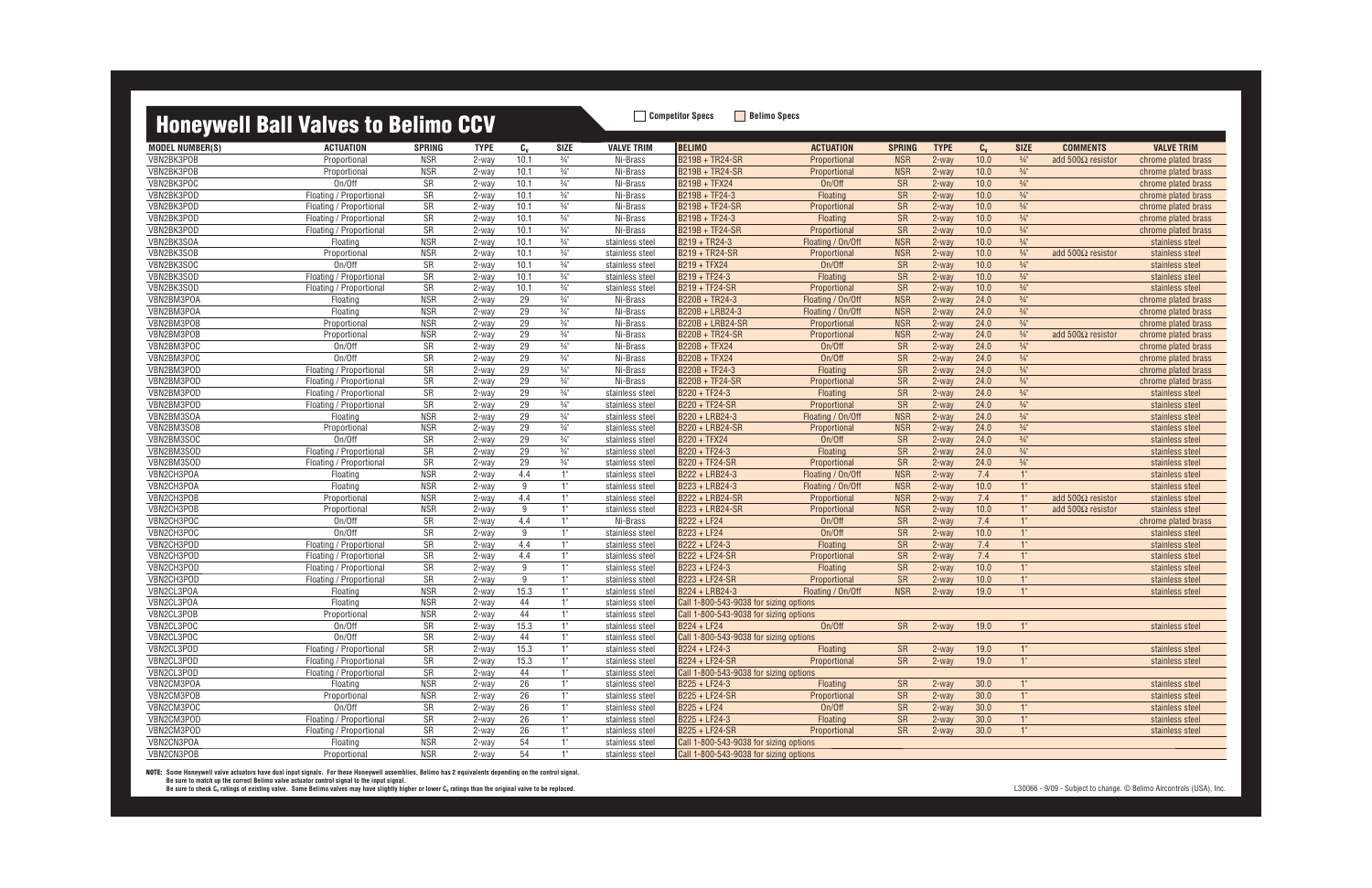### **Honeywell Rall Valves to Relimo CCV Competitor Specs Belimo Specs**

|                          | <b>TIOTICYWGII DAII VAIVGS LU DEITHIU UUV</b> |                  |                |                 |                                  |                                    |                                                                                  |                             |                          |                |              |                                  |                           |                   |
|--------------------------|-----------------------------------------------|------------------|----------------|-----------------|----------------------------------|------------------------------------|----------------------------------------------------------------------------------|-----------------------------|--------------------------|----------------|--------------|----------------------------------|---------------------------|-------------------|
| <b>MODEL NUMBER(S)</b>   | <b>ACTUATION</b>                              | <b>SPRING</b>    | <b>TYPE</b>    | $c_{v}$         | <b>SIZE</b>                      | <b>VALVE TRIM</b>                  | <b>BELIMO</b>                                                                    | <b>ACTUATION</b>            | <b>SPRING</b>            | <b>TYPE</b>    | $C_{v}$      | <b>SIZE</b>                      | <b>COMMENTS</b>           | <b>VALVE TRIM</b> |
| VBN2CN3POC               | On/Off                                        | SR               | 2-way          | 54              | 1"                               | stainless steel                    | Call 1-800-543-9038 for sizing options                                           |                             |                          |                |              |                                  |                           |                   |
| VBN2CN3POD               | Floating / Proportional                       | SR               | 2-way          | 54              | 1"                               | stainless steel                    | Call 1-800-543-9038 for sizing options                                           |                             |                          |                |              |                                  |                           |                   |
| VBN2DJ3POA               | Floating                                      | <b>NSR</b>       | 2-way          | 8.3             | $1\frac{1}{4}$                   | stainless steel                    | B229 + LRB24-3                                                                   | Floating / On/Off           | <b>NSR</b>               | 2-way          | 10.0         | $1\frac{1}{4}$                   |                           | stainless steel   |
| VBN2DJ3POB               | Proportional                                  | <b>NSR</b>       | 2-way          | 8.3             | $1\frac{1}{4}$                   | stainless steel                    | B229 + LRB24-SR                                                                  | Proportional                | <b>NSR</b>               | 2-way          | 10.0         | $1\frac{1}{4}$                   |                           | stainless steel   |
| VBN2DJ3POC               | On/Off                                        | SR               | 2-way          | 8.3             | $1\frac{1}{4}$                   | stainless steel                    | B229 + LF24                                                                      | On/Off                      | <b>SR</b>                | 2-way          | 10.0         | $1\frac{1}{4}$                   |                           | stainless steel   |
| VBN2DJ3POD               | Floating / Proportional                       | SR               | 2-way          | 8.3             | $1\frac{1}{4}$                   | stainless steel                    | B229 + LF24                                                                      | On/Off                      | <b>SR</b>                | 2-way          | 10.0         | $1\frac{1}{4}$                   |                           | stainless steel   |
| VBN2DJ3POD               | Floating / Proportional                       | SR               | 2-way          | 8.3             | $1\frac{1}{4}$                   | stainless steel                    | B229 + LF24-SR                                                                   | Proportional                | <b>SR</b>                | 2-way          | 10.0         | $1\frac{1}{4}$                   |                           | stainless steel   |
| VBN2DK3POA               | Floating                                      | <b>NSR</b>       | 2-way          | 14.9            | $1\frac{1}{4}$                   | stainless steel                    | B230 + LRB24-3                                                                   | Floating / On/Off           | <b>NSR</b>               | 2-way          | 19.0         | $1\frac{1}{4}$                   |                           | stainless steel   |
| VBN2DK3POB               | Proportional                                  | <b>NSR</b>       | 2-way          | 14.9            | $1\frac{1}{4}$                   | stainless steel                    | B230 + LRB24-SR                                                                  | Proportional                | <b>NSR</b>               | 2-way          | 19.0         | $1\frac{1}{4}$                   | add $500\Omega$ resistor  | stainless steel   |
| VBN2DK3POC               | On/Off                                        | SR               | 2-way          | 14.9            | $1\frac{1}{4}$                   | stainless steel                    | B230 + LF24                                                                      | On/Off                      | SR                       | 2-way          | 19.0         | $1\frac{1}{4}$                   |                           | stainless steel   |
| VBN2DK3POD               | Floating / Proportional                       | SR               | 2-way          | 14.9            | $1\frac{1}{4}$                   | stainless steel                    | B230 + LF24-3                                                                    | Floating                    | SR                       | 2-way          | 19.0         | 1"                               |                           | stainless steel   |
| VBN2DK3POD               | Floating / Proportional                       | SR               | 2-way          | 14.9            | $1\frac{1}{4}$                   | stainless steel                    | B230 + LF24-SR                                                                   | Proportional                | <b>SR</b>                | 2-way          | 19.0         | $1\frac{1}{4}$                   |                           | stainless steel   |
| VBN2DL3POA               | Floating                                      | <b>NSR</b>       | 2-way          | 25              | $1\frac{1}{4}$                   | stainless steel                    | B231 + ARB24-3                                                                   | Floating / On/Off           | <b>NSR</b>               | 2-way          | 25.0         | $1\frac{1}{4}$                   |                           | stainless steel   |
| VBN2DL3POB               | Proportional                                  | <b>NSR</b>       | 2-way          | $\overline{25}$ | $1\frac{1}{4}$                   | stainless steel                    | B231 + ARB24-SR                                                                  | Proportional                | <b>NSR</b>               | 2-way          | 25.0         | $1\frac{1}{4}$                   |                           | stainless steel   |
| VBN2DL3POC               | On/Off                                        | SR               | 2-way          | 25              | $1\frac{1}{4}$                   | stainless steel                    | B231 + AF24                                                                      | On/Off                      | <b>SR</b>                | 2-way          | 25.0         | $1\frac{1}{4}$                   |                           | stainless steel   |
| VBN2DL3POD               | Floating / Proportional                       | SR               | 2-way          | 25              | $1\frac{1}{4}$                   | stainless steel                    | B231 + AF24-SR                                                                   | Proportional                | SR                       | 2-way          | 25.0         | $1\frac{1}{4}$                   |                           | stainless steel   |
| VBN2DM3POA               | Floating                                      | <b>NSR</b>       | 2-way          | 37              | $1\frac{1}{4}$                   | stainless steel                    | B232 + ARB24-3                                                                   | Floating / On/Off           | <b>NSR</b>               | 2-way          | 37.0         | $1\frac{1}{4}$                   |                           | stainless steel   |
| VBN2DM3POB               | Proportional                                  | <b>NSR</b>       | 2-way          | 37              | $1\frac{1}{4}$                   | stainless steel                    | B232 + ARB24-SR                                                                  | Proportional                | <b>NSR</b>               | 2-way          | 37.0         | $1\frac{1}{4}$                   | add 500 $\Omega$ resistor | stainless steel   |
| VBN2DM3POC               | On/Off                                        | SR               | 2-way          | 37              | $1\frac{1}{4}$                   | stainless steel                    | B232 + AF24                                                                      | On/Off                      | <b>SR</b>                | 2-way          | 37.0         | $1\frac{1}{4}$                   |                           | stainless steel   |
| VBN2DN3POA               | Floating                                      | <b>NSR</b>       | 2-way          | 41              | $1\frac{1}{4}$                   | stainless steel                    | B232 + ARB24-3                                                                   | Floating                    | <b>NSR</b>               | 2-way          | 37           | $1\frac{1}{4}$                   |                           | stainless steel   |
| VBN2DN3POB               | Proportional                                  | <b>NSR</b>       | 2-way          | 41              | $1\frac{1}{4}$                   | stainless steel                    | B232 + ARB24-SR                                                                  | Proportional                | <b>NSR</b>               | 2-way          | 37           | $1\frac{1}{4}$                   |                           | stainless steel   |
| VBN2DN3POC               | On/Off                                        | SR               | 2-way          | 41              | $1\frac{1}{4}$                   | stainless steel                    | B232 + AF24                                                                      | On/Off                      | SR                       | 2-way          | 37           | $1\frac{1}{4}$                   |                           | stainless steel   |
| VBN2DN3POD               | Floating / Proportional                       | SR               | 2-way          | 41              | $1\frac{1}{4}$                   | stainless steel                    | B232 + AF24-MFT                                                                  | Floating/Proportional       | <b>SR</b>                | 2-way          | 37           | $1\frac{1}{4}$                   |                           | stainless steel   |
| VBN2DS3POA               | Floating                                      | <b>NSR</b>       | 2-way          | 102             | $1\frac{1}{4}$                   | stainless steel                    | Call 1-800-543-9038 for sizing options                                           |                             |                          |                |              |                                  |                           |                   |
| VBN2DS3POB               | Proportional                                  | <b>NSR</b>       | 2-way          | 102             | $1\frac{1}{4}$                   | stainless steel                    | Call 1-800-543-9038 for sizing options                                           |                             |                          |                |              |                                  |                           |                   |
| VBN2DS3POC               | On/Off                                        | SR               | 2-way          | 102             | $1\frac{1}{4}$                   | stainless steel                    | Call 1-800-543-9038 for sizing options                                           |                             |                          |                |              |                                  |                           |                   |
| VBN2DS3POD               | Floating / Proportional                       | SR               | 2-way          | 102             | $1\frac{1}{4}$                   | stainless steel                    | Call 1-800-543-9038 for sizing options                                           |                             |                          |                |              |                                  |                           |                   |
| VBN2E13POA               | Floating                                      | <b>NSR</b>       | 2-way          | 172             | $1\frac{1}{2}$                   | stainless steel                    | Call 1-800-543-9038 for sizing options                                           |                             |                          |                |              |                                  |                           |                   |
| VBN2E13POB               | Proportional                                  | <b>NSR</b>       | 2-way          | $172$           | $1\frac{1}{2}$                   | stainless steel                    | Call 1-800-543-9038 for sizing options                                           |                             |                          |                |              |                                  |                           |                   |
| VBN2E13POC               | On/Off                                        | SR               | 2-way          | 172             | $1\frac{1}{2}$                   | stainless steel                    | Call 1-800-543-9038 for sizing options                                           |                             |                          |                |              |                                  |                           |                   |
| VBN2E13POD               | Floating / Proportional                       | ${\sf SR}$       | 2-way          | $\frac{172}{ }$ | $1\frac{1}{2}$                   | stainless steel                    | Call 1-800-543-9038 for sizing options                                           |                             |                          |                |              |                                  |                           |                   |
| VBN2EL3POA               | Floating                                      | <b>NSR</b>       | 2-way          | 23              | $1\frac{1}{2}$                   | stainless steel                    | B238 + ARB24-3                                                                   | Floating / On/Off           | <b>NSR</b>               | 2-way          | 19.0         | $1\frac{1}{2}$                   |                           | stainless steel   |
| VBN2EL3POB               | Proportional                                  | <b>NSR</b>       | 2-way          | 23              | $1\frac{1}{2}$                   | stainless steel                    | B238 + ARB24-SR                                                                  | Proportional                | <b>NSR</b>               | 2-way          | 19.0         | $1\frac{1}{2}$                   |                           | stainless steel   |
| VBN2EL3POC               | On/Off                                        | SR               | 2-way          | 23              | $1\frac{1}{2}$                   | stainless steel                    | B238 + AF24                                                                      | On/Off                      | <b>SR</b>                | 2-way          | 19.0         | $1\frac{1}{2}$                   |                           | stainless steel   |
| VBN2EM3POA               | Floating                                      | <b>NSR</b>       | 2-way          | 30              | $1\frac{1}{2}$                   | stainless steel                    | B239 + ARB24-3                                                                   | Floating / On/Off           | <b>NSR</b>               | 2-way          | 29.0         | $1\frac{1}{2}$                   |                           | stainless steel   |
| VBN2EM3POB               | Proportional                                  | <b>NSR</b>       | 2-way          | $30\,$          | $1\frac{1}{2}$                   | stainless steel                    | B239 + ARB24-SR                                                                  | Proportional                | <b>NSR</b>               | 2-way          | 29.0         | $1\frac{1}{2}$                   | add 500 $\Omega$ resistor | stainless steel   |
| VBN2EM3POC<br>VBN2EN3POA | On/Off<br>Floating                            | SR<br><b>NSR</b> | 2-way          | 30<br>41        | $1\frac{1}{2}$<br>$1\frac{1}{2}$ | stainless steel                    | B239 + AF24<br>B240 + ARB24-3                                                    | On/Off<br>Floating / On/Off | <b>SR</b>                | 2-way<br>2-way | 29.0<br>37.0 | $1\frac{1}{2}$<br>$1\frac{1}{2}$ |                           | stainless steel   |
| VBN2EN3POB               |                                               | <b>NSR</b>       | 2-way          |                 | $1\frac{1}{2}$                   | stainless steel                    | B240 + ARB24-SR                                                                  |                             | <b>NSR</b><br><b>NSR</b> |                | 37.0         | $1\frac{1}{2}$                   |                           | stainless steel   |
| VBN2EN3POC               | Proportional<br>On/Off                        | SR               | 2-way<br>2-way | 41<br>41        | $1\frac{1}{2}$                   | stainless steel                    | B240 + AF24                                                                      | Proportional<br>On/Off      | <b>SR</b>                | 2-way<br>2-way | 37.0         | $1\frac{1}{2}$                   |                           | stainless steel   |
| VBN2ER3POA               |                                               | <b>NSR</b>       |                | 74              | $1\frac{1}{2}$                   | stainless steel<br>stainless steel |                                                                                  |                             |                          |                |              |                                  |                           | stainless steel   |
| VBN2ER3POB               | Floating<br>Proportional                      | <b>NSR</b>       | 2-way<br>2-way | 74              | $1\frac{1}{2}$                   | stainless steel                    | Call 1-800-543-9038 for sizing options<br>Call 1-800-543-9038 for sizing options |                             |                          |                |              |                                  |                           |                   |
| VBN2ER3POC               | On/Off                                        | SR               | 2-way          | 74              | $1\frac{1}{2}$                   | stainless steel                    | Call 1-800-543-9038 for sizing options                                           |                             |                          |                |              |                                  |                           |                   |
| VBN2ER3POD               | Floating / Proportional                       | SR               | 2-way          | 74              | $1\frac{1}{2}$                   | stainless steel                    | Call 1-800-543-9038 for sizing options                                           |                             |                          |                |              |                                  |                           |                   |
| VBN2F13POA               | Floating                                      | <b>NSR</b>       | 2-way          | 210             | $2^{\circ}$                      | stainless steel                    | B254 + ARB24-3                                                                   | Floating                    | <b>NSR</b>               | 2-way          | 240          | $2^{\circ}$                      |                           | stainless steel   |
| VBN2F13POB               | Proportional                                  | <b>NSR</b>       | 2-way          | 210             | $2^{\circ}$                      | stainless steel                    | B254 + ARB24-SR                                                                  | Proportional                | <b>NSR</b>               | 2-way          | 240          | 2 <sup>n</sup>                   |                           | stainless steel   |
| VBN2F13POC               | On/Off                                        | SR               | 2-way          | 210             | $2^{\circ}$                      | stainless steel                    | B254 + AF24                                                                      | On/Off                      | <b>SR</b>                | 2-way          | 240          | $2^{\circ}$                      |                           | stainless steel   |
| VBN2F13POD               | Floating / Proportional                       | SR               | 2-way          | 210             | $2^{\circ}$                      | stainless steel                    | <b>B254 + AF24-MFT</b>                                                           | Floating/Proportional       | <b>SR</b>                | 2-way          | 240          | $2^{\circ}$                      |                           | stainless steel   |
| VBN2F23POA               | Floating                                      | <b>NSR</b>       | 2-way          | 266             | 2 <sup>n</sup>                   | stainless steel                    | Call 1-800-543-9038 for sizing options                                           |                             |                          |                |              |                                  |                           |                   |
| VBN2F23POB               | Proportional                                  | <b>NSR</b>       | 2-way          | 266             | $2^{\circ}$                      | stainless steel                    | Call 1-800-543-9038 for sizing options                                           |                             |                          |                |              |                                  |                           |                   |
| VBN2F23POC               | On/Off                                        | SR               | 2-way          | 266             | $2^{\circ}$                      | stainless steel                    | Call 1-800-543-9038 for sizing options                                           |                             |                          |                |              |                                  |                           |                   |
| VBN2F23POD               | Floating / Proportional                       | S <sub>R</sub>   | 2-way          | 266             | $2^{\circ}$                      | stainless steel                    | Call 1-800-543-9038 for sizing options                                           |                             |                          |                |              |                                  |                           |                   |
|                          |                                               |                  |                |                 |                                  |                                    |                                                                                  |                             |                          |                |              |                                  |                           |                   |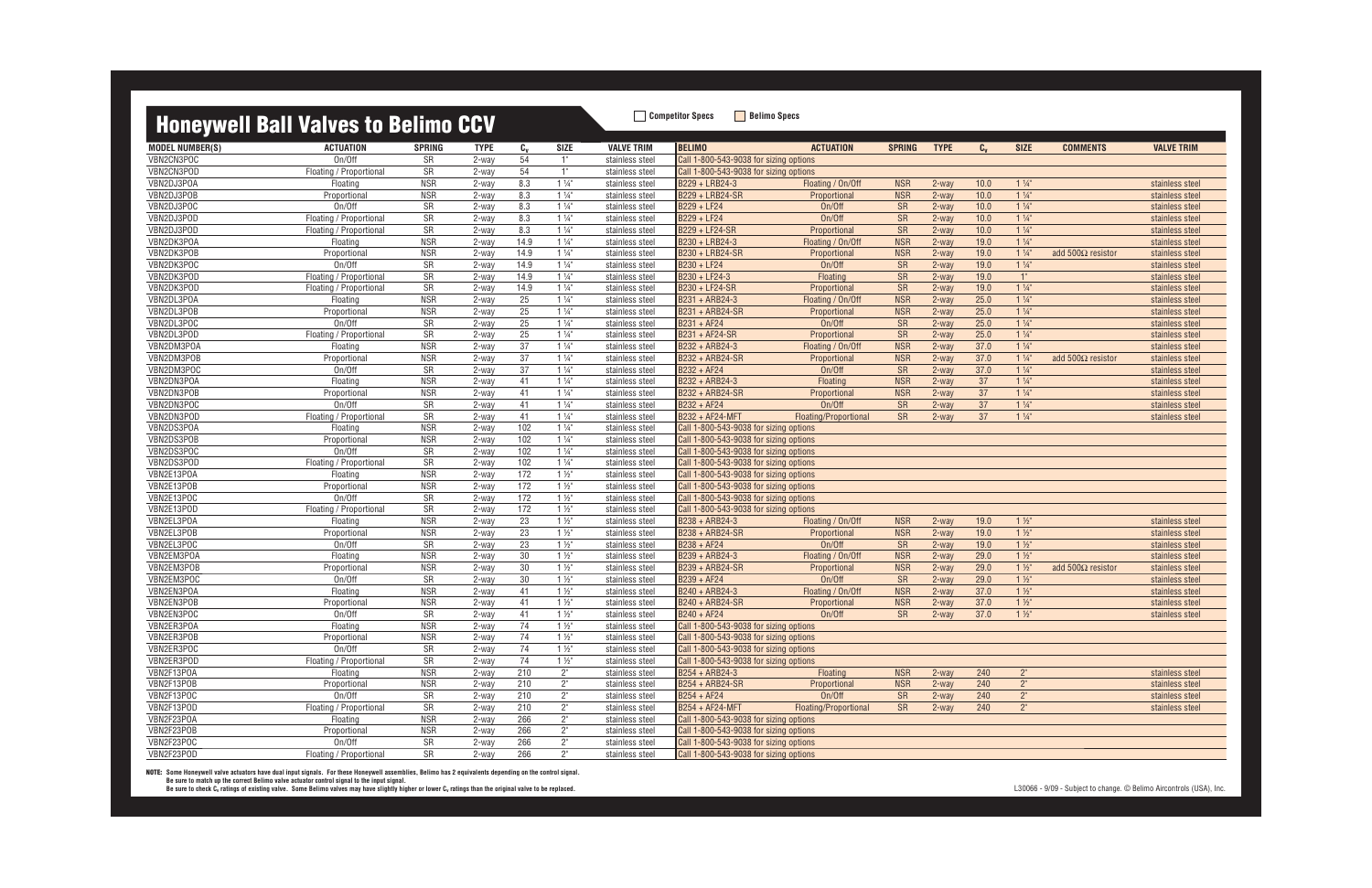## **Honeywell Doll Valves to Dolimo CCV**<br> **Honeywell Doll Valves to Dolimo CCV**

|                          | <b>HONEYWEII BAII VAIVES TO BEIIMO GUV</b> |                  |                |                       |                    |                             |                                        |                        |                  |                  |            |                          |                           |                                            |
|--------------------------|--------------------------------------------|------------------|----------------|-----------------------|--------------------|-----------------------------|----------------------------------------|------------------------|------------------|------------------|------------|--------------------------|---------------------------|--------------------------------------------|
| <b>MODEL NUMBER(S)</b>   | <b>ACTUATION</b>                           | <b>SPRING</b>    | <b>TYPE</b>    | $c_{v}$               | <b>SIZE</b>        | <b>VALVE TRIM</b>           | <b>BELIMO</b>                          | <b>ACTUATION</b>       | <b>SPRING</b>    | <b>TYPE</b>      | $C_{V}$    | <b>SIZE</b>              | <b>COMMENTS</b>           | <b>VALVE TRIM</b>                          |
| VBN2FN3POA               | Floating                                   | <b>NSR</b>       | 2-way          | 42                    | $2^{\circ}$        | stainless steel             | B249 + ARB24-3                         | Floating / On/Off      | <b>NSR</b>       | 2-way            | 46.0       | $2^{\circ}$              |                           | stainless steel                            |
| VBN2FN3POB               | Proportional                               | <b>NSR</b>       | 2-way          | 42                    | $2^{\circ}$        | stainless steel             | B249 + ARB24-SR                        | Proportional           | <b>NSR</b>       | 2-way            | 46.0       | $2^{\circ}$              | add $500\Omega$ resistor  | stainless steel                            |
| VBN2FN3POC               | On/Off                                     | SR               | 2-way          | 42                    | $2^{\circ}$        | stainless steel             | B249 + AF24                            | On/Off                 | <b>SR</b>        | 2-way            | 46.0       | $2^{\circ}$              |                           | stainless steel                            |
| VBN2FR3POA               | Floating                                   | <b>NSR</b>       | 2-way          | 71                    | $2^{\circ}$        | stainless steel             | B251 + AF24-MFT                        | Floating               | SR               | 2-way            | 68.0       | $2^{\circ}$              |                           | stainless steel                            |
| VBN2FR3POB               | Proportional                               | <b>NSR</b>       | 2-way          | 71                    | $2"$               | stainless steel             | B251 + AF24-SR                         | Proportional           | SR               | 2-way            | 68.0       | 2 <sup>n</sup>           |                           | stainless steel                            |
| VBN2FR3POC               | On/Off                                     | SR               | 2-way          | 71                    | $2^{\circ}$        | stainless steel             | B251 + AF24                            | On/Off                 | <b>SR</b>        | 2-way            | 68.0       | 2 <sup>n</sup>           |                           | stainless steel                            |
| VBN2FS3POA               | Floating                                   | <b>NSR</b>       | 2-way          | 100                   | $2^{\circ}$        | stainless steel             | Call 1-800-543-9038 for sizing options |                        |                  |                  |            |                          |                           |                                            |
| VBN2FS3POB               | Proportional                               | <b>NSR</b>       | 2-way          | 100                   | $2^{\circ}$        | stainless steel             | Call 1-800-543-9038 for sizing options |                        |                  |                  |            |                          |                           |                                            |
| VBN2FS3POC               | On/Off                                     | SR               | 2-way          | 100                   | $2^{\circ}$        | stainless steel             | Call 1-800-543-9038 for sizing options |                        |                  |                  |            |                          |                           |                                            |
| VBN2FS3POD               | Floating / Proportional                    | ${\sf SR}$       | 2-way          | 100                   | $2^{\circ}$        | stainless steel             | Call 1-800-543-9038 for sizing options |                        |                  |                  |            |                          |                           |                                            |
| VBN2FT3POB               | Proportional                               | <b>NSR</b>       | 2-way          | 108                   | $2^{\circ}$        | stainless steel             | B253 + AF24-SR                         | Proportional           | <b>SR</b>        | 2-way            | 120.0      | $2^{\circ}$              |                           | stainless steel                            |
| VBN2FT3POC               | On/Off                                     | SR               | 2-way          | 108                   | $2^{\circ}$        | stainless steel             | $B253 + AF24$                          | On/Off                 | <b>SR</b>        | 2-way            | 120.0      | $2^{\circ}$              |                           | stainless steel                            |
| VBN3AB3POB               | Proportional                               | <b>NSR</b>       | 3-way          | 0.59                  | $\frac{1}{2}$ "    | Ni-Brass                    | B308B + TR24-SR                        | Proportional           | <b>NSR</b>       | $3-wav$          | 0.46       | $\frac{1}{2}$            |                           | chrome plated brass                        |
| VBN3AB3POC               | On/Off                                     | SR               | 3-way          | 0.59                  | $1/2$ "            | Ni-Brass                    | B308B + TFX24                          | On/Off                 | <b>SR</b>        | 3-way            | 0.46       | $1/2$ "                  |                           | chrome plated brass                        |
| VBN3AB3SOB               | Proportional                               | <b>NSR</b>       | 3-way          | 0.59                  | $1/2$ "            | stainless steel             | B308 + TR24-SR                         | Proportional           | <b>NSR</b>       | 3-way            | 0.46       | $1/2$ "                  |                           | stainless steel                            |
| VBN3AC3POA               | Floating                                   | <b>NSR</b>       | 3-way          | 0.59                  | $\frac{1}{2}$      | Ni-Brass                    | B308B + TR24-3                         | Floating               | <b>NSR</b>       | 3-way            | 0.46       | $\frac{1}{2}$            |                           | chrome plated brass                        |
| VBN3AC3POB               | Proportional                               | <b>NSR</b>       | 3-way          | 0.59                  | $1/2$ "            | Ni-Brass                    | B309B + TR24-SR                        | Proportional           | <b>NSR</b>       | 3-way            | 0.8        | $\frac{1}{2}$            | add 500 $\Omega$ resistor | chrome plated brass                        |
| VBN3AC3POC               | On/Off                                     | SR               | $3-way$        | 0.59                  | $1/2$ "            | Ni-Brass                    | B309B + TFX24                          | On/Off                 | <b>SR</b>        | 3-way            | 0.8        | $1/2$ "                  |                           | chrome plated brass                        |
| VBN3AC3POD               | Floating / Proportional                    | SR               | 3-way          | 0.59                  | $1/2$ "            | Ni-Brass                    | $B309B + TF24-3$                       | Floating               | SR               | 3-way            | 0.8        | $1/2$ "                  |                           | chrome plated brass                        |
| VBN3AC3POD               | Floating / Proportional                    | SR               | 3-way          | 0.59                  | $1/2$ "            | Ni-Brass                    | B209B + TF24-SR                        | Proportional           | SR               | 3-way            | 0.8        | $1/2$ "                  |                           | chrome plated brass                        |
| VBN3AC3SOA               | Floating                                   | <b>NSR</b>       | 3-way          | 0.59                  | $1/2$ "            | stainless steel             | $B308 + TR24-3$                        | Floating               | <b>NSR</b>       | $3-wav$          | 0.46       | $1/2$ "                  |                           | stainless steel                            |
| VBN3AC3SOB               | Proportional                               | <b>NSR</b>       | 3-way          | 0.59                  | $1/2$ "            | stainless steel             | B309 + TR24-SR                         | Proportional           | <b>NSR</b>       | 3-way            | 0.8        | $\frac{1}{2}$            | add $500\Omega$ resistor  | stainless steel                            |
| VBN3AC3SOD               | Floating / Proportional                    | SR               | 3-way          | 0.59                  | $1/2$ "            | stainless steel             | $B309 + TF24-3$                        | Floating               | <b>SR</b>        | 3-way            | 0.8        | $1/2$ "                  |                           | stainless steel                            |
| VBN3AC3SOD               | Floating / Proportional                    | SR               | 3-way          | 0.59                  | $\frac{1}{2}$ "    | stainless steel             | B209 + TF24-SR                         | Proportional           | <b>SR</b>        | 3-way            | 0.8        | $1/2$ "                  |                           | stainless steel                            |
| VBN3AE3POA               | Floating                                   | <b>NSR</b>       | 2-way          |                       | $\frac{1}{2}$ "    | Ni-Brass                    | B310B + TR24-3                         | Floating               | <b>NSR</b>       | 2-way            | 1.2        | $\frac{1}{2}$            |                           | chrome plated brass                        |
| VBN3AE3POB               | Proportional                               | <b>NSR</b>       | 3-way          |                       | $1/2$ "            | Ni-Brass                    | B310B + TR24-SR                        | Proportional           | <b>NSR</b>       | $3-wav$          | 1.2        | $\frac{1}{2}$            | add 500 $\Omega$ resistor | chrome plated brass                        |
| VBN3AE3POC               | On/Off                                     | SR               | 3-way          | $\overline{1}$        | $\frac{1}{2}$      | Ni-Brass                    | B310B + TFX24                          | On/Off                 | <b>SR</b>        | $3-wav$          | 1.2        | $\frac{1}{2}$            |                           | chrome plated brass                        |
| VBN3AE3POD               | Floating / Proportional                    | SR               | 3-way          |                       | $\frac{1}{2}$      | Ni-Brass                    | B310B + TF24-3                         | Floating               | SR               | 3-way            | 1.2        | $\frac{1}{2}$            |                           | chrome plated brass                        |
| VBN3AE3POD               | Floating / Proportional                    | SR               | 3-way          |                       | $\frac{1}{2}$      | Ni-Brass                    | B310B + TF24-SR                        | Proportional           | SR               | 3-way            | 1.2        | $\frac{1}{2}$            |                           | chrome plated brass                        |
| VBN3AE3SOB               | Proportional                               | <b>NSR</b>       | 3-way          | -1                    | $1/2$ "            | stainless steel             | B310 + TR24-SR                         | Proportional           | <b>NSR</b>       | 3-way            | 1.2        | $\frac{1}{2}$            | add 500 $\Omega$ resistor | stainless steel                            |
| VBN3AE3SOD               | Floating / Proportional                    | SR               | 3-way          | $\overline{1}$        | $\frac{1}{2}$      | stainless steel             | B310 + TF24-3                          | Floating               | SR               | 3-way            | 1.2        | $\frac{1}{2}$            |                           | stainless steel                            |
| VBN3AE3SOD<br>VBN3AF3POA | Floating / Proportional<br>Floating        | SR<br><b>NSR</b> | 3-way<br>3-way | $\overline{1}$<br>2.4 | $1/2$ "<br>$1/2$ " | stainless steel<br>Ni-Brass | B310 + TF24-SR<br>B312B + TR24-3       | Proportional           | SR<br><b>NSR</b> | $3-wav$<br>3-way | 1.2        | $\frac{1}{2}$<br>$1/2$ " |                           | stainless steel                            |
| VBN3AF3POB               | Proportional                               | <b>NSR</b>       |                | 2.4                   | $1/2$ "            | Ni-Brass                    | B312B + TR24-SR                        | Floating               | <b>NSR</b>       | 3-way            | 3.0<br>3.0 | $1/2$ "                  | add $500\Omega$ resistor  | chrome plated brass                        |
| VBN3AF3POC               | On/Off                                     | SR               | 3-way<br>3-way | 2.4                   | $1/2$ "            | Ni-Brass                    | B312B + TFX24                          | Proportional<br>On/Off | SR               | 3-way            | 3.0        | $1/2$ "                  |                           | chrome plated brass<br>chrome plated brass |
| VBN3AF3POD               | Floating / Proportional                    | SR               | 3-way          | 2.4                   | $1/2$ "            | Ni-Brass                    | B312B + TF24-SR                        | Proportional           | <b>SR</b>        | $3-wav$          | 3.0        | $1/2$ "                  |                           | chrome plated brass                        |
| VBN3AF3POD               | Floating / Proportional                    | SR               | 3-way          | 2.4                   | $1/2$ "            | Ni-Brass                    | B312B + TF24-3                         | Floating               | SR               | 3-way            | 3.0        | $1/2$ "                  |                           | chrome plated brass                        |
| VBN3AF3SOA               | Floating                                   | <b>NSR</b>       | 3-way          | 2.4                   | $\frac{1}{2}$      | stainless steel             | B312 + TR24-3                          | Floating               | <b>NSR</b>       | $3-wav$          | 3.0        | $\frac{1}{2}$            |                           | stainless steel                            |
| VBN3AF3SOB               | Proportional                               | <b>NSR</b>       | 3-way          | 2.4                   | $1/2$ "            | stainless steel             | B312 + TR24-SR                         | Proportional           | <b>NSR</b>       | $3-wav$          | 3.0        | $\frac{1}{2}$            | add 500 $\Omega$ resistor | stainless steel                            |
| VBN3AF3SOD               | Floating / Proportional                    | SR               | 3-way          | 2.4                   | $\frac{1}{2}$ "    | stainless steel             | B312 + TF24-SR                         | Proportional           | <b>SR</b>        | $3-wav$          | 3.0        | $\frac{1}{2}$            |                           | stainless steel                            |
| VBN3AF3SOD               | Floating / Proportional                    | SR               | 3-way          | 2.4                   | $\frac{1}{2}$ "    | stainless steel             | $\overline{B312 + TF24-3}$             | Floating               | SR               | 3-way            | 3.0        | $\frac{1}{2}$            |                           | stainless steel                            |
| VBN3AH3POA               | Floating                                   | NSR              | 3-way          | 4.3                   | $\frac{1}{2}$ "    | Ni-Brass                    | B313B + TR24-3                         | Floating               | <b>NSR</b>       | 3-way            | 4.7        | $\frac{1}{2}$            |                           | chrome plated brass                        |
| VBN3AH3POB               | Proportional                               | <b>NSR</b>       | 3-way          | 4.3                   | $\frac{1}{2}$ "    | Ni-Brass                    | B313B + TR24-SR                        | Proportional           | <b>NSR</b>       | 3-way            | 4.7        | $\frac{1}{2}$            |                           | chrome plated brass                        |
| VBN3AH3POC               | On/Off                                     | SR               | 3-way          | 4.3                   | $1/2$ "            | Ni-Brass                    | B313B + TFX24                          | On/Off                 | <b>SR</b>        | 3-way            | 4.7        | $1/2$ "                  |                           | chrome plated brass                        |
| VBN3AH3POD               | Floating / Proportional                    | SR               | 3-way          | 4.3                   | $1/2$ "            | Ni-Brass                    | B313B + TF24-3                         | Floating               | SR               | 3-way            | 4.7        | $1/2$ "                  |                           | chrome plated brass                        |
| VBN3AH3POD               | Floating / Proportional                    | SR               | 3-way          | 4.3                   | $\frac{1}{2}$      | Ni-Brass                    | B313B + TF24-SR                        | Proportional           | SR               | 3-way            | 4.7        | $1/2$ "                  |                           | chrome plated brass                        |
| VBN3AH3SOA               | Floating                                   | <b>NSR</b>       | 3-way          | 4.3                   | $\frac{1}{2}$      | stainless steel             | B313 + TR24-3                          | Floating               | <b>NSR</b>       | 3-way            | 4.7        | $1/2$ "                  |                           | stainless steel                            |
| VBN3AH3SOB               | Proportional                               | <b>NSR</b>       | 3-way          | 4.3                   | $\frac{1}{2}$      | stainless steel             | B313 + TR24-SR                         | Proportional           | <b>NSR</b>       | 3-way            | 4.7        | $1/2$ "                  |                           | stainless steel                            |
| VBN3AH3SOD               | Floating / Proportional                    | SR               | 3-way          | 4.3                   | $\frac{1}{2}$      | stainless steel             | B313 + TF24-3                          | Floating               | SR               | 3-way            | 4.7        | $1/2$ "                  |                           | stainless steel                            |
| VBN3AH3SOD               | Floating / Proportional                    | SR               | 3-way          | 4.3                   | $\frac{1}{2}$ "    | stainless steel             | B313 + TF24-SR                         | Proportional           | SR               | 3-way            | 4.7        | $1/2$ "                  |                           | stainless steel                            |
| VBN3AJ3POA               | Floating                                   | <b>NSR</b>       | 3-way          | 8                     | $\frac{1}{2}$      | Ni-Brass                    | B315B + TR24-3                         | Floating               | <b>NSR</b>       | 3-way            | 10.0       | $1/2$ "                  |                           | chrome plated brass                        |
| VBN3AJ3POB               | Proportional                               | <b>NSR</b>       | 3-way          | 8                     | $\frac{1}{2}$      | Ni-Brass                    | B315B + TR24-SR                        | Proportional           | <b>NSR</b>       | 3-way            | $10.0$     | $\frac{1}{2}$            |                           | chrome plated brass                        |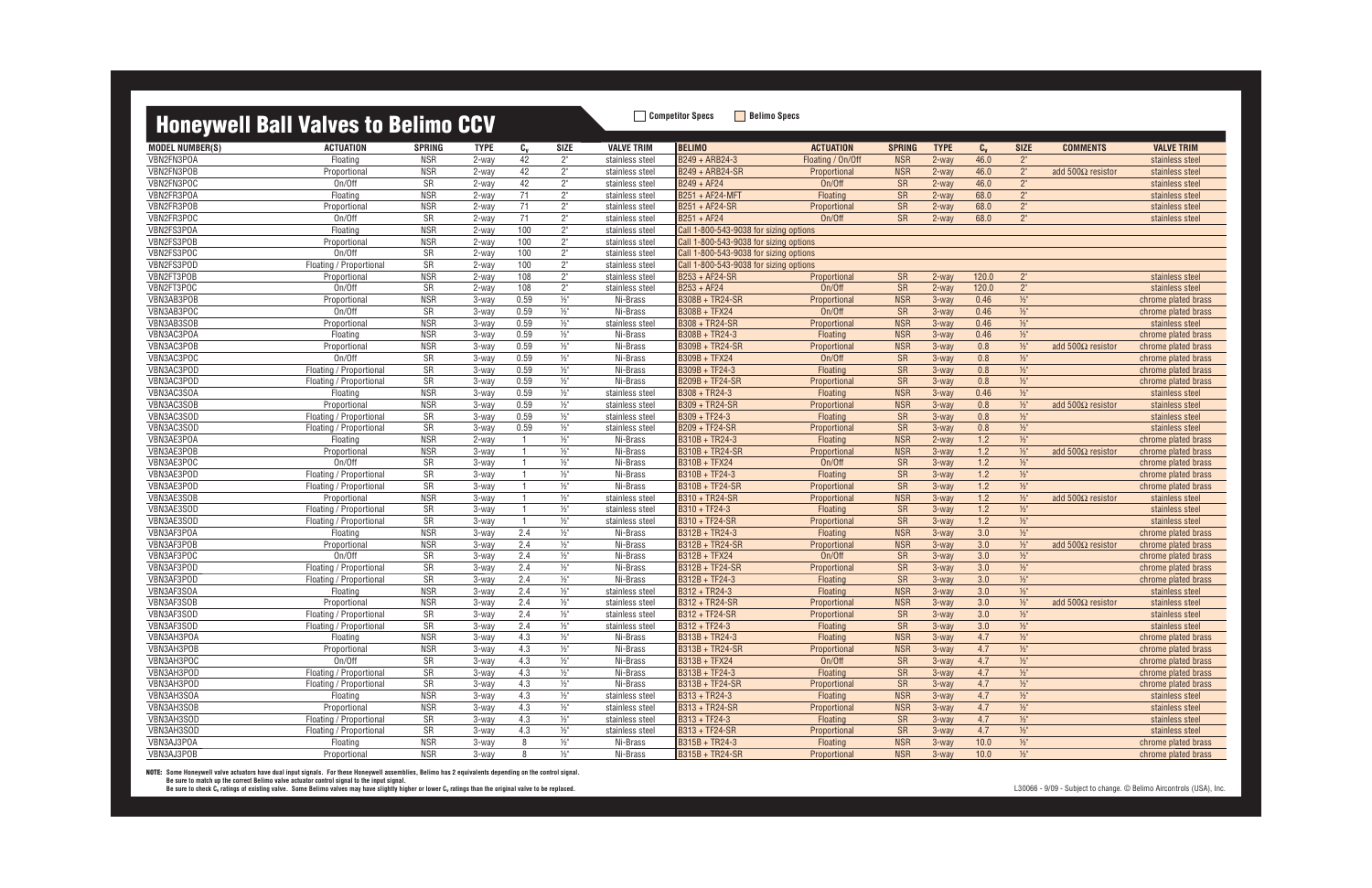### **Honeywell Ball Valves to Belimo CCV Competitor Specs Belimo Specs**

|                          | <b>Honeywell Ball Valves to Bellmo CCV</b> |                        |                |                |                                  |                   |                                        |                  |                 |             |         |                 |                           |                                            |
|--------------------------|--------------------------------------------|------------------------|----------------|----------------|----------------------------------|-------------------|----------------------------------------|------------------|-----------------|-------------|---------|-----------------|---------------------------|--------------------------------------------|
| <b>MODEL NUMBER(S)</b>   | <b>ACTUATION</b>                           | <b>SPRING</b>          | <b>TYPE</b>    | $c_{v}$        | SIZE                             | <b>VALVE TRIM</b> | <b>BELIMO</b>                          | <b>ACTUATION</b> | <b>SPRING</b>   | <b>TYPE</b> | $C_{v}$ | <b>SIZE</b>     | <b>COMMENTS</b>           | <b>VALVE TRIM</b>                          |
| VBN3AJ3POC               | On/Off                                     | <b>SR</b>              | 3-way          | 8              | $1/2$ "                          | Ni-Brass          | <b>B315B + TFX24</b>                   | On/Off           | <b>SR</b>       | 3-way       | 10.0    | $\frac{1}{2}$   |                           | chrome plated brass                        |
| VBN3AJ3POD               | Floating / Proportional                    | SR                     | 3-way          | 8              | $\frac{1}{2}$ "                  | Ni-Brass          | $B315B + TF24-3$                       | Floating         | <b>SR</b>       | 3-way       | 10.0    | $1/2$ "         |                           | chrome plated brass                        |
| VBN3AJ3POD               | Floating / Proportional                    | SR                     | 3-way          | 8              | $\frac{1}{2}$ "                  | Ni-Brass          | B315B + TF24-SR                        | Proportional     | <b>SR</b>       | $3-wav$     | 10.0    | $1/2$ "         |                           | chrome plated brass                        |
| VBN3AJ3SOA               | Floating                                   | <b>NSR</b>             | 3-way          | 8              | $\frac{1}{2}$ "                  | stainless steel   | B315 + TR24-3                          | Floating         | <b>NSR</b>      | $3-wav$     | 10.0    | $1/2$ "         |                           | stainless steel                            |
| VBN3AJ3SOB               | Proportional                               | <b>NSR</b>             | 3-way          | 8              | $1/2$ "                          | stainless steel   | B315 + TR24-SR                         | Proportional     | <b>NSR</b>      | 3-way       | 10.0    | $1/2$ "         |                           | stainless steel                            |
| VBN3AJ3SOD               | Floating / Proportional                    | SR                     | 3-way          | 8              | $\frac{1}{2}$ "                  | stainless steel   | $B315 + TF24-3$                        | Floating         | <b>SR</b>       | 3-way       | 10.0    | $1/2$ "         |                           | stainless steel                            |
| VBN3AJ3SOD               | Floating / Proportional                    | SR                     | 3-way          | 8              | $1/2$ "                          | stainless steel   | B315 + TF24-SR                         | Proportional     | <b>SR</b>       | 3-way       | 10.0    | $1/2$ "         |                           | stainless steel                            |
| VBN3BC3POA               | Floating                                   | <b>NSR</b>             | 3-way          | 0.4            | $\frac{3}{4}$ "                  | stainless steel   | Call 1-800-543-9038 for sizing options |                  |                 |             |         |                 |                           |                                            |
| VBN3BC3POB               | Proportional                               | <b>NSR</b>             | 3-way          | 0.4            | $\frac{3}{4}$ "                  | stainless steel   | Call 1-800-543-9038 for sizing options |                  |                 |             |         |                 |                           |                                            |
| VBN3BC3POC               | On/Off                                     | SR                     | 3-way          | 0.4            | $\frac{3}{4}$ "                  | stainless steel   | Call 1-800-543-9038 for sizing options |                  |                 |             |         |                 |                           |                                            |
| VBN3BD3POA               | Floating                                   | <b>NSR</b>             | 3-way          | 0.66           | $\frac{3}{4}$ "                  | stainless steel   | Call 1-800-543-9038 for sizing options |                  |                 |             |         |                 |                           |                                            |
| VBN3BD3POB               | Proportional                               | <b>NSR</b>             | 3-way          | 0.66           | $\frac{3}{4}$ "                  | stainless steel   | Call 1-800-543-9038 for sizing options |                  |                 |             |         |                 |                           |                                            |
| VBN3BD3POC               | On/Off                                     | SR                     | 3-way          | 0.66           | $\frac{3}{4}$ "                  | stainless steel   | Call 1-800-543-9038 for sizing options |                  |                 |             |         |                 |                           |                                            |
| VBN3BD3POD               | On/Off                                     | SR                     | 3-way          | 0.4            | $\frac{3}{4}$ "                  | stainless steel   | Call 1-800-543-9038 for sizing options |                  |                 |             |         |                 |                           |                                            |
| VBN3BD3POD               | On/Off                                     | $\overline{\text{SR}}$ | 3-way          | 0.66           | $\frac{3}{4}$ <sup>11</sup>      | stainless steel   | Call 1-800-543-9038 for sizing options |                  |                 |             |         |                 |                           |                                            |
| VBN3BE3POA               | Floating                                   | <b>NSR</b>             | 3-way          | 1.3            | $3/4$ "                          | stainless steel   | Call 1-800-543-9038 for sizing options |                  |                 |             |         |                 |                           |                                            |
| VBN3BE3POB               | Proportional                               | <b>NSR</b>             | 3-way          | 1.3            | $\frac{3}{4}$ "                  | stainless steel   | Call 1-800-543-9038 for sizing options |                  |                 |             |         |                 |                           |                                            |
| VBN3BE3POC               | On/Off                                     | SR                     | 3-way          | 1.3            | $\frac{3}{4}$ "                  | stainless steel   | Call 1-800-543-9038 for sizing options |                  |                 |             |         |                 |                           |                                            |
| VBN3BE3POD               | On/Off                                     | SR                     | 3-way          | 1.3            | $\frac{3}{4}$ "                  | stainless steel   | Call 1-800-543-9038 for sizing options |                  |                 |             |         |                 |                           |                                            |
| VBN3BF3POA               | Floating                                   | <b>NSR</b>             | 3-way          | 2.4            | $3/4$ "                          | stainless steel   | Call 1-800-543-9038 for sizing options |                  |                 |             |         |                 |                           |                                            |
| VBN3BF3POB               | Proportional                               | <b>NSR</b>             | 3-way          | 2.4            | $\frac{3}{4}$ "                  | stainless steel   | Call 1-800-543-9038 for sizing options |                  |                 |             |         |                 |                           |                                            |
| VBN3BF3POC               | On/Off                                     | SR                     | 3-way          | 2.4            | $\frac{3}{4}$ "                  | stainless steel   | Call 1-800-543-9038 for sizing options |                  |                 |             |         |                 |                           |                                            |
| VBN3BF3POD               | On/Off                                     | SR                     | 3-way          | 2.4            | $3/4$ "                          | stainless steel   | Call 1-800-543-9038 for sizing options |                  |                 |             |         |                 |                           |                                            |
| VBN3BG3POA               | Floating                                   | <b>NSR</b>             | 3-way          | 3.8            | $3/4$ "                          | Ni-Brass          | B317B + TR24-3                         | Floating         | <b>NSR</b>      | 3-way       | 4.7     | $\frac{3}{4}$ " |                           | chrome plated brass                        |
| VBN3BG3POB               | Proportional                               | <b>NSR</b>             | 3-way          | 3.8            | $\frac{3}{4}$ "                  | Ni-Brass          | B317B + TR24-SR                        | Proportional     | <b>NSR</b>      | 3-way       | 4.7     | $\frac{3}{4}$ " | add 500 $\Omega$ resistor | chrome plated brass                        |
| VBN3BG3POC               | On/Off                                     | SR                     |                | 3.8            | $\frac{3}{4}$ "                  | Ni-Brass          | B317B + TFX24                          | On/Off           |                 | 3-way       | 4.7     | $3/4$ "         |                           |                                            |
| VBN3BG3POD               |                                            | SR                     | 3-way<br>3-way | 3.8            | $3/4$ "                          | Ni-Brass          | $\overline{B317B}$ + TF24-3            | Floating         | <b>SR</b><br>SR | 3-way       | 4.7     | $\frac{3}{4}$ " |                           | chrome plated brass<br>chrome plated brass |
| VBN3BG3POD               | Floating / Proportional                    | $\overline{\text{SR}}$ |                | 3.8            | $\frac{3}{4}$                    | Ni-Brass          | B317B + TF24-SR                        |                  | <b>SR</b>       | 3-way       | 4.7     | $\frac{3}{4}$ " |                           |                                            |
| VBN3BG3SOA               | Floating / Proportional<br>Floating        | <b>NSR</b>             | 3-way          | 3.8            | $\frac{3}{4}$ "                  |                   | B317 + TR24-3                          | Proportional     | <b>NSR</b>      | 3-way       | 4.7     | $\frac{3}{4}$ " |                           | chrome plated brass<br>stainless steel     |
|                          |                                            |                        | 3-way          |                |                                  | stainless steel   |                                        | Floating         |                 |             |         | $\frac{3}{4}$ " |                           |                                            |
| VBN3BG3SOB<br>VBN3BG3SOD | Proportional                               | <b>NSR</b>             | 3-way          | 3.8<br>3.8     | $\frac{3}{4}$ "                  | stainless steel   | B317 + TR24-SR<br>B317 + TF24-3        | Proportional     | <b>NSR</b>      | $3-wav$     | 4.7     |                 | add 500 $\Omega$ resistor | stainless steel                            |
| VBN3BG3SOD               | Floating / Proportional                    | SR                     | 3-way          | 3.8            | $\frac{3}{4}$ "                  | stainless steel   | <b>B317 + TF24-SR</b>                  | Floating         | <b>SR</b>       | 3-way       | 4.7     | $\frac{3}{4}$ " |                           | stainless steel                            |
|                          | Floating / Proportional                    | SR<br><b>NSR</b>       | 3-way          | $\overline{7}$ | $\frac{3}{4}$ "                  | stainless steel   |                                        | Proportional     | <b>SR</b>       | 3-way       | 4.7     | $\frac{3}{4}$ " |                           | stainless steel                            |
| VBN3BJ3POB               | Proportional                               |                        | 3-way          | $\overline{7}$ | $\frac{3}{4}$ "                  | Ni-Brass          | B318B + TR24-SR                        | Proportional     | <b>NSR</b>      | $3-wav$     | 7.4     | $\frac{3}{4}$ " |                           | chrome plated brass                        |
| VBN3BJ3POC<br>VBN3BJ3POD | On/Off                                     | SR                     | 3-way          | $\overline{7}$ | $\frac{3}{4}$ "<br>$\frac{3}{4}$ | Ni-Brass          | B318B + TFX24<br>B318B + TF24-3        | On/Off           | <b>SR</b>       | 3-way       | 7.4     | $3/4$ "         |                           | chrome plated brass                        |
|                          | Floating / Proportional                    | SR                     | 3-way          | $\overline{7}$ |                                  | Ni-Brass          |                                        | Floating         | SR              | 3-way       | 7.4     | $3/4$ "         |                           | chrome plated brass                        |
| VBN3BJ3POD               | Floating / Proportional                    | SR                     | 3-way          | $\overline{7}$ | $\frac{3}{4}$ "                  | Ni-Brass          | B318B + TF24-SR                        | Proportional     | SR              | 3-way       | 7.4     | $3/4$ "         |                           | chrome plated brass                        |
| VBN3BJ3SOD               | Floating / Proportional                    | SR                     | 3-way          | $\overline{7}$ | $\frac{3}{4}$ "                  | stainless steel   | B318 + TF24-3                          | Floating         | SR              | 3-way       | 7.4     | $\frac{3}{4}$ " |                           | stainless steel                            |
| VBN3BJ3SOD               | Floating / Proportional                    | SR                     | 3-way          |                | $\frac{3}{4}$ "                  | stainless steel   | B318 + TF24-SR                         | Proportional     | <b>SR</b>       | 3-way       | 7.4     | $\frac{3}{4}$ " |                           | stainless steel                            |
| VBN3BJPOA                | Floating                                   | <b>NSR</b>             | 3-way          | $\overline{7}$ | $\frac{3}{4}$ "                  | Ni-Brass          | B318B + TR24-3                         | Floating         | <b>NSR</b>      | $3-wav$     | 7.4     | $\frac{3}{4}$ " |                           | chrome plated brass                        |
| VBN3BJSOA                | Floating                                   | <b>NSR</b>             | 3-way          | $\overline{7}$ | $\frac{3}{4}$ "                  | stainless steel   | B318 + TR24-3                          | <b>Floating</b>  | <b>NSR</b>      | 3-way       | 7.4     | $\frac{3}{4}$ " |                           | stainless steel                            |
| VBN3BK3POA               | Floating                                   | NSR                    | 3-way          | 11             | $\frac{3}{4}$ "                  | Ni-Brass          | B320B + TR24-3                         | <b>Floating</b>  | <b>NSR</b>      | 3-way       | 24.0    | $\frac{3}{4}$   |                           | chrome plated brass                        |
| VBN3BK3POB               | Proportional                               | <b>NSR</b>             | 3-way          | 11             | $\frac{3}{4}$ "                  | Ni-Brass          | B320B + TR24-SR                        | Proportional     | <b>NSR</b>      | 3-way       | 24.0    | $\frac{3}{4}$ " |                           | chrome plated brass                        |
| VBN3BK3POC               | On/Off                                     | SR                     | 3-way          | 11             | $\frac{3}{4}$ "                  | Ni-Brass          | B320B + TFX24                          | On/Off           | <b>SR</b>       | 3-way       | 24.0    | $3/4$ "         |                           | chrome plated brass                        |
| VBN3BK3POD               | Floating / Proportional                    | SR                     | 3-way          | 11             | $\frac{3}{4}$ "                  | Ni-Brass          | B320B + TF24-3                         | Floating         | <b>SR</b>       | 3-way       | 24.0    | $\frac{3}{4}$ " |                           | chrome plated brass                        |
| VBN3BK3POD               | Floating / Proportional                    | SR                     | 3-way          | 11             | $3/4$ "                          | Ni-Brass          | B320B + TF24-SR                        | Proportional     | <b>SR</b>       | 3-way       | 24.0    | $\frac{3}{4}$ " |                           | chrome plated brass                        |
| VBN3BK3SOA               | Floating                                   | <b>NSR</b>             | 2-way          | 11             | $\frac{3}{4}$ "                  | stainless steel   | B320 + TR24-3                          | Floating         | <b>NSR</b>      | 2-way       | 24.0    | $\frac{3}{4}$ " |                           | stainless steel                            |
| VBN3BK3SOD               | Floating / Proportional                    | SR                     | 3-way          | 11             | $\frac{3}{4}$ "                  | stainless steel   | B320 + TF24-3                          | <b>Floating</b>  | SR              | 3-way       | 24.0    | $\frac{3}{4}$ " |                           | stainless steel                            |
| VBN3BK3SOD               | Floating / Proportional                    | SR                     | 3-way          | 11             | $\frac{3}{4}$ "                  | stainless steel   | B320 + TF24-SR                         | Proportional     | <b>SR</b>       | 3-way       | 24.0    | $\frac{3}{4}$ " |                           | stainless steel                            |
| VBN3CC3POA               | Floating                                   | <b>NSR</b>             | 3-way          | 0.4            | 1"                               | stainless steel   | Call 1-800-543-9038 for sizing options |                  |                 |             |         |                 |                           |                                            |
| VBN3CC3POB               | Proportional                               | <b>NSR</b>             | 3-way          | 0.4            | 1"                               | stainless steel   | Call 1-800-543-9038 for sizing options |                  |                 |             |         |                 |                           |                                            |
| VBN3CC3POC               | On/Off                                     | SR                     | 3-way          | 0.4            | 1"                               | stainless steel   | Call 1-800-543-9038 for sizing options |                  |                 |             |         |                 |                           |                                            |
| VBN3CC3POD               | Floating / Proportional                    | SR                     | 3-way          | 0.4            | 1"                               | stainless steel   | Call 1-800-543-9038 for sizing options |                  |                 |             |         |                 |                           |                                            |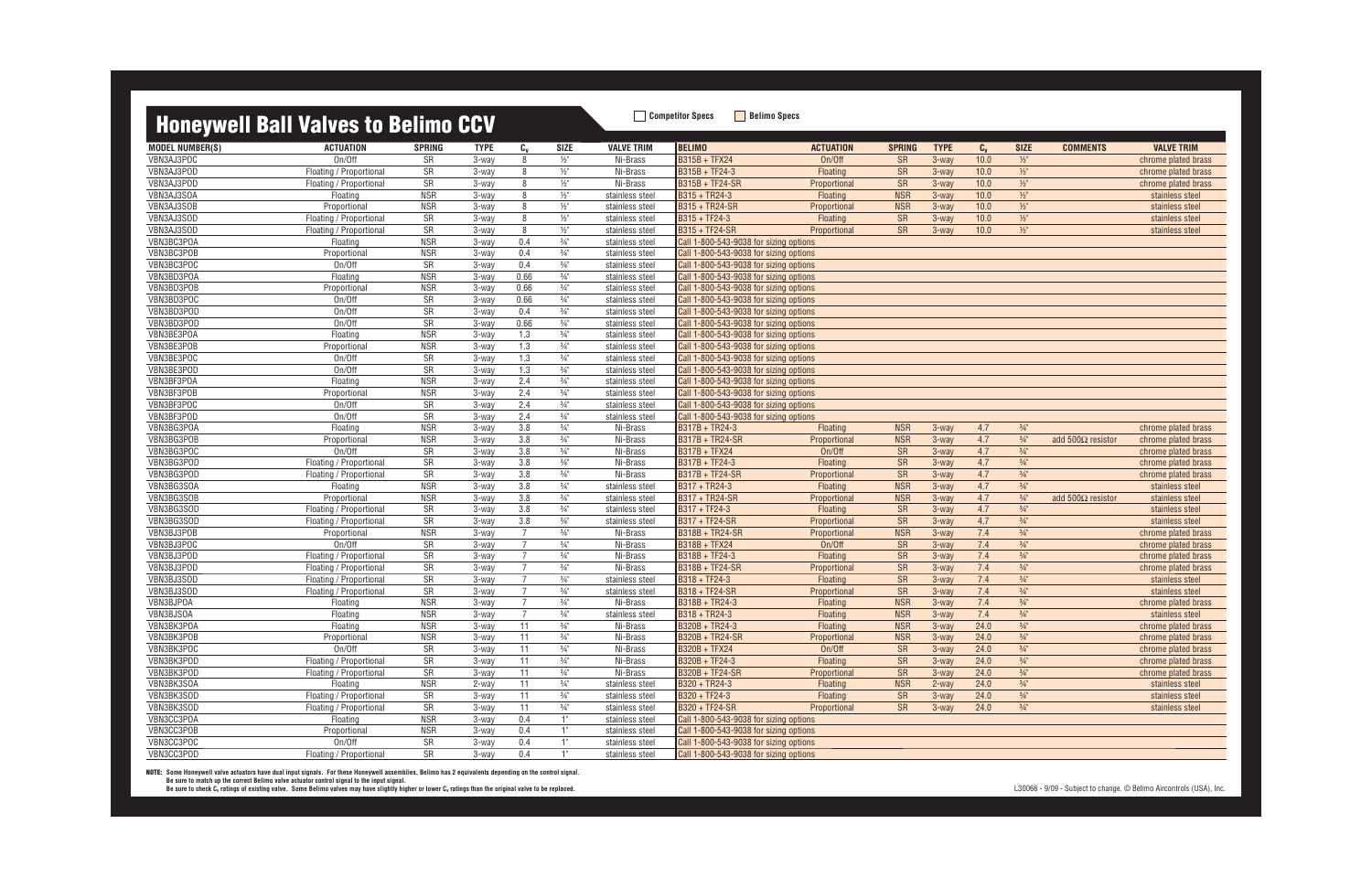|                        | <b>Honeywell Ball Valves to Belimo CCV</b> |               |                |                  |                |                   | <b>Competitor Specs</b>                | <b>Belimo Specs</b> |               |                   |         |                |                          |                     |
|------------------------|--------------------------------------------|---------------|----------------|------------------|----------------|-------------------|----------------------------------------|---------------------|---------------|-------------------|---------|----------------|--------------------------|---------------------|
|                        |                                            |               |                |                  |                |                   |                                        |                     |               |                   |         |                |                          |                     |
| <b>MODEL NUMBER(S)</b> | <b>ACTUATION</b>                           | <b>SPRING</b> | <b>TYPE</b>    | $c_{v}$          | <b>SIZE</b>    | <b>VALVE TRIM</b> | <b>BELIMO</b>                          | <b>ACTUATION</b>    | <b>SPRING</b> | <b>TYPE</b>       | $C_{v}$ | <b>SIZE</b>    | <b>COMMENTS</b>          | <b>VALVE TRIM</b>   |
| VBN3CD3POA             | Floating                                   | <b>NSR</b>    | 3-way          | 0.65             | 1"             | stainless steel   | Call 1-800-543-9038 for sizing options |                     |               |                   |         |                |                          |                     |
| VBN3CD3POB             | Proportional                               | <b>NSR</b>    | 3-way          | 0.65             | 1"             | stainless steel   | Call 1-800-543-9038 for sizing options |                     |               |                   |         |                |                          |                     |
| VBN3CD3POC             | On/Off                                     | <b>SR</b>     | 3-way          | 0.65             | 1"             | stainless steel   | Call 1-800-543-9038 for sizing options |                     |               |                   |         |                |                          |                     |
| VBN3CD3POD             | Floating / Proportional                    | <b>SR</b>     | 3-way          | 0.65             | 1"             | stainless steel   | Call 1-800-543-9038 for sizing options |                     |               |                   |         |                |                          |                     |
| VBN3CE3POA             | Floating                                   | <b>NSR</b>    | 3-way          | 1.3              | 1"             | stainless steel   | Call 1-800-543-9038 for sizing options |                     |               |                   |         |                |                          |                     |
| VBN3CE3POB             | Proportional                               | <b>NSR</b>    | 3-way          | 1.3              | 1"             | stainless steel   | Call 1-800-543-9038 for sizing options |                     |               |                   |         |                |                          |                     |
| VBN3CE3POC             | On/Off                                     | <b>SR</b>     | 3-way          | 1.3              | 1"             | stainless steel   | Call 1-800-543-9038 for sizing options |                     |               |                   |         |                |                          |                     |
| VBN3CE3POD             | Floating / Proportional                    | <b>SR</b>     | 3-way          | 1.3              | 1"             | stainless steel   | Call 1-800-543-9038 for sizing options |                     |               |                   |         |                |                          |                     |
| VBN3CF3POA             | Floating                                   | <b>NSR</b>    | 3-way          | 2.3              | 1"             | stainless steel   | Call 1-800-543-9038 for sizing options |                     |               |                   |         |                |                          |                     |
| VBN3CF3POB             | Proportional                               | <b>NSR</b>    | 3-way          | 2.3              | 1"             | stainless steel   | Call 1-800-543-9038 for sizing options |                     |               |                   |         |                |                          |                     |
| VBN3CF3POC             | On/Off                                     | <b>SR</b>     | 3-way          | 2.3              | 1"             | stainless steel   | Call 1-800-543-9038 for sizing options |                     |               |                   |         |                |                          |                     |
| VBN3CF3POD             | Floating / Proportional                    | <b>SR</b>     | 3-way          | 2.3              | 1"             | stainless steel   | Call 1-800-543-9038 for sizing options |                     |               |                   |         |                |                          |                     |
| VBN3CG3POA             | Floating                                   | <b>NSR</b>    | 3-way          | 3.5              | 1"             | stainless steel   | Call 1-800-543-9038 for sizing options |                     |               |                   |         |                |                          |                     |
| VBN3CG3POB             | Proportional                               | <b>NSR</b>    | 3-way          | $\overline{3.5}$ | 1"             | stainless steel   | Call 1-800-543-9038 for sizing options |                     |               |                   |         |                |                          |                     |
| VBN3CG3POC             | On/Off                                     | <b>SR</b>     | 3-way          | 3.5              | 1"             | stainless steel   | Call 1-800-543-9038 for sizing options |                     |               |                   |         |                |                          |                     |
| VBN3CG3POD             | Floating / Proportional                    | <b>SR</b>     | 3-way          | 3.5              | 1"             | stainless steel   | Call 1-800-543-9038 for sizing options |                     |               |                   |         |                |                          |                     |
| VBN3CH3POA             | Floating                                   | <b>NSR</b>    | 3-way          | 4.5              | 1"             | stainless steel   | Call 1-800-543-9038 for sizing options |                     |               |                   |         |                |                          |                     |
| VBN3CH3POB             | Proportional                               | <b>NSR</b>    | 3-way          | 4.5              | 1"             | stainless steel   | Call 1-800-543-9038 for sizing options |                     |               |                   |         |                |                          |                     |
| VBN3CH3POC             | On/Off                                     | <b>SR</b>     | 3-way          | 4.5              | 1"             | stainless steel   | Call 1-800-543-9038 for sizing options |                     |               |                   |         |                |                          |                     |
| VBN3CH3POD             | Floating / Proportional                    | <b>SR</b>     | 3-way          | 4.5              | 1"             | stainless steel   | Call 1-800-543-9038 for sizing options |                     |               |                   |         |                |                          |                     |
| VBN3CJ3POA             | Floating                                   | <b>NSR</b>    | 3-way          | 8.6              | 1"             | stainless steel   | B322 + LRB24-3                         | Floating / On/Off   | <b>NSR</b>    | 3-way             | 7.4     | 1"             |                          | stainless steel     |
| VBN3CJ3POB             | Floating                                   | <b>NSR</b>    | 3-way          | 8.6              | 1"             | stainless steel   | B322 + LRB24-SR                        | Proportional        | <b>NSR</b>    | $3$ -way          | 7.4     | 1"             | add $500\Omega$ resistor | stainless steel     |
| VBN3CJ3POC             | On/Off                                     | <b>SR</b>     | 3-way          | 8.6              | 1"             | stainless steel   | B322 + LF24                            | On/Off              | <b>SR</b>     | $3-wav$           | 7.4     | 1"             |                          | stainless steel     |
| VBN3CJ3POD             | Floating / Proportional                    | <b>SR</b>     |                |                  | 1"             | Ni-Brass          | B322 + LF24-3                          | Floating            | <b>SR</b>     |                   | 7.4     | 1"             |                          |                     |
| VBN3CJ3POD             |                                            | SR            | 3-way<br>3-way | 8.6<br>8.6       | 1"             |                   | B322 + LF24-SR                         | Proportional        | <b>SR</b>     | $3$ -way<br>3-way | 7.4     | 1"             |                          | chrome plated brass |
|                        | Floating / Proportional                    |               |                |                  |                | stainless steel   |                                        |                     |               |                   |         |                |                          | stainless steel     |
| VBN3CK3POA             | Floating                                   | <b>NSR</b>    | 3-way          | 14.9             | 1"             | stainless steel   | B323 + LRB24-3                         | Floating / On/Off   | <b>NSR</b>    | 3-way             | 10.0    | 1"             |                          | stainless steel     |
| VBN3CK3POB             | Proportional                               | <b>NSR</b>    | 3-way          | 14.9             | 1"             | stainless steel   | B323 + LRB24-SR                        | Proportional        | <b>NSR</b>    | $3-wav$           | 10.0    | 1"             | add $500\Omega$ resistor | stainless steel     |
| VBN3CK3POC             | On/Off                                     | <b>SR</b>     | 3-way          | 14.9             | 1"             | stainless steel   | B323 + LF24                            | On/Off              | <b>SR</b>     | 3-way             | 10.0    | 1"             |                          | stainless steel     |
| VBN3CK3POD             | Floating / Proportional                    | SR            | 3-way          | 14.9             | 1"             | stainless steel   | $B323 + LF24-3$                        | Floating            | <b>SR</b>     | 3-way             | 10.0    | 1"             |                          | stainless steel     |
| VBN3CK3POD             | Floating / Proportional                    | <b>SR</b>     | 3-way          | 14.9             | 1"             | stainless steel   | B323 + LF24-SR                         | Proportional        | <b>SR</b>     | 3-way             | 10.0    | 1"             |                          | stainless steel     |
| VBN3CL3POA             | Floating                                   | <b>NSR</b>    | 3-way          | 22               | 1"             | stainless steel   | B325 + LRB24-3                         | Floating / On/Off   | <b>NSR</b>    | $3-wav$           | 30.0    | 1"             |                          | stainless steel     |
| VBN3CL3POB             | Proportional                               | <b>NSR</b>    | 3-way          | $\overline{22}$  | 1"             | stainless steel   | B325 + LRB24-SR                        | Proportional        | <b>NSR</b>    | 3-way             | 30.0    | 1"             | add $500\Omega$ resistor | stainless steel     |
| VBN3CL3POC             | On/Off                                     | <b>SR</b>     | 3-way          | 22               | 1"             | stainless steel   | B325 + LF24                            | On/Off              | <b>SR</b>     | $3$ -way          | 30.0    | 1"             |                          | stainless steel     |
| VBN3CL3POD             | Floating                                   | SR            | 3-way          | 22               | 1"             | stainless steel   | B325 + LF24-3                          | Floating            | <b>SR</b>     | $3-wav$           | 30.0    | 1"             |                          | stainless steel     |
| VBN3CM3POA             | Floating                                   | <b>NSR</b>    | 3-way          | 31               | 1"             | stainless steel   | B325 + LRB24-3                         | Floating / On/Off   | <b>NSR</b>    | 3-way             | 30.0    | 1"             |                          | stainless steel     |
| VBN3CM3POA             | Floating                                   | <b>NSR</b>    | 3-way          | 31               | 1"             | stainless steel   | B325 + LRB24-3                         | Floating / On/Off   | <b>NSR</b>    | $3-wav$           | 30.0    | 1"             |                          | stainless steel     |
| VBN3CM3POB             | Proportional                               | <b>NSR</b>    | 3-way          | 31               | 1"             | stainless steel   | B325 + LRB24-SR                        | Proportional        | <b>NSR</b>    | $3$ -way          | 30.0    | 1"             | add $500\Omega$ resistor | stainless steel     |
| VBN3CM3POB             | Proportional                               | NSR           | 3-way          | 31               |                | stainless steel   | B325 + LRB24-SR                        | Proportional        | <b>NSR</b>    | 3-way             | 30.0    |                | add $500\Omega$ resistor | stainless steel     |
| VBN3CM3POC             | On/Off                                     | SR            | 3-way          | 31               | 1"             | stainless steel   | B325 + LF24                            | On/Off              | <b>SR</b>     | 3-way             | 30.0    | 1"             |                          | stainless steel     |
| VBN3CM3POC             | On/Off                                     | SR            | 3-way          | 31               | 1"             | stainless steel   | B325 + LF24                            | On/Off              | SR            | 3-way             | 30.0    | 1"             |                          | stainless steel     |
| VBN3CM3POD             | Floating / Proportional                    | SR            | 3-way          | 31               | 1"             | stainless steel   | B325 + LF24-3                          | Floating            | <b>SR</b>     | 3-way             | 30.0    | 1"             |                          | stainless steel     |
| VBN3CM3POD             | Floating / Proportional                    | SR            | 3-way          | 31               | 1"             | stainless steel   | B325 + LF24-SR                         | Proportional        | <b>SR</b>     | 3-way             | 30.0    | 1"             |                          | stainless steel     |
| VBN3CM3POD             | Floating / Proportional                    | SR            | 3-way          | 31               | 1"             | stainless steel   | <b>B325 + LF24-SR</b>                  | Proportional        | <b>SR</b>     | 3-way             | 30.0    | 1"             | add $500\Omega$ resistor | stainless steel     |
| VBN3DH3POA             | Floating                                   | <b>NSR</b>    | 3-way          | 4.1              | $1\frac{1}{4}$ | stainless steel   | Call 1-800-543-9038 for sizing options |                     |               |                   |         |                |                          |                     |
| VBN3DH3POB             | Proportional                               | NSR           | 3-way          | 4.1              | $1\frac{1}{4}$ | stainless steel   | Call 1-800-543-9038 for sizing options |                     |               |                   |         |                |                          |                     |
| VBN3DH3POC             | On/Off                                     | SR            | 3-way          | 4.1              | $1\frac{1}{4}$ | stainless steel   | Call 1-800-543-9038 for sizing options |                     |               |                   |         |                |                          |                     |
| VBN3DH3POD             | Floating / Proportional                    | SR            | 3-way          | 4.1              | $1\frac{1}{4}$ | stainless steel   | Call 1-800-543-9038 for sizing options |                     |               |                   |         |                |                          |                     |
| VBN3DJ3POA             | Floating                                   | <b>NSR</b>    | 3-way          | 8.7              | $1\frac{1}{4}$ | stainless steel   | B329 + ARB24-3                         | Floating / On/Off   | <b>NSR</b>    | 3-Way             | 10.0    | $1\frac{1}{4}$ |                          | stainless steel     |
| VBN3DJ3POB             |                                            |               |                |                  |                |                   |                                        |                     |               |                   |         | $1\frac{1}{4}$ |                          |                     |
|                        | Proportional                               | <b>NSR</b>    | 3-way          | 8.7              | $1\frac{1}{4}$ | stainless steel   | B329 + ARB24-SR                        | Proportional        | <b>NSR</b>    | 3-way             | 10.0    |                |                          | stainless steel     |
| VBN3DJ3P0B             | Proportional                               | NSR           | 3-way          | 8.7              | $1\frac{1}{4}$ | stainless steel   | B329 + ARB24-SR                        | Proportional        | <b>NSR</b>    | 3-way             | 10.0    | $1\frac{1}{4}$ |                          | stainless steel     |
| VBN3DJ3POC             | On/Off                                     | SR            | 3-way          | 8.7              | $1\frac{1}{4}$ | stainless steel   | B329 + AF24                            | On/Off              | <b>SR</b>     | 3-way             | 10.0    | $1\frac{1}{4}$ |                          | stainless steel     |
| VBN3DJ3POC             | On/Off                                     | SR            | 3-way          | 8.7              | $1\frac{1}{4}$ | stainless steel   | B329 + AF24                            | On/Off              | <b>SR</b>     | 3-way             | 10.0    | $1\frac{1}{4}$ |                          | stainless steel     |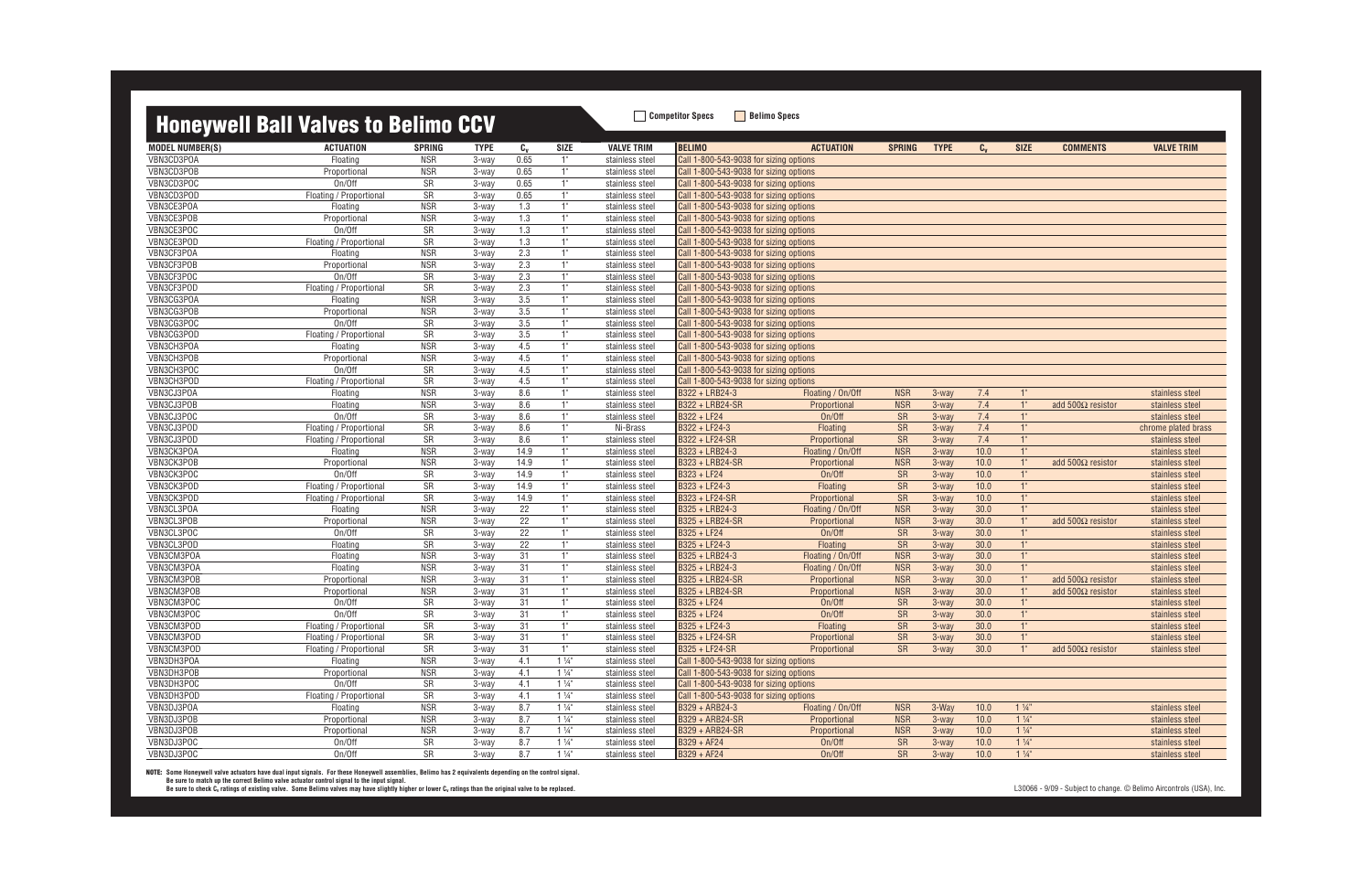### **Honeywell Rall Valves to Relimo CCV Competitor Specs** Belimo Specs

|                        | <b>THRUSH DATE AND ARRIVED TO DETTING OUT</b> |               |             |                 |                |                   |                                        |                   |               |             |                |                |                           |                   |
|------------------------|-----------------------------------------------|---------------|-------------|-----------------|----------------|-------------------|----------------------------------------|-------------------|---------------|-------------|----------------|----------------|---------------------------|-------------------|
| <b>MODEL NUMBER(S)</b> | <b>ACTUATION</b>                              | <b>SPRING</b> | <b>TYPE</b> | $c_{v}$         | <b>SIZE</b>    | <b>VALVE TRIM</b> | <b>BELIMO</b>                          | <b>ACTUATION</b>  | <b>SPRING</b> | <b>TYPE</b> | $C_{V}$        | <b>SIZE</b>    | <b>COMMENTS</b>           | <b>VALVE TRIM</b> |
| VBN3DJ3POD             | Floating                                      | SR            | 3-way       | 8.7             | $1\frac{1}{4}$ | stainless steel   | B329 + AF24-MFT                        | Floating          | <b>SR</b>     | 3-way       | 10.0           | $1\frac{1}{4}$ |                           | stainless steel   |
| VBN3DJ3POD             | Floating / Proportional                       | SR            | 3-way       | 8.7             | $1\frac{1}{4}$ | stainless steel   | B329 + AF24-SR                         | Proportional      | <b>SR</b>     | 3-Way       | 10.0           | $1\frac{1}{4}$ |                           | stainless steel   |
| VBN3DK3POA             | Floating                                      | <b>NSR</b>    | 3-way       | 12.7            | $1\frac{1}{4}$ | stainless steel   | B329 + ARB24-3                         | Floating / On/Off | <b>NSR</b>    | 3-way       | 10.0           | $1\frac{1}{4}$ |                           | stainless steel   |
| VBN3DK3POB             | Proportional                                  | <b>NSR</b>    | 3-way       | 12.7            | $1\frac{1}{4}$ | stainless steel   | <b>B329 + ARB24-SR</b>                 | Proportional      | <b>NSR</b>    | 3-way       | 10.0           | $1\frac{1}{4}$ |                           | stainless steel   |
| VBN3DK3POC             | On/Off                                        | SR            | 3-way       | 12.7            | $1\frac{1}{4}$ | stainless steel   | B329 + AF24                            | On/Off            | <b>SR</b>     | 3-way       | $\boxed{10.0}$ | $1\frac{1}{4}$ |                           | stainless steel   |
| VBN3DK3POD             | Floating / Proportional                       | SR            | 3-way       | 12.7            | $1\frac{1}{4}$ | stainless steel   | B329 + AF24-MFT                        | Floating          | <b>SR</b>     | $3-wav$     | 10.0           | $1\frac{1}{4}$ |                           | stainless steel   |
| VBN3DK3POD             | Floating / Proportional                       | SR            | 3-way       | 12.7            | $1\frac{1}{4}$ | stainless steel   | B329 + AF24-SR                         | Proportional      | SR            | $3-wav$     | 10.0           | $1\frac{1}{4}$ | add $500\Omega$ resistor  | stainless steel   |
| VBN3DL3POA             | Floating                                      | <b>NSR</b>    | 3-way       | 19.4            | $1\frac{1}{4}$ | stainless steel   | B330 + ARB24-3                         | Floating / On/Off | <b>NSR</b>    | 3-way       | 19.0           | $1\frac{1}{4}$ |                           | stainless steel   |
| VBN3DL3POB             | Proportional                                  | <b>NSR</b>    | 3-way       | 19.4            | $1\frac{1}{4}$ | stainless steel   | B330 + ARB24-SR                        | Proportional      | <b>NSR</b>    | 3-way       | 19.0           | $1\frac{1}{4}$ | add $500\Omega$ resistor  | stainless steel   |
| VBN3DL3POC             | On/Off                                        | SR            | 3-way       | 19.4            | $1\frac{1}{4}$ | stainless steel   | B330 + AF24                            | On/Off            | <b>SR</b>     | 3-way       | 19.0           | $1\frac{1}{4}$ |                           | stainless steel   |
| VBN3DL3POD             | Floating / Proportional                       | SR            | 3-way       | 19.4            | $1\frac{1}{4}$ | stainless steel   | B330 + AF24-MFT                        | Floating          | SR            | 3-way       | 19.0           | $1\frac{1}{4}$ |                           | stainless steel   |
| VBN3DL3POD             | Floating / Proportional                       | SR            | 3-way       | 19.4            | $1\frac{1}{4}$ | stainless steel   | B330 + AF24-SR                         | Proportional      | SR            | 3-way       | 19.0           | $1\frac{1}{4}$ |                           | stainless steel   |
| VBN3DM3POA             | Floating                                      | <b>NSR</b>    | 3-way       | 27              | $1\frac{1}{4}$ | stainless steel   | B331 + ARB24-SR                        | Proportional      | <b>NSR</b>    | 3-way       | 25.0           | $1\frac{1}{4}$ |                           | stainless steel   |
| VBN3DM3POB             | proportional                                  | <b>NSR</b>    | 3-way       | 27              | $1\frac{1}{4}$ | stainless steel   | B331 + ARB24-SR                        | Proportional      | <b>NSR</b>    | $3-wav$     | 25.0           | $1\frac{1}{4}$ |                           | stainless steel   |
| VBN3DM3POC             | On/Off                                        | SR            | 3-way       | 27              | $1\frac{1}{4}$ | stainless steel   | B331 + AF24                            | On/Off            | SR            | 3-way       | 25.0           | $1\frac{1}{4}$ |                           | stainless steel   |
| VBN3DM3POD             | Floating / Proportional                       | SR            | 3-way       | 27              | $1\frac{1}{4}$ | stainless steel   | B331 + AF24-MFT                        | Floating          | <b>SR</b>     | 3-way       | 25.0           | $1\frac{1}{4}$ |                           | stainless steel   |
| VBN3DM3POD             | Floating / Proportional                       | SR            | 3-way       | 27              | $1\frac{1}{4}$ | stainless steel   | B331 + AF24-SR                         | Proportional      | SR            | 3-way       | 25.0           | $1\frac{1}{4}$ |                           | stainless steel   |
| VBN3DN3POA             | Floating                                      | <b>NSR</b>    | 3-way       | $\overline{34}$ | $1\frac{1}{4}$ | stainless steel   | Call 1-800-543-9038 for sizing options |                   |               |             |                |                |                           |                   |
| VBN3DN3POB             | Proportional                                  | <b>NSR</b>    | 3-way       | 34              | $1\frac{1}{4}$ | stainless steel   | Call 1-800-543-9038 for sizing options |                   |               |             |                |                |                           |                   |
| VBN3DN3POC             | On/Off                                        | SR            | 3-way       | 34              | $1\frac{1}{4}$ | stainless steel   | Call 1-800-543-9038 for sizing options |                   |               |             |                |                |                           |                   |
| VBN3DN3POD             | Floating / Proportional                       | SR            | 3-way       | 34              | $1\frac{1}{4}$ | stainless steel   | Call 1-800-543-9038 for sizing options |                   |               |             |                |                |                           |                   |
| VBN3EH3POA             | Floating                                      | <b>NSR</b>    | 3-way       | $\overline{4}$  | $1\frac{1}{2}$ | stainless steel   | Call 1-800-543-9038 for sizing options |                   |               |             |                |                |                           |                   |
| VBN3EH3POB             | Proportional                                  | <b>NSR</b>    | 3-way       | $\overline{4}$  | $1\frac{1}{2}$ | stainless steel   | Call 1-800-543-9038 for sizing options |                   |               |             |                |                |                           |                   |
| VBN3EH3POC             | On/Off                                        | SR            | 3-way       | $\overline{4}$  | $1\frac{1}{2}$ | stainless steel   | Call 1-800-543-9038 for sizing options |                   |               |             |                |                |                           |                   |
| VBN3EH3POD             | Floating / Proportional                       | SR            | 3-way       | $\overline{4}$  | $1\frac{1}{2}$ | stainless steel   | Call 1-800-543-9038 for sizing options |                   |               |             |                |                |                           |                   |
| VBN3EJ3POA             | Floating                                      | <b>NSR</b>    | 3-way       | 8.3             | $1\frac{1}{2}$ | stainless steel   | Call 1-800-543-9038 for sizing options |                   |               |             |                |                |                           |                   |
| VBN3EJ3POB             | Proportional                                  | <b>NSR</b>    | 3-way       | 8.3             | $1\frac{1}{2}$ | stainless steel   | Call 1-800-543-9038 for sizing options |                   |               |             |                |                |                           |                   |
| VBN3EJ3POC             | On/Off                                        | SR            | 3-way       | 8.3             | $1\frac{1}{2}$ | stainless steel   | Call 1-800-543-9038 for sizing options |                   |               |             |                |                |                           |                   |
| VBN3EJ3POD             | Floating / Proportional                       | SR            | 3-way       | 8.3             | $1\frac{1}{2}$ | stainless steel   | Call 1-800-543-9038 for sizing options |                   |               |             |                |                |                           |                   |
| VBN3EK3POA             | Floating                                      | <b>NSR</b>    | 3-way       | 13.4            | $1\frac{1}{2}$ | stainless steel   | B338 + ARB24-3                         | Floating / On/Off | <b>NSR</b>    | 3-way       | 19.0           | $1\frac{1}{2}$ |                           | stainless steel   |
| VBN3EK3POA             | Floating                                      | <b>NSR</b>    | 3-way       | 13.4            | $1\frac{1}{2}$ | stainless steel   | B338 + ARB24-3                         | Floating / On/Off | <b>NSR</b>    | 3-way       | 19.0           | $1\frac{1}{2}$ |                           | stainless steel   |
| VBN3EK3POB             | Proportional                                  | <b>NSR</b>    | 3-way       | 13.4            | $1\frac{1}{2}$ | stainless steel   | B338 + ARB24-SR                        | Proportional      | <b>NSR</b>    | 3-way       | 19.0           | $1\frac{1}{2}$ |                           | stainless steel   |
| VBN3EK3POB             | Proportional                                  | <b>NSR</b>    | 3-way       | 13.4            | $1\frac{1}{2}$ | stainless steel   | B338 + ARB24-SR                        | Proportional      | <b>NSR</b>    | $3-wav$     | 19.0           | $1\frac{1}{2}$ |                           | stainless steel   |
| VBN3EK3POC             | On/Off                                        | SR            | 3-way       | 13.4            | $1\frac{1}{2}$ | stainless steel   | B338 + AF24                            | On/Off            | <b>SR</b>     | 3-way       | 19.0           | $1\frac{1}{2}$ |                           | stainless steel   |
| VBN3EK3POC             | On/Off                                        | SR            | 3-way       | 13.4            | $1\frac{1}{2}$ | stainless steel   | $B338 + AF24$                          | On/Off            | <b>SR</b>     | 3-way       | 19.0           | $1\frac{1}{2}$ |                           | stainless steel   |
| VBN3EK3POD             | Floating / Proportional                       | SR            | 3-way       | 13.4            | $1\frac{1}{2}$ | stainless steel   | B338 + AF24-MFT                        | Floating          | <b>SR</b>     | $3-wav$     | 19.0           | $1\frac{1}{2}$ |                           | stainless steel   |
| VBN3EK3POD             | Floating / Proportional                       | SR            | 3-way       | 13.4            | $1\frac{1}{2}$ | stainless steel   | B338 + AF24-SR                         | Proportional      | <b>SR</b>     | $3-wav$     | 19.0           | $1\frac{1}{2}$ |                           | stainless steel   |
| VBN3EK3POD             | Floating / Proportional                       | SR            | 3-way       | 13.4            | $1\frac{1}{2}$ | stainless steel   | B338 + AF24-SR                         | Proportional      | <b>SR</b>     | 3-way       | 19.0           | $1\frac{1}{2}$ |                           | stainless steel   |
| VBN3EL3POA             | Floating                                      | <b>NSR</b>    | 3-way       | 24              | $1\frac{1}{2}$ | stainless steel   | B339 + ARB24-3                         | Floating / On/Off | <b>NSR</b>    | 3-way       | 29.0           | $1\frac{1}{2}$ |                           | stainless steel   |
| VBN3EL3POB             | Proportional                                  | <b>NSR</b>    | 3-way       | 24              | $1\frac{1}{2}$ | stainless steel   | B339 + ARB24-SR                        | Proportional      | <b>NSR</b>    | 3-way       | 29.0           | $1\frac{1}{2}$ | add 500 $\Omega$ resistor | stainless steel   |
| VBN3EL3POC             | On/Off                                        | <b>SR</b>     | 3-way       | 24              | $1\frac{1}{2}$ | stainless steel   | B339 + AF24                            | On/Off            | SR            | 3-way       | 29.0           | $1\frac{1}{2}$ |                           | stainless steel   |
| VBN3EL3POD             | Floating / Proportional                       | SR            | 3-way       | 24              | $1\frac{1}{2}$ | stainless steel   | B339 + AF24-MFT                        | Floating          | SR            | 3-way       | 29.0           | $1\frac{1}{2}$ |                           | stainless steel   |
| VBN3EL3POD             | Floating / Proportional                       | SR            | 3-way       | 24              | $1\frac{1}{2}$ | stainless steel   | B339 + AF24-SR                         | Proportional      | <b>SR</b>     | 3-way       | 29.0           | $1\frac{1}{2}$ |                           | stainless steel   |
| VBN3EM3POA             | Floating                                      | <b>NSR</b>    | 3-way       | $32\,$          | $1\frac{1}{2}$ | stainless steel   | B340 + ARB24-3                         | Floating / On/Off | <b>NSR</b>    | 3-way       | 37.0           | $1\frac{1}{2}$ |                           | stainless steel   |
| VBN3EM3POB             | Proportional                                  | <b>NSR</b>    | 3-way       | 32              | $1\frac{1}{2}$ | stainless steel   | B340 + ARB24-SR                        | Proportional      | <b>NSR</b>    | 3-way       | 37.0           | $1\frac{1}{2}$ | add $500\Omega$ resistor  | stainless steel   |
| VBN3EM3POC             | On/Off                                        | SR            | 3-way       | 32              | $1\frac{1}{2}$ | stainless steel   | B340 + AF24                            | On/Off            | <b>SR</b>     | 3-way       | 37.0           | $1\frac{1}{2}$ |                           | stainless steel   |
| VBN3EM3POD             | Floating / Proportional                       | SR            | 3-way       | 32              | $1\frac{1}{2}$ | stainless steel   | B340 + AF24-MFT                        | Floating          | <b>SR</b>     | 3-way       | 37.0           | $1\frac{1}{2}$ |                           | stainless steel   |
| VBN3EM3POD             | Floating / Proportional                       | SR            | 3-way       | 32              | $1\frac{1}{2}$ | stainless steel   | B340 + AF24-SR                         | Proportional      | <b>SR</b>     | $3-wav$     | 37.0           | $1\frac{1}{2}$ |                           | stainless steel   |
| VBN3FL3POA             | Floating                                      | <b>NSR</b>    | 3-way       | 24              | $2^{\circ}$    | stainless steel   | B347 + ARB24-3                         | Floating / On/Off | <b>NSR</b>    | $3-way$     | 29.0           | $2^{\circ}$    |                           | stainless steel   |
| VBN3FL3POB             | Proportional                                  | <b>NSR</b>    | 3-way       | 24              | $2^{\circ}$    | stainless steel   | B347 + ARB24-SR                        | Proportional      | <b>NSR</b>    | 3-way       | 29.0           | $2^{\circ}$    |                           | stainless steel   |
| VBN3FL3POC             | On/Off                                        | SR            | 3-way       | 24              | $2^{\circ}$    | stainless steel   | B347 + AF24                            | On/Off            | <b>SR</b>     | 3-way       | 29.0           | $2^{\circ}$    |                           | stainless steel   |
| VBN3FL3POD             | Floating / Proportional                       | SR            | 3-way       | 24              | $2^{\circ}$    | stainless steel   | B347 + AF24-MFT                        | Floating          | SR            | 3-way       | 29.0           | $2^{\circ}$    |                           | stainless steel   |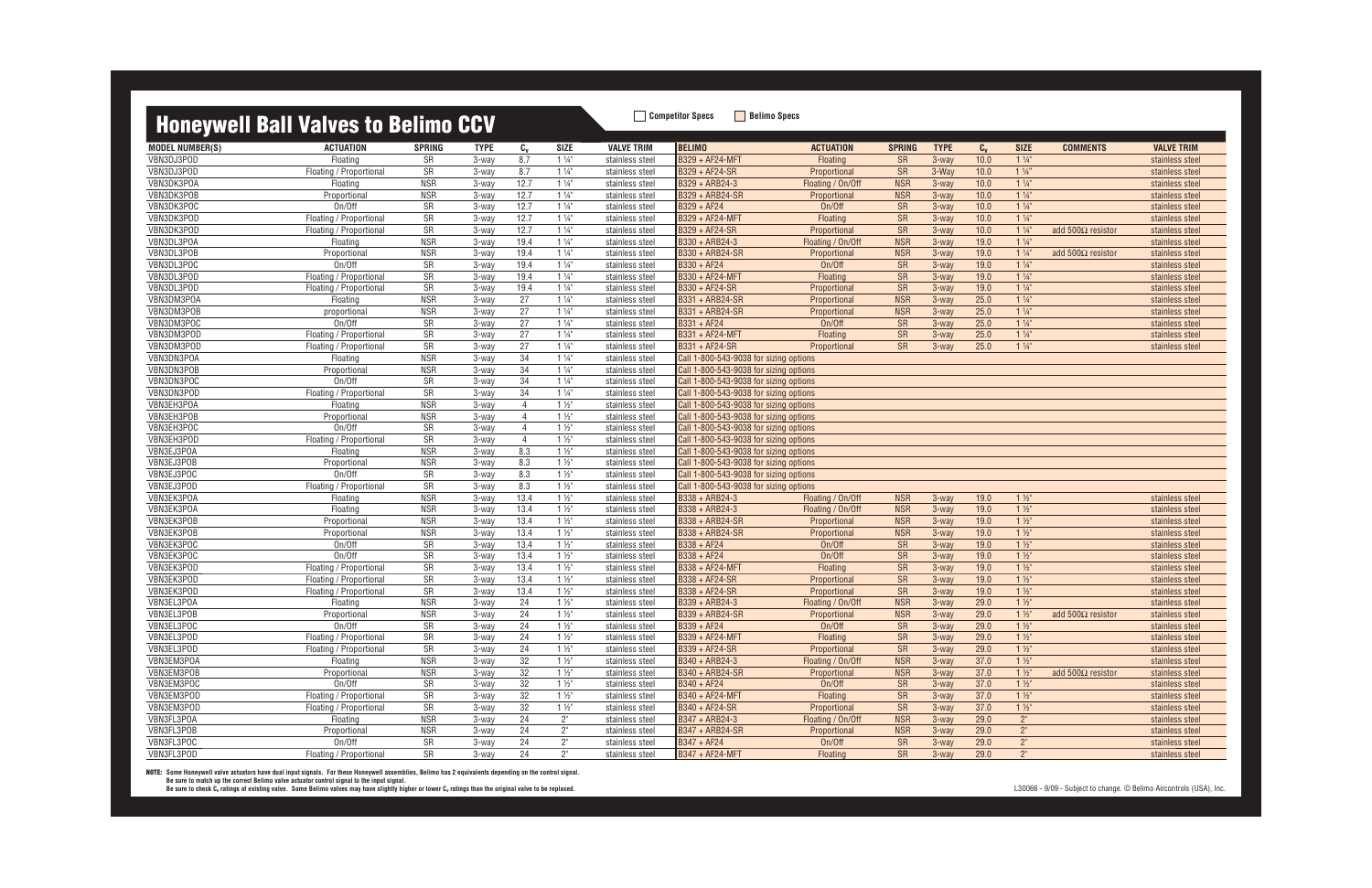MODEL NUMBER(S) ACTUATION SPRING TYPE C<sub>v</sub> SIZE VALVE TRIM |BELIMO ACTUATION SPRING TYPE C<sub>v</sub> SIZE COMMENTS VALVE TRIM VBN3FL3POD Floating / Proportional SR 3-way 24 2" stainless steel B347 + AF24-SR Proportional SR 3-way 29.0 2" stainless steel VBN3FN3POA Floating NSR 3-way 38 2" stainless steel B348 + ARB24-3 Floating / On/Off NSR 3-way 37.0 2" stainless steel VBN3FN3POB Proportional NSR 3-way 38 2" stainless steel B348 + ARB24-SR Proportional NSR 3-way 37.0 2" stainless steel VBN3FN3POC On/Off SR 3-way 38 2" stainless steel B348 + AF24 On/Off SR 3-way 37.0 2" stainless steel VBN3FN3POD Floating / Proportional SR 3-way 38 2" stainless steel B348 + AF24-MFT Floating SR 3-way 37.0 2" stainless steel VBN3FN3POD Floating / Proportional SR 3-way 38 2" stainless steel B348 + AF24-SR Proportional SR 3-way 37.0 2" stainless steel VBN3FP3POA Floating NSR 3-way 57 2" stainless steel |B350 + ARB24-3 Floating / On/Off NSR 3-way 57.0 2" stainless steel VBN3FP3POB Proportional NSR 3-way 57 2" stainless steel B350 + ARB24-SR Proportional NSR 3-way 57.0 2" add 500Ω resistor stainless steel VBN3FP3POC On/Off SR 3-way 57 2" stainless steel B350 + AF24 On/Off SR 3-way 57.0 2" stainless steel VBN3FP3POD Floating / Proportional SR 3-way 57 2" stainless steel B350 + AF24-MFT Floating SR 3-way 57.0 2" stainless steel VBN3FP3POD Floating / Proportional SR 3-way 57 2" stainless steel B350 + AF24-SR Proportional SR 3-way 57.0 2" stainless steel VBN3FR3POA Floating NSR 3-way 83 2" stainless steel B352 + ARB24-3 Floating / On/Off NSR 3-way 83.0 2" stainless steel VBN3FR3POB Proportional NSR 3-way 83 2" stainless steel B352 + ARB24-SR Proportional NSR 3-way 83.0 2" stainless steel VBN3FR3POC On/Off SR 3-way 83 2" stainless steel B352 + AF24 On/Off SR 3-way 83.0 2" stainless steel VBN3FR3POD Floating / Proportional SR 3-way 83 2" stainless steel B352 + AF24-MFT Floating SR 3-way 83.0 2" stainless steel VBN3FR3POD Floating / Proportional SR 3-way 83 2" stainless steel B352 + AF24-SR Proportional SR 3-way 83.0 2" stainless steel VBN3FT3POA Floating NSR 3-way 109 2" stainless steel Call 1-800-543-9038 for sizing options VBN3FT3POB Proportional NSR 3-way 109 2" stainless steel Call 1-800-543-9038 for sizing options VBN3FT3POC 0 0n/Off 5R 3-way 109 2" stainless steel Call 1-800-543-9038 for sizing options VBN3FT3POD Floating / Proportional SR 3-way 109 2" stainless steel Call 1-800-543-9038 for sizing options

L30066 - 9/09 - Subject to change. © Belimo Aircontrols (USA), Inc.

**NOTE: Some Honeywell valve actuators have dual input signals. For these Honeywell assemblies, Belimo has 2 equivalents depending on the control signal.** Be sure to match up the correct Belimo valve actuator control signal to the input signal.<br>Be sure to check C<sub>v</sub> ratings of existing valve. Some Belimo valves may have slightly higher or lower C<sub>v</sub> ratings than the origina

| <b>SIZE</b>     | <b>COMMENTS</b>          | <b>VALVE TRIM</b> |
|-----------------|--------------------------|-------------------|
| 2"              |                          |                   |
|                 |                          | stainless steel   |
| 2"              |                          | stainless steel   |
| 2"              |                          | stainless steel   |
| 2 <sup>''</sup> |                          | stainless steel   |
| 2 <sup>''</sup> |                          | stainless steel   |
| 2 <sup>''</sup> |                          | stainless steel   |
| 2 <sup>''</sup> |                          | stainless steel   |
| 2 <sup>''</sup> | add $500\Omega$ resistor | stainless steel   |
| 2"              |                          | stainless steel   |
| 2"              |                          | stainless steel   |
| 2 <sup>''</sup> |                          | stainless steel   |
| 2 <sup>''</sup> |                          | stainless steel   |
| 2 <sup>''</sup> |                          | stainless steel   |
| 2"              |                          | stainless steel   |
| 2"              |                          | stainless steel   |
| 2"              |                          | stainless steel   |
|                 |                          |                   |
|                 |                          |                   |
|                 |                          |                   |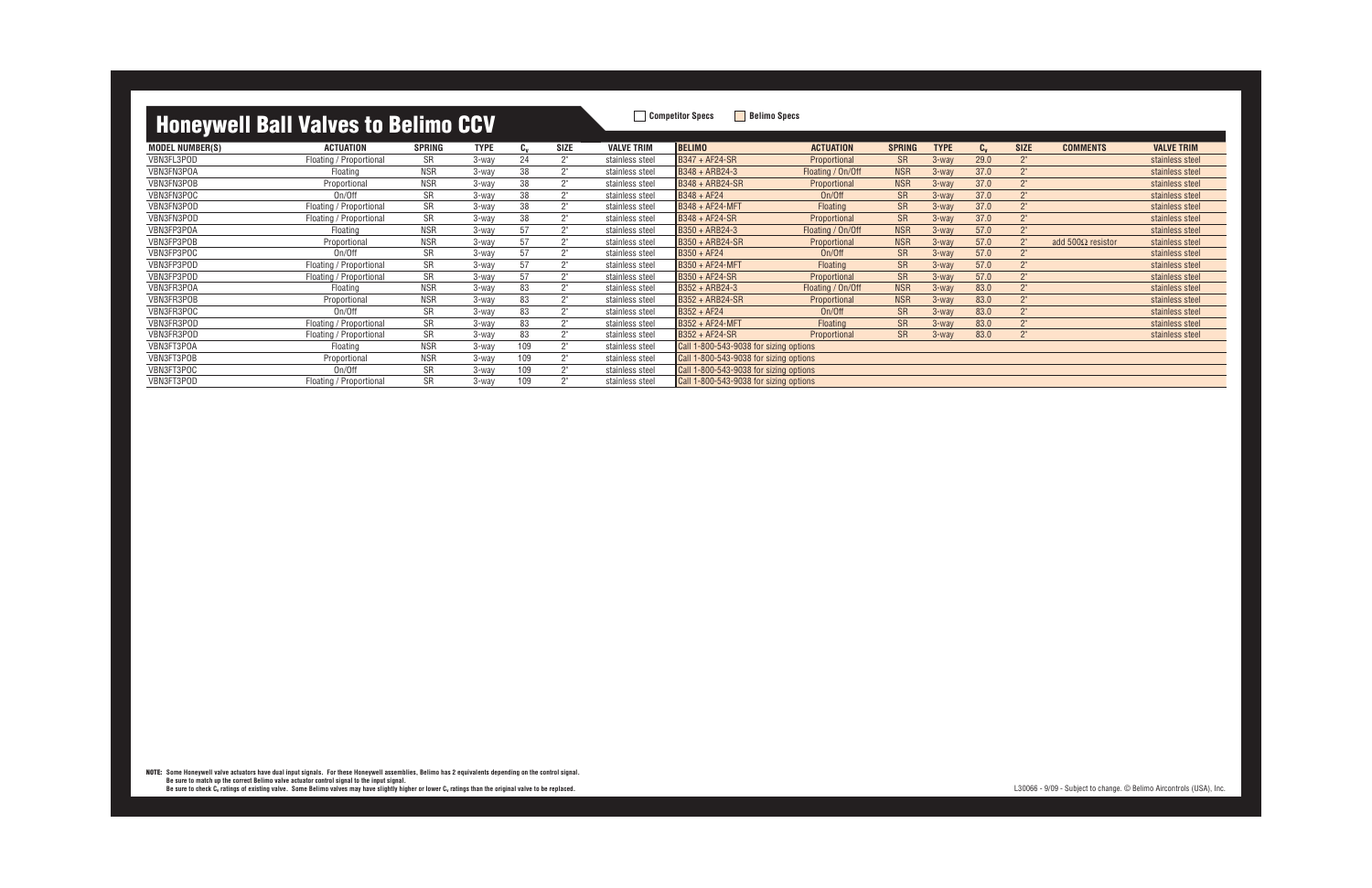| <u>oioinono pair varvoo to bornno oo r</u> |                  |               |             |                |                 |                   |                  |                   |               |             |         |                 |                     |
|--------------------------------------------|------------------|---------------|-------------|----------------|-----------------|-------------------|------------------|-------------------|---------------|-------------|---------|-----------------|---------------------|
| <b>MODEL NUMBER(S)</b>                     | <b>ACTUATION</b> | <b>SPRING</b> | <b>TYPE</b> | $C_{\nu}$      | <b>SIZE</b>     | <b>VALVE TRIM</b> | <b>BELIMO</b>    | <b>ACTUATION</b>  | <b>SPRING</b> | <b>TYPE</b> | $C_{V}$ | <b>SIZE</b>     | <b>VALVE TRIM</b>   |
| 161D-10218                                 | Proportional     | <b>NSR</b>    | 2-way       | 25             | $1\frac{1}{2}$  | stainless steel   | B238 + ARB24-SR  | Proportional      | <b>NSR</b>    | $2$ -way    | 19.0    | $1\frac{1}{2}$  | stainless steel     |
| 171A-10203                                 | Floating         | <b>NSR</b>    | $2$ -way    | 0.4            | $\frac{1}{2}$   | stainless steel   | B208 + TR24-3    | Floating / On/Off | <b>NSR</b>    | $2$ -way    | 0.46    | $\frac{1}{2}$   | stainless steel     |
| 171A-10204                                 | Floating         | <b>NSR</b>    | 2-way       | 0.63           | $\frac{1}{2}$ " | stainless steel   | B209 + TR24-3    | Floating / On/Off | <b>NSR</b>    | $2$ -way    | 0.8     | $1/2$ "         | stainless steel     |
| 171A-10206                                 | Floating         | <b>NSR</b>    | $2$ -way    | 2.5            | $\frac{1}{2}$   | stainless steel   | $B212 + TR24-3$  | Floating          | <b>NSR</b>    | $2$ -way    | 3.0     | $1/2$ "         | stainless steel     |
| 171A-10207                                 | Floating         | <b>NSR</b>    | $2$ -way    | $\overline{4}$ | $\frac{1}{2}$   | stainless steel   | $B213 + TR24-3$  | Floating / On/Off | <b>NSR</b>    | $2$ -way    | 4.7     | $1/2$ "         | stainless steel     |
| 171A-10208                                 | Floating         | <b>NSR</b>    | 2-way       | 10             | $\frac{1}{2}$   | stainless steel   | B215 + TR24-3    | Floating / On/Off | <b>NSR</b>    | $2$ -way    | 10.0    | $\frac{1}{2}$   | stainless steel     |
| 171A-10209                                 | Floating         | <b>NSR</b>    | 2-way       | 10             | $\frac{3}{4}$ " | stainless steel   | B219 + TR24-3    | Floating / On/Off | <b>NSR</b>    | $2$ -way    | 10.0    | $\frac{3}{4}$ " | chrome plated brass |
| 171A-10210                                 | Floating         | <b>NSR</b>    | 2-way       | 25             | $\frac{3}{4}$ " | stainless steel   | $B220 + TR24-3$  | Floating / On/Off | <b>NSR</b>    | $2$ -way    | 24.0    | $\frac{3}{4}$ " | stainless steel     |
| 171A-10211                                 | Floating         | <b>NSR</b>    | 2-way       | 10             | 1"              | stainless steel   | B223 + LRB24-3   | Floating / On/Off | <b>NSR</b>    | $2$ -way    | 10.0    | 1"              | stainless steel     |
| 171A-10212                                 | Floating         | <b>NSR</b>    | 2-way       | 25             | 1"              | stainless steel   | B225 + LRB24-3   | Floating / On/Off | <b>NSR</b>    | $2$ -way    | 30.0    | 1"              | stainless steel     |
| 171A-10213                                 | Floating         | <b>NSR</b>    | 2-way       | 10             | 1"              | stainless steel   | B224 + LRB24-3   | Floating / On/Off | <b>NSR</b>    | 2-way       | 19.0    | 1"              | stainless steel     |
| 171A-10215                                 | Floating         | <b>NSR</b>    | 2-way       | 16             | $1\frac{1}{4}$  | stainless steel   | B230 + LRB24-3   | Floating / On/Off | <b>NSR</b>    | $2$ -way    | 19.0    | $1\frac{1}{4}$  | stainless steel     |
| 171A-10216                                 | Floating         | <b>NSR</b>    | 2-way       | 40             | $1\frac{1}{4}$  | stainless steel   | B232 + ARB24-3   | Floating / On/Off | <b>NSR</b>    | 2-way       | 37.0    | $1\frac{1}{4}$  | stainless steel     |
| 171A-10250                                 | Floating         | <b>NSR</b>    | 3-way       | 0.4            | $\frac{1}{2}$   | brass             | B308B + TR24-3   | Floating          | <b>NSR</b>    | 3-way       | 0.46    | $\frac{1}{2}$   | chrome plated brass |
| 171A-10251                                 | Floating         | <b>NSR</b>    | 3-way       | 0.63           | $\frac{1}{2}$ " | brass             | $B309B + TR24-3$ | Floating          | <b>NSR</b>    | 3-way       | 0.8     | $\frac{1}{2}$   | chrome plated brass |
| 171A-10252                                 | Floating         | <b>NSR</b>    | 3-way       | $\overline{1}$ | $\frac{1}{2}$ " | brass             | B310B + TR24-3   | Floating          | <b>NSR</b>    | 3-way       | 1.2     | $1/2$ "         | chrome plated brass |
| 171A-10253                                 | Floating         | <b>NSR</b>    | $3-wav$     | 2.5            | $\frac{1}{2}$ " | brass             | B312B + TR24-3   | Floating          | <b>NSR</b>    | $3$ -way    | 3.0     | $1/2$ "         | chrome plated brass |
| 171A-10254                                 | Floating         | <b>NSR</b>    | 3-way       | $\overline{4}$ | $\frac{1}{2}$ " | brass             | B313B + TR24-3   | Floating          | <b>NSR</b>    | 3-way       | 4.7     | $\frac{1}{2}$   | chrome plated brass |
| 171A-10255                                 | Floating         | <b>NSR</b>    | $3-wav$     | 10             | $\frac{1}{2}$ " | brass             | B315B + TR24-3   | Floating          | <b>NSR</b>    | 3-way       | 10.0    | $\frac{1}{2}$   | chrome plated brass |
| 171A-10256                                 | Floating         | <b>NSR</b>    | $2$ -way    | 16             | $\frac{3}{4}$ " | brass             | B320 + TR24-3    | Floating          | <b>NSR</b>    | $2$ -way    | 24.0    | $\frac{3}{4}$ " | stainless steel     |
| 171A-10257                                 | Floating         | <b>NSR</b>    | 3-way       | 10             | 1"              | brass             | B323 + LRB24-3   | Floating / On/Off | <b>NSR</b>    | 3-way       | 10.0    | $1^{\circ}$     | stainless steel     |
| 171A-10259                                 | Floating         | <b>NSR</b>    | 3-way       | 25             | 1"              | brass             | B325 + LRB24-3   | Floating / On/Off | <b>NSR</b>    | 3-way       | 30.0    | 1"              | stainless steel     |
| 171A-10260                                 | Floating         | <b>NSR</b>    |             | 16             | $1\frac{1}{4}$  |                   | B330 + LRB24-3   |                   | <b>NSR</b>    | 3-way       | 19.0    | $1\frac{1}{4}$  | stainless steel     |
|                                            |                  |               | 3-way       |                |                 | brass             |                  | Floating / On/Off |               |             |         |                 |                     |
| 171B-10218                                 | Floating         | <b>NSR</b>    | 2-way       | 25             | $1\frac{1}{2}$  | stainless steel   | B238 + ARB24-3   | Floating / On/Off | <b>NSR</b>    | $2$ -way    | 19.0    | $1\frac{1}{2}$  | stainless steel     |
| 171B-10220                                 | Floating         | <b>NSR</b>    | 2-way       | 40             | $1\frac{1}{2}$  | stainless steel   | B240 + ARB24-3   | Floating / On/Off | <b>NSR</b>    | 2-way       | 37.0    | $1\frac{1}{2}$  | stainless steel     |
| 171B-10222                                 | Floating         | <b>NSR</b>    | 2-way       | 40             | $2^{\circ}$     | stainless steel   | B249 + ARB24-3   | Floating / On/Off | <b>NSR</b>    | 2-way       | 46.0    | $2^{\circ}$     | stainless steel     |
| 171B-10223                                 | Floating         | <b>NSR</b>    | 2-way       | 100            | 2"              | stainless steel   | B253 + ARB24-3   | Floating / On/Off | <b>NSR</b>    | 2-way       | 120.0   | 2 <sup>n</sup>  | stainless steel     |
| 171B-10224                                 | Floating         | <b>NSR</b>    | 2-way       | 63             | 2"              | stainless steel   | B250 + ARB24-3   | Floating / On/Off | <b>NSR</b>    | $2$ -way    | 57.0    | $2^{\circ}$     | stainless steel     |
| 171B-10225                                 | Floating         | <b>NSR</b>    | 2-way       | 250            | 2"              | stainless steel   | B254 + ARB24-3   | Floating / On/Off | <b>NSR</b>    | 2-way       | 240.0   | 2 <sup>n</sup>  | stainless steel     |
| 171B-10262                                 | Floating         | <b>NSR</b>    | $3-wav$     | 16             | $1\frac{1}{2}$  | brass             | B338 + ARB24-3   | Floating / On/Off | <b>NSR</b>    | $3$ -way    | 19.0    | $1\frac{1}{2}$  | stainless steel     |
| 171B-10263                                 | Floating         | <b>NSR</b>    | 3-way       | 25             | $1\frac{1}{2}$  | brass             | B339 + ARB24-3   | Floating / On/Off | <b>NSR</b>    | 3-way       | 29.0    | $1\frac{1}{2}$  | stainless steel     |
| 171B-10265                                 | Floating         | <b>NSR</b>    | 3-way       | 25             | 2"              | brass             | B347 + ARB24-3   | Floating / On/Off | <b>NSR</b>    | 3-way       | 29.0    | $2^{\circ}$     | stainless steel     |
| 171B-10266                                 | Floating         | <b>NSR</b>    | 3-way       | 40             | 2"              | brass             | B349 + ARB24-3   | Floating / On/Off | <b>NSR</b>    | 3-way       | 46.0    | $2^{\circ}$     | stainless steel     |
| 171B-10267                                 | On/Off           | <b>NSR</b>    | 3-way       | 100            | $2^{\circ}$     | brass             | B352 + ARB24-3   | Floating / On/Off | <b>NSR</b>    | 3-way       | 83.0    | 2 <sup>n</sup>  | stainless steel     |
| 171C-10203                                 | Proportional     | <b>NSR</b>    | 2-way       | 0.4            | $\frac{1}{2}$ " | stainless steel   | B208 + TR24-SR   | Proportional      | <b>NSR</b>    | 2-way       | 0.46    | $\frac{1}{2}$   | stainless steel     |
| 171C-10204                                 | Proportional     | <b>NSR</b>    | 2-way       | 0.63           | $\frac{1}{2}$   | stainless steel   | B209 + TR24-SR   | Proportional      | <b>NSR</b>    | 2-way       | 0.8     | $1/2$ "         | stainless steel     |
| 171C-10205                                 | Proportional     | <b>NSR</b>    | 2-way       | 1.6            | $\frac{1}{2}$   | stainless steel   | B210 + TR24-SR   | Proportional      | <b>NSR</b>    | 2-way       | 1.2     | $\frac{1}{2}$   | stainless steel     |
| 171C-10206                                 | Proportional     | <b>NSR</b>    | $2$ -way    | 2.5            | $\frac{1}{2}$   | stainless steel   | B212 + TR24-SR   | Proportional      | <b>NSR</b>    | $2$ -way    | 3.0     | $1/2$ "         | stainless steel     |
| 171C-10207                                 | Proportional     | <b>NSR</b>    | 2-way       | $\overline{4}$ | $\frac{1}{2}$ " | stainless steel   | B213 + TR24-SR   | Proportional      | <b>NSR</b>    | 2-way       | 4.7     | $\frac{1}{2}$   | stainless steel     |
| 171C-10208                                 | Proportional     | <b>NSR</b>    | 2-way       | 10             | $\frac{1}{2}$   | stainless steel   | B215 + TR24-SR   | Proportional      | <b>NSR</b>    | 2-way       | 10.0    | $1/2$ "         | stainless steel     |
| 171C-10209                                 | Proportional     | <b>NSR</b>    | 2-way       | 10             | $\frac{3}{4}$ " | stainless steel   | B219 + TR24-SR   | Proportional      | <b>NSR</b>    | 2-way       | 10.0    | $\frac{3}{4}$ " | stainless steel     |
| 171C-10210                                 | Proportional     | <b>NSR</b>    | 2-way       | 25             | $\frac{3}{4}$ " | stainless steel   | B220 + TR24-SR   | Proportional      | <b>NSR</b>    | 2-way       | 24.0    | $\frac{3}{4}$ " | stainless steel     |
| 171C-10211                                 | Proportional     | <b>NSR</b>    | 2-way       | 10             | 1"              | stainless steel   | B223 + LRB24-SR  | Proportional      | <b>NSR</b>    | 2-way       | 10.0    | 1"              | stainless steel     |
| 171C-10212                                 | Proportional     | <b>NSR</b>    | 2-way       | 25             | 1"              | stainless steel   | B225 + LRB24-SR  | Proportional      | <b>NSR</b>    | $2$ -way    | 30.0    | 1"              | stainless steel     |
| 171C-10213                                 | Proportional     | <b>NSR</b>    | 2-way       | 10             | 1"              | stainless steel   | B224 + LRB24-SR  | Proportional      | <b>NSR</b>    | 2-way       | 19.0    | $1^{\circ}$     | stainless steel     |
| 171C-10215                                 | Proportional     | <b>NSR</b>    | 2-way       | 16             | $1\frac{1}{4}$  | stainless steel   | B230 + LRB24-SR  | Proportional      | <b>NSR</b>    | 2-way       | 19.0    | $1\frac{1}{4}$  | stainless steel     |
| 171C-10216                                 | Proportional     | <b>NSR</b>    | 2-way       | 40             | $1\frac{1}{4}$  | stainless steel   | B232 + ARB24-SR  | Proportional      | <b>NSR</b>    | 2-way       | 37.0    | $1\frac{1}{4}$  | stainless steel     |
| 171C-10250                                 | Proportional     | <b>NSR</b>    | 3-way       | 0.4            | $\frac{1}{2}$   | brass             | B308B + TR24-SR  | Proportional      | <b>NSR</b>    | 3-way       | 0.46    | $\frac{1}{2}$   | chrome plated brass |
| 171C-10251                                 | Proportional     | NSR           | 3-way       | 0.63           | $\frac{1}{2}$   | brass             | B309B + TR24-SR  | Proportional      | <b>NSR</b>    | 3-way       | 0.8     | $\frac{1}{2}$   | chrome plated brass |
| 171C-10252                                 | Proportional     | <b>NSR</b>    | 3-way       | $\overline{1}$ | $\frac{1}{2}$ " | brass             | B310B + TR24-SR  | Proportional      | <b>NSR</b>    | 3-way       | 1.2     | $\frac{1}{2}$   | chrome plated brass |
| 171C-10253                                 | Proportional     | NSR           | 3-way       | 2.5            | $\frac{1}{2}$ " | brass             | B311B + TR24-SR  | Proportional      | <b>NSR</b>    | 3-way       | 1.9     | $\frac{1}{2}$   | chrome plated brass |
| 171C-10254                                 | Proportional     | NSR           | 3-way       | $\overline{4}$ | $1/2$ "         | brass             | B313B + TR24-SR  | Proportional      | <b>NSR</b>    | 3-way       | 4.7     | $\frac{1}{2}$   | chrome plated brass |
| 171C-10255                                 | Proportional     | <b>NSR</b>    | 3-way       | 10             | $\frac{1}{2}$   | brass             | B315B + TR24-SR  | Proportional      | <b>NSR</b>    | $3-way$     | 10.0    | $\frac{1}{2}$   | chrome plated brass |
|                                            |                  |               |             |                |                 |                   |                  |                   |               |             |         |                 |                     |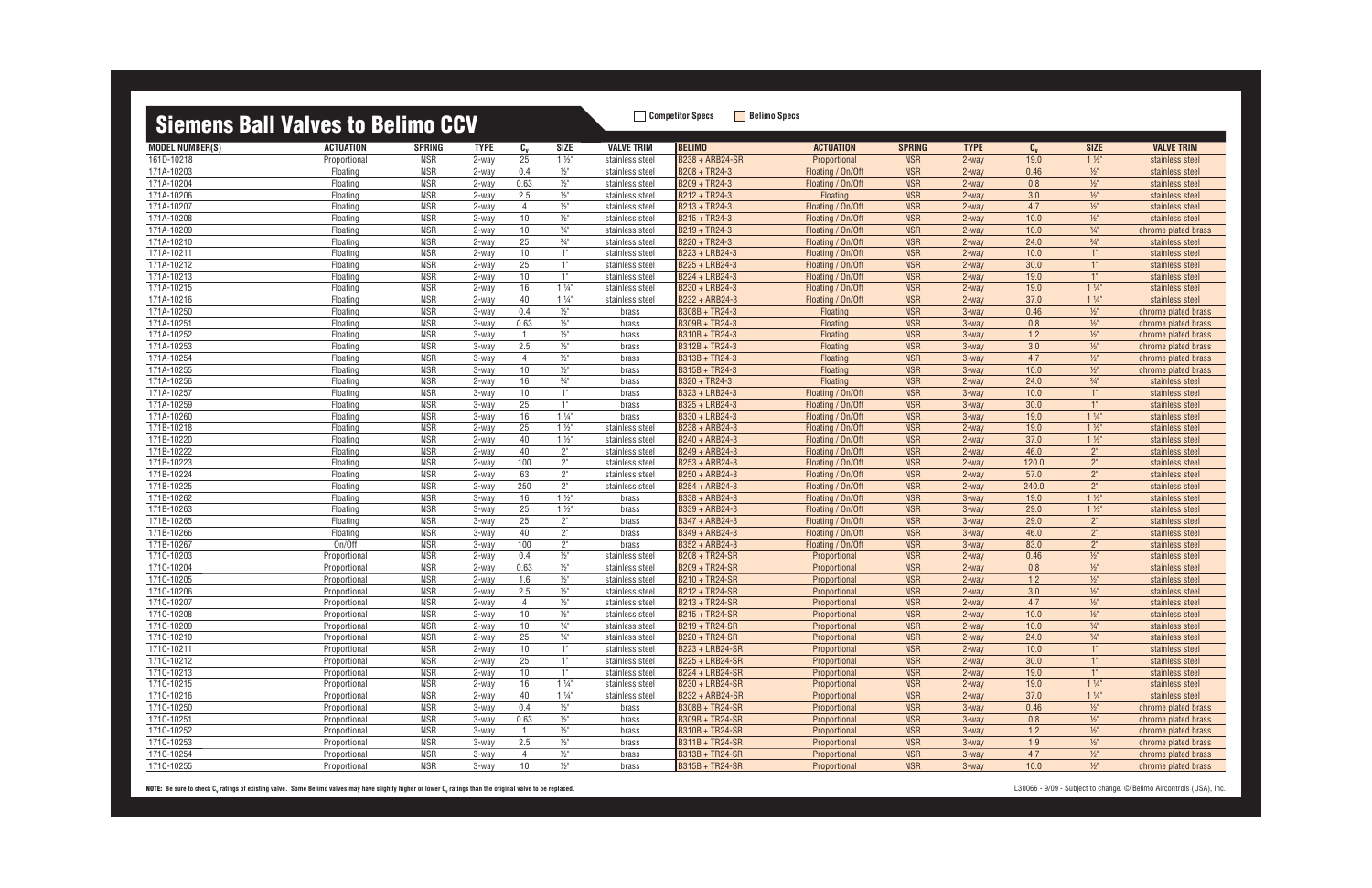| <u>oloniono pali valvoo to bolinio oov</u> |                  |            |                |                                  |                          |                                    |                                              |                  |                        |                   |         |                 |                                    |
|--------------------------------------------|------------------|------------|----------------|----------------------------------|--------------------------|------------------------------------|----------------------------------------------|------------------|------------------------|-------------------|---------|-----------------|------------------------------------|
| <b>MODEL NUMBER(S)</b>                     | <b>ACTUATION</b> | SPRING     | <b>TYPE</b>    | $c_{v}$                          | <b>SIZE</b>              | <b>VALVE TRIM</b>                  | <b>BELIMO</b>                                | <b>ACTUATION</b> | <b>SPRING</b>          | <b>TYPE</b>       | $c_{v}$ | <b>SIZE</b>     | <b>VALVE TRIM</b>                  |
| 171C-10256                                 | Proportional     | <b>NSR</b> | 3-way          | 16                               | $3/4"$                   | brass                              | <b>B320B + LRB24-SR</b>                      | Proportional     | <b>NSR</b>             | 3-way             | 24.0    | $\frac{3}{4}$ " | chrome plated brass                |
| 171C-10257                                 | Proportional     | <b>NSR</b> | 3-way          | 10                               | 1"                       | brass                              | B323 + LRB24-SR                              | Proportional     | <b>NSR</b>             | 3-way             | 10.0    | 1"              | stainless steel                    |
| 171C-10259                                 | Proportional     | <b>NSR</b> | 3-way          | 25                               | 1"                       | brass                              | <b>B325 + LRB24-SR</b>                       | Proportional     | <b>NSR</b>             | 3-way             | 30.0    | 1"              | stainless steel                    |
| 1710-10260                                 | Proportional     | <b>NSR</b> | 3-way          | 16                               | $1\frac{1}{4}$           | brass                              | B330 + LRB24-SR                              | Proportional     | <b>NSR</b>             | $3$ -way          | 19.0    | $1\frac{1}{4}$  | stainless steel                    |
| 171D-10220                                 | Proportional     | <b>NSR</b> | 2-way          | 40                               | $1\frac{1}{2}$           | stainless steel                    | B240 + ARB24-SR                              | Proportional     | <b>NSR</b>             | 2-way             | 37.0    | $1\frac{1}{2}$  | stainless steel                    |
| 171D-10222                                 | Proportional     | <b>NSR</b> | 2-way          | 40                               | $2^{\circ}$              | stainless steel                    | B249 + ARB24-SR                              | Proportional     | <b>NSR</b>             | $2$ -way          | 46.0    | $2^{\circ}$     | stainless steel                    |
| 171D-10223                                 | Proportional     | <b>NSR</b> | 2-way          | 100                              | $2^{\circ}$              | stainless steel                    | B253 + ARB24-MFT                             | <b>MFT</b>       | <b>NSR</b>             | 2-way             | 120.0   | $2^{\circ}$     | stainless steel                    |
| 171D-10224                                 | Proportional     | <b>NSR</b> | 2-way          | 63                               | $2^{\circ}$              | stainless steel                    | B250 + ARB24-SR                              | Proportional     | <b>NSR</b>             | $2$ -way          | 57.0    | $2^{\circ}$     | stainless steel                    |
| 171D-10225                                 | Proportional     | <b>NSR</b> | 2-way          | 250                              | $2^{\circ}$              | stainless steel                    | B254 + ARB24-SR                              | Proportional     | <b>NSR</b>             | $2$ -way          | 240.0   | $2^{\circ}$     | stainless steel                    |
| 171D-10262                                 | Proportional     | <b>NSR</b> | 3-way          | 16                               | $1\frac{1}{2}$           | brass                              | <b>B338 + ARB24-SR</b>                       | Proportional     | <b>NSR</b>             | $3$ -way          | 19.0    | $1\frac{1}{2}$  | stainless steel                    |
| 171D-10263                                 | Proportional     | <b>NSR</b> | 3-way          | 25                               | $1\frac{1}{2}$           | brass                              | <b>B339 + ARB24-SR</b>                       | Proportional     | <b>NSR</b>             | $3$ -way          | 29.0    | $1\frac{1}{2}$  | stainless steel                    |
| 171D-10265                                 | Proportional     | <b>NSR</b> | 3-way          | 25                               | $2^{\circ}$              | brass                              | <b>B347 + ARB24-SR</b>                       | Proportional     | <b>NSR</b>             | $3$ -way          | 29.0    | $2^{\circ}$     | stainless steel                    |
| 171D-10266                                 | Proportional     | <b>NSR</b> | 3-way          | 40                               | $2^{\circ}$              | brass                              | <b>B349 + ARB24-SR</b>                       | Proportional     | <b>NSR</b>             | $3$ -way          | 46.0    | $2^{\circ}$     | stainless steel                    |
| 171D-10267                                 | Proportional     | <b>NSR</b> | 3-way          | 100                              | $2^{\circ}$              | brass                              | <b>B352 + ARB24-SR</b>                       | Proportional     | <b>NSR</b>             | 3-way             | 83.0    | $2^{\circ}$     | stainless steel                    |
| 171E-10203                                 | On/Off           | SR         | 2-way          | 0.4                              | $\frac{1}{2}$ "          | stainless steel                    | <b>B208 + TFX24</b>                          | On/Off           | <b>SR</b>              | 2-way             | 0.46    | $1/2$ "         | stainless steel                    |
| 171E-10204                                 | On/Off           | SR         | 2-way          | 0.63                             | $\frac{1}{2}$            | stainless steel                    | B209 + TFX24                                 | On/Off           | <b>SR</b>              | $2$ -way          | 0.8     | $1/2$ "         | stainless steel                    |
| 171E-10205                                 | On/Off           | SR         | 2-way          | 1.6                              | $\frac{1}{2}$ "          | stainless steel                    | <b>B210 + TFX24</b>                          | On/Off           | SR                     | $2$ -way          | 1.2     | $1/2$ "         | stainless steel                    |
| 171E-10206                                 | On/Off           | SR         | 2-way          | 2.5                              | $\frac{1}{2}$            | stainless steel                    | <b>B212 + TFX24</b>                          | On/Off           | <b>SR</b>              | 2-way             | 3.0     | $1/2$ "         | stainless steel                    |
| 171E-10207                                 | On/Off           | <b>SR</b>  | 2-way          | $\overline{4}$                   | $\frac{1}{2}$            | stainless steel                    | <b>B213 + TFX24</b>                          | On/Off           | <b>SR</b>              | $2$ -way          | 4.7     | $1/2$ "         | stainless steel                    |
| 171E-10208                                 | On/Off           | SR         | 2-way          | 10                               | $\frac{1}{2}$            | stainless steel                    | <b>B215 + TFX24</b>                          | On/Off           | <b>SR</b>              | 2-way             | 10.0    | $1/2$ "         | stainless steel                    |
| 171E-10209                                 | On/Off           | SR         | 2-way          | 10                               | $\frac{3}{4}$ "          | stainless steel                    | <b>B219 + TFX24</b>                          | On/Off           | <b>SR</b>              | $2$ -way          | 10.0    | $\frac{3}{4}$ " | stainless steel                    |
| 171E-10210                                 | On/Off           | SR         | 2-way          | 25                               | $\frac{3}{4}$ "          | stainless steel                    | <b>B220 + TFX24</b>                          | On/Off           | <b>SR</b>              | 2-way             | 24.0    | $\frac{3}{4}$ " | stainless steel                    |
| 171E-10211                                 | On/Off           | SR         | 2-way          | 10                               | 1"                       | stainless steel                    | B223 + LF24                                  | On/Off           | <b>SR</b>              | $2$ -way          | 10.0    | 1"              | stainless steel                    |
| 171E-10212                                 | On/Off           | SR         | 2-way          | 25                               | 1"                       | stainless steel                    | B225 + LF24                                  | On/Off           | <b>SR</b>              | $2$ -way          | 30.0    | 1"              | stainless steel                    |
| 171E-10213                                 | On/Off           | SR         | 2-way          | $10$                             | 1"                       | stainless steel                    | B224 + LF24                                  | On/Off           | SR                     | 2-way             | 19.0    | 1"              | stainless steel                    |
| 171E-10213                                 | On/Off           | SR         | 2-way          | 10                               | 1"                       | stainless steel                    | B224 + LF24                                  | On/Off           | SR                     | $2$ -way          | 19.0    | 1"              | stainless steel                    |
| 171E-10215                                 | On/Off           | <b>SR</b>  | 2-way          | 16                               | $1\frac{1}{4}$           | stainless steel                    | B230 + LF24                                  | On/Off           | <b>SR</b>              | $2$ -way          | 19.0    | $1\frac{1}{4}$  | stainless steel                    |
| 171E-10216                                 | On/Off           | <b>SR</b>  | 2-way          | 40                               | $1\frac{1}{4}$           | stainless steel                    | B232 + AF24                                  | On/Off           | <b>SR</b>              | $2$ -way          | 37.0    | $1\frac{1}{4}$  | stainless steel                    |
| 171E-10218                                 | On/Off           | SR         | 2-way          | 25                               | $1\frac{1}{2}$           | stainless steel                    | $\boxed{\mathsf{B238} + \mathsf{AF24}}$      | On/Off           | SR                     | 2-way             | 19.0    | $1\frac{1}{2}$  | stainless steel                    |
| 171E-10220                                 | On/Off           | SR         | 2-way          | 40                               | $1\frac{1}{2}$           | stainless steel                    | B240 + AF24                                  | On/Off           | SR                     | 2-way             | 37.0    | $1\frac{1}{2}$  | stainless steel                    |
| 171E-10222                                 | On/Off           | SR         |                | $40\,$                           | $2^{\circ}$              |                                    | B249 + AF24                                  | On/Off           |                        |                   | 46.0    | 2 <sup>n</sup>  |                                    |
| 171E-10223                                 | On/Off           | SR         | 2-way<br>2-way | 100                              | $2^{\circ}$              | stainless steel<br>stainless steel | B253 + AF24                                  | On/Off           | <b>SR</b><br><b>SR</b> | $2$ -way<br>2-way | 120.0   | $2^{\circ}$     | stainless steel<br>stainless steel |
| 171E-10224                                 | On/Off           | SR         | 2-way          | 63                               | $2^{\circ}$              |                                    | B250 + AF24                                  | On/Off           | <b>SR</b>              | 2-way             | 57.0    | $2^{\circ}$     |                                    |
|                                            |                  |            |                | 250                              |                          | stainless steel                    |                                              |                  |                        |                   |         | $2^{\circ}$     | stainless steel                    |
| 171E-10225                                 | On/Off           | <b>SR</b>  | 2-way          |                                  | $2^{\circ}$              | stainless steel                    | B254 + AF24                                  | On/Off           | <b>SR</b>              | $2$ -way          | 240.0   |                 | stainless steel                    |
| 171E-10250                                 | On/Off           | SR         | 3-way          | 0.4                              | $\frac{1}{2}$ "          | brass                              | <b>B308B + TFX24</b>                         | On/Off           | <b>SR</b>              | $3$ -way          | 0.46    | $1/2$ "         | chrome plated brass                |
| 171E-10251<br>171E-10252                   | On/Off           | SR         | 3-way          | 0.63<br>$\overline{\phantom{0}}$ | $\frac{1}{2}$<br>$1/2$ " | brass                              | <b>B309B + TFX24</b>                         | On/Off<br>On/Off | <b>SR</b>              | $3$ -way          | 0.8     | $1/2$ "         | chrome plated brass                |
|                                            | On/Off           | SR         | 3-way          |                                  |                          | brass                              | <b>B310B + TFX24</b><br><b>B312B + TFX24</b> |                  | <b>SR</b>              | 3-way             | 1.2     | $1/2$ "         | chrome plated brass                |
| 171E-10253                                 | On/Off           | <b>SR</b>  | 3-way          | 2.5                              | $\frac{1}{2}$            | brass                              |                                              | On/Off           | <b>SR</b>              | $3$ -way          | 3.0     | $1/2$ "         | chrome plated brass                |
| 171E-10254                                 | On/Off           | SR         | 3-way          | $\overline{4}$                   | $\frac{1}{2}$            | brass                              | <b>B313B + TFX24</b>                         | On/Off           | <b>SR</b>              | $3$ -way          | 4.7     | $\frac{1}{2}$   | chrome plated brass                |
| 171E-10255                                 | On/Off           | SR         | 3-way          | 10                               | $\frac{1}{2}$            | brass                              | <b>B315B + TFX24</b>                         | On/Off           | SR                     | 3-way             | 10.0    | $1/2$ "         | chrome plated brass                |
| 171E-10257                                 | On/Off           | <b>SR</b>  | 3-way          | 10                               | 1"                       | brass                              | B322 + LF24                                  | On/Off           | SR                     | $3$ -way          | 7.4     | 1"              | chrome plated brass                |
| 171E-10257                                 | On/Off           | SR         | 3-way          | 25                               | 1"                       | brass                              | B325 + LF24                                  | On/Off           | ${\sf SR}$             | 3-way             | 30.0    | $1^{\circ}$     | stainless steel                    |
| 171E-10258                                 | On/Off           | SR         | 3-way          | 16                               | 1"                       | brass                              | B323 + LF24                                  | On/Off           | SR                     | 3-way             | 10.0    | $1^{\circ}$     | stainless steel                    |
| 171E-10260                                 | On/Off           | SR         | 3-way          | 16                               | $1\frac{1}{4}$           | brass                              | B330 + AF24                                  | On/Off           | ${\sf SR}$             | 3-way             | 19.0    | $1\frac{1}{4}$  | stainless steel                    |
| 171E-10262                                 | On/Off           | SR         | 3-way          | 16                               | $1\frac{1}{2}$           | brass                              | B338 + AF24                                  | On/Off           | SR                     | 3-way             | 19.0    | $1\frac{1}{2}$  | stainless steel                    |
| 171E-10263                                 | On/Off           | SR         | 3-way          | 25                               | $1\frac{1}{2}$           | brass                              | B339 + AF24                                  | On/Off           | <b>SR</b>              | $3$ -way          | 29.0    | $1\frac{1}{2}$  | stainless steel                    |
| 171E-10264                                 | On/Off           | SR         | 3-way          | 63                               | $1\frac{1}{2}$           | brass                              | B341 + AF24                                  | On/Off           | SR                     | 3-way             | 46.0    | $1\frac{1}{2}$  | stainless steel                    |
| 171E-10265                                 | On/Off           | SR         | 3-way          | 25                               | $2^{\circ}$              | brass                              | B347 + AF24                                  | On/Off           | SR                     | $3-wav$           | 29.0    | $2^{\circ}$     | stainless steel                    |
| 171E-10266                                 | On/Off           | SR         | 3-way          | 40                               | $2^{\circ}$              | brass                              | B349 + AF24                                  | On/Off           | SR                     | 3-way             | 46.0    | $2^{\circ}$     | stainless steel                    |
| 171E-10267                                 | On/Off           | SR         | 3-way          | 100                              | $2^{\circ}$              | brass                              | B352 + AF24                                  | On/Off           | <b>SR</b>              | $3$ -way          | 83.0    | $2^{\circ}$     | stainless steel                    |
| 171F-10203                                 | Floating         | SR         | 2-way          | 0.4                              | $\frac{1}{2}$ "          | stainless steel                    | B208 + TF24-3                                | Floating         | SR                     | 2-way             | 0.46    | $1/2$ "         | stainless steel                    |
| 171F-10204                                 | Floating         | SR         | 2-way          | 0.63                             | $\frac{1}{2}$ "          | stainless steel                    | B209 + TF24-3                                | Floating         | SR                     | 2-way             | 0.8     | $\frac{1}{2}$   | stainless steel                    |
| 171F-10205                                 | Floating         | SR         | 2-way          | 1.6                              | $\frac{1}{2}$            | stainless steel                    | B210 + TF24-3                                | Floating         | SR                     | 2-way             | 1.2     | $1/2$ "         | stainless steel                    |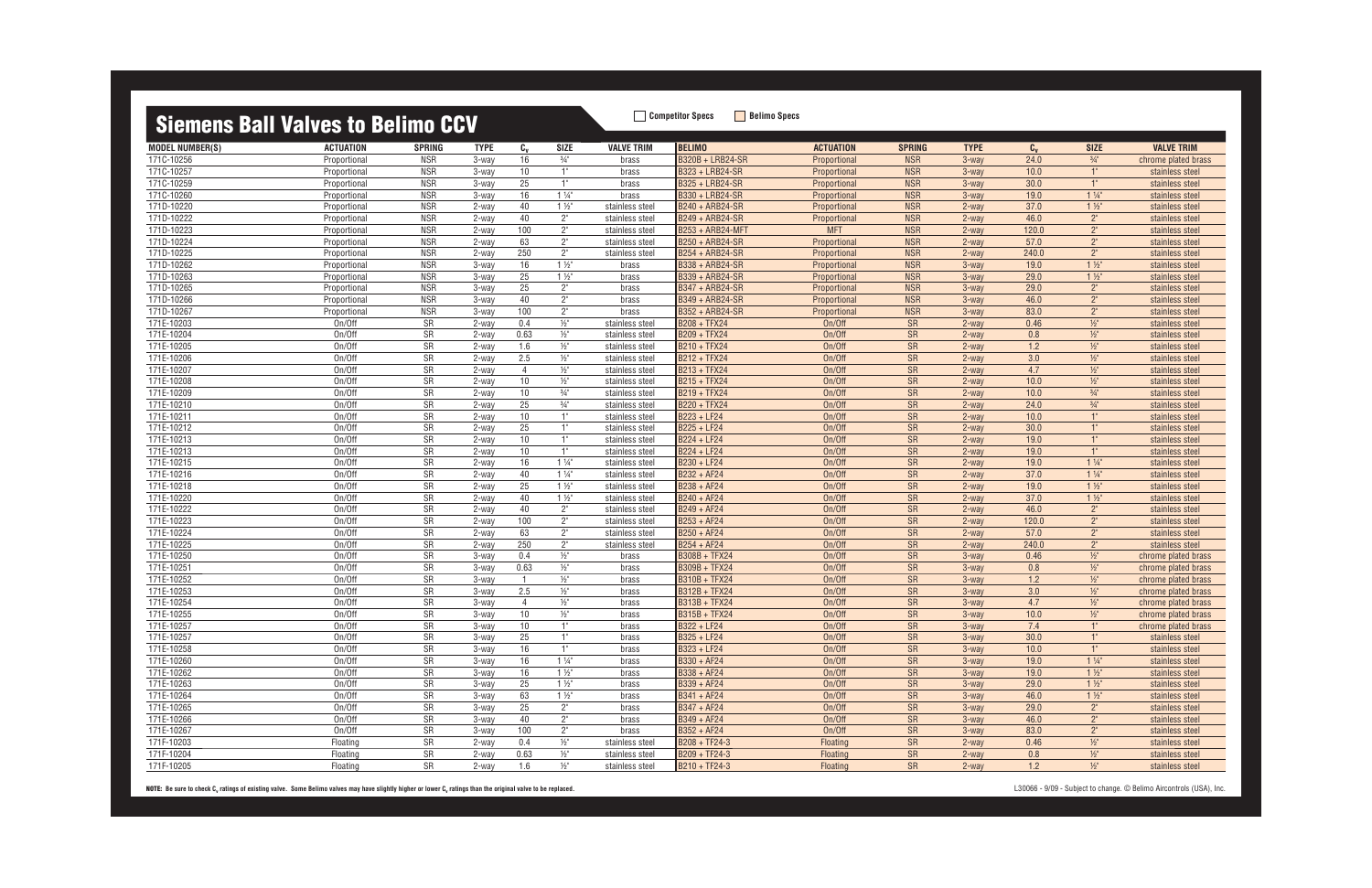| <u>oioinono pair varvoo to bornno oo r</u> |                  |           |             |                |                 |                   |                        |                   |               |             |         |                 |                     |
|--------------------------------------------|------------------|-----------|-------------|----------------|-----------------|-------------------|------------------------|-------------------|---------------|-------------|---------|-----------------|---------------------|
| <b>MODEL NUMBER(S)</b>                     | <b>ACTUATION</b> | SPRING    | <b>TYPE</b> | $c_{v}$        | SIZE            | <b>VALVE TRIM</b> | <b>BELIMO</b>          | <b>ACTUATION</b>  | <b>SPRING</b> | <b>TYPE</b> | $C_{v}$ | <b>SIZE</b>     | <b>VALVE TRIM</b>   |
| 171F-10206                                 | Floating         | SR        | 2-way       | 2.5            | $\frac{1}{2}$   | stainless steel   | B212 + TF24-3          | Floating          | <b>SR</b>     | 2-way       | 3.0     | $1/2$ "         | stainless steel     |
| 171F-10207                                 | Floating         | SR        | 2-way       | $\overline{4}$ | $\frac{1}{2}$   | stainless steel   | B213 + TF24-3          | Floating / On/Off | <b>SR</b>     | $2$ -way    | 4.7     | $1/2$ "         | stainless steel     |
| 171F-10208                                 | Floating         | SR        | 2-way       | 10             | $\frac{1}{2}$   | stainless steel   | B215 + TF24-3          | Floating / On/Off | <b>SR</b>     | 2-way       | 10.0    | $\frac{1}{2}$   | stainless steel     |
| 171F-10209                                 | Floating         | SR        | 2-way       | 10             | $\frac{3}{4}$ " | stainless steel   | B219 + TF24-3          | Floating          | <b>SR</b>     | $2$ -way    | 10.0    | $\frac{3}{4}$ " | stainless steel     |
| 171F-10210                                 | Floating         | SR        | 2-way       | 25             | $\frac{3}{4}$ " | stainless steel   | B220 + TF24-3          | Floating          | <b>SR</b>     | $2$ -way    | 24.0    | $\frac{3}{4}$ " | stainless steel     |
| 171F-10211                                 | Floating         | SR        | 2-way       | 10             | 1"              | stainless steel   | B223 + LF24-3          | Floating          | <b>SR</b>     | $2$ -way    | 10.0    | 1"              | stainless steel     |
| 171F-10212                                 | Floating         | SR        | 2-way       | 25             | 1"              | stainless steel   | B225 + LF24-3          | Floating          | <b>SR</b>     | 2-way       | 30.0    | 1"              | stainless steel     |
| 171F-10213                                 | Floating         | SR        | 2-way       | 10             | 1"              | stainless steel   | B224 + LF24-3          | Floating          | <b>SR</b>     | $2$ -way    | 19.0    | 1"              | stainless steel     |
| 171F-10215                                 | Floating         | <b>SR</b> | 2-way       | 16             | $1\frac{1}{4}$  | stainless steel   | B230 + LF24-3          | Floating          | <b>SR</b>     | $2$ -way    | 19.0    | 1"              | stainless steel     |
| 171F-10218                                 | Floatings        | SR        | 2-way       | 25             | $1\frac{1}{2}$  | stainless steel   | <b>B239 + AF24-MFT</b> | Floating          | SR            | $2$ -way    | 29.0    | $1\frac{1}{2}$  | stainless steel     |
| 171F-10220                                 | Floating         | SR        | 2-way       | 40             | $1\frac{1}{2}$  | stainless steel   | B240 + AF24-MFT        | Floating          | <b>SR</b>     | $2$ -way    | 37.0    | $1\frac{1}{2}$  | stainless steel     |
| 171F-10222                                 | Floating         | SR        | 2-way       | 40             | $2^{\circ}$     | stainless steel   | B249 + AF24-MFT        | Floating          | <b>SR</b>     | $2$ -way    | 46.0    | 2 <sup>n</sup>  | stainless steel     |
| 171F-10224                                 | Floating         | SR        | 2-way       | 63             | $2^{\circ}$     | stainless steel   | B250 + AF24-MFT        | Floating          | <b>SR</b>     | $2$ -way    | 57.0    | 2 <sup>n</sup>  | stainless steel     |
| 171F-10225                                 | Floating         | SR        | 2-way       | 250            | $2^{\circ}$     | stainless steel   | <b>B254 + AF24-MFT</b> | Floating          | <b>SR</b>     | 2-way       | 240.0   | 2 <sup>n</sup>  | stainless steel     |
| 171F-10250                                 | On/Off           | SR        | 3-way       | 0.4            | $\frac{1}{2}$   | brass             | B308B + TF24-3         | Floating          | <b>SR</b>     | $3$ -way    | 0.46    | $1/2$ "         | chrome plated brass |
| 171F-10251                                 | Floating         | SR        | 3-way       | 0.63           | $\frac{1}{2}$   | brass             | B309B + TF24-3         | Floating          | <b>SR</b>     | 3-way       | 0.8     | $1/2$ "         | chrome plated brass |
| 171F-10252                                 | Floating         | SR        | 3-way       | $\overline{1}$ | $\frac{1}{2}$ " | brass             | B310B + TF24-3         | Floating          | <b>SR</b>     | $3$ -way    | 1.2     | $1/2$ "         | chrome plated brass |
| 171F-10253                                 | Floating         | SR        | 3-way       | 2.5            | $\frac{1}{2}$   | brass             | B312B + TF24-3         | Floating          | <b>SR</b>     | 3-way       | 3.0     | $1/2$ "         | chrome plated brass |
| 171F-10254                                 | Floating         | SR        | 3-way       | $\overline{4}$ | $\frac{1}{2}$   | brass             | B313B + TF24-3         | Floating          | <b>SR</b>     | $3$ -way    | 4.7     | $1/2$ "         | chrome plated brass |
| 171F-10255                                 | Floating         | SR        | 3-way       | 10             | $\frac{1}{2}$   | brass             | B315B + TF24-3         | Floating          | <b>SR</b>     | $3$ -way    | 10.0    | $1/2$ "         | chrome plated brass |
| 171F-10256                                 | Floating         | SR        | 3-way       | 16             | $\frac{3}{4}$ " | brass             | B320 + TF24-3          | Floating          | <b>SR</b>     | 3-way       | 24.0    | $\frac{3}{4}$ " | stainless steel     |
| 171F-10257                                 | Floating         | SR        | 3-way       | 16             | 1"              | brass             | B323 + LF24-3          | Floating          | <b>SR</b>     | 3-way       | 10.0    | 1"              | stainless steel     |
| 171F-10257                                 | Floating         | SR        | 3-way       | 25             | 1"              | brass             | B325 + LF24-3          | Floating          | <b>SR</b>     | $3$ -way    | 30.0    | 1"              | stainless steel     |
| 171F-10260                                 | Floating         | SR        | 3-way       | 16             | $1\frac{1}{4}$  | brass             | B330 + AF24-MFT        | Floating          | <b>SR</b>     | $3$ -way    | 19.0    | $1\frac{1}{4}$  | stainless steel     |
| 171F-10262                                 | Floating         | SR        | 3-way       | 16             | $1\frac{1}{2}$  | brass             | B338 + AF24-MFT        | Floating          | <b>SR</b>     | 3-way       | 19.0    | $1\frac{1}{2}$  | stainless steel     |
| 171F-10263                                 | Floating         | SR        | 3-way       | 25             | $1\frac{1}{2}$  | brass             | B339 + AF24-MFT        | Floating          | <b>SR</b>     | $3$ -way    | 29.0    | $1\frac{1}{2}$  | stainless steel     |
| 171F-10264                                 | Floating         | SR        | 3-way       | 63             | $1\frac{1}{2}$  | brass             | <b>B341 + AF24-MFT</b> | Floating          | <b>SR</b>     | $3$ -way    | 46.0    | $1\frac{1}{2}$  | stainless steel     |
| 171F-10265                                 | Floating         | SR        | 3-way       | 25             | $2^{\circ}$     | brass             | <b>B347 + AF24-MFT</b> | Floating          | <b>SR</b>     | $3$ -way    | 29.0    | 2 <sup>n</sup>  | stainless steel     |
| 171F-10266                                 | Floating         | SR        | 3-way       | 40             | $2^{\circ}$     | brass             | B349 + AF24-MFT        | Floating          | <b>SR</b>     | 3-way       | 46.0    | 2 <sup>°</sup>  | stainless steel     |
| 171F-10267                                 | Floating         | SR        | 3-way       | 100            | $2^{\circ}$     | brass             | B352 + AF24-MFT        | Floating          | <b>SR</b>     | $3$ -way    | 83.0    | 2 <sup>n</sup>  | stainless steel     |
| 171G-10203                                 | Proportional     | SR        | 2-way       | 0.4            | $\frac{1}{2}$ " | stainless steel   | B208 + TF24-SR         | Proportional      | <b>SR</b>     | 2-way       | 0.46    | $1/2$ "         | stainless steel     |
| 171G-10204                                 | Proportional     | SR        | 2-way       | 0.63           | $\frac{1}{2}$ " | stainless steel   | B209 + TF24-SR         | Proportional      | <b>SR</b>     | $2$ -way    | 0.8     | $1/2$ "         | stainless steel     |
| 171G-10205                                 | Proportional     | SR        | 2-way       | 1.6            | $\frac{1}{2}$   | stainless steel   | B210 + TF24-SR         | Proportional      | <b>SR</b>     | 2-way       | 1.2     | $1/2$ "         | stainless steel     |
| 171G-10206                                 | Proportional     | <b>SR</b> | $2$ -way    | 2.5            | $\frac{1}{2}$   | stainless steel   | B212 + TF24-SR         | Proportional      | <b>SR</b>     | $2$ -way    | 3.0     | $1/2$ "         | stainless steel     |
| 171G-10207                                 | Proportional     | SR        | 2-way       | $\overline{4}$ | $\frac{1}{2}$ " | stainless steel   | <b>B213 + TF24-SR</b>  | Proportional      | <b>SR</b>     | $2$ -way    | 3.7     | $\frac{1}{2}$   | stainless steel     |
| 171G-10208                                 | Proportional     | SR        | 2-way       | 10             | $\frac{1}{2}$   | stainless steel   | B215 + TF24-SR         | Proportional      | <b>SR</b>     | 2-way       | 10.0    | $1/2$ "         | stainless steel     |
| 171G-10209                                 | Proportional     | SR        | 2-way       | 10             | $\frac{3}{4}$ " | stainless steel   | B219 + TF24-SR         | Proportional      | <b>SR</b>     | 2-way       | 10.0    | $\frac{3}{4}$ " | stainless steel     |
| 171G-10210                                 | Proportional     | <b>SR</b> | 2-way       | 25             | $\frac{3}{4}$ " | stainless steel   | B220 + TF24-SR         | Proportional      | <b>SR</b>     | $2$ -way    | 24.0    | $\frac{3}{4}$ " | stainless steel     |
| 171G-10211                                 | Proportional     | SR        | 2-way       | 10             | 1"              | stainless steel   | <b>B223 + LF24-SR</b>  | Proportional      | <b>SR</b>     | $2$ -way    | 10.0    | 1"              | stainless steel     |
| 171G-10212                                 | Proportional     | <b>SR</b> | 2-way       | 25             | 1"              | stainless steel   | B225 + LF24-SR         | Proportional      | <b>SR</b>     | 2-way       | 30.0    | 1"              | stainless steel     |
| 171G-10213                                 | Proportional     | <b>SR</b> | $2$ -way    | 10             | 1"              | stainless steel   | B224 + LF24-SR         | Proportional      | <b>SR</b>     | $2$ -way    | 19.0    | 1"              | stainless steel     |
| 171G-10215                                 | Proportional     | SR        | 2-way       | 16             | $1\frac{1}{4}$  | stainless steel   | B230 + LF24-SR         | Proportional      | <b>SR</b>     | 2-way       | 19.0    | $1\frac{1}{4}$  | stainless steel     |
| 171G-10216                                 | Proportional     | SR        | 2-way       | 40             | $1\frac{1}{4}$  | stainless steel   | B232 + AF24-SR         | Proportional      | SR            | 2-way       | 37.0    | $1\frac{1}{4}$  | stainless steel     |
| 171G-10218                                 | Proportional     | SR        | 2-way       | 25             | $1\frac{1}{2}$  | stainless steel   | B238 + AF24-SR         | Proportional      | SR            | 2-way       | 19.0    | $1\frac{1}{2}$  | stainless steel     |
| 171G-10220                                 | Proportional     | SR        | 2-way       | 40             | $1\frac{1}{2}$  | stainless steel   | B240 + AF24-SR         | Proportional      | <b>SR</b>     | 2-way       | 37.0    | $1\frac{1}{2}$  | stainless steel     |
| 171G-10222                                 | Proportional     | SR        | 2-way       | 40             | $2^{\circ}$     | stainless steel   | B249 + AF24-SR         | Proportional      | SR            | 2-way       | 46.0    | $2^{\circ}$     | stainless steel     |
| 171G-10223                                 | Proportional     | SR        | 2-way       | 100            | $2^{\circ}$     | stainless steel   | B253 + AF24-SR         | Proportional      | SR            | 2-way       | 120.0   | $2^{\circ}$     | stainless steel     |
| 171G-10224                                 | Proportional     | SR        | 2-way       | 63             | $2^{\circ}$     | stainless steel   | B250 + AF24-SR         | Proportional      | <b>SR</b>     | 2-way       | 57.0    | $2^{\circ}$     | stainless steel     |
| 171G-10250                                 | Proportional     | SR        | 3-way       | 0.4            | $\frac{1}{2}$ " | brass             | B308B + TF24-SR        | Proportional      | SR            | 3-way       | 0.46    | $1/2$ "         | chrome plated brass |
| 171G-10251                                 | Proportional     | SR        | 3-way       | 0.63           | $\frac{1}{2}$   | brass             | B309B + TF24-SR        | Proportional      | SR            | 3-way       | 0.46    | $\frac{1}{2}$   | chrome plated brass |
| 171G-10252                                 | Proportional     | SR        | 3-way       |                | $\frac{1}{2}$ " | brass             | B310B + TF24-SR        | Proportional      | SR            | 3-way       | 1.2     | $\frac{1}{2}$   | chrome plated brass |
| 171G-10252                                 | Proportional     | SR        | 3-way       | $\overline{1}$ | $1/2$ "         | brass             | B310B + TF24-SR        | Proportional      | SR            | 3-way       | 1.2     | $\frac{1}{2}$   | chrome plated brass |
| 171G-10253                                 | Proportional     | SR        | 3-way       | 2.5            | $\frac{1}{2}$ " | brass             | B311B + TF24-SR        | Proportional      | SR            | 3-way       | 1.9     | $1/2$ "         | chrome plated brass |
|                                            |                  |           |             |                |                 |                   |                        |                   |               |             |         |                 |                     |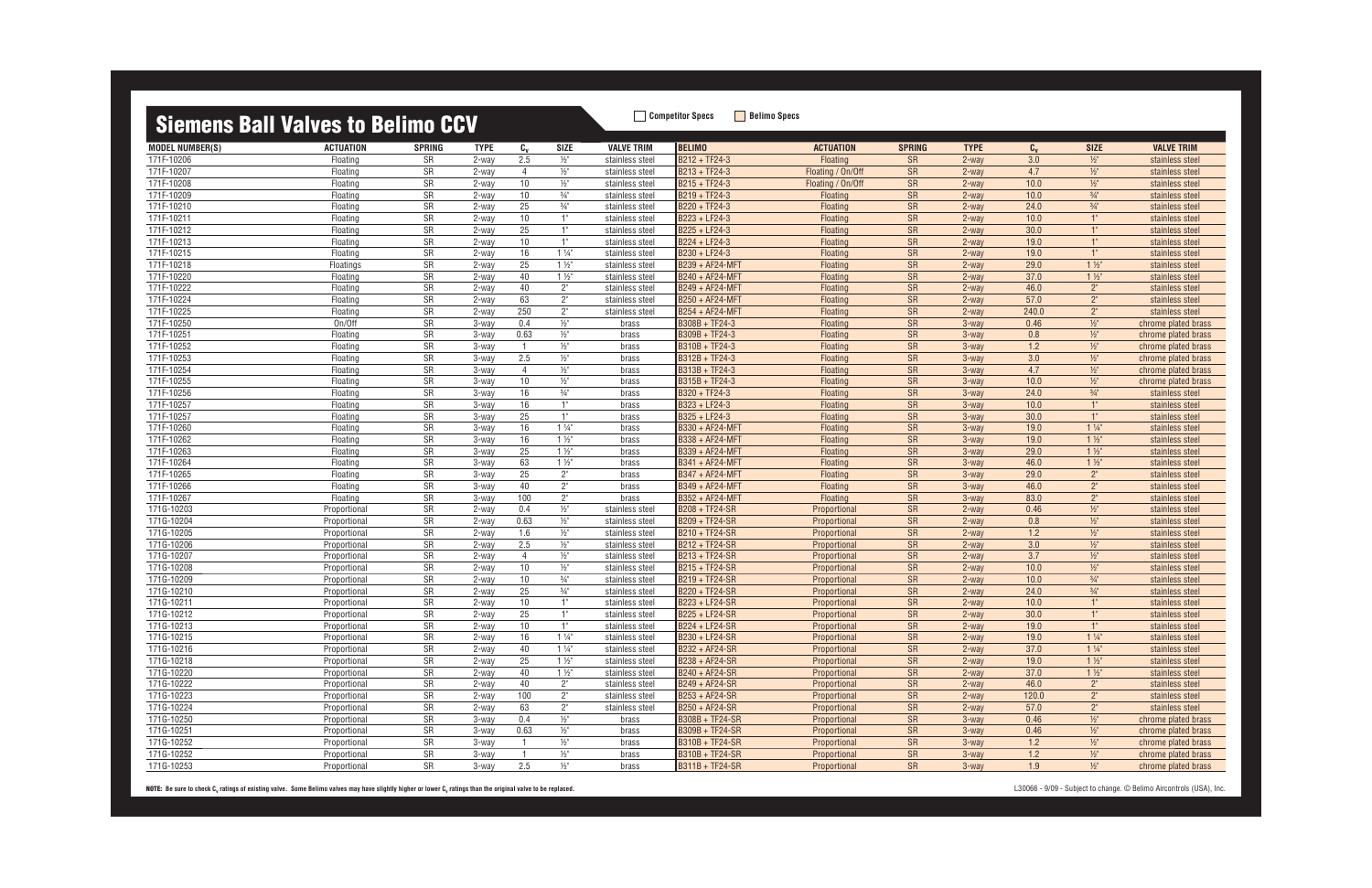| <u>Ululiulio Bull Vulfoo to Bollino OUT</u> |                  |               |             |     |                  |                   |                        |                   |               |             |           |                 |                     |
|---------------------------------------------|------------------|---------------|-------------|-----|------------------|-------------------|------------------------|-------------------|---------------|-------------|-----------|-----------------|---------------------|
| <b>MODEL NUMBER(S)</b>                      | <b>ACTUATION</b> | <b>SPRING</b> | <b>TYPE</b> | եա  | <b>SIZE</b>      | <b>VALVE TRIM</b> | <b>BELIMO</b>          | <b>ACTUATION</b>  | <b>SPRING</b> | <b>TYPE</b> | <b>Lv</b> | <b>SIZE</b>     | <b>VALVE TRIM</b>   |
| 171G-10254                                  | Proportional     | SR.           | 3-wav       |     | $\frac{1}{2}$ "  | brass             | <b>B313B + TF24-SR</b> | Proportional      | <b>SR</b>     | $3$ -way    | 4.7       | $\frac{1}{2}$ " | chrome plated brass |
| 171G-10255                                  | Proportional     | <b>SR</b>     | 3-wav       | 10  | $\frac{1}{2}$    | brass             | $BS15B + TF24-SR$      | Proportional      | SR.           | $3$ -way    | 10.0      | $\frac{1}{2}$   | chrome plated brass |
| 171G-10256                                  | Proportional     | SR.           | 3-wav       | 16  | $\frac{3}{4}$ "  | brass             | B320 + TF24-SR         | Proportional      | SR.           | $3$ -way    | 24.0      | $\frac{3}{4}$   | stainless steel     |
| 171G-10257                                  | Proportional     | SR.           | 3-wav       | 16  |                  | brass             | <b>B323 + LF24-SR</b>  | Proportional      | SR.           | $3$ -way    | 10.0      |                 | stainless steel     |
| 171G-10259                                  | Proportional     | <b>SR</b>     | 3-wav       | 25  |                  | brass             | <b>B325 + LF24-SR</b>  | Proportional      | <b>SR</b>     | $3$ -way    | 30.0      |                 | stainless steel     |
| 171G-10260                                  | Proportional     | <b>SR</b>     | 3-wav       | 16  | $1\frac{1}{4}$ " | brass             | B330 + AF24-SR         | Proportional      | <b>SR</b>     | $3$ -way    | 19.0      | $1\frac{1}{4}$  | stainless steel     |
| 171G-10262                                  | Proportional     | <b>SR</b>     | 3-wav       | 16  | $1\frac{1}{2}$   | brass             | $BS38 + AF24-SR$       | Proportional      | <b>SR</b>     | $3$ -way    | 19.0      | $1\frac{1}{2}$  | stainless steel     |
| 171G-10263                                  | Proportional     | <b>SR</b>     | 3-way       | 25  | $\frac{1}{2}$    | brass             | $BS39 + AF24-SR$       | Proportional      | <b>SR</b>     | $3$ -way    | 29.0      | $1\frac{1}{2}$  | stainless steel     |
| 171G-10264                                  | Proportional     | SR.           | 3-way       | 63  | $1\frac{1}{2}$   | brass             | $BS41 + AF24-SR$       | Proportional      | <b>SR</b>     | $3$ -way    | 46.0      | $1\frac{1}{2}$  | stainless steel     |
| 171G-10265                                  | Proportional     | <b>SR</b>     | 3-way       | 25  |                  | brass             | $BS47 + AF24-SR$       | Proportional      | <b>SR</b>     | $3$ -way    | 29.0      | יים             | stainless steel     |
| 171G-10266                                  | Proportional     | <b>SR</b>     | 3-wav       | 40  |                  | brass             | $BS49 + AF24-SR$       | Proportional      | <b>SR</b>     | $3$ -way    | 46.0      | ייר             | stainless steel     |
| 171G-10267                                  | Proportional     | <b>SR</b>     | 3-wav       | 100 |                  | brass             | B352 + AF24-SR         | Proportional      | <b>SR</b>     | $3$ -way    | 83.0      | ייר             | stainless steel     |
| 181A-10205                                  | Floating         | <b>NSR</b>    | 2-wav       | 1.6 | $\frac{1}{2}$    | stainless steel   | B210 + TR24-3          | Floating / On/Off | <b>NSR</b>    | $2$ -way    | 1.2       | $\frac{1}{2}$   | stainless steel     |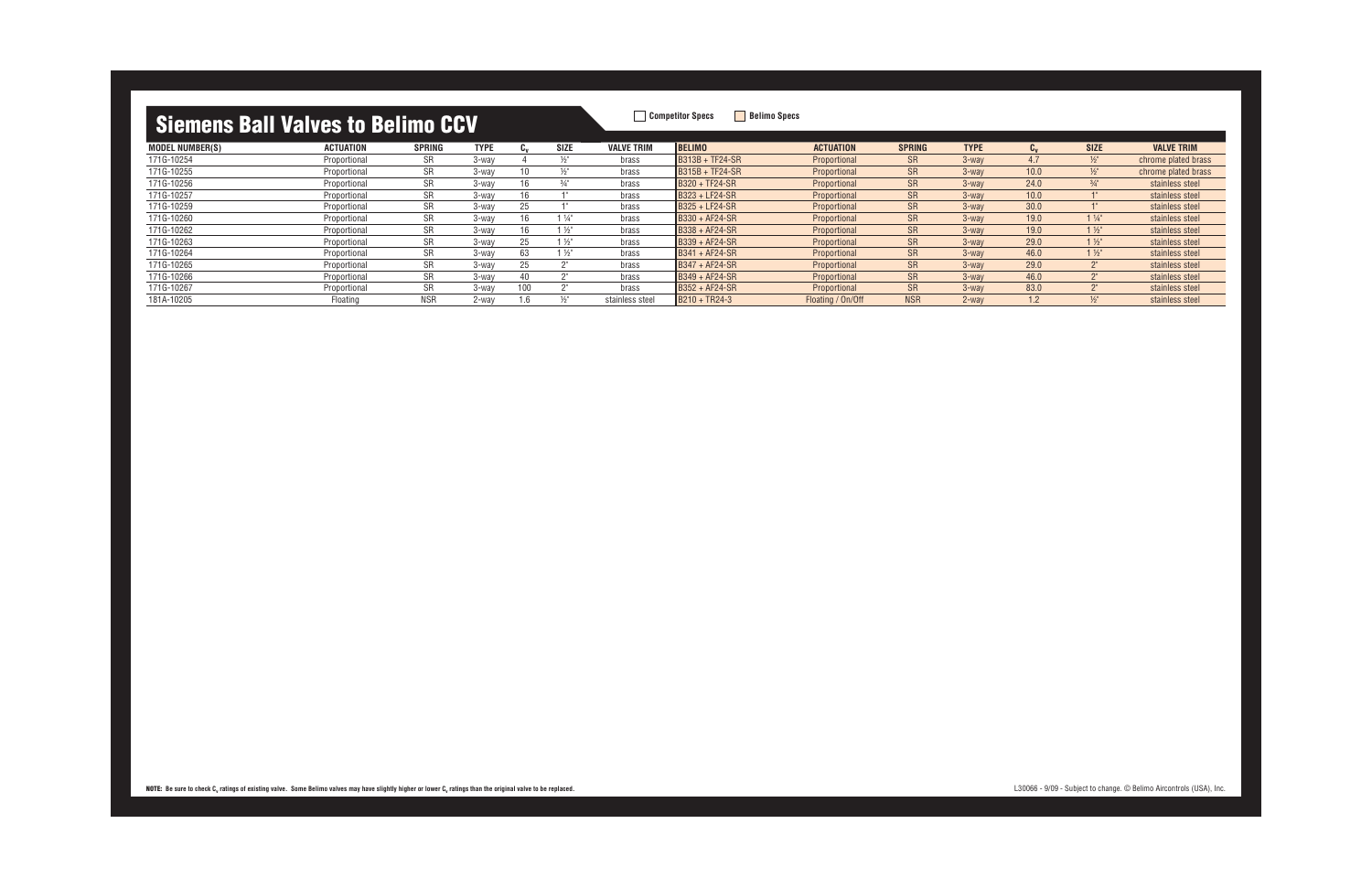## **TAC Ball Valves to Belimo CCV**

| <u>IAU DAII VAIVES LU DUIIIIIU UUV</u> |     |                          |                                    |                |                |                            |                   |                                                         |                  |                        |             |         |                 |                 |                                        |
|----------------------------------------|-----|--------------------------|------------------------------------|----------------|----------------|----------------------------|-------------------|---------------------------------------------------------|------------------|------------------------|-------------|---------|-----------------|-----------------|----------------------------------------|
| <b>MODEL NUMBER(S)</b>                 |     | ACTUATION                | <b>SPRING</b>                      | <b>TYPE</b>    | $c_{v}$        | <b>SIZE</b>                | <b>VALVE TRIM</b> | <b>BELIMO</b>                                           | <b>ACTUATION</b> | <b>SPRING</b>          | <b>TYPE</b> | $C_{V}$ | <b>SIZE</b>     | <b>COMMENTS</b> | <b>VALVE TRIM</b>                      |
| VA-2213-536-9-43                       |     | 2-position               | SR - Fail close                    | 2-way          | 14.9           | $1\frac{1}{4}$             | brass             | B230 + AF24                                             | On/Off           | <b>SR</b>              | 2-way       | 19.0    | $1\frac{1}{4}$  | full port       | stainless steel                        |
| VA-2213-536-9-45                       |     | 2-position               | SR - Fail close                    | 2-way          | 41             | $1\frac{1}{4}$             | brass             | B232 + AF24                                             | On/Off           | <b>SR</b>              | 2-way       | 37.0    | $1\frac{1}{4}$  |                 | stainless steel                        |
| VA-2213-536-9-46                       |     | 2-position               | SR - Fail close                    | 2-way          | 102.3          | $1\frac{1}{4}$             | brass             | Call 1-800-543-9038 for sizing options                  |                  |                        |             |         |                 |                 |                                        |
| VA-2213-536-9-51                       |     | 2-position               | SR - Fail close                    | 2-way          | 22.8           | $1\frac{1}{2}$             | brass             | B239 + AF24                                             | On/Off           | <b>SR</b>              | $2$ -way    | 29.0    | $1\frac{1}{2}$  |                 | stainless steel                        |
| VA-2213-536-9-52                       | (1) | 2-position               | SR - Fail close                    | 2-way          | 41.3           | $1\frac{1}{2}$             | brass             | B240 + AF24                                             | On/Off           | <b>SR</b>              | 2-way       | 37.0    | $1\frac{1}{2}$  | full port       | stainless steel                        |
| VA-2213-536-9-53                       |     | 2-position               | SR - Fail close                    | 2-way          | 73.9           | $1\frac{1}{2}$             | brass             | Call 1-800-543-9038 for sizing options                  |                  |                        |             |         |                 |                 |                                        |
| VA-2213-536-9-54                       |     | 2-position               | SR - Fail close                    | 2-way          | 171.9          | $1\frac{1}{2}$             | brass             | Call 1-800-543-9038 for sizing options                  |                  |                        |             |         |                 |                 |                                        |
| VA-2213-821-9-01                       |     | 2-position               | SR - Fail open                     | 2-way          | 0.38           | $1/2$ "                    | brass             | <b>B207B + TFX24</b>                                    | On/Off           | <b>SR</b>              | 2-way       | 0.30    | $\frac{1}{2}$   |                 |                                        |
| VA-2213-821-9-02                       |     | 2-position               | SR - Fail open                     | 2-way          | 0.68           | $\frac{1}{2}$              | brass             | B209B + TFX24                                           | On/Off           | <b>SR</b>              | 2-way       | 0.8     | $\frac{1}{2}$   |                 | chrome plated brass                    |
| VA-2213-821-9-03                       | (1) | 2-position               | SR - Fail open                     | 2-way          | 1.3            | $\frac{1}{2}$ "            | brass             | <b>B210B + TFX24</b>                                    | On/Off           | <b>SR</b>              | 2-way       | 1.2     | $\frac{1}{2}$   |                 | chrome plated brass                    |
| VA-2213-821-9-04                       |     | 2-position               | SR - Fail open                     | 2-way          | 2.6            | $1/2$ "                    | brass             | <b>B212B + TFX24</b>                                    | On/Off           | <b>SR</b>              | 2-way       | 3.0     | $1/2$ "         |                 | chrome plated brass                    |
| VA-2213-821-9-05                       |     | 2-position               | SR - Fail open                     | 2-way          | 4.7            | $\frac{1}{2}$ "            | brass             | B213B + TFX24                                           | On/Off           | SR                     | 2-way       | 4.7     | $\frac{1}{2}$   |                 | chrome plated brass                    |
| VA-2213-821-9-06                       | (1) | 2-position               | SR - Fail open                     | 2-way          | 8              | $1/2$ "                    | brass             | B214B + TFX24                                           | On/Off           | SR                     | 2-way       | 7.4     | $\frac{1}{2}$   |                 | chrome plated brass                    |
| VA-2213-821-9-07                       | (1) | 2-position               | SR - Fail open                     | 2-way          | 11.7           | $1/2$ "                    | brass             | <b>B215B + TFX24</b>                                    | On/Off           | <b>SR</b>              | 2-way       | 10.0    | $\frac{1}{2}$   | full port       | chrome plated brass                    |
| VA2213-821-9-13                        |     | 2-position               | SR - Fail close                    | 2-way          | 1.2            | $\frac{3}{4}$ <sup>"</sup> | brass             | Call 1-800-543-9038 for sizing options                  |                  |                        |             |         |                 |                 |                                        |
| VA-2213-821-9-15                       |     | 2-position               | SR - Fail open                     | 2-way          | 4.3            | $\frac{3}{4}$ "            | brass             | B217B + TFX24                                           | On/Off           | SR                     | 2-way       | 4.7     | $\frac{3}{4}$ " |                 | chrome plated brass                    |
| VA-2213-821-9-16                       | (1) | 2-position               | SR - Fail open                     | 2-way          | 10.1           | $\frac{3}{4}$ "            | brass             | B219B + LF24                                            | On/Off           | <b>SR</b>              | 2-way       | 10.0    | $\frac{3}{4}$ " |                 | chrome plated brass                    |
| VA2213-821-9-17                        |     | 2-position               | SR - Fail close                    | 2-way          | 14.7           | $\frac{3}{4}$ <sup>"</sup> | brass             | B220B + LF24                                            | On/Off           | SR                     | 2-way       | 24.0    | $3/4$ "         |                 | chrome plated brass                    |
| VA-2213-821-9-18                       | (1) | 2-position               | SR - Fail open                     | 2-way          | 28.6           | $\frac{3}{4}$ "            | brass             | B220B + LF24                                            | On/Off           | SR                     | $2$ -way    | 24.0    | $\frac{3}{4}$ " | full port       | chrome plated brass                    |
| VA-2213-821-9-21                       |     | 2-position               | SR - Fail open                     | 2-way          | 4.4            | 1"                         | brass             | B222 + LF24                                             | On/Off           | <b>SR</b>              | 2-way       | 7.4     | 1"              |                 | stainless steel                        |
| VA-2213-821-9-22                       |     | 2-position               | SR - Fail open                     | 2-way          | 9              | 1"                         | brass             | B223 + LF24                                             | On/Off           | <b>SR</b>              | 2-way       | 10.0    | 1"              |                 | stainless steel                        |
| VA-2213-821-9-24                       |     | 2-position               | SR - Fail open                     | 2-way          | 26.1           | 1"                         | brass             | B225 + LF24                                             | On/Off           | <b>SR</b>              | $2$ -way    | 30.0    | 1"              | full port       | stainless steel                        |
| VA2213-821-9-27                        |     | 2-position               | SR - Fail close                    | 2-way          | 54.2           | 1"                         | brass             | Call 1-800-543-9038 for sizing options                  |                  |                        |             |         |                 |                 |                                        |
| VA-2213-831-9-01                       |     | 2-position               | SR - Fail close                    | 2-way          | 0.38           | $\frac{1}{2}$ "            | brass             | <b>B207B + TFX24</b>                                    | On/Off           | SR                     | 2-way       | 0.3     | $\frac{1}{2}$   |                 | chrome plated brass                    |
| VA-2213-831-9-02                       |     | 2-position               | SR - Fail close                    | 2-way          | 0.68           | $\frac{1}{2}$ "            | brass             | <b>B209B + TFX24</b>                                    | On/Off           | SR                     | 2-way       | 0.8     | $\frac{1}{2}$   |                 | chrome plated brass                    |
| VA-2213-831-9-03                       | (1) | 2-position               | SR - Fail close                    | 2-way          | 1.3            | $1/2$ "                    | brass             | <b>B210B + TFX24</b>                                    | On/Off           | SR                     | 2-way       | 1.2     | $\frac{1}{2}$   |                 | chrome plated brass                    |
| VA-2213-831-9-04                       |     | 2-position               | SR - Fail close                    | 2-way          | 2.6            | $1/2$ "                    | brass             | B212B + TFX24                                           | On/Off           | SR                     | 2-way       | 3.0     | $1/2$ "         |                 | chrome plated brass                    |
| VA-2213-831-9-05                       |     | 2-position               | SR - Fail close                    | 2-way          | 4.7            | $1/2$ "                    | brass             | B213B + TFX24                                           | On/Off           | SR                     | 2-way       | 4.7     | $\frac{1}{2}$   |                 | chrome plated brass                    |
| VA-2213-831-9-06                       | (1) | 2-position               | SR - Fail close                    | 2-way          | $\overline{8}$ | $\frac{1}{2}$ "            | brass             | B214B + TFX24                                           | On/Off           | <b>SR</b>              | 2-way       | 7.4     | $1/2$ "         |                 | chrome plated brass                    |
| VA-2213-831-9-07                       | (1) | 2-position               | SR - Fail close                    | 2-way          | 11.7           | $\frac{1}{2}$              | brass             | B215B + TFX24                                           | On/Off           | <b>SR</b>              | $2$ -way    | 10.0    | $\frac{1}{2}$   | full port       | chrome plated brass                    |
| VA-2213-831-9-15                       |     | 2-position               | SR - Fail close                    | 2-way          | 4.3            | $\frac{3}{4}$ "            | brass             | <b>B217B + TFX24</b>                                    | On/Off           | <b>SR</b>              | 2-way       | 4.7     | $\frac{3}{4}$ " |                 | chrome plated brass                    |
| VA-2213-831-9-16                       | (1) | 2-position               | SR - Fail close                    | 2-way          | 10.1           | $\frac{3}{4}$ "            | brass             | B219B + TFX24                                           | On/Off           | <b>SR</b>              | 2-way       | 10.0    | $\frac{3}{4}$ " |                 | chrome plated brass                    |
| VA-2213-831-9-18                       |     | 2-position               | SR - Fail close                    | 2-way          | 28.6           | $3/4$ "                    | brass             | Call 1-800-543-9038 for sizing options                  |                  |                        |             |         |                 |                 | chrome plated brass                    |
| VA-2213-831-9-21                       |     | 2-position               | SR - Fail close                    | 2-way          | 4.4            | 1"<br>1"                   | brass             | B222 + LF24                                             | On/Off           | <b>SR</b>              | 2-way       | 7.4     | 1"              |                 | stainless steel                        |
| VA-2213-831-9-22                       |     | 2-position               | SR - Fail close                    | 2-way          | 9              | 1"                         | brass             | B223 + LF24<br>B225 + LF24                              | On/Off           | <b>SR</b>              | 2-way       | 10.0    | 1"              |                 | stainless steel                        |
| VA-2213-831-9-24                       |     | 2-position               | SR - Fail close                    | 2-way          | 26.1           | 1"                         | brass             |                                                         | On/Off           | <b>SR</b>              | 2-way       | 30.0    | $1^{\circ}$     | full port       | stainless steel                        |
| VA-2213-831-9-27<br>VA-2213-831-9-4    |     | 2-position               | SR - Fail close                    | 2-way          | 54.2<br>2.6    | $1/2$ "                    | brass             | Call 1-800-543-9038 for sizing options<br>B212B + TFX24 | On/Off           |                        | 2-way       | 3.0     | $1/2$ "         |                 |                                        |
| VA-2213-831-9-61                       |     | 2-position               | SR - Fail close<br>SR - Fail close | 2-way          | 41.7           | $2^{\circ}$                | brass             | B249 + AF24                                             | On/Off           | <b>SR</b>              | 2-way       | 46.0    | 2 <sup>n</sup>  |                 | chrome plated brass<br>stainless steel |
| VA-2213-831-9-63                       |     | 2-position<br>2-position | SR - Fail close                    | 2-way<br>2-way | 71.1           | $2^{\circ}$                | brass<br>brass    | B252 + AF24                                             | On/Off           | <b>SR</b><br><b>SR</b> | 2-way       | 85.0    | 2"              |                 | stainless steel                        |
| VA-2213-831-9-65                       |     | 2-position               | SR - Fail close                    | 2-way          | 108            | 2"                         | brass             | B253 + AF24                                             | On/Off           | <b>SR</b>              | $2$ -way    | 120.0   | 2 <sup>n</sup>  |                 |                                        |
| VA-2213-831-9-66                       |     | 2-position               | SR - Fail close                    | 2-way          | 210            | $2^{\circ}$                | brass             | $B254 + AF24$                                           | On/Off           | SR                     | 2-way       | 240.0   | $2^{\circ}$     |                 | stainless steel                        |
| VA-2213-831-9-67                       | (1) | 2-position               | SR - Fail close                    | 2-way          | 266            | $2^{\circ}$                | brass             | Call 1-800-543-9038 for sizing options                  |                  |                        |             |         |                 | full port       | stainless steel                        |
| VBB2N01+M131A00                        |     | Floating                 | NSR                                | 2-way          | 0.7            | $\frac{1}{2}$ "            | brass             | B209B + TR24-3-T                                        | Floating         | <b>NSR</b>             | 2-way       | 0.8     | $\frac{1}{2}$   |                 | chrome plated brass                    |
| VBB2N01+M131A01                        |     | Floating                 | <b>NSR</b>                         | 2-way          | 0.7            | $1/2$ "                    | brass             | B209B + TR24-3/300                                      | Floating         | <b>NSR</b>             | 2-way       | 0.8     | $1/2$ "         |                 | chrome plated brass                    |
| VBB2N01+M133A00                        |     | Proportional             | <b>NSR</b>                         | 2-way          | 0.7            | $1/2$ "                    | brass             | B209B + TR24-SR-T                                       | Proportional     | <b>NSR</b>             | 2-way       | 0.8     | $\frac{1}{2}$   |                 | chrome plated brass                    |
| VBB2N01+M133A01                        |     | Proportional             | <b>NSR</b>                         | 2-way          | 0.7            | $\frac{1}{2}$ "            | brass             | B209B + TR24-SR/300                                     | Proportional     | <b>NSR</b>             | 2-way       | 0.8     | $\frac{1}{2}$   |                 | chrome plated brass                    |
| VBB2N015+M131A00                       | (1) | Floating                 | <b>NSR</b>                         | 2-way          | 4.7            | $\frac{3}{4}$ "            | brass             | B217B + TR24-3-T                                        | <b>Floating</b>  | <b>NSR</b>             | $2$ -way    | 4.7     | $\frac{3}{4}$ " |                 | chrome plated brass                    |
| VBB2N015+M131A01                       | (1) | Floating                 | <b>NSR</b>                         | 2-way          | 4.7            | $3/4$ "                    | brass             | B217B + TR24-3/300                                      | Floating         | <b>NSR</b>             | 2-way       | 4.7     | $\frac{3}{4}$ " |                 | chrome plated brass                    |
| VBB2N015+M133A00                       |     | Proportional             | <b>NSR</b>                         | 2-way          | 4.7            | $\frac{3}{4}$ "            | brass             | B217B + TR24-SR-T                                       | Proportional     | <b>NSR</b>             | 2-way       | 4.7     | $\frac{3}{4}$ " |                 | chrome plated brass                    |
| VBB2N015+M133A01                       |     | Proportional             | <b>NSR</b>                         | 2-way          | 4.7            | $\frac{3}{4}$ "            | brass             | B217B + TR24-SR/300                                     | Proportional     | <b>NSR</b>             | $2$ -way    | 4.7     | $3/4$ "         |                 | chrome plated brass                    |
| VBB2N016+M131A00                       |     | Floating                 | <b>NSR</b>                         | 2-way          | 7.7            | $\frac{3}{4}$ "            | brass             | B218B + TR24-3-T                                        | <b>Floating</b>  | <b>NSR</b>             | 2-way       | 7.4     | $\frac{3}{4}$ " |                 | chrome plated brass                    |
| VBB2N016+M131A01                       |     | Floating                 | <b>NSR</b>                         | 2-way          | 7.7            | $\frac{3}{4}$ "            | brass             | B218B + TR24-3/300                                      | <b>Floating</b>  | <b>NSR</b>             | 2-way       | 7.4     | $3/4$ "         |                 | chrome plated brass                    |
|                                        |     |                          |                                    |                |                |                            |                   |                                                         |                  |                        |             |         |                 |                 |                                        |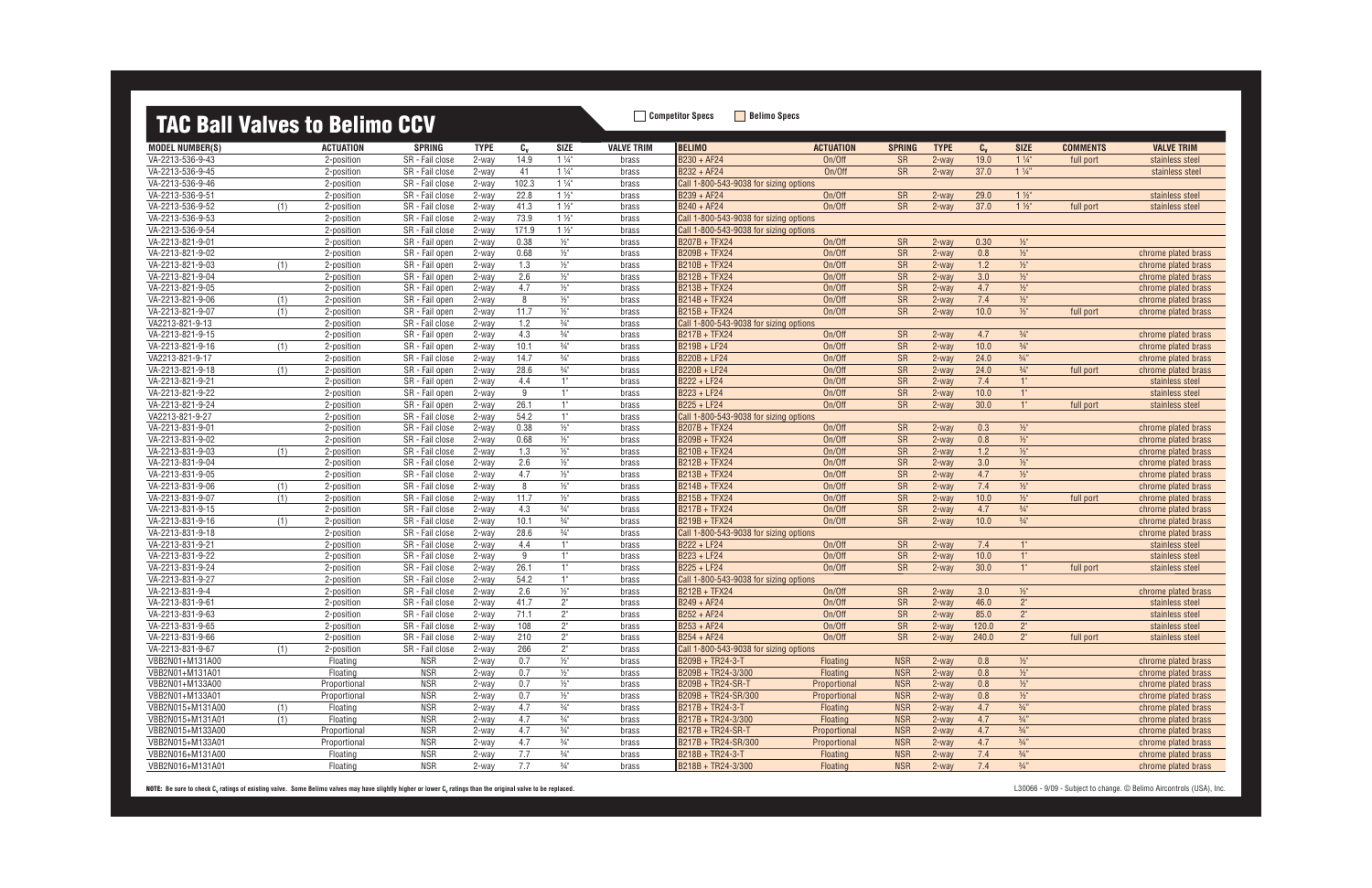## **TAC Ball Valves to Belimo CCV** Belimo Specs **Bellimo Specs**

|                        | ing pan valvoo to bonno oo t |               |             |             |                 |                   |                       |                  |               |             |         |                 |                 |                     |
|------------------------|------------------------------|---------------|-------------|-------------|-----------------|-------------------|-----------------------|------------------|---------------|-------------|---------|-----------------|-----------------|---------------------|
| <b>MODEL NUMBER(S)</b> | <b>ACTUATION</b>             | <b>SPRING</b> | <b>TYPE</b> | $C_{\rm V}$ | <b>SIZE</b>     | <b>VALVE TRIM</b> | <b>BELIMO</b>         | <b>ACTUATION</b> | <b>SPRING</b> | <b>TYPE</b> | $c_{v}$ | <b>SIZE</b>     | <b>COMMENTS</b> | <b>VALVE TRIM</b>   |
| VBB2N016+M133A00       | Proportional                 | <b>NSR</b>    | 2-way       | 7.7         | $\frac{3}{4}$ " | brass             | B218B +TR24-SR-T      | Proportional     | <b>NSR</b>    | $2$ -way    | 7.4     | $\frac{3}{4}$ " |                 | chrome plated brass |
| VBB2N016+M133A01       | Proportional                 | <b>NSR</b>    | 2-way       | 7.7         | $\frac{3}{4}$ " | brass             | B218B +TR24-SR/300    | Proportional     | <b>NSR</b>    | $2$ -way    | 7.4     | $\frac{3}{4}$ " |                 | chrome plated brass |
| VBB2N017+M131A00       | Proportional                 | <b>NSR</b>    | 2-way       | 10          | $\frac{3}{4}$ " | brass             | B219B +TR24-3-T       | Floating         | <b>NSR</b>    | 2-way       | 10.0    | $3/4$ "         |                 | chrome plated brass |
| VBB2N017+M131A01       | Proportional                 | <b>NSR</b>    | $2$ -way    | 10          | $\frac{3}{4}$ " | brass             | B219B +TR24-3/300     | <b>Floating</b>  | <b>NSR</b>    | $2$ -way    | 10.0    | $\frac{3}{4}$ " |                 | chrome plated brass |
| VBB2N017+M133A00       | Proportional                 | <b>NSR</b>    | 2-way       | 10          | $\frac{3}{4}$ " | brass             | B219B+TR24-SR-T       | Proportional     | <b>NSR</b>    | $2$ -way    | 10.0    | $\frac{3}{4}$ " |                 | chrome plated brass |
| VBB2N017+M133A01       | Proportional                 | <b>NSR</b>    | $2$ -way    | 10          | $\frac{3}{4}$ " | brass             | B219B +TR24-SR/300    | Proportional     | <b>NSR</b>    | $2$ -way    | 10.0    | $3/4$ "         |                 | chrome plated brass |
| VBB2N02+M131A00        | Floating                     | <b>NSR</b>    | 2-way       | 1.2         | $\frac{1}{2}$   | brass             | B210B +TR24-3-T       | Floating         | <b>NSR</b>    | 2-way       | 1.2     | $1/2$ "         |                 | chrome plated brass |
| VBB2N02+M131A01        | Floatinc                     | <b>NSR</b>    | $2$ -way    | 1.2         | $\frac{1}{2}$   | brass             | B210B +TR24-3/300     | Floating         | <b>NSR</b>    | $2$ -way    | 1.2     | $1/2$ "         |                 | chrome plated brass |
| VBB2N02+M133A00        | Proportional                 | <b>NSR</b>    | 2-way       | 1.2         | $\frac{1}{2}$   | brass             | B210B +TR24-SR-T      | Proportional     | <b>NSR</b>    | $2$ -way    | 1.2     | $\frac{1}{2}$   |                 | chrome plated brass |
| VBB2N02+M133A01        | Proportional                 | <b>NSR</b>    | 2-way       | 1.2         | $\frac{1}{2}$   | brass             | B210B +TR24-SR/300    | Proportional     | <b>NSR</b>    | $2$ -way    | 1.2     | $1/2$ "         |                 | chrome plated brass |
| VBB2N03+M131A00        | Floating                     | <b>NSR</b>    | 2-way       | 2.1         | $1/2$ "         | brass             | B211B +TR24-3-T       | Floating         | <b>NSR</b>    | $2$ -way    | 1.9     | $1/2$ "         |                 | chrome plated brass |
| VBB2N03+M131A01        | Floating                     | <b>NSR</b>    | $2$ -way    | 2.1         | $\frac{1}{2}$   | brass             | B211B+TR24-3/300      | Floating         | <b>NSR</b>    | $2$ -way    | 1.9     | $1/2$ "         |                 | chrome plated brass |
| VBB2N03+M133A00        | Proportional                 | <b>NSR</b>    | $2$ -way    | 2.1         | $\frac{1}{2}$ " | brass             | B211B+TR24-SR-T       | Proportional     | <b>NSR</b>    | $2$ -way    | 1.9     | $1/2"$          |                 | chrome plated brass |
| VBB2N03+M133A01        | Proportional                 | <b>NSR</b>    | 2-way       | 2.1         | $\frac{1}{2}$   | brass             | B211B +TR24-SR/300    | Proportional     | <b>NSR</b>    | $2$ -way    | 1.9     | $\frac{1}{2}$   |                 | chrome plated brass |
| VBB2N04+M131A00        | Floating                     | <b>NSR</b>    | 2-way       | 3.5         | $\frac{1}{2}$   | brass             | B212B +TR24-3-T       | Floating         | <b>NSR</b>    | $2$ -way    | 3.0     | $1/2$ "         |                 | chrome plated brass |
| VBB2N04+M131A01        | Floating                     | <b>NSR</b>    | 2-way       | 3.5         | $\frac{1}{2}$   | brass             | B212B +TR24-3/300     | Floating         | <b>NSR</b>    | $2$ -way    | 3.0     | $1/2$ "         |                 | chrome plated brass |
| VBB2N04+M133A00        | Proportional                 | <b>NSR</b>    | $2$ -way    | 3.5         | $\frac{1}{2}$ " | brass             | B212B +TR24-SR-T      | Proportional     | <b>NSR</b>    | $2$ -way    | 3.0     | $1/2$ "         |                 | chrome plated brass |
| VBB2N04+M133A01        | Proportional                 | <b>NSR</b>    | 2-way       | 3.5         | $\frac{1}{2}$   | brass             | B212B +TR24-SR/300    | Proportional     | <b>NSR</b>    | $2$ -way    | 3.0     | $\frac{1}{2}$   |                 | chrome plated brass |
| VBB2N05+M131A00        | (1)<br>Floating              | <b>NSR</b>    | $2$ -way    | 4.7         | $\frac{1}{2}$   | brass             | B213B +TR24-3-T       | <b>Floating</b>  | <b>NSR</b>    | $2$ -way    | 4.7     | $1/2$ "         |                 | chrome plated brass |
| VBB2N05+M131A01        | (1)<br>Floating              | <b>NSR</b>    | 2-way       | 4.7         | $\frac{1}{2}$   | brass             | B213B +TR24-3/300     | Floating         | <b>NSR</b>    | $2$ -way    | 4.7     | $1/2$ "         |                 | chrome plated brass |
| VBB2N05+M133A00        | Proportional                 | <b>NSR</b>    | 2-way       | 4.7         | $\frac{1}{2}$ " | brass             | B213B +TR24-SR-T      | Proportional     | <b>NSR</b>    | $2$ -way    | 4.7     | $1/2$ "         |                 | chrome plated brass |
| VBB2N05+M133A01        | Proportional                 | <b>NSR</b>    | 2-way       | 4.7         | $\frac{1}{2}$   | brass             | B213B +TR24-SR/300    | Proportional     | <b>NSR</b>    | $2$ -way    | 4.7     | $1/2$ "         |                 | chrome plated brass |
| VBB2N06+M131A00        | Floating                     | <b>NSR</b>    | 2-way       | 7.7         | $\frac{1}{2}$   | brass             | B214B +TR24-3-T       | Floating         | <b>NSR</b>    | $2$ -way    | 7.4     | $1/2$ "         |                 | chrome plated brass |
| VBB2N06+M131A01        | Floating                     | <b>NSR</b>    | 2-way       | 7.7         | $\frac{1}{2}$   | brass             | B214B+TR24-3/300      | <b>Floating</b>  | <b>NSR</b>    | $2$ -way    | 7.4     | $1/2$ "         |                 | chrome plated brass |
| VBB2N06+M133A00        | Proportional                 | <b>NSR</b>    | 2-way       | 7.7         | $\frac{1}{2}$   | brass             | B214B +TR24-SR-T      | Proportional     | <b>NSR</b>    | $2$ -way    | 7.4     | $1/2$ "         |                 | chrome plated brass |
| VBB2N06+M133A01        | Proportional                 | <b>NSR</b>    | 2-way       | 7.7         | $1/2$ "         | brass             | B214B +TR24-SR/300    | Proportional     | <b>NSR</b>    | $2$ -way    | 7.4     | $1/2"$          |                 | chrome plated brass |
| VBB2N07+M131A00        | Floating                     | <b>NSR</b>    | $2$ -way    | 10          | $\frac{1}{2}$ " | brass             | B215B +TR24-3-T       | Floating         | <b>NSR</b>    | $2$ -way    | 10.0    | $1/2$ "         |                 | chrome plated brass |
| VBB2N07+M131A01        | Floating                     | <b>NSR</b>    | 2-way       | 10          | $\frac{1}{2}$ " | brass             | B215B +TR24-3/300     | <b>Floating</b>  | <b>NSR</b>    | $2$ -way    | 10.0    | $1/2"$          |                 | chrome plated brass |
| VBB2N07+M133A00        | Proportional                 | <b>NSR</b>    | 2-way       | 10          | $\frac{1}{2}$   | brass             | B215B +TR24-SR-T      | Proportional     | <b>NSR</b>    | $2$ -way    | 10.0    | $\frac{1}{2}$   |                 | chrome plated brass |
| VBB2N07+M133A01        | Proportional                 | <b>NSR</b>    | 2-way       | 10          | $\frac{1}{2}$   | brass             | B215B +TR24-SR/300    | Proportional     | <b>NSR</b>    | $2$ -way    | 10.0    | $1/2$ "         |                 | chrome plated brass |
| VBS2N01+M131A00        | Floating                     | <b>NSR</b>    | 2-way       | 0.7         | $\frac{1}{2}$   | stainless steel   | B209+TR24-3-T         | Floating         | <b>NSR</b>    | $2$ -way    | 0.8     | $1/2$ "         |                 | stainless steel     |
| VBS2N01+M131A01        | Floating                     | <b>NSR</b>    | 2-way       | 0.7         | $\frac{1}{2}$   | stainless steel   | B209+TR24-3/300       | Floating         | <b>NSR</b>    | $2$ -way    | 0.8     | $1/2$ "         |                 | stainless steel     |
| VBS2N01+M133A00        | Proportional                 | <b>NSR</b>    | 2-way       | 0.7         | $\frac{1}{2}$   | stainless steel   | B209+TR24-SR-T        | Proportional     | <b>NSR</b>    | $2$ -way    | 0.8     | $1/2$ "         |                 | stainless steel     |
| VBS2N01+M133A01        | Proportional                 | <b>NSR</b>    | $2$ -way    | 0.7         | $\frac{1}{2}$   | stainless steel   | B209+TR24-SR/300      | Proportional     | <b>NSR</b>    | $2$ -way    | 0.8     | $1/2$ "         |                 | stainless steel     |
| VBS2N015+M131A00       | (1)<br>Floating              | <b>NSR</b>    | 2-way       | 4.7         | $\frac{3}{4}$ " | stainless steel   | B217+TR24-3-T         | <b>Floating</b>  | <b>NSR</b>    | $2$ -way    | 4.7     | $\frac{3}{4}$ " |                 | stainless steel     |
| VBS2N015+M131A01       | (1)<br>Floating              | <b>NSR</b>    | 2-way       | 4.7         | $\frac{3}{4}$ " | stainless steel   | B217+TR24-3/300       | <b>Floating</b>  | <b>NSR</b>    | $2$ -way    | 4.7     | $\frac{3}{4}$ " |                 | stainless steel     |
| VBS2N015+M133A00       | Proportional                 | <b>NSR</b>    | 2-way       | 4.7         | $\frac{3}{4}$ " | stainless steel   | B217+TR24-SR-T        | Proportional     | <b>NSR</b>    | $2$ -way    | 4.7     | $\frac{3}{4}$ " |                 | stainless steel     |
| VBS2N015+M133A01       | Proportional                 | <b>NSR</b>    | $2$ -way    | 4.7         | $\frac{3}{4}$ " | stainless steel   | B217 +TR24-SR/300     | Proportional     | <b>NSR</b>    | $2$ -way    | 4.7     | $\frac{3}{4}$ " |                 | stainless steel     |
| VBS2N016+M131A00       | Floatino                     | <b>NSR</b>    | 2-way       | 7.7         | $\frac{3}{4}$ " | stainless steel   | B218+TR24-3-T         | Floating         | <b>NSR</b>    | $2$ -way    | 7.4     | $\frac{3}{4}$ " |                 | stainless steel     |
| VBS2N016+M131A01       | Floatino                     | <b>NSR</b>    | 2-way       | 7.7         | $\frac{3}{4}$ " | stainless steel   | B218 +TR24-3/300      | Floating         | <b>NSR</b>    | $2$ -way    | 7.4     | $\frac{3}{4}$ " |                 | stainless steel     |
| VBS2N016+M133A00       | Proportional                 | <b>NSR</b>    | 2-way       | 7.7         | $\frac{3}{4}$ " | stainless steel   | B218+TR24-SR-T        | Proportional     | <b>NSR</b>    | $2$ -way    | 7.4     | $\frac{3}{4}$ " |                 | stainless steel     |
| VBS2N016+M133A01       | Proportional                 | <b>NSR</b>    | 2-way       | 7.7         | $\frac{3}{4}$ " | stainless steel   | B218+TR24-SR/300      | Proportional     | <b>NSR</b>    | 2-way       | 7.4     | $\frac{3}{4}$ " |                 | stainless steel     |
| VBS2N017+M131A00       | Proportional                 | <b>NSR</b>    | 2-way       | 10          | $\frac{3}{4}$ " | stainless steel   | B219+TR24-3-T         | Floating         | <b>NSR</b>    | 2-way       | 10.0    | $\frac{3}{4}$ " |                 | stainless steel     |
| VBS2N017+M131A01       | Proportional                 | <b>NSR</b>    | 2-way       | 10          | $\frac{3}{4}$ " | stainless steel   | B219+TR24-3/300       | Floating         | <b>NSR</b>    | 2-way       | 10.0    | $\frac{3}{4}$ " |                 | stainless steel     |
| VBS2N017+M133A00       | Proportional                 | <b>NSR</b>    | 2-way       | 10          | $\frac{3}{4}$ " | stainless steel   | <b>B219+TR24-SR-T</b> | Proportional     | <b>NSR</b>    | 2-way       | 10.0    | $\frac{3}{4}$ " |                 | stainless steel     |
| VBS2N017+M133A01       | Proportional                 | <b>NSR</b>    | 2-way       | 10          | $\frac{3}{4}$ " | stainless steel   | B219+TR24-SR/300      | Proportional     | <b>NSR</b>    | 2-way       | 10.0    | $\frac{3}{4}$ " |                 | stainless steel     |
| VBS2N02+M131A00        | Floating                     | <b>NSR</b>    | 2-way       | 1.2         | $\frac{1}{2}$ " | stainless steel   | B210+TR24-3-T         | Floating         | <b>NSR</b>    | 2-way       | 1.2     | $\frac{1}{2}$   |                 | stainless steel     |
| VBS2N02+M131A01        | Floating                     | <b>NSR</b>    | 2-way       | 1.2         | $\frac{1}{2}$   | stainless steel   | B210+TR24-3/300       | Floating         | <b>NSR</b>    | 2-way       | 1.2     | $\frac{1}{2}$   |                 | stainless steel     |
| VBS2N02+M133A00        | Proportional                 | NSR           | 2-way       | 1.2         | $\frac{1}{2}$ " | stainless steel   | B210+TR24-SR-T        | Proportional     | <b>NSR</b>    | 2-way       | 1.2     | $\frac{1}{2}$   |                 | stainless steel     |
| VBS2N02+M133A01        | Proportional                 | <b>NSR</b>    | 2-way       | 1.2         | $\frac{1}{2}$ " | stainless steel   | B210+TR24-SR/300      | Proportional     | <b>NSR</b>    | 2-way       | 1.2     | $1/2$ "         |                 | stainless steel     |
| VBS2N03+M131A00        | Floating                     | <b>NSR</b>    | 2-way       | 2.1         | $\frac{1}{2}$ " | stainless steel   | B211 +TR24-3-T        | Floating         | <b>NSR</b>    | 2-way       | 1.9     | $\frac{1}{2}$   |                 | stainless steel     |
| VBS2N03+M131A01        | Floating                     | <b>NSR</b>    | 2-way       | 2.1         | $\frac{1}{2}$   | stainless steel   | B211+TR24-3/300       | Floating         | <b>NSR</b>    | 2-way       | 1.9     | $1/2$ "         |                 | stainless steel     |
| VBS2N03+M133A00        | Proportional                 | <b>NSR</b>    | 2-way       | 2.1         | $\frac{1}{2}$   | stainless steel   | B211+TR24-SR-T        | Proportional     | <b>NSR</b>    | 2-way       | 1.9     | $1/2$ "         |                 | stainless steel     |
|                        |                              |               |             |             |                 |                   |                       |                  |               |             |         |                 |                 |                     |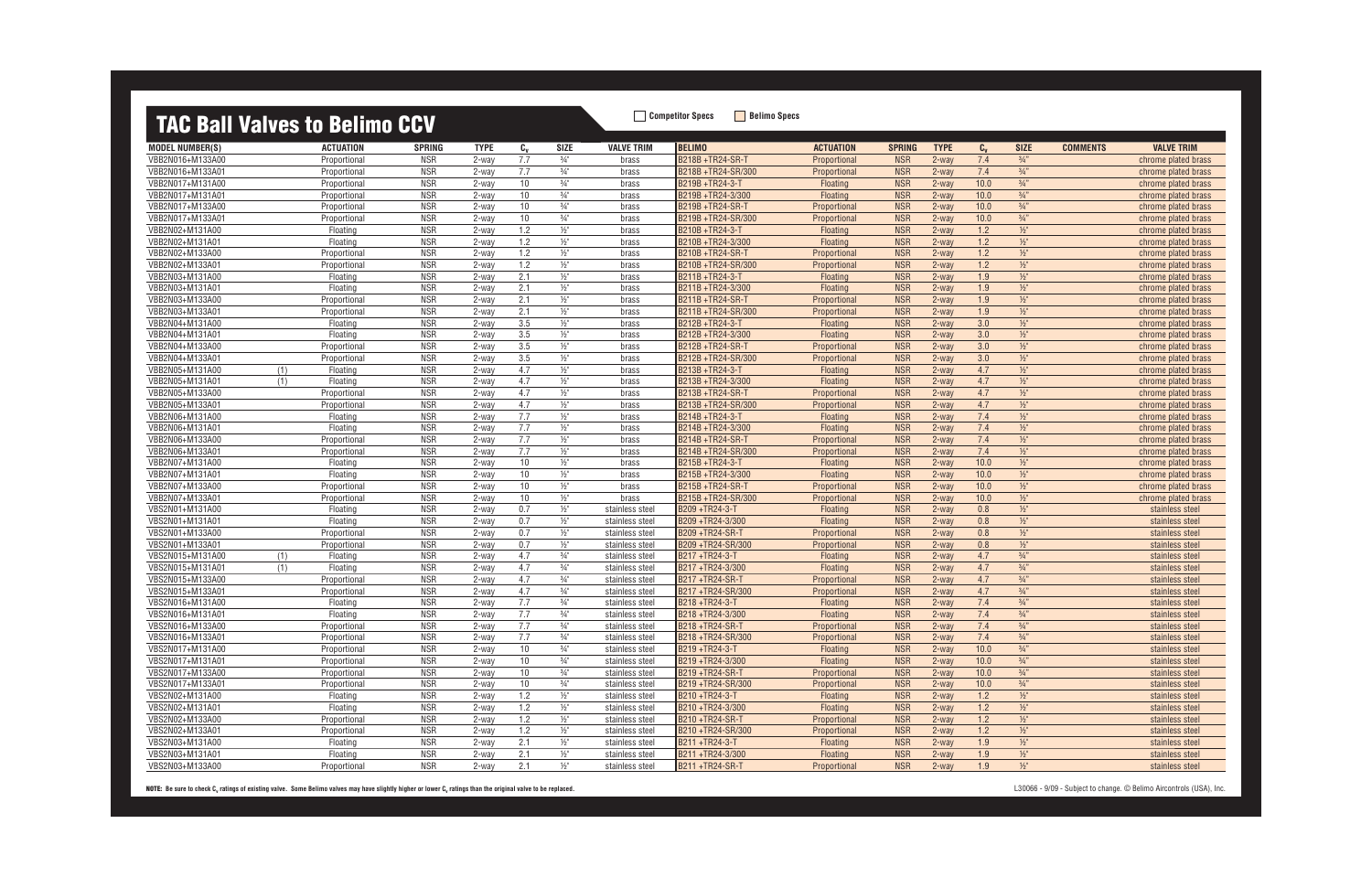### **TAC Ball Valves to Belimo CCV** Beling Specs **Bellino Specs**

| <u>ing ban valvos to bolimo oo r</u> |     |                  |                 |             |         |                     |                   |                                        |                  |               |             |         |                 |                 |                     |
|--------------------------------------|-----|------------------|-----------------|-------------|---------|---------------------|-------------------|----------------------------------------|------------------|---------------|-------------|---------|-----------------|-----------------|---------------------|
| <b>MODEL NUMBER(S)</b>               |     | <b>ACTUATION</b> | <b>SPRING</b>   | <b>TYPE</b> | $c_{v}$ | <b>SIZE</b>         | <b>VALVE TRIM</b> | <b>BELIMO</b>                          | <b>ACTUATION</b> | <b>SPRING</b> | <b>TYPE</b> | $C_{v}$ | <b>SIZE</b>     | <b>COMMENTS</b> | <b>VALVE TRIM</b>   |
| VBS2N03+M133A01                      |     | Proportional     | <b>NSR</b>      | 2-way       | 2.1     | $\frac{1}{2}$       | stainless steel   | B211+TR24-SR/300                       | Proportional     | <b>NSR</b>    | 2-way       | 1.9     | $\frac{1}{2}$   |                 | stainless steel     |
| VBS2N04+M131A00                      |     | Floating         | <b>NSR</b>      | 2-way       | 3.5     | $\frac{1}{2}$ "     | stainless steel   | B212+TR24-3-T                          | Floating         | <b>NSR</b>    | $2$ -way    | 3.0     | $1/2$ "         |                 | stainless steel     |
| VBS2N04+M131A01                      |     | Floating         | <b>NSR</b>      | 2-way       | 3.5     | $\frac{1}{2}$       | stainless steel   | B212+TR24-3/300                        | Floating         | <b>NSR</b>    | 2-way       | 3.0     | $\frac{1}{2}$   |                 | stainless steel     |
| VBS2N04+M133A00                      |     | Proportional     | <b>NSR</b>      | 2-way       | 3.5     | $\frac{1}{2}$ "     | stainless steel   | B212+TR24-SR-T                         | Proportional     | <b>NSR</b>    | 2-way       | 3.0     | $\frac{1}{2}$   |                 | stainless steel     |
| VBS2N04+M133A01                      |     | Proportional     | <b>NSR</b>      | 2-way       | 3.5     | $\frac{1}{2}$       | stainless steel   | B212+TR24-SR/300                       | Proportional     | <b>NSR</b>    | 2-way       | 3.0     | $1/2$ "         |                 | stainless steel     |
| VBS2N05+M131A00                      | (1) | Floating         | <b>NSR</b>      | 2-way       | 4.7     | $\frac{1}{2}$ "     | stainless steel   | B213+TR24-3-T                          | Floating         | <b>NSR</b>    | $2-way$     | 4.7     | $\frac{1}{2}$   |                 | stainless steel     |
| VBS2N05+M131A01                      | (1) | Floating         | <b>NSR</b>      | 2-way       | 4.7     | $1/2$ "             | stainless steel   | B213+TR24-3/300                        | Floating         | <b>NSR</b>    | $2$ -way    | 4.7     | $\frac{1}{2}$   |                 | stainless steel     |
| VBS2N05+M133A00                      |     | Proportional     | <b>NSR</b>      | 2-way       | 4.7     | $\frac{1}{2}$       | stainless steel   | B213+TR24-SR-T                         | Proportional     | <b>NSR</b>    | $2-way$     | 4.7     | $1/2$ "         |                 | stainless steel     |
| VBS2N05+M133A01                      |     | Proportional     | <b>NSR</b>      | 2-way       | 4.7     | $\frac{1}{2}$       | stainless steel   | B213+TR24-SR/300                       | Proportional     | <b>NSR</b>    | $2$ -way    | 4.7     | $1/2$ "         |                 | stainless steel     |
| VBS2N06+M131A00                      |     | Floating         | <b>NSR</b>      | 2-way       | 7.7     | $\frac{1}{2}$       | stainless steel   | B214+TR24-3-T                          | Floating         | <b>NSR</b>    | $2-way$     | 7.4     | $\frac{1}{2}$   |                 | stainless steel     |
| VBS2N06+M131A01                      |     | Floating         | <b>NSR</b>      | 2-way       | 7.7     | $\frac{1}{2}$ "     | stainless steel   | B214+TR24-3/300                        | Floating         | <b>NSR</b>    | $2-way$     | 7.4     | $\frac{1}{2}$   |                 | stainless steel     |
| VBS2N06+M133A00                      |     | Proportional     | <b>NSR</b>      | 2-way       | 7.7     | $\frac{1}{2}$ "     | stainless steel   | B214+TR24-SR-T                         | Proportional     | <b>NSR</b>    | 2-way       | 7.4     | $\frac{1}{2}$   |                 | stainless steel     |
| VBS2N06+M133A01                      |     | Proportional     | <b>NSR</b>      | 2-way       | 7.7     | $\frac{1}{2}$       | stainless steel   | B214 +TR24-SR/300                      | Proportional     | <b>NSR</b>    | $2-way$     | 7.4     | $\frac{1}{2}$   |                 | stainless steel     |
| VBS2N07+M131A00                      |     | Floating         | <b>NSR</b>      | 2-way       | 10      | $\frac{1}{2}$       | stainless steel   | B215+TR24-3-T                          | <b>Floating</b>  | <b>NSR</b>    | $2$ -way    | 10.0    | $\frac{1}{2}$   |                 | stainless steel     |
| VBS2N07+M131A01                      |     | Floating         | <b>NSR</b>      | 2-way       | 10      | $\frac{1}{2}$       | stainless steel   | B215+TR24-3/300                        | Floating         | <b>NSR</b>    | $2-way$     | 10.0    | $\frac{1}{2}$   |                 | stainless steel     |
| VBS2N07+M133A00                      |     | Proportional     | <b>NSR</b>      | 2-way       | 10      | $\frac{1}{2}$       | stainless steel   | B215+TR24-SR-T                         | Proportional     | <b>NSR</b>    | $2-way$     | 10.0    | $\frac{1}{2}$   |                 | stainless steel     |
| VBS2N07+M133A01                      |     | Proportional     | <b>NSR</b>      | 2-way       | 10      | $\frac{1}{2}$       | stainless steel   | B215+TR24-SR/300                       | Proportional     | <b>NSR</b>    | $2-way$     | 10.0    | $\frac{1}{2}$   |                 | stainless steel     |
| VF-2213-536-9-43                     |     | Floating         | SR - Fail close | 2-way       | 14.9    | $1\frac{1}{4}$      | brass             | B230 + LF24-3                          | <b>Floating</b>  | <b>SR</b>     | $2$ -way    | 19.0    | $1\frac{1}{4}$  |                 | stainless steel     |
| VF-2213-536-9-45                     |     | Floating         | SR - Fail close | 2-way       | 41      | $1\frac{1}{4}$      | brass             | B232 + AF24-MFT                        | Floating         | <b>SR</b>     | $2-way$     | 37.0    | $1\frac{1}{4}$  |                 | stainless steel     |
| VF-2213-536-9-46                     |     | Floating         | SR - Fail close | 2-way       | 102.3   | $1\frac{1}{4}$      | brass             | Call 1-800-543-9038 for sizing options |                  |               |             |         |                 |                 |                     |
| VF-2213-536-9-51                     |     | Floating         | SR - Fail close | 2-way       | 22.8    | $1\frac{1}{2}$      | brass             | B239 + AF24-MFT                        | Floating         | <b>SR</b>     | $2$ -way    |         | $1\frac{1}{2}$  |                 | stainless steel     |
| VF-2213-536-9-52                     | (1) | Floating         | SR - Fail close | 2-way       | 41.3    | $1\frac{1}{2}$      | brass             | B240 + AF24-MFT                        | Floating         | <b>SR</b>     | 2-way       | 37.0    | $1\frac{1}{2}$  | full port       | stainless steel     |
| VF-2213-536-9-53                     |     | Floating         | SR - Fail close | 2-way       | 73.9    | $1\frac{1}{2}$      | brass             | Call 1-800-543-9038 for sizing options |                  |               |             |         |                 |                 |                     |
| VF-2213-536-9-54                     |     | Floating         | SR - Fail close | 2-way       | 171.9   | $1\frac{1}{2}$      | brass             | Call 1-800-543-9038 for sizing options |                  |               |             |         |                 |                 |                     |
| VF-2213-536-9-61                     |     | Floating         | SR - Fail close | 2-way       | 41.7    | $2^{\circ}$         | brass             | B249 + AF24-MFT                        | Floating         | <b>SR</b>     | 2-way       | 46.0    | $2^{\circ}$     |                 | stainless steel     |
| VF-2213-536-9-63                     |     | Floating         | SR - Fail close | 2-way       | 71.1    | $2^{\circ}$         | brass             | B252 + AF24-MFT                        | Floating         | <b>SR</b>     | $2-way$     | 85.0    | 2 <sup>n</sup>  |                 | stainless steel     |
| VF-2213-536-9-65                     |     | Floatino         | SR - Fail close | 2-way       | 108     | 2"                  | brass             | B253 + AF24-MFT                        | Floating         | <b>SR</b>     | $2$ -way    | 120.0   | 2 <sup>n</sup>  |                 | stainless steel     |
| VF-2213-536-9-66                     |     | Floating         | SR - Fail close | 2-way       | 210     | $2^{\circ}$         | brass             | B254 + AF24-MFT                        | Floating         | <b>SR</b>     | $2-way$     | 240.0   | $2^{\circ}$     | full port       | stainless steel     |
| VF-2213-536-9-67                     | (1) | Floating         | SR - Fail close | 2-way       | 266     | $2^{\circ}$         | brass             | Call 1-800-543-9038 for sizing options |                  |               |             |         |                 |                 |                     |
| VF-2213-821-9-01                     |     | Floating         | SR - Fail open  | 2-way       | 0.38    | $\frac{1}{2}$       | brass             | B207B + TF24-3                         | Floating         | <b>SR</b>     | 2-way       | 0.3     | $\frac{1}{2}$   |                 | chrome plated brass |
| VF-2213-821-9-02                     |     | Floating         | SR - Fail open  | 2-way       | 0.68    | $1/2$ "             | brass             | B209B + TF24-3                         | Floating         | <b>SR</b>     | 2-way       | 0.8     | $1/2$ "         |                 | chrome plated brass |
| VF-2213-821-9-03                     | (1) | Floating         | SR - Fail open  | 2-way       | 1.3     | $\frac{1}{2}$ "     | brass             | B210B + TF24-3                         | Floating         | <b>SR</b>     | $2-way$     | 1.2     | $1/2$ "         |                 | chrome plated brass |
| VF-2213-821-9-04                     |     | Floating         | SR - Fail open  | 2-way       | 2.6     | $1/2$ "             | brass             | B212B + TF24-3                         | Floating         | <b>SR</b>     | 2-way       | 3.0     | $\frac{1}{2}$   |                 | chrome plated brass |
| VF-2213-821-9-05                     |     | Floating         | SR - Fail open  | 2-way       | 4.7     | $\frac{1}{2}$ "     | brass             | B213B + TF24-3                         | Floating         | <b>SR</b>     | $2-way$     | 4.7     | $\frac{1}{2}$   |                 | chrome plated brass |
| VF-2213-821-9-06                     | (1) | Floating         | SR - Fail open  | 2-way       | 8       | $\frac{1}{2}$       | brass             | B214B + TF24-3                         | Floating         | <b>SR</b>     | $2-way$     | 7.4     | $1/2$ "         |                 | chrome plated brass |
| VF-2213-821-9-07                     | (1) | Floating         | SR - Fail open  | 2-way       | 11.7    | $\frac{1}{2}$ "     | brass             | B215B + TF24-3                         | Floating         | <b>SR</b>     | $2-way$     | 10.0    | $\frac{1}{2}$   | full port       | chrome plated brass |
| VF2213-821-9-13                      |     | Floating         | SR - Fail close | 2-way       | 1.2     | $\frac{3}{4}$ "     | brass             | B217B + TF24-3                         | Floating         | <b>SR</b>     | 2-way       | 4.7     | $\frac{3}{4}$ " |                 | chrome plated brass |
| VF-2213-821-9-15                     |     | Floating         | SR - Fail open  | 2-way       | 4.3     | $\frac{3}{4}$ "     | brass             | B217B + TF24-3                         | Floating         | <b>SR</b>     | $2-way$     | 4.7     | $\frac{3}{4}$ " |                 | chrome plated brass |
| VF-2213-821-9-16                     | (1) | Floating         | SR - Fail open  | 2-way       | 10.1    | $\frac{3}{4}$ "     | brass             | B219B + LF24-3                         | Floating         | <b>SR</b>     | $2-way$     | 10.0    | $\frac{3}{4}$ " |                 | chrome plated brass |
| VF2213-821-9-17                      |     | Floating         | SR - Fail close | 2-way       | 14.7    | $\frac{3}{4}$ "     | brass             | B220B + LF24-3                         | Floating         | <b>SR</b>     | $2$ -way    | 24.0    | $\frac{3}{4}$ " |                 | chrome plated brass |
| VF-2213-821-9-18                     | (1) | Floating         | SR - Fail open  | 2-way       | 28.6    | $3/4$ <sup>11</sup> | brass             | B220B + LF24-3                         | Floating         | <b>SR</b>     | $2-way$     | 24.0    | $3/4$ "         | full port       | chrome plated brass |
| VF-2213-821-9-21                     |     | Floating         | SR - Fail open  | 2-way       | 4.4     | $1^{\circ}$         | brass             | B222 + LF24-3                          | <b>Floating</b>  | <b>SR</b>     | 2-way       | 7.4     | 1"              |                 | stainless steel     |
| VF-2213-821-9-22                     |     | Floating         | SR - Fail open  | 2-way       | 9       | 1"                  | brass             | B223 + LF24-3                          | Floating         | <b>SR</b>     | 2-way       | 10.0    | $1^{\circ}$     |                 | stainless steel     |
| VF-2213-821-9-24                     |     | Floating         | SR - Fail open  | 2-way       | 26.1    | $1^{\circ}$         | brass             | B225 + LF24-3                          | Floating         | <b>SR</b>     | 2-way       | 30.0    | $1^{\circ}$     | full port       | stainless steel     |
| VF2213-821-9-27                      |     | Floating         | SR - Fail close | 2-way       | 54.2    | $1^{\circ}$         | brass             | Call 1-800-543-9038 for sizing options |                  |               |             |         |                 |                 |                     |
| VF-2213-831-9-01                     |     | Floating         | SR - Fail close | 2-way       | 0.38    | $\frac{1}{2}$       | brass             | B207B + TF24-3                         | Floating         | SR            | 2-way       | 0.3     | $\frac{1}{2}$   |                 | chrome plated brass |
| VF-2213-831-9-02                     |     | Floating         | SR - Fail close | 2-way       | 0.68    | $\frac{1}{2}$ "     | brass             | B209B + TF24-3                         | Floating         | <b>SR</b>     | 2-way       | 0.8     | $\frac{1}{2}$   |                 | chrome plated brass |
| VF-2213-831-9-03                     | (1) | Floating         | SR - Fail close | 2-way       | 1.3     | $1/2$ "             | brass             | B210B + TF24-3                         | Floating         | <b>SR</b>     | 2-way       | 1.2     | $\frac{1}{2}$   |                 | chrome plated brass |
| VF-2213-831-9-04                     |     | Floating         | SR - Fail close | 2-way       | 2.6     | $\frac{1}{2}$       | brass             | B212B + TF24-3                         | Floating         | <b>SR</b>     | 2-way       | 3.0     | $1/2$ "         |                 | chrome plated brass |
| VF-2213-831-9-05                     |     | Floating         | SR - Fail close | 2-way       | 4.7     | $\frac{1}{2}$       | brass             | B213B + TF24-3                         | Floating         | <b>SR</b>     | $2$ -way    | 4.7     | $\frac{1}{2}$   |                 | chrome plated brass |
| VF-2213-831-9-06                     | (1) | Floating         | SR - Fail close | 2-way       | 8       | $\frac{1}{2}$       | brass             | B214B + TF24-3                         | Floating         | <b>SR</b>     | 2-way       | 7.4     | $\frac{1}{2}$   |                 | chrome plated brass |
| VF-2213-831-9-07                     | (1) | Floating         | SR - Fail close | 2-way       | 11.7    | $\frac{1}{2}$       | brass             | B215B + TF24-3                         | Floating         | <b>SR</b>     | 2-way       | 10.0    | $\frac{1}{2}$   | full port       | chrome plated brass |
| VF-2213-831-9-15                     |     | Floating         | SR - Fail close | 2-way       | 4.3     | $\frac{3}{4}$ "     | brass             | B217B + TF24-3                         | Floating         | SR            | 2-way       | 4.7     | $\frac{3}{4}$ " |                 | chrome plated brass |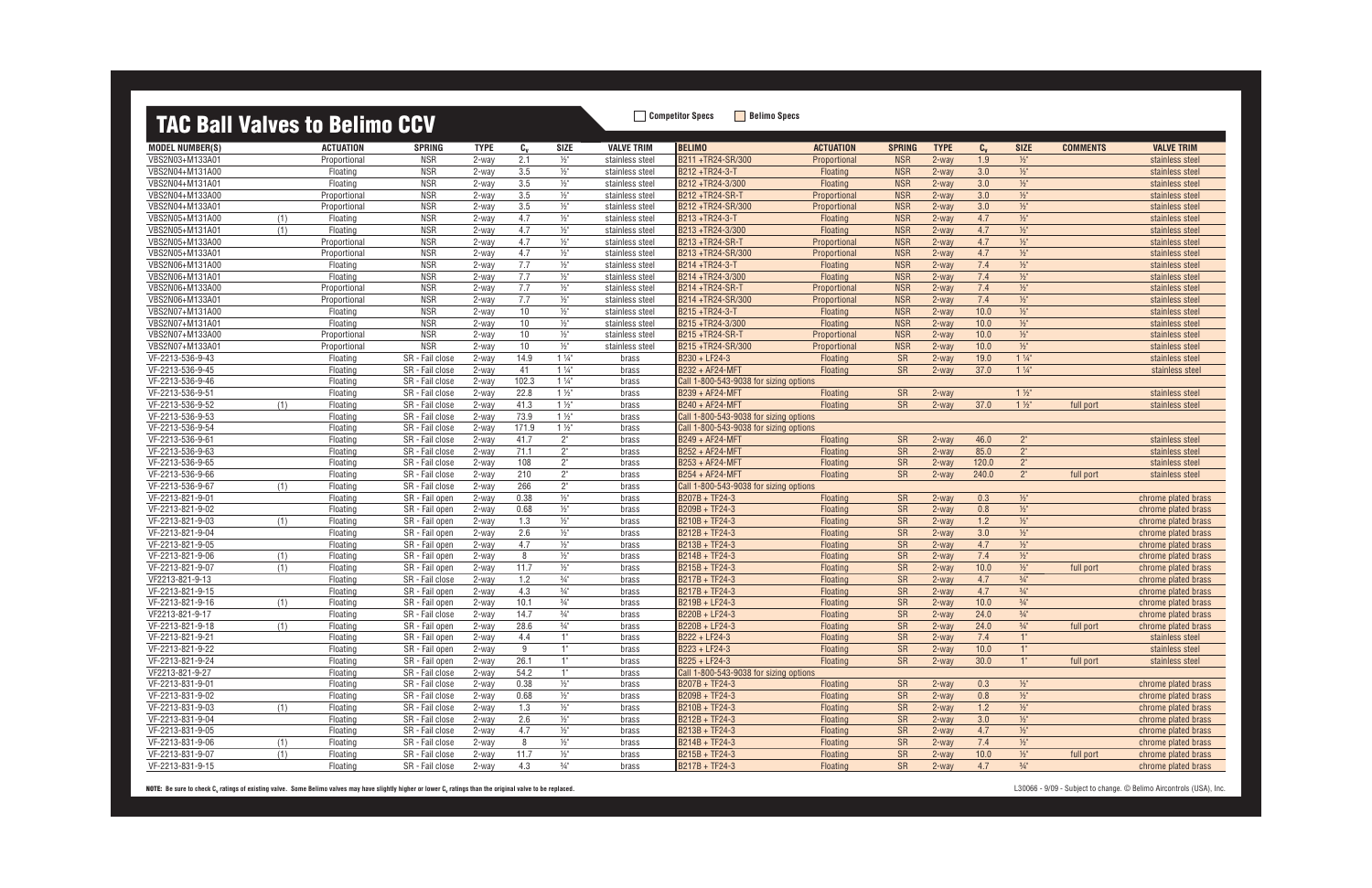## **TAC Ball Valves to Belimo CCV** Belimo Specs **Bellimo Specs**

| <u>ING BUIL LUILOG 10 BOILING OO L</u> |     |                  |                    |             |                |                 |                   |                                        |                  |               |             |         |                     |                 |                     |
|----------------------------------------|-----|------------------|--------------------|-------------|----------------|-----------------|-------------------|----------------------------------------|------------------|---------------|-------------|---------|---------------------|-----------------|---------------------|
| <b>MODEL NUMBER(S)</b>                 |     | <b>ACTUATION</b> | <b>SPRING</b>      | <b>TYPE</b> | $C_{\rm V}$    | <b>SIZE</b>     | <b>VALVE TRIM</b> | <b>BELIMO</b>                          | <b>ACTUATION</b> | <b>SPRING</b> | <b>TYPE</b> | $C_{v}$ | <b>SIZE</b>         | <b>COMMENTS</b> | <b>VALVE TRIM</b>   |
| VF-2213-831-9-16                       | (1) | Floating         | SR - Fail close    | 2-way       | 10.1           | $\frac{3}{4}$ " | brass             | B219B + TF24-3                         | Floating         | <b>SR</b>     | $2$ -way    | 10.0    | $\frac{3}{4}$ "     |                 | chrome plated brass |
| VF-2213-831-9-18                       |     | Floating         | SR - Fail close    | 2-way       | 28.6           | $\frac{3}{4}$ " | brass             | B220B + TF24-3                         | Floating         | <b>SR</b>     | 2-way       | 24.0    | $\frac{3}{4}$ "     |                 | chrome plated brass |
| VF-2213-831-9-21                       |     | Floating         | SR - Fail close    | 2-way       | 4.4            | 1"              | brass             | B222 + LF24-3                          | Floating         | <b>SR</b>     | $2$ -way    | 7.4     | 1"                  |                 | stainless steel     |
| VF-2213-831-9-22                       |     | Floating         | SR - Fail close    | 2-way       | 9              | 1"              | brass             | B223 + LF24-3                          | Floating         | SR            | $2$ -way    | 10.0    | 1"                  |                 | stainless steel     |
| VF-2213-831-9-24                       |     | Floating         | SR - Fail close    | 2-way       | 26.1           | 1"              | brass             | B225 + LF24-3                          | <b>Floating</b>  | <b>SR</b>     | $2$ -way    | 30.0    | 1"                  | full port       | stainless steel     |
| VF-2213-831-9-27                       |     | Floating         | SR - Fail close    | 2-way       | 54.2           | 1"              | brass             | Call 1-800-543-9038 for sizing options |                  |               |             |         |                     |                 |                     |
| VF-2313-526-9-45                       |     | 2-position       | SR-Fail to bottom  | 3-way       | 19.4           | $1\frac{1}{4}$  | brass             | B330 + AF24                            | On/Off           | <b>SR</b>     | 3-way       | 19.0    | $1\frac{1}{4}$      |                 | stainless steel     |
| VF-2313-526-9-46                       |     | 2-position       | SR-Fail to bottom  | 3-way       | 34.1           | $1\frac{1}{4}$  | brass             | $B331 + AF24$                          | On/Off           | SR            | 3-way       | 25.0    | $1\frac{1}{4}$      |                 | stainless steel     |
| VF-2313-526-9-54                       | (1) | 2-position       | SR-Fail to bottom  | 3-way       | 23.5           | $1\frac{1}{2}$  | brass             | B338 + AF24                            | On/Off           | <b>SR</b>     | $3-way$     | 19.0    | $1\frac{1}{2}$      |                 | stainless steel     |
| VF-2313-526-9-55                       | (1) | 2-position       | SR-Fail to bottom  | 3-way       | 32             | $1\frac{1}{2}$  | brass             | B339 + AF24                            | On/Off           | <b>SR</b>     | 3-way       | 29.0    | $1\frac{1}{2}$      |                 | stainless steel     |
| VF-2313-526-9-56                       |     | 2-position       | SR-Fail to bottom  | 3-way       | 61.1           | $1\frac{1}{2}$  | brass             | Call 1-800-543-9038 for sizing options |                  |               |             |         |                     |                 |                     |
| VF-2313-526-9-63                       |     | 2-position       | SR-Fail to bottom  | 3-way       | 56.7           | $2^{\circ}$     | brass             | $B350 + AF24$                          | On/Off           | SR            | 3-way       | 57.0    | 2 <sup>''</sup>     |                 | stainless steel     |
| VF-2313-526-9-64                       |     | 2-position       | SR-Fail to bottom  | 3-way       | 108.5          | $2^{\circ}$     | brass             | Call 1-800-543-9038 for sizing options |                  |               |             |         |                     |                 |                     |
| VF-2313-536-9-45                       |     | 2-position       | SR - Fail to side  | 3-way       | 19.4           | $1\frac{1}{4}$  | brass             | B330 + AF24                            | On/Off           | <b>SR</b>     | 3-way       | 19.0    | $1\frac{1}{4}$      |                 | stainless steel     |
| VF-2313-536-9-46                       |     | 2-position       | SR - Fail to side  | 3-way       | 34.1           | $1\frac{1}{4}$  | brass             | B331 + AF24                            | On/Off           | SR            | 3-way       | 25.0    | $1\frac{1}{4}$      |                 | stainless steel     |
| VF-2313-536-9-54                       |     | 2-position       | SR - Fail to side  | 3-way       | 23.5           | $1\frac{1}{2}$  | brass             | B338 + AF24                            | On/Off           | <b>SR</b>     | $3-way$     | 19.0    | $1\frac{1}{2}$      |                 | stainless steel     |
| VF-2313-536-9-55                       | (1) | 2-position       | SR - Fail to side  | 3-way       | 32             | $1\frac{1}{2}$  | brass             | B339 + AF24                            | On/Off           | <b>SR</b>     | $3-way$     | 29.0    | $1\frac{1}{2}$      |                 | stainless steel     |
| VF-2313-536-9-56                       |     | 2-position       | SR - Fail to side  | 3-way       | 61.1           | $1\frac{1}{2}$  | brass             | Call 1-800-543-9038 for sizing options |                  |               |             |         |                     |                 |                     |
| VF-2313-536-9-63                       |     | 2-position       | SR - Fail to side  | 3-way       | 56.7           | $2^{\circ}$     | brass             | B350 + AF24                            | On/Off           | SR            | 3-way       | 57.0    | 2 <sup>''</sup>     |                 | stainless steel     |
| VF-2313-536-9-64                       |     | 2-position       | SR - Fail to side  | 3-way       | 108.5          | $2^{\circ}$     | brass             | Call 1-800-543-9038 for sizing options |                  |               |             |         |                     |                 |                     |
| VF-2313-821-9-02                       |     | 2-position       | SR - Fail to side  | 3-way       | 0.6            | $1/2$ "         | brass             | B309B + TFX24                          | On/Off           | SR            | 3-way       | 0.8     | $\frac{1}{2}$       |                 | chrome plated brass |
| VF-2313-821-9-03                       | (1) | 2-position       | SR - Fail to side  | 3-way       | $\overline{1}$ | $1/2$ "         | brass             | <b>B310B + TFX24</b>                   | On/Off           | SR            | 3-way       | 1.2     | $\frac{1}{2}$       |                 | chrome plated brass |
| VF-2313-821-9-04                       |     | 2-position       | SR - Fail to side  | 3-way       | 2.4            | $\frac{1}{2}$ " | brass             | B312B + TFX24                          | On/Off           | <b>SR</b>     | 3-way       | 3.0     | $\frac{1}{2}$       |                 | chrome plated brass |
| VF-2313-821-9-05                       |     | 2-position       | SR - Fail to side  | 3-way       | 4.3            | $\frac{1}{2}$   | brass             | B313B + TFX24                          | On/Off           | <b>SR</b>     | $3$ -way    | 4.7     | $\frac{1}{2}$       |                 | chrome plated brass |
| VF-2313-821-9-06                       | (1) | 2-position       | SR - Fail to side  | 3-way       | 8              | $\frac{1}{2}$ " | brass             | B315B + TFX24                          | On/Off           | SR            | 3-way       | 10.0    | $\frac{1}{2}$       | full port       | chrome plated brass |
| VF-2313-821-9-13                       |     | 2-position       | SR - Fail to side  | 3-way       | 1.3            | $\frac{3}{4}$ " | brass             | B317B + TFX24                          | On/Off           | <b>SR</b>     | $3$ -way    | 4.7     | $3/4$ <sup>11</sup> |                 | chrome plated brass |
| VF-2313-821-9-15                       |     | 2-position       | SR - Fail to side  | 3-way       | 3.8            | $\frac{3}{4}$ " | brass             | B317B + TFX24                          | On/Off           | <b>SR</b>     | 3-way       | 4.7     | $3/4$ <sup>11</sup> |                 | chrome plated brass |
| VF-2313-821-9-16                       | (1) | 2-position       | SR - Fail to side  | 3-way       | 12.6           | $\frac{3}{4}$ " | brass             | B320B + TFX24                          | On/Off           | <b>SR</b>     | $3-way$     | 24.0    | $\frac{3}{4}$ "     |                 | chrome plated brass |
| VF-2313-821-9-25                       |     | 2-position       | SR - Fail to side  | 3-way       | 3.5            | 1"              | brass             | B322 + LF24                            | On/Off           | SR            | 3-way       | 7.4     | 1"                  |                 | stainless steel     |
| VF-2313-821-9-27                       |     | 2-position       | SR - Fail to side  | 3-way       | 8.6            | 1"              | brass             | B323 + LF24                            | On/Off           | <b>SR</b>     | 3-way       | 10.0    | 1"                  |                 | stainless steel     |
| VF-2313-821-9-28                       |     | 2-position       | SR - Fail to side  | 3-way       | 10             | 1"              | brass             | B323 + LF24                            | On/Off           | <b>SR</b>     | $3-way$     | 10.0    | 1"                  |                 | stainless steel     |
| VF-2313-821-9-30                       |     | 2-position       | SR - Fail to side  | 3-way       | 22.3           | 1"              | brass             | B325 + LF24                            | On/Off           | <b>SR</b>     | $3-way$     | 30.0    | 1"                  |                 | stainless steel     |
| VF-2313-821-9-31                       |     | 2-position       | SR - Fail to side  | 3-way       | 30.8           | 1"              | brass             | B325 + LF24                            | On/Off           | <b>SR</b>     | 3-way       | 30.0    | 1"                  | full port       | stainless steel     |
| VF-2313-821-9-44                       |     | 2-position       | SR - Fail to side  | 3-way       | 12.7           | $1\frac{1}{4}$  | brass             | B329 + AF24                            | On/Off           | SR            | 3-way       | 10.0    | $1\frac{1}{4}$      |                 | stainless steel     |
| VF-2313-831-9-02                       |     | 2-position       | SR-Fail to bottom  | 3-way       | 0.6            | $1/2$ "         | brass             | B309B + TFX24                          | On/Off           | <b>SR</b>     | $3-way$     | 0.8     | $\frac{1}{2}$       |                 | chrome plated brass |
| VF-2313-831-9-03                       | (1) | 2-position       | SR-Fail to bottom  | 3-way       | $\overline{1}$ | $\frac{1}{2}$ " | brass             | B310B + TFX24                          | On/Off           | SR            | 3-way       | 1.2     | $\frac{1}{2}$       |                 | chrome plated brass |
| VF-2313-831-9-04                       |     | 2-position       | SR-Fail to bottom  | 3-way       | 2.4            | $\frac{1}{2}$ " | brass             | B312B + TFX24                          | On/Off           | <b>SR</b>     | $3$ -way    | 3.0     | $\frac{1}{2}$       |                 | chrome plated brass |
| VF-2313-831-9-05                       |     | 2-position       | SR-Fail to bottom  | 3-way       | 4.3            | $\frac{1}{2}$ " | brass             | B313B + TFX24                          | On/Off           | SR            | 3-way       | 4.7     | $\frac{1}{2}$       |                 | chrome plated brass |
| VF-2313-831-9-06                       | (1) | 2-position       | SR-Fail to bottom  | 3-way       | 8              | $\frac{1}{2}$ " | brass             | B315B + TFX24                          | On/Off           | SR            | $3-wav$     | 10.0    | $\frac{1}{2}$       | full port       | chrome plated brass |
| VF-2313-831-9-13                       |     | 2-position       | SR-Fail to bottom  | 3-way       | 1.3            | $\frac{3}{4}$ " | brass             | B317B + TFX24                          | On/Off           | SR            | 3-way       | 4.7     | $\frac{3}{4}$ "     |                 | chrome plated brass |
| VF-2313-831-9-15                       |     | 2-position       | SR-Fail to bottom  | 3-way       | 3.8            | $\frac{3}{4}$ " | brass             | B317B + TFX24                          | On/Off           | <b>SR</b>     | $3$ -way    | 4.7     | $\frac{3}{4}$ "     |                 | chrome plated brass |
| VF-2313-831-9-16                       | (1) | 2-position       | SR- Fail to bottom | 3-way       | 12.6           | $3/4$ "         | brass             | <b>B320B + TFX24</b>                   | On/Off           | SR            | 3-way       | 24.0    | $\frac{3}{4}$ "     |                 | chrome plated brass |
| VF-2313-831-9-25                       |     | 2-position       | SR-Fail to bottom  | 3-way       | 3.5            | 1"              | brass             | B322 + LF24                            | On/Off           | SR            | $3$ -way    | 7.4     | 1"                  |                 | stainless steel     |
| VF-2313-831-9-27                       |     | 2-position       | SR-Fail to bottom  | 3-way       | 8.6            | 1"              | brass             | B323 + LF24                            | On/Off           | SR            | 3-way       | 10.0    | 1"                  |                 | stainless steel     |
| VF-2313-831-9-28                       |     | 2-position       | SR-Fail to bottom  | 3-way       | 10             | 1"              | brass             | B323 + LF24                            | On/Off           | SR            | $3$ -way    | 10.0    | 1"                  |                 | stainless steel     |
| VF-2313-831-9-30                       |     | 2-position       | SR-Fail to bottom  | 3-way       | 22.3           | 1"              | brass             | B325 + LF24                            | On/Off           | SR            | $3$ -way    | 30.0    | 1"                  |                 | stainless steel     |
| VF-2313-831-9-31                       | (1) | 2-position       | SR-Fail to bottom  | 3-way       | 30.8           | 1"              | brass             | B325 + LF24                            | On/Off           | SR            | $3$ -way    | 30.0    | $1^{\circ}$         | full port       | stainless steel     |
| VF-2313-831-9-44                       | (1) | 2-position       | SR-Fail to bottom  | 3-way       | 12.7           | $1\frac{1}{4}$  | brass             | B329 + AF24                            | On/Off           | <b>SR</b>     | $3$ -way    | 10.0    | $1\frac{1}{4}$      |                 | stainless steel     |
| VS-2213-536-9-43                       |     | Proportional     | SR                 | 2-way       | 14.9           | $1\frac{1}{4}$  | brass             | B230 + AF24-SR                         | Proportional     | SR            | $2$ -way    | 19.0    | $1\frac{1}{4}$      |                 | stainless steel     |
| VS-2213-536-9-45                       |     | Proportional     | SR                 | 2-way       | 41             | $1\frac{1}{4}$  | brass             | B232 + AF24-SR                         | Proportional     | SR            | 2-way       | 37.0    | $1\frac{1}{4}$      |                 | stainless steel     |
| VS-2213-536-9-46                       |     | Proportional     | SR                 | 2-way       | 102.3          | $1\frac{1}{4}$  | brass             | Call 1-800-543-9038 for sizing options |                  |               |             |         |                     |                 |                     |
| VS-2213-536-9-51                       |     | Proportional     | SR                 | 2-way       | 22.8           | $1\frac{1}{2}$  | brass             | B239 + AF24-SR                         | Proportional     | SR            | 2-way       |         | $1\frac{1}{2}$      |                 | stainless steel     |
| VS-2213-536-9-52                       | (1) | Proportional     | SR                 | 2-way       | 41.3           | $1\frac{1}{2}$  | brass             | B240 + AF24-SR                         | Proportional     | SR            | 2-way       | 37.0    | $1\frac{1}{2}$      | full port       | stainless steel     |
|                                        |     |                  |                    |             |                |                 |                   |                                        |                  |               |             |         |                     |                 |                     |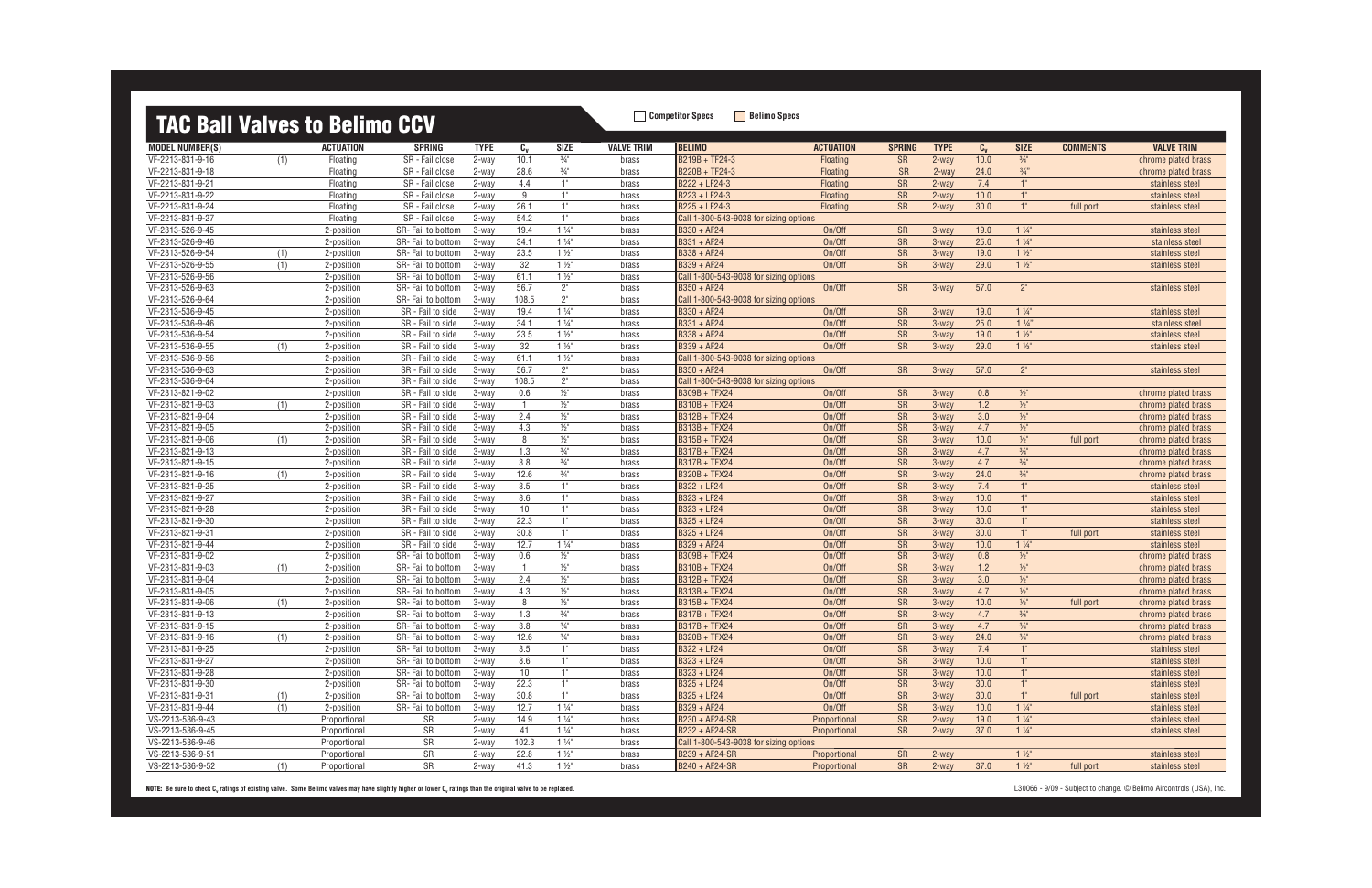## **TAC Rall Valves to Relimo CCV**<br> **Competitor Specs Belimo Specs**

| <b>IAU DAII VAIVGS LU DGIIIIIU UUV</b> |     |                              |                          |                |            |                                  |                   |                                                                                  |                  |                          |                |              |                                  |                 |                                    |
|----------------------------------------|-----|------------------------------|--------------------------|----------------|------------|----------------------------------|-------------------|----------------------------------------------------------------------------------|------------------|--------------------------|----------------|--------------|----------------------------------|-----------------|------------------------------------|
| <b>MODEL NUMBER(S)</b>                 |     | <b>ACTUATION</b>             | <b>SPRING</b>            | <b>TYPE</b>    | $c_{v}$    | <b>SIZE</b>                      | <b>VALVE TRIM</b> | <b>BELIMO</b>                                                                    | <b>ACTUATION</b> | <b>SPRING</b>            | <b>TYPE</b>    | $C_{v}$      | <b>SIZE</b>                      | <b>COMMENTS</b> | <b>VALVE TRIM</b>                  |
| VS-2213-536-9-53                       |     | Proportional                 | SR                       | 2-way          | 73.9       | $1\frac{1}{2}$                   | brass             | Call 1-800-543-9038 for sizing options                                           |                  |                          |                |              |                                  |                 |                                    |
| VS-2213-536-9-54                       |     | Proportional                 | SR                       | 2-way          | 171.9      | $1\frac{1}{2}$                   | brass             | Call 1-800-543-9038 for sizing options                                           |                  |                          |                |              |                                  |                 |                                    |
| VS-2213-536-9-61                       |     | Proportional                 | SR                       | 2-way          | 41.7       | $2^{\circ}$                      | brass             | B249 + AF24-SR                                                                   | Proportional     | <b>SR</b>                | 2-way          | 46.0         | $2^{\circ}$                      |                 | stainless steel                    |
| VS-2213-536-9-63                       |     | Proportional                 | SR                       | 2-way          | 71.1       | $2^{\circ}$                      | brass             | B252 + AF24-MFT                                                                  | Proportional     | SR                       | 2-way          | 85.0         | 2 <sup>''</sup>                  |                 | stainless steel                    |
| VS-2213-536-9-65                       |     | Proportional                 | SR                       | 2-way          | 108        | 2"                               | brass             | B253 + AF24-MFT                                                                  | Proportional     | SR                       | 2-way          | 120.0        | 2 <sup>''</sup>                  |                 | stainless steel                    |
| VS-2213-536-9-66                       |     | Proportional                 | SR                       | 2-way          | 210        | 2 <sup>n</sup>                   | brass             | B254 + AF24-MFT                                                                  | Proportional     | SR                       | 2-way          | 240.0        | $2"$                             |                 | stainless steel                    |
| VS-2213-536-9-67                       | (1) | Proportional                 | SR                       | 2-way          | 266        | 2 <sup>n</sup>                   | brass             | B265 + AF24-MFT                                                                  | Proportional     | SR                       | 2-way          | 265.0        | 2 <sup>n</sup>                   | full port       | stainless steel                    |
| VS-2213-821-9-01                       |     | Proportional                 | SR                       | 2-way          | 0.38       | $\frac{1}{2}$ "                  | brass             | B207B + TF24-SR                                                                  | Proportional     | SR                       | 2-way          | 0.3          | $\frac{1}{2}$                    |                 | chrome plated brass                |
| VS-2213-821-9-02                       |     | Proportional                 | SR                       | 2-way          | 0.68       | $1/2$ "                          | brass             | B209B + TF24-SR                                                                  | Proportional     | SR                       | 2-way          | 0.8          | $1/2$ "                          |                 | chrome plated brass                |
| VS-2213-821-9-03                       | (1) | Proportional                 | SR                       | 2-way          | 1.3        | $1/2$ "                          | brass             | B210B + TF24-SR                                                                  | Proportional     | SR                       | 2-way          | 1.2          | $1/2$ "                          |                 | chrome plated brass                |
| VS-2213-821-9-04                       |     | Proportional                 | SR                       | 2-way          | 2.6        | $1/2$ "                          | brass             | B212B + TF24-SR                                                                  | Proportional     | SR                       | 2-way          | 3.0          | $1/2$ "                          |                 | chrome plated brass                |
| VS-2213-821-9-05                       |     | Proportional                 | SR                       | 2-way          | 4.7        | $\frac{1}{2}$ "                  | brass             | B213B + TF24-SR                                                                  | Proportional     | SR                       | 2-way          | 4.7          | $1/2$ "                          |                 | chrome plated brass                |
| VS-2213-821-9-06                       | (1) | Proportional                 | SR                       | 2-way          | 8          | $\frac{1}{2}$ "                  | brass             | B214B + TF24-SR                                                                  | Proportional     | SR                       | 2-way          | 7.4          | $1/2$ "                          |                 | chrome plated brass                |
| VS-2213-821-9-07                       | (1) | Proportional                 | SR                       | 2-way          | 11.7       | $\frac{1}{2}$                    | brass             | B215B + TF24-SR                                                                  | Proportional     | SR                       | 2-way          | 10.0         | $\frac{1}{2}$                    | full port       | chrome plated brass                |
| VS2213-821-9-13                        |     | Proportional                 | SR                       | 2-way          | 1.2        | $\frac{3}{4}$ "                  | brass             | B217B + TF24-SR                                                                  | Proportional     | SR                       | $2$ -way       | 4.7          | $\frac{3}{4}$ "                  |                 | chrome plated brass                |
| VS-2213-821-9-15                       |     | Proportional                 | SR                       | 2-way          | 4.3        | $\frac{3}{4}$ "                  | brass             | <b>B217B + TF24-SR</b>                                                           | Proportional     | SR                       | 2-way          | 4.7          | $\frac{3}{4}$ "                  |                 | chrome plated brass                |
| VS-2213-821-9-16                       | (1) | Proportional                 | SR                       | 2-way          | 10.1       | $3/4$ "                          | brass             | B219B + TF24-SR                                                                  | Proportional     | SR                       | 2-way          | 10.0         | $\frac{3}{4}$ "                  |                 | chrome plated brass                |
| VS2213-821-9-17                        |     | Proportional                 | SR                       | 2-way          | 14.7       | $\frac{3}{4}$ "                  | brass             | B220B + LF24-SR                                                                  | Proportional     | SR                       | 2-way          | 24.0         | $\frac{3}{4}$ "                  | full port       | chrome plated brass                |
| VS-2213-821-9-18                       | (1) | Proportional                 | SR                       | 2-way          | 28.6       | $\frac{3}{4}$ "                  | brass             | B220B + LF24-SR                                                                  | Proportional     | SR                       | 2-way          | 24.0         | $\frac{3}{4}$ "                  | full port       | chrome plated brass                |
| VS-2213-821-9-21                       |     | Proportional                 | SR                       | 2-way          | 4.4        | 1"                               | brass             | B222 + LF24-SR                                                                   | Proportional     | SR                       | 2-way          | 7.4          | 1"                               |                 | stainless steel                    |
| VS-2213-821-9-22                       |     | Proportional                 | SR                       | 2-way          | 9          | 1"                               | brass             | B223 + LF24-SR                                                                   | Proportional     | SR                       | 2-way          | 10.0         | 1"                               |                 | stainless steel                    |
| VS-2213-821-9-24                       |     | Proportional                 | SR                       | 2-way          | 26.1       | 1"                               | brass             | B225 + LF24-SR                                                                   | Proportional     | SR                       | 2-way          | 30.0         | 1"                               | full port       | stainless steel                    |
| VS2213-821-9-27                        |     | Proportional                 | SR                       | 2-way          | 54.2       | 1"                               | brass             | Call 1-800-543-9038 for sizing options                                           |                  |                          |                |              |                                  |                 |                                    |
| VS-2213-831-9-01                       |     | Proportional                 | SR                       | 2-way          | 0.38       | $\frac{1}{2}$ "                  | brass             | B207B + TF24-SR                                                                  | Proportional     | SR                       | 2-way          | 0.3          | $\frac{1}{2}$                    |                 | chrome plated brass                |
| VS-2213-831-9-02                       |     | Proportional                 | SR                       | 2-way          | 0.68       | $1/2$ "                          | brass             | B209B + TF24-SR                                                                  | Proportional     | SR                       | 2-way          | 0.8          | $1/2$ "                          |                 | chrome plated brass                |
| VS-2213-831-9-03                       | (1) | Proportional                 | SR                       | 2-way          | 1.3        | $\frac{1}{2}$ "                  | brass             | B210B + TF24-SR                                                                  | Proportional     | SR                       | 2-way          | 1.2          | $\frac{1}{2}$                    |                 | chrome plated brass                |
| VS-2213-831-9-04                       |     | Proportional                 | SR                       | 2-way          | 2.6        | $\frac{1}{2}$ "                  | brass             | B212B + TF24-SR                                                                  | Proportional     | SR                       | 2-way          | 3.0          | $1/2$ "                          |                 | chrome plated brass                |
| VS-2213-831-9-05                       |     | Proportional                 | SR                       | 2-way          | 4.7        | $1/2$ "                          | brass             | B213B + TF24-SR                                                                  | Proportional     | SR                       | 2-way          | 4.7          | $\frac{1}{2}$                    |                 | chrome plated brass                |
| VS-2213-831-9-06                       | (1) | Proportional                 | SR                       | 2-way          | 8          | $\frac{1}{2}$ "                  | brass             | B214B + TF24-SR                                                                  | Proportional     | SR                       | 2-way          | 7.4          | $1/2$ "                          |                 | chrome plated brass                |
| VS-2213-831-9-07                       | (1) | Proportional                 | SR                       | 2-way          | 11.7       | $\frac{1}{2}$                    | brass             | B215B + TF24-SR                                                                  | Proportional     | SR                       | $2$ -way       | 10.0         | $\frac{1}{2}$                    | full port       | chrome plated brass                |
| VS-2213-831-9-15                       |     | Proportional                 | SR                       | 2-way          | 4.3        | $\frac{3}{4}$ "                  | brass             | B217B + TF24-SR                                                                  | Proportional     | SR                       | 2-way          | 4.7          | $\frac{3}{4}$ "                  |                 | chrome plated brass                |
| VS-2213-831-9-16                       | (1) | Proportional                 | SR                       | 2-way          | 10.1       | $\frac{3}{4}$                    | brass             | B219B + TF24-SR                                                                  | Proportional     | SR                       | 2-way          | 10.0         | $\frac{3}{4}$ "                  |                 | chrome plated brass                |
| VS-2213-831-9-18                       |     | Proportional                 | SR                       | 2-way          | 28.6       | $\frac{3}{4}$ "                  | brass             | B220B + TF24-SR                                                                  | Proportional     | SR                       | 2-way          | 24.0         | 3/4"                             |                 | chrome plated brass                |
| VS-2213-831-9-21                       |     | Proportional                 | SR                       | 2-way          | 4.4        | 1"                               | brass             | B222 + LF24-SR                                                                   | Proportional     | SR                       | 2-way          | 7.4          | 1"                               |                 | stainless steel                    |
| VS-2213-831-9-22                       |     | Proportional                 | SR                       | 2-way          | 9          | 1"                               | brass             | B223 + LF24-SR                                                                   | Proportional     | SR                       | 2-way          | 10.0         | 1"                               |                 | stainless steel                    |
| VS-2213-831-9-24                       |     | Proportional                 | SR                       | 2-way          | 26.1       | 1"                               | brass             | B225 + LF24-SR                                                                   | Proportional     | SR                       | 2-way          | 30.0         | 1"                               | full port       | stainless steel                    |
| VS-2213-831-9-27                       |     | Proportional                 | SR                       | 2-way          | 54.2       | 1"                               | brass             | Call 1-800-543-9038 for sizing options                                           |                  |                          |                |              |                                  |                 |                                    |
| VS-2213-841-9-21                       |     | Proportional                 | <b>NSR</b>               | 2-way          | 4.4        | 1"<br>1"                         | brass             | B222 + LRB24-SR                                                                  | Proportional     | <b>NSR</b>               | 2-way          | 7.4          | 1"                               |                 | stainless steel                    |
| VS-2213-841-9-22                       |     | Proportional                 | <b>NSR</b>               | 2-way          | 9          |                                  | brass             | B223 + LRB24-SR                                                                  | Proportional     | <b>NSR</b>               | 2-way          | 10.0         | 1"                               |                 | stainless steel                    |
| VS-2213-841-9-24                       |     | Proportional                 | <b>NSR</b>               | 2-way          | 26.1       | 1"<br>1"                         | brass             | B225 + LRB24-SR                                                                  | Proportional     | <b>NSR</b>               | 2-way          | 30.0         | 1"                               | full port       | stainless steel                    |
| VS-2213-841-9-27                       |     | Proportional                 | <b>NSR</b>               | 2-way          | 54.2       |                                  | brass             | Call 1-800-543-9038 for sizing options                                           |                  |                          |                |              |                                  |                 |                                    |
| VS-2213-841--9-43<br>VS-2213-841-9-45  |     | Proportional                 | <b>NSR</b><br><b>NSR</b> | 2-way          | 14.9<br>41 | $1\frac{1}{4}$<br>$1\frac{1}{4}$ | brass             | B230 + ARB24-SR<br>B232 + ARB24-SR                                               | Proportional     | <b>NSR</b><br><b>NSR</b> | 2-way          | 19.0<br>37.0 | $1\frac{1}{4}$<br>$1\frac{1}{4}$ | full port       | stainless steel<br>stainless steel |
| VS-2213-841-9-46                       |     | Proportional<br>Proportional |                          | 2-way          | 102.3      |                                  | brass             |                                                                                  | Proportional     |                          | 2-way          |              |                                  |                 |                                    |
| VS-2213-841-9-51                       |     |                              | <b>NSR</b><br><b>NSR</b> | 2-way          | 22.8       | $1\frac{1}{4}$<br>$1\frac{1}{2}$ | brass             | Call 1-800-543-9038 for sizing options<br>B239 + ARB24-SR                        |                  | <b>NSR</b>               |                |              |                                  |                 | stainless steel                    |
|                                        |     | Proportional                 | <b>NSR</b>               | 2-way          | 41.3       | $1\frac{1}{2}$                   | brass             |                                                                                  | Proportional     | <b>NSR</b>               | 2-way<br>2-way | 29.0<br>37.0 | $1\frac{1}{2}$<br>$1\frac{1}{2}$ | full port       |                                    |
| VS-2213-841-9-52<br>VS-2213-841-9-53   | (1) | Proportional<br>Proportional | <b>NSR</b>               | 2-way          | 73.9       | $1\frac{1}{2}$                   | brass             | B240 + ARB24-SR                                                                  | Proportional     |                          |                |              |                                  |                 | stainless steel                    |
| VS-2213-841-9-54                       |     | Proportional                 | <b>NSR</b>               | 2-way          | 171.9      | $1\frac{1}{2}$                   | brass             | Call 1-800-543-9038 for sizing options<br>Call 1-800-543-9038 for sizing options |                  |                          |                |              |                                  |                 |                                    |
| VS-2213-841-9-61                       |     | Proportional                 | <b>NSR</b>               | 2-way<br>2-way | 41.7       | $2^{\circ}$                      | brass<br>brass    | B249 + ARB24-SR                                                                  | Proportional     | <b>NSR</b>               | 2-way          | 46.0         | $2^{\circ}$                      |                 | stainless steel                    |
| VS-2213-841-9-63                       |     | Proportional                 | <b>NSR</b>               | 2-way          | 71.1       | $2^{\circ}$                      | brass             | <b>B252 + ARB24-MFT</b>                                                          | Proportional     | <b>NSR</b>               | 2-way          | 85.0         | 2 <sup>n</sup>                   |                 | stainless steel                    |
| VS-2213-841-9-65                       |     | Proportional                 | <b>NSR</b>               | 2-way          | 108        | $2^{\circ}$                      | brass             | B253 + ARB24-MFT                                                                 | Proportional     | <b>NSR</b>               | 2-way          | 120.0        | $2^{\circ}$                      |                 | stainless steel                    |
| VS-2213-841-9-66                       |     | Proportional                 | <b>NSR</b>               | 2-way          | 210        | $2^{\circ}$                      | brass             | <b>B254 + ARB24-MFT</b>                                                          | Proportional     | <b>NSR</b>               | 2-way          | 246.0        | 2"                               |                 | stainless steel                    |
| VS-2213-841-9-67                       | (1) | Proportional                 | <b>NSR</b>               | 2-way          | 266        | $2^{\circ}$                      | brass             | <b>B254 + ARB24-MFT</b>                                                          | Proportional     | <b>NSR</b>               | 2-way          | 246.0        | $2^{\circ}$                      | full port       | stainless steel                    |
|                                        |     |                              |                          |                |            |                                  |                   |                                                                                  |                  |                          |                |              |                                  |                 |                                    |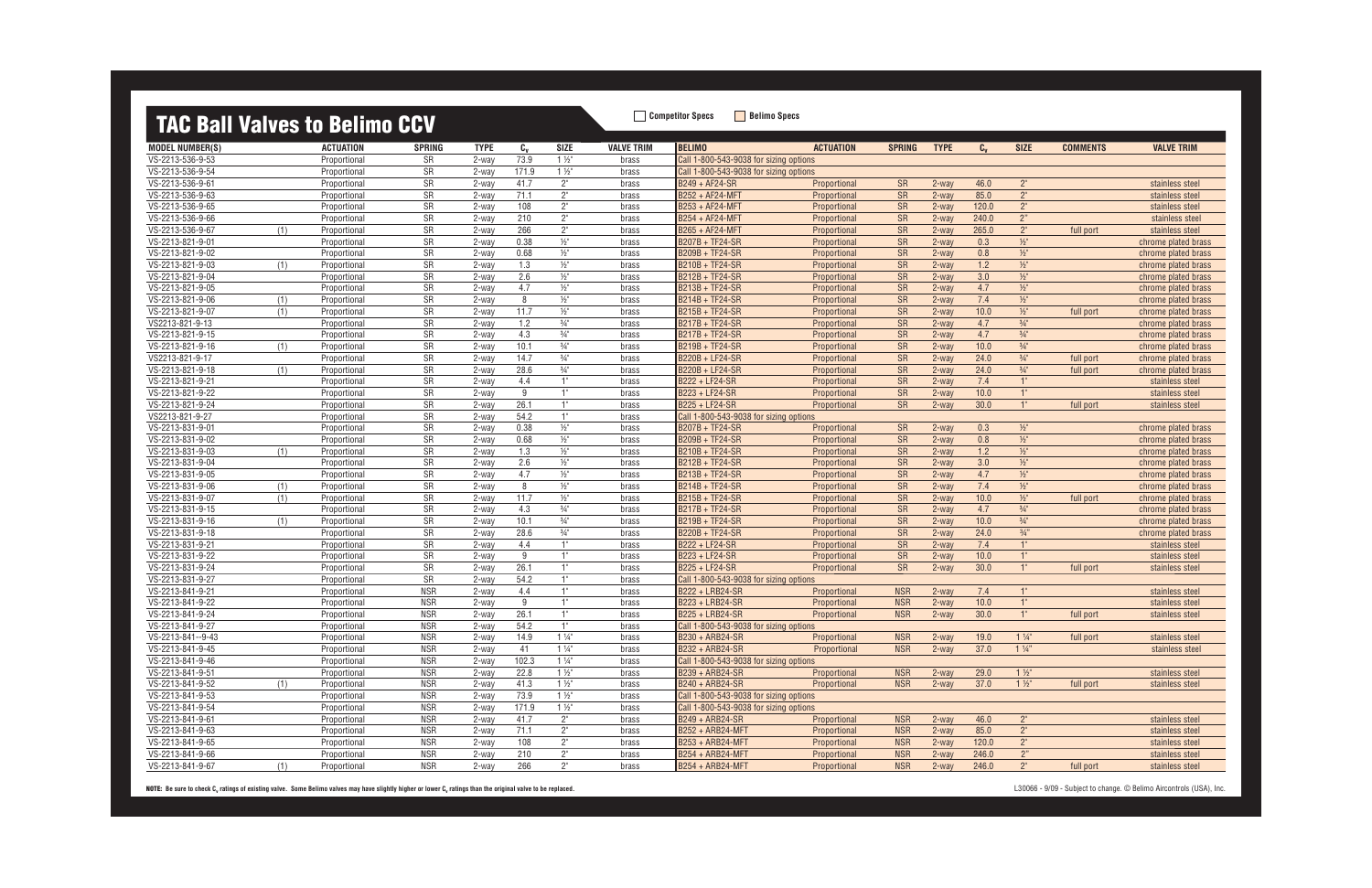## **TAC Ball Valves to Belimo CCV** Belimo Specs **Bellimo Specs**

|                        |     | 1110 DUII TUITOO 10 DOINNO |                    |             |                 |                 |                   |                                        |                  |               |             |         |                 |                 |                     |
|------------------------|-----|----------------------------|--------------------|-------------|-----------------|-----------------|-------------------|----------------------------------------|------------------|---------------|-------------|---------|-----------------|-----------------|---------------------|
| <b>MODEL NUMBER(S)</b> |     | <b>ACTUATION</b>           | <b>SPRING</b>      | <b>TYPE</b> | $C_{V}$         | SIZE            | <b>VALVE TRIM</b> | <b>BELIMO</b>                          | <b>ACTUATION</b> | <b>SPRING</b> | <b>TYPE</b> | $c_{v}$ | <b>SIZE</b>     | <b>COMMENTS</b> | <b>VALVE TRIM</b>   |
| VS-2213-880-9-21       |     | Floating                   | <b>NSR</b>         | 2-way       | 4.4             | 1"              | brass             | B222 + LRB24-3                         | Floating         | <b>NSR</b>    | $2$ -way    | 7.4     | 1"              |                 | stainless steel     |
| VS-2213-880-9-22       |     | Floating                   | <b>NSR</b>         | 2-way       | 9               | 1"              | brass             | B223 + LRB24-3                         | Floating         | <b>NSR</b>    | 2-way       | 10.0    | $\mathbb{T}$    |                 | stainless steel     |
| VS-2213-880-9-24       |     | Floating                   | <b>NSR</b>         | 2-way       | 26.1            | 1"              | brass             | B225 + LRB24-3                         | Floating         | <b>NSR</b>    | 2-way       | 30.0    | 1"              | full port       | stainless steel     |
| VS-2213-880-9-27       |     | Floating                   | <b>NSR</b>         | 2-way       | 54.2            | 1"              | brass             | Call 1-800-543-9038 for sizing options |                  |               |             |         |                 |                 |                     |
| VS-2213-880-9-43       |     | Floating                   | <b>NSR</b>         | $2$ -way    | 14.9            | $1\frac{1}{4}$  | brass             | B230 + ARB24-3                         | Floating         | <b>NSR</b>    | $2$ -way    | 19.0    | $1\frac{1}{4}$  |                 | stainless steel     |
| VS-2213-880-9-45       |     | Floating                   | <b>NSR</b>         | 2-way       | 41              | $1\frac{1}{4}$  | brass             | B232 + ARB24-3                         | <b>Floating</b>  | <b>NSR</b>    | $2$ -way    | 37.0    | $1\frac{1}{4}$  |                 | stainless steel     |
| VS-2213-880-9-46       |     | Floating                   | <b>NSR</b>         | 2-way       | 102.3           | $1\frac{1}{4}$  | brass             | Call 1-800-543-9038 for sizing options |                  |               |             |         |                 |                 |                     |
| VS-2213-880-9-51       |     | Floating                   | <b>NSR</b>         | 2-way       | 22.8            | $1\frac{1}{2}$  | brass             | B239 + ARB24-3                         | Floating         | <b>NSR</b>    | $2$ -way    | 29.0    | $1\frac{1}{2}$  |                 | stainless steel     |
| VS-2213-880-9-52       | (1) | Floating                   | <b>NSR</b>         | 2-way       | 41.3            | $1\frac{1}{2}$  | brass             | B240 + ARB24-3                         | Floating         | <b>NSR</b>    | $2$ -way    | 37.0    | $1\frac{1}{2}$  | full port       | stainless steel     |
| VS-2213-880-9-53       |     | Floating                   | <b>NSR</b>         | 2-way       | 73.9            | $1\frac{1}{2}$  | brass             | Call 1-800-543-9038 for sizing options |                  |               |             |         |                 |                 |                     |
| VS-2213-880-9-54       |     | Floating                   | <b>NSR</b>         | 2-way       | 171.9           | $1\frac{1}{2}$  | brass             | Call 1-800-543-9038 for sizing options |                  |               |             |         |                 |                 |                     |
| VS-2213-880-9-61       |     | Floating                   | <b>NSR</b>         | $2$ -way    | 41.7            | 2"              | brass             | B249 + ARB24-3                         | Floating         | <b>NSR</b>    | $2$ -way    | 46.0    | 2 <sup>n</sup>  |                 | stainless steel     |
| VS-2213-880-9-63       |     | Floating                   | <b>NSR</b>         | $2$ -way    | 71.1            | $2^{\circ}$     | brass             | B252 + ARB24-3                         | Floating         | <b>NSR</b>    | $2$ -way    | 90.0    | $2^{\circ}$     |                 | stainless steel     |
| VS-2213-880-9-65       |     | Floating                   | <b>NSR</b>         | $2$ -way    | 108             | 2"              | brass             | B253 + ARB24-3                         | Floating         | <b>NSR</b>    | $2$ -way    | 130.0   | 2 <sup>n</sup>  |                 | stainless steel     |
| VS-2213-880-9-66       |     | Floating                   | <b>NSR</b>         | 2-way       | 210             | 2"              | brass             | Call 1-800-543-9038 for sizing options |                  |               |             |         |                 |                 |                     |
| VS-2213-880-9-67       | (1) | Floating                   | <b>NSR</b>         | 2-way       | 266             | 2"              | brass             | B265 + ARB24-3                         | Floating         | <b>NSR</b>    | $2$ -way    | 265.0   | $2^{\circ}$     | full port       | stainless steel     |
| VS-2313-526-9-45       |     | Proportional               | SR-Fail to bottom  | 3-way       | 19.4            | $1\frac{1}{4}$  | brass             | B330 + AF24-SR                         | Proportional     | <b>SR</b>     | $3-wav$     | 19.0    | $1\frac{1}{4}$  |                 | stainless steel     |
| VS-2313-526-9-46       |     | Proportional               | SR-Fail to bottom  | 3-way       | 34.1            | $1\frac{1}{4}$  | brass             | Call 1-800-543-9038 for sizing options |                  |               |             |         |                 |                 |                     |
| VS-2313-526-9-54       | (1) | Proportional               | SR-Fail to bottom  | 3-way       | 23.5            | $1\frac{1}{2}$  | brass             | B338 + AF24-SR                         | Proportional     | <b>SR</b>     | 3-way       | 19.0    | $1\frac{1}{2}$  |                 | stainless steel     |
| VS-2313-526-9-55       | (1) | Proportional               | SR-Fail to bottom  | 3-way       | 32              | $1\frac{1}{2}$  | brass             | B339 + AF24-SR                         | Proportional     | <b>SR</b>     | 3-way       | 29.0    | $1\frac{1}{2}$  |                 | stainless steel     |
| VS-2313-526-9-56       |     | Proportional               | SR-Fail to bottom  | 3-way       | 61.1            | $1\frac{1}{2}$  | brass             | Call 1-800-543-9038 for sizing options |                  |               |             |         |                 |                 |                     |
| VS-2313-526-9-63       |     | Proportional               | SR- Fail to bottom | 3-way       | 56.7            | 2"              | brass             | B350 + AF24-SR                         | Proportional     | <b>SR</b>     | $3-wav$     | 57.0    | 2 <sup>n</sup>  |                 | stainless steel     |
| VS-2313-526-9-64       |     | Proportional               | SR-Fail to bottom  | 3-way       | 108.5           | 2"              | brass             | Call 1-800-543-9038 for sizing options |                  |               |             |         |                 |                 |                     |
| VS-2313-536-9-45       |     | Proportional               | SR - Fail to side  | 3-way       | 19.4            | $1\frac{1}{4}$  | brass             | B330 + AF24-SR                         | Proportional     | <b>SR</b>     | $3-wav$     | 19.0    | $1\frac{1}{4}$  |                 | stainless steel     |
| VS-2313-536-9-46       |     | Proportional               | SR - Fail to side  | 3-way       | 34.1            | $1\frac{1}{4}$  | brass             | Call 1-800-543-9038 for sizing options |                  |               |             |         |                 |                 |                     |
| VS-2313-536-9-54       |     | Proportional               | SR - Fail to side  | 3-way       | 23.5            | $1\frac{1}{2}$  | brass             | B338 + AF24-SR                         | Proportional     | <b>SR</b>     | $3-way$     | 19.0    | $1\frac{1}{2}$  |                 | stainless steel     |
| VS-2313-536-9-55       | (1) | Proportional               | SR - Fail to side  | 3-way       | 32              | $1\frac{1}{2}$  | brass             | B339 + AF24-SR                         | Proportional     | <b>SR</b>     | $3-way$     | 29.0    | $1\frac{1}{2}$  |                 | stainless steel     |
| VS-2313-536-9-56       |     | Proportional               | SR - Fail to side  | 3-way       | 61.1            | $1\frac{1}{2}$  | brass             | Call 1-800-543-9038 for sizing options |                  |               |             |         |                 |                 |                     |
| VS-2313-536-9-63       |     | Proportional               | SR - Fail to side  | 3-way       | 56.7            | 2"              | brass             | B350 + AF24-SR                         | Proportional     | <b>SR</b>     | $3-wav$     | 57.0    | $2^{n}$         |                 | stainless steel     |
| VS-2313-536-9-64       |     | Proportional               | SR - Fail to side  | 3-way       | 108.5           | 2"              | brass             | Call 1-800-543-9038 for sizing options |                  |               |             |         |                 |                 |                     |
| VS-2313-821-9-02       |     | Proportional               | SR - Fail to side  | 3-way       | 0.6             | $\frac{1}{2}$   | brass             | <b>B309B + TF24-SR</b>                 | Proportional     | <b>SR</b>     | $3-wav$     | 0.8     | $\frac{1}{2}$   |                 | chrome plated brass |
| VS-2313-821-9-03       | (1) | Proportional               | SR - Fail to side  | 3-way       | $\overline{1}$  | $\frac{1}{2}$ " | brass             | B310B + TF24-SR                        | Proportional     | <b>SR</b>     | 3-way       | 1.2     | $\frac{1}{2}$   |                 | chrome plated brass |
| VS-2313-821-9-04       |     | Proportional               | SR - Fail to side  | 3-way       | 2.4             | $\frac{1}{2}$ " | brass             | <b>B312B + TF24-SR</b>                 | Proportional     | <b>SR</b>     | $3-way$     | 3.0     | $\frac{1}{2}$   |                 | chrome plated brass |
| VS-2313-821-9-05       |     | Proportional               | SR - Fail to side  | 3-way       | 4.3             | $\frac{1}{2}$ " | brass             | B313B + TF24-SR                        | Proportional     | <b>SR</b>     | 3-way       | 4.7     | $1/2$ "         |                 | chrome plated brass |
| VS-2313-821-9-06       | (1) | Proportional               | SR - Fail to side  | 3-way       | 8               | $\frac{1}{2}$ " | brass             | <b>B315B + TF24-SR</b>                 | Proportional     | <b>SR</b>     | $3-way$     | 10.0    | $\frac{1}{2}$   | full port       | chrome plated brass |
| VS-2313-821-9-13       |     | Proportional               | SR - Fail to side  | 3-way       | 1.3             | $\frac{3}{4}$ " | brass             | <b>B317B + TF24-SR</b>                 | Proportional     | <b>SR</b>     | $3-wav$     | 4.7     | $\frac{3}{4}$ " |                 | chrome plated brass |
| VS-2313-821-9-15       |     | Proportional               | SR - Fail to side  | 3-way       | 3.8             | $\frac{3}{4}$ " | brass             | <b>B317B + TF24-SR</b>                 | Proportional     | <b>SR</b>     | $3-way$     | 4.7     | $\frac{3}{4}$ " |                 | chrome plated brass |
| VS-2313-821-9-16       | (1) | Proportional               | SR - Fail to side  | 3-way       | 13              | $\frac{3}{4}$ " | brass             | <b>B320B + TF24-SR</b>                 | Proportional     | <b>SR</b>     | $3-way$     | 24.0    | $\frac{3}{4}$ " |                 | chrome plated brass |
| VS-2313-821-9-25       |     | Proportional               | SR - Fail to side  | 3-way       | 3.5             | 1"              | brass             | B322 + LF24-SR                         | Proportional     | <b>SR</b>     | $3-way$     | 7.4     | 1"              |                 | stainless steel     |
| VS-2313-821-9-27       |     | Proportional               | SR - Fail to side  | 3-way       | 8.6             | 1"              | brass             | B323 + LF24-SR                         | Proportional     | <b>SR</b>     | $3-way$     | 10.0    | 1"              |                 | stainless steel     |
| VS-2313-821-9-28       |     | Proportional               | SR - Fail to side  | 3-way       | 10 <sup>°</sup> | 1"              | brass             | B323 + LF24-SR                         | Proportional     | <b>SR</b>     | $3$ -way    | 10.0    | 1"              |                 | stainless steel     |
| VS-2313-821-9-30       |     | Proportional               | SR - Fail to side  | 3-way       | 22.3            |                 | brass             | B325 + LF24-SR                         | Proportional     | <b>SR</b>     | 3-way       | 30.0    |                 |                 | stainless steel     |
| VS-2313-821-9-31       |     | Proportional               | SR - Fail to side  | 3-way       | 30.8            | 1"              | brass             | B325 + LF24-SR                         | Proportional     | <b>SR</b>     | 3-way       | 30.0    | $1^{\circ}$     | full port       | stainless steel     |
| VS-2313-821-9-44       |     | Proportional               | SR - Fail to side  | 3-way       | 12.7            | $1\frac{1}{4}$  | brass             | B329 + AF24-SR                         | Proportional     | <b>SR</b>     | 3-way       | 10.0    | $1\frac{1}{4}$  |                 | stainless steel     |
| VS-2313-831-9-02       |     | Proportional               | SR-Fail to bottom  | 3-way       | 0.6             | $\frac{1}{2}$   | brass             | B309B + TF24-SR                        | Proportional     | <b>SR</b>     | 3-way       | 0.8     | $\frac{1}{2}$   |                 | chrome plated brass |
| VS-2313-831-9-03       | (1) | Proportional               | SR-Fail to bottom  | 3-way       | $\overline{1}$  | $\frac{1}{2}$   | brass             | B310B + TF24-SR                        | Proportional     | <b>SR</b>     | 3-way       | 1.2     | $\frac{1}{2}$   |                 | chrome plated brass |
| VS-2313-831-9-04       |     | Proportional               | SR-Fail to bottom  | 3-way       | 2.4             | $\frac{1}{2}$ " | brass             | B312B + TF24-SR                        | Proportional     | <b>SR</b>     | $3-wav$     | 3.0     | $\frac{1}{2}$   |                 | chrome plated brass |
| VS-2313-831-9-05       |     | Proportional               | SR-Fail to bottom  | 3-way       | 4.3             | $\frac{1}{2}$   | brass             | <b>B313B + TF24-SR</b>                 | Proportional     | <b>SR</b>     | 3-way       | 4.7     | $\frac{1}{2}$   |                 | chrome plated brass |
| VS-2313-831-9-06       | (1) | Proportional               | SR-Fail to bottom  | 3-way       | 8               | $\frac{1}{2}$ " | brass             | B315B + TF24-SR                        | Proportional     | <b>SR</b>     | 3-way       | 10.0    | $\frac{1}{2}$   |                 | chrome plated brass |
| VS-2313-831-9-13       |     | Proportional               | SR-Fail to bottom  | 3-way       | 1.3             | $\frac{3}{4}$ " | brass             | B317B + TF24-SR                        | Proportional     | <b>SR</b>     | $3$ -way    | 4.7     | $3/4$ "         |                 | chrome plated brass |
| VS-2313-831-9-15       |     | Proportional               | SR-Fail to bottom  | 3-way       | 3.8             | $\frac{3}{4}$ " | brass             | B317B + TF24-SR                        | Proportional     | <b>SR</b>     | $3-wav$     | 4.7     | $\frac{3}{4}$ " |                 | chrome plated brass |
| VS-2313-831-9-16       | (1) | Proportional               | SR-Fail to bottom  | 3-way       | 13              | $\frac{3}{4}$ " | brass             | B320B + TF24-SR                        | Proportional     | <b>SR</b>     | 3-way       | 24.0    | 3/4"            |                 | chrome plated brass |
| VS-2313-831-9-25       |     | Proportional               | SR-Fail to bottom  | 3-way       | 3.5             | 1"              | brass             | B322 + LF24-SR                         | Proportional     | <b>SR</b>     | 3-way       | 7.4     | 1"              |                 | stainless steel     |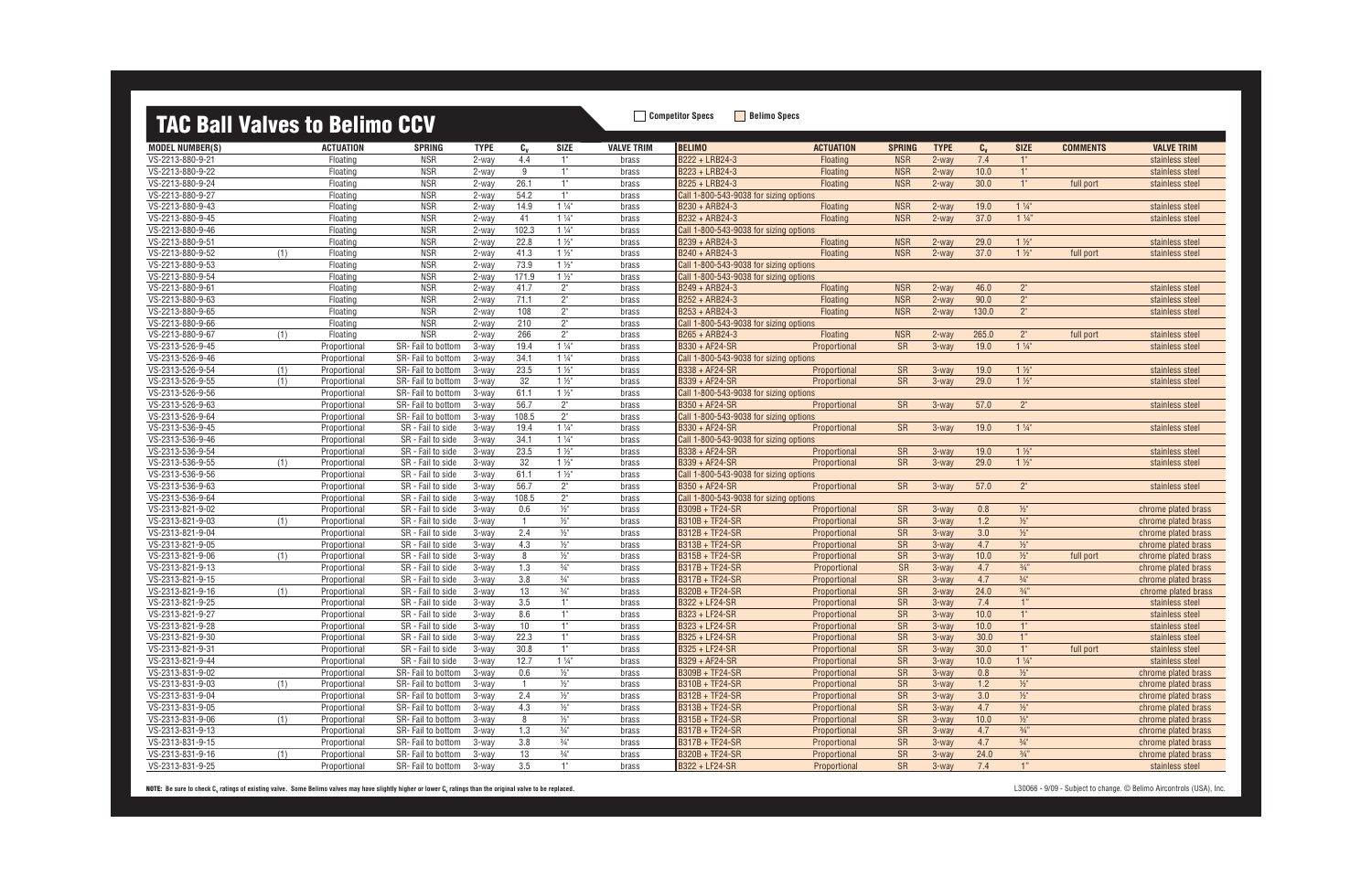### **TAC Ball Valves to Belimo CCV**

| <b>MODEL NUMBER(S)</b> |     | <b>ACTUATION</b> | <b>SPRING</b>     | <b>TYPE</b> | $c_{v}$        | <b>SIZE</b>     | <b>VALVE TRIM</b> | <b>BELIMO</b>                          | <b>ACTUATION</b> | <b>SPRING</b> | <b>TYPE</b> | $C_{V}$ | <b>SIZE</b>     | <b>COMMENTS</b> | <b>VALVE TRIM</b>   |
|------------------------|-----|------------------|-------------------|-------------|----------------|-----------------|-------------------|----------------------------------------|------------------|---------------|-------------|---------|-----------------|-----------------|---------------------|
| VS-2313-831-9-27       |     | Proportional     | SR-Fail to bottom | 3-way       | 8.6            | 1"              | brass             | B323 + LF24-SR                         | Proportional     | <b>SR</b>     | 3-way       | 10.0    | 1"              |                 | stainless steel     |
| VS-2313-831-9-28       |     | Proportional     | SR-Fail to bottom | 3-way       | 10             | 1"              | brass             | B323 + LF24-SR                         | Proportional     | <b>SR</b>     | 3-way       | 10.0    | 1"              |                 | stainless steel     |
| VS-2313-831-9-30       |     | Proportional     | SR-Fail to bottom | 3-way       | 22.3           | 1"              | brass             | B325 + LF24-SR                         | Proportional     | SR            | 3-way       | 30.0    | 1"              |                 | stainless steel     |
| VS-2313-831-9-31       | (1) | Proportional     | SR-Fail to bottom | 3-way       | 30.8           | 1"              | brass             | B325 + LF24-SR                         | Proportional     | <b>SR</b>     | 3-way       | 30.0    | 1"              | full port       | stainless steel     |
| VS-2313-831-9-44       | (1) | Proportional     | SR-Fail to bottom | 3-way       | 12.7           | $1\frac{1}{4}$  | brass             | B329 + AF24-SR                         | Proportional     | <b>SR</b>     | 3-way       | 10.0    | $1\frac{1}{4}$  |                 | stainless steel     |
| VS-2313-841-9-02       |     | Proportional     | <b>NSR</b>        | 3-way       | 0.6            | $\frac{1}{2}$   | brass             | <b>B309B + TR24-SR</b>                 | Proportional     | <b>NSR</b>    | $3 -$ way   | 0.8     | $\frac{1}{2}$   |                 | chrome plated brass |
| VS-2313-841-9-03       | (1) | Proportional     | <b>NSR</b>        | $3-way$     | $\overline{1}$ | $\frac{1}{2}$   | brass             | B310B + TR24-SR                        | Proportional     | <b>NSR</b>    | $3 -$ way   | 1.2     | $\frac{1}{2}$   |                 | chrome plated brass |
| VS-2313-841-9-04       |     | Proportional     | NSR               | 3-way       | 2.4            | $\frac{1}{2}$   | brass             | B312B + TR24-SR                        | Proportional     | <b>NSR</b>    | $3 -$ way   | 3.0     | $\frac{1}{2}$   |                 | chrome plated brass |
| VS-2313-841-9-05       |     | Proportional     | <b>NSR</b>        | $3-way$     | 4.3            | $\frac{1}{2}$   | brass             | <b>B313B+TR24-SR</b>                   | Proportional     | <b>NSR</b>    | 3-way       | 4.7     | $\frac{1}{2}$   |                 | chrome plated brass |
| VS-2313-841-9-06       | (1) | Proportional     | <b>NSR</b>        | $3-wav$     | 8              | $1/2$ "         | brass             | <b>B315B+TR24-SR</b>                   | Proportional     | <b>NSR</b>    | 3-way       | 10.0    | $\frac{1}{2}$   | full port       | chrome plated brass |
| VS-2313-841-9-13       |     | Proportional     | <b>NSR</b>        | 3-way       | 1.3            | $\frac{3}{4}$ " | brass             | <b>B317B + TR24-SR</b>                 | Proportional     | <b>NSR</b>    | 3-way       | 4.7     | $3/4$ "         |                 | chrome plated brass |
| VS-2313-841-9-15       |     | Proportional     | <b>NSR</b>        | $3-way$     | 3.8            | $\frac{3}{4}$ " | brass             | B317B + TR24-SR                        | Proportional     | <b>NSR</b>    | 3-way       | 4.7     | $3/4$ "         |                 | chrome plated brass |
| VS-2313-841-9-16       | (1) | Proportional     | <b>NSR</b>        | $3-way$     | 13             | $\frac{3}{4}$ " | brass             | B320B + TR24-SR                        | Proportional     | <b>NSR</b>    | 3-way       | 24.0    | 3/4"            |                 | chrome plated brass |
| VS-2313-841-9-25       |     | Proportional     | <b>NSR</b>        | 3-way       | 3.5            | 1"              | brass             | B322 + LRB24-SR                        | Proportional     | <b>NSR</b>    | $3 -$ way   | 7.4     | 1"              |                 | stainless steel     |
| VS-2313-841-9-27       |     | Proportional     | <b>NSR</b>        | 3-way       | 8.6            | 1"              | brass             | B323 + LRB24-SR                        | Proportional     | <b>NSR</b>    | 3-way       | 10.0    | 1"              |                 | stainless steel     |
| VS-2313-841-9-28       |     | Proportional     | <b>NSR</b>        | 3-way       | 10             | 1"              | brass             | B323 + LRB24-SR                        | Proportional     | <b>NSR</b>    | 3-way       | 10.0    | 1"              |                 | stainless steel     |
| VS-2313-841-9-30       |     | Proportional     | <b>NSR</b>        | 3-way       | 22.3           | 1"              | brass             | B325 + LRB24-SR                        | Proportional     | <b>NSR</b>    | 3-way       | 30.0    | 1"              |                 | stainless steel     |
| VS-2313-841-9-31       |     | Proportional     | <b>NSR</b>        | 3-wav       | 30.8           | 1"              | brass             | B325 + LRB24-SR                        | Proportional     | <b>NSR</b>    | 3-way       | 30.0    | 1"              | full port       | stainless steel     |
| VS-2313-841-9-44       |     | Proportional     | <b>NSR</b>        | 3-way       | 12.7           | $1\frac{1}{4}$  | brass             | B329 + ARB24-SR                        | Proportional     | <b>NSR</b>    | 3-way       | 10.0    | $1\frac{1}{4}$  |                 | stainless steel     |
| VS-2313-841-9-45       |     | Proportional     | <b>NSR</b>        | 3-way       | 19.4           | $1\frac{1}{4}$  | brass             | B330 + ARB24-SR                        | Proportional     | <b>NSR</b>    | 3-way       | 19.0    | $1\frac{1}{4}$  |                 | stainless steel     |
| VS-2313-841-9-46       |     | Proportional     | <b>NSR</b>        | 3-way       | 34.1           | $1\frac{1}{4}$  | brass             | B331 + ARB24-SR                        | Proportional     | <b>NSR</b>    | 3-way       | 25.0    | $1\frac{1}{4}$  |                 | stainless steel     |
| VS-2313-841-9-54       |     | Proportional     | <b>NSR</b>        | $3-way$     | 23.5           | $1\frac{1}{2}$  | brass             | B338 + ARB24-SR                        | Proportional     | <b>NSR</b>    | $3 -$ way   | 19.0    | $1\frac{1}{2}$  |                 | stainless steel     |
| VS-2313-841-9-55       | (1) | Proportional     | <b>NSR</b>        | $3-wav$     | 32             | $1\frac{1}{2}$  | brass             | B339 + ARB24-SR                        | Proportional     | <b>NSR</b>    | 3-way       | 29.0    | $1\frac{1}{2}$  |                 | stainless steel     |
| VS-2313-841-9-56       |     | Proportional     | <b>NSR</b>        | 3-way       | 61.1           | $1\frac{1}{2}$  | brass             | Call 1-800-543-9038 for sizing options |                  |               |             |         |                 |                 |                     |
| VS-2313-841-9-63       |     | Proportional     | <b>NSR</b>        | 3-way       | 56.7           | $2^{\circ}$     | brass             | B350 + ARB24-SR                        | Proportional     | <b>NSR</b>    | 3-way       | 57.0    | $2^{\circ}$     |                 | stainless steel     |
| VS-2313-841-9-64       |     | Proportional     | <b>NSR</b>        | $3-way$     | 108.5          | $2^{\circ}$     | brass             | Call 1-800-543-9038 for sizing options |                  |               |             |         |                 |                 |                     |
| VS-2313-880-9-02       |     | Floating         | <b>NSR</b>        | $3-way$     | 0.6            | $\frac{1}{2}$ " | brass             | B309B + TR24-3                         | <b>Floating</b>  | <b>NSR</b>    | 3-way       | 0.8     | $1/2$ "         |                 | chrome plated brass |
| VS-2313-880-9-03       | (1) | Floating         | NSR               | 3-way       | $\overline{1}$ | $\frac{1}{2}$   | brass             | B310B + TR24-3                         | <b>Floating</b>  | <b>NSR</b>    | 3-way       | 1.2     | $1/2$ "         |                 | chrome plated brass |
| VS-2313-880-9-04       |     | Floating         | <b>NSR</b>        | 3-way       | 2.4            | $1/2$ "         | brass             | B312B + TR24-3                         | Floating         | <b>NSR</b>    | 3-way       | 3.0     | $1/2$ "         |                 | chrome plated brass |
| VS-2313-880-9-05       |     | Floating         | <b>NSR</b>        | 3-way       | 4.3            | $\frac{1}{2}$   | brass             | B313B + TR24-3                         | <b>Floating</b>  | <b>NSR</b>    | 3-way       | 4.7     | $\frac{1}{2}$   |                 | chrome plated brass |
| VS-2313-880-9-06       | (1) | Floating         | <b>NSR</b>        | 3-way       | 8              | $\frac{1}{2}$ " | brass             | B315B + TR24-3                         | Floating         | <b>NSR</b>    | 3-way       | 10.0    | $\frac{1}{2}$   | full port       | chrome plated brass |
| VS-2313-880-9-13       |     | Floating         | NSR               | 3-way       | 1.3            | $\frac{3}{4}$   | brass             | B317B + TR24-3                         | Floating         | <b>NSR</b>    | 3-way       | 4.7     | 3/4"            |                 | chrome plated brass |
| VS-2313-880-9-15       |     | Floating         | <b>NSR</b>        | 3-way       | 3.8            | $\frac{3}{4}$ " | brass             | B317B + TR24-3                         | <b>Floating</b>  | <b>NSR</b>    | 3-way       | 4.7     | $\frac{3}{4}$ " |                 | chrome plated brass |
| VS-2313-880-9-16       | (1) | Floating         | <b>NSR</b>        | 3-way       | 13             | $\frac{3}{4}$ " | brass             | B320B + TR24-3                         | Floating         | <b>NSR</b>    | 3-way       | 24.0    | 3/4"            |                 | chrome plated brass |
| VS-2313-880-9-25       |     | Floating         | <b>NSR</b>        | 3-way       | 3.5            | 1"              | brass             | B322 + LRB24-3                         | Floating         | <b>NSR</b>    | 3-way       | 7.4     | 1"              |                 | stainless steel     |
| VS-2313-880-9-27       |     | Floating         | <b>NSR</b>        | 3-way       | 8.6            | 1"              | brass             | B323 + LRB24-3                         | Floating         | <b>NSR</b>    | 3-way       | 10.0    | 1"              |                 | stainless steel     |
| VS-2313-880-9-28       |     | Floating         | <b>NSR</b>        | $3-wav$     | 10             | 1"              | brass             | B323 + LRB24-3                         | Floating         | <b>NSR</b>    | 3-way       | 10.0    | 1"              |                 | stainless steel     |
| VS-2313-880-9-30       |     | Floating         | <b>NSR</b>        | 3-way       | 22.3           | 1"              | brass             | B325 + LRB24-3                         | Floating         | <b>NSR</b>    | 3-way       | 30.0    | 1"              |                 | stainless stee      |
| VS-2313-880-9-31       | (1) | Floating         | <b>NSR</b>        | 3-way       | 30.8           | 1"              | brass             | B325 + LRB24-3                         | Floating         | <b>NSR</b>    | $3 -$ way   | 30.0    | 1"              | full port       | stainless steel     |
| VS-2313-880-9-44       | (1) | Floatinc         | <b>NSR</b>        | 3-way       | 12.7           | $1\frac{1}{4}$  | brass             | B329 + ARB24-3                         | Floating         | <b>NSR</b>    | $3 -$ way   | 10.0    | $1\frac{1}{4}$  |                 | stainless steel     |
| VS-2313-880-9-45       |     | Floating         | <b>NSR</b>        | $3-way$     | 19.4           | $1\frac{1}{4}$  | brass             | B330 + ARB24-3                         | <b>Floating</b>  | <b>NSR</b>    | 3-way       | 19.0    | $1\frac{1}{4}$  |                 | stainless steel     |
| VS-2313-880-9-46       |     | Floating         | <b>NSR</b>        | 3-way       | 34.1           | $1\frac{1}{4}$  | brass             | B331 + ARB24-3                         | <b>Floating</b>  | <b>NSR</b>    | 3-way       | 25.0    | $1\frac{1}{4}$  |                 | stainless steel     |
| VS-2313-880-9-54       | (1) | Floating         | <b>NSR</b>        | 3-way       | 23.5           | $1\frac{1}{2}$  | brass             | B338 + ARB24-3                         | <b>Floating</b>  | <b>NSR</b>    | 3-way       | 19.0    | $1\frac{1}{2}$  |                 | stainless steel     |
| VS-2313-880-9-55       | (1) | Floating         | <b>NSR</b>        | 3-wav       | 32             | $1\frac{1}{2}$  | brass             | B339 + ARB24-3                         | Floating         | <b>NSR</b>    | 3-way       | 29.0    | $1\frac{1}{2}$  |                 | stainless steel     |
| VS-2313-880-9-56       |     | Floating         | <b>NSR</b>        | 3-way       | 61.1           | $1\frac{1}{2}$  | brass             | Call 1-800-543-9038 for sizing options |                  |               |             |         |                 |                 |                     |
| VS-2313-880-9-63       |     | Floating         | <b>NSR</b>        | 3-way       | 56.7           | 2 <sup>n</sup>  | brass             | B350 + ARB24-3                         | <b>Floating</b>  | <b>NSR</b>    | 3-way       | 57.0    | 2 <sup>n</sup>  |                 | stainless steel     |
| VS-2313-880-9-64       |     | Floating         | <b>NSR</b>        | 3-way       | 108.5          | 2"              | brass             | Call 1-800-543-9038 for sizing options |                  |               |             |         |                 |                 |                     |